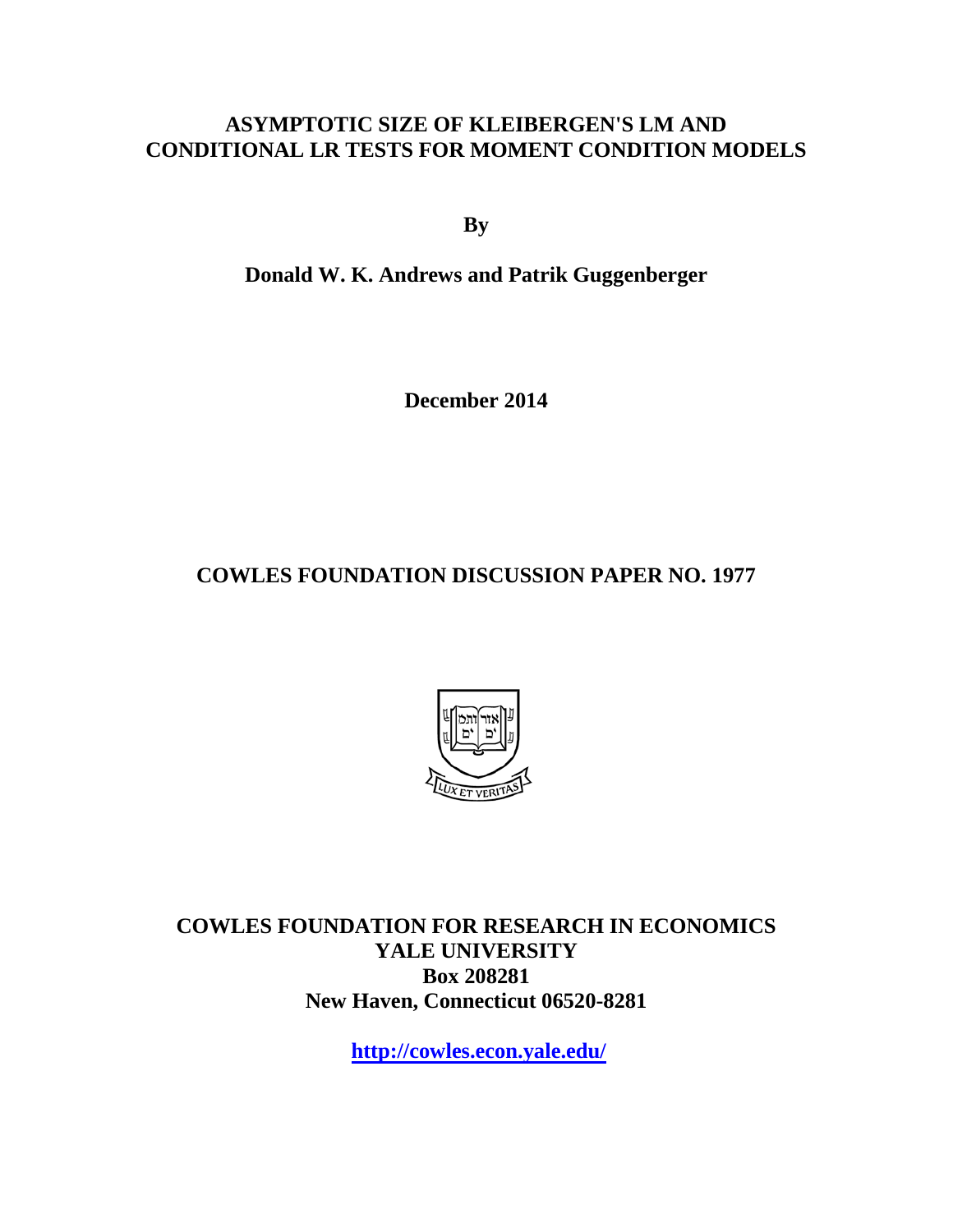# Asymptotic Size of Kleibergen's LM and Conditional LR Tests for Moment Condition Models

Donald W. K. Andrews Patrik Guggenberger Cowles Foundation Department of Economics Yale University Pennsylvania State University

> First Version: March 25, 2011 Revised: December 31, 2014

Andrews and Guggenberger gratefully acknowledge the research support of the National Science Foundation via grant numbers SES-1058376 and SES-1355504, and SES-1021101 and SES-1326827, respectively. The authors thank Isaiah Andrews, Xu Cheng, Anna Mikusheva, and Jim Stock and the participants of seminars at the following universities for helpful comments: Boston, Boston College, Brown, Chicago, Columbia, Freiburg, Hanover, Harvard/MIT, Hebrew Jerusalem, Konstanz, Maryland, Michigan, New York, Northwestern, Ohio State, Princeton, Queen's, Strasbourg, and Wisconsin.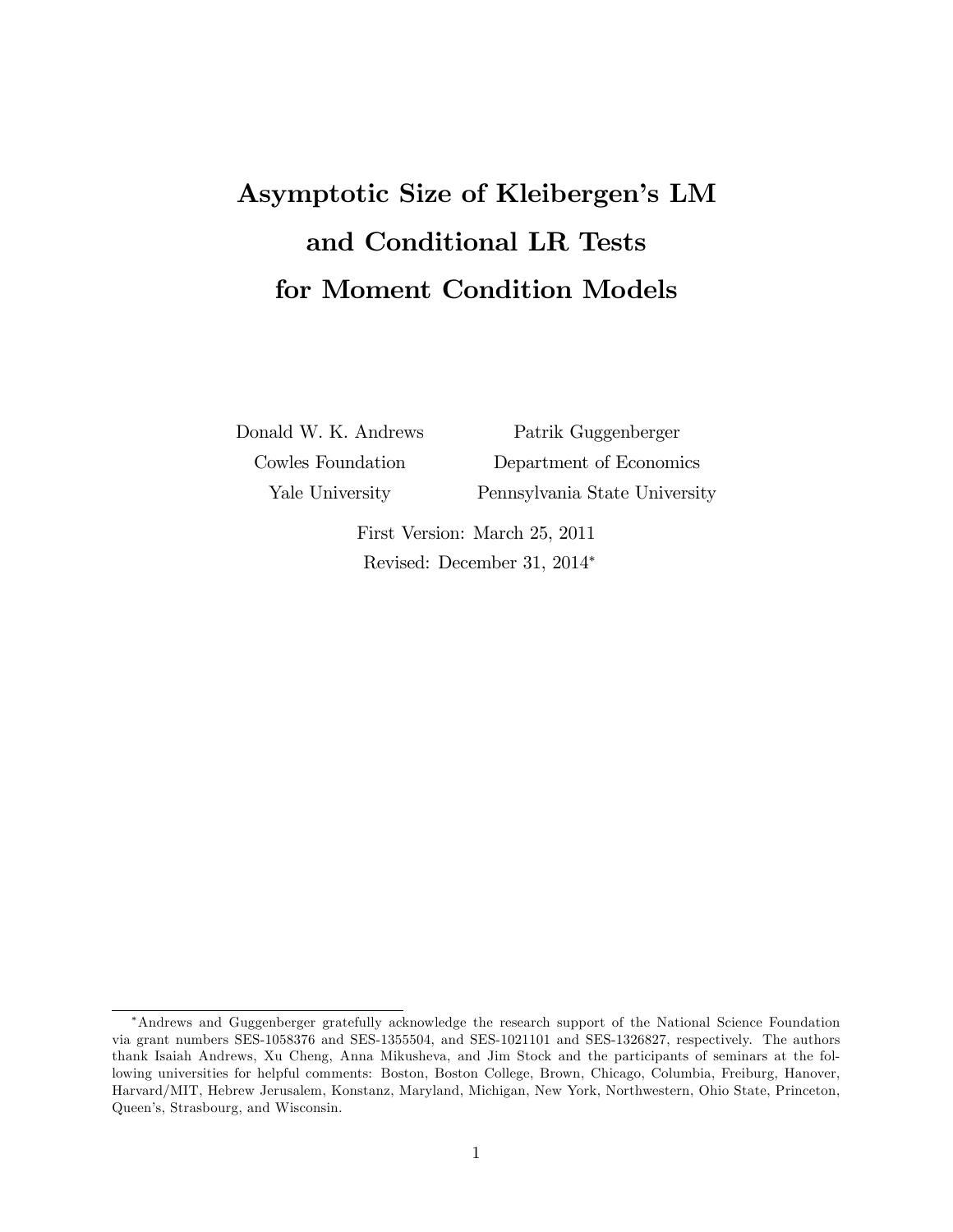#### Abstract

An influential paper by Kleibergen (2005) introduces Lagrange multiplier (LM) and conditional likelihood ratio-like (CLR) tests for nonlinear moment condition models. These procedures aim to have good size performance even when the parameters are unidentified or poorly identified. However, the asymptotic size and similarity (in a uniform sense) of these procedures has not been determined in the literature. This paper does so.

This paper shows that the LM test has correct asymptotic size and is asymptotically similar for a suitably chosen parameter space of null distributions. It shows that the CLR tests also have these properties when the dimension p of the unknown parameter  $\theta$  equals 1. When  $p \geq 2$ , however, the asymptotic size properties are found to depend on how the conditioning statistic, upon which the CLR tests depend, is weighted. Two weighting methods have been suggested in the literature. The paper shows that the CLR tests are guaranteed to have correct asymptotic size when  $p \geq 2$ with one weighting method, combined with the Robin and Smith  $(2000)$  rank statistic. The paper also determines a formula for the asymptotic size of the CLR test with the other weighting method. However, the results of the paper do not guarantee correct asymptotic size when  $p \geq 2$  with the other weighting method, because two key sample quantities are not necessarily asymptotically independent under some identification scenarios.

Analogous results for confidence sets are provided. Even for the special case of a linear instrumental variable regression model with two or more right-hand side endogenous variables, the results of the paper are new to the literature.

Keywords: asymptotics, conditional likelihood ratio test, confidence set, identification, inference, Lagrange multiplier test, moment conditions, robust, test, weak identification, weak instruments.

JEL Classification Numbers: C10, C12.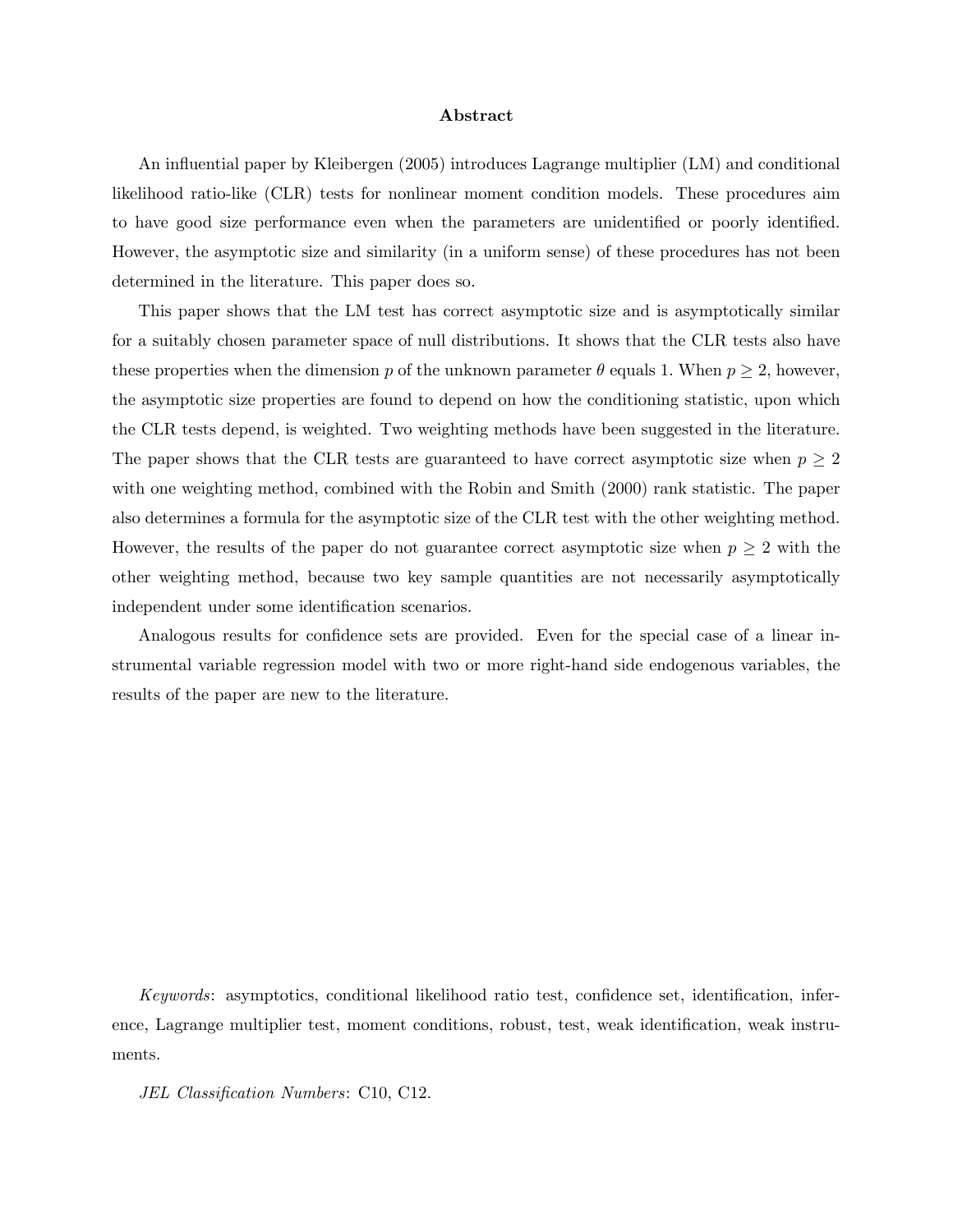## 1 Introduction

We consider the moment condition model

<span id="page-3-0"></span>
$$
E_F g(W_i, \theta) = 0^k, \tag{1.1}
$$

where  $0^k = (0, ..., 0)' \in R^k$ , the equality holds when  $\theta \in \Theta \subset R^p$  is the true value,  $\{W_i \in R^m : i =$  $1, ..., n$  are stationary and strong mixing observations with distribution F, g is a known (possibly nonlinear) function from  $R^{m+p}$  to  $R^k$  with  $k \geq p$ , and  $E_F(\cdot)$  denotes expectation under F. This paper is concerned with tests of the null hypothesis

<span id="page-3-2"></span>
$$
H_0: \theta = \theta_0 \text{ versus } H_1: \theta \neq \theta_0. \tag{1.2}
$$

We consider the Lagrange Multiplier (LM) test of Kleibergen (2005) and adaptations of Moreira's (2003) conditional likelihood ratio (CLR) test to the nonlinear moment condition model [\(1.1\)](#page-3-0), as in Kleibergen (2005, 2007), Smith (2007), Newey and Windmeijer (2009), and Guggenberger, Ramalho, and Smith (2012). The LM and CLR tests are designed to have better overall power than the Anderson and Rubin ([1](#page-3-1)949)-type S-tests of Stock and Wright (2000) when  $k > p$ <sup>1</sup>

These tests aim to have good size even when the parameters are unidentified or weakly identified. Weak identification and weak instruments  $(V's)$  can occur in a wide variety of empirical applications in economics with linear and nonlinear models. Examples include: new Keynesian Phillips curve models, dynamic stochastic general equilibrium (DSGE) models, consumption capital asset pricing models (CCAPM), interest rate dynamics models, Berry, Levinsohn, and Pakes (1995) (BLP) models of demand for differentiated products, returns-to-schooling equations, nonlinear regression, autoregressive-moving average models, GARCH models, smooth transition autoregressive (STAR) models, parametric selection models estimated by Heckmanís two step method or maximum likelihood, mixture models, regime switching models, and all models where hypotheses testing problems arise in which a nuisance parameter appears under the alternative hypothesis, but not under the null. For references, see (for example) Andrews and Guggenberger (2014a) (hereafter AG2).

The contribution of the paper is to determine the asymptotic sizes of the tests listed above, and the confidence sets  $\left( \text{CS's}\right)$  that correspond to them, for suitably defined parameter spaces of distributions, and to see whether their asymptotic sizes necessarily equal their nominal sizes. We

<span id="page-3-1"></span><sup>&</sup>lt;sup>1</sup>For the special case of the linear IV model, power comparisons (some theoretical and some simulation based) are given in Kleibergen (2002), Moreira (2003), Andrews, Moreira, and Stock (2006, 2008), Chernozhukov, Hansen, and Jansson (2009), Hillier (2009), Mikusheva (2010), and Ploberger (2012).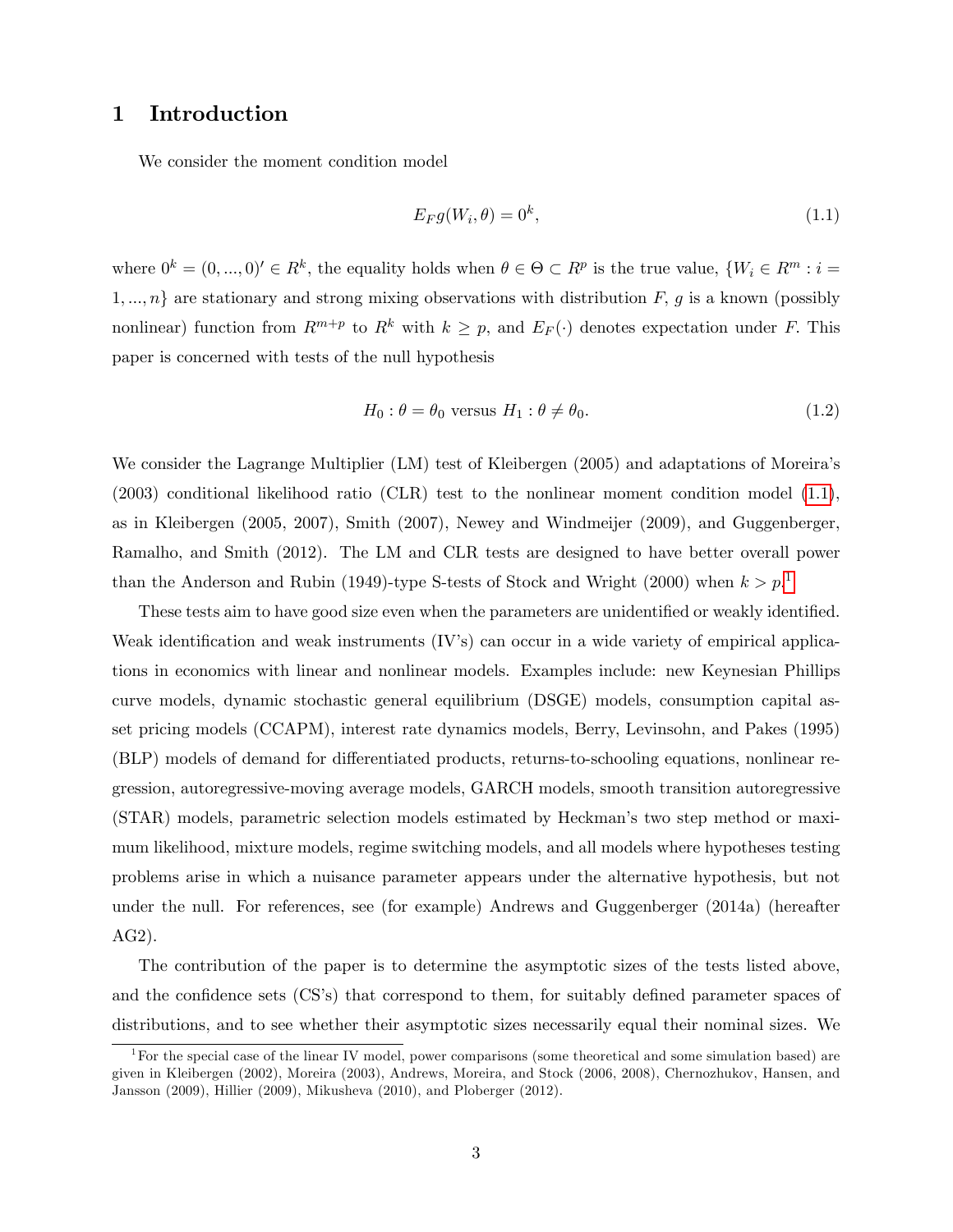also determine whether these tests and CS's are asymptotically similar in a uniform sense. The strength of identification of  $\theta$  depends on the magnitude of the singular values of the expectation of the Jacobian

<span id="page-4-0"></span>
$$
G(W_i, \theta) := \frac{\partial}{\partial \theta'} g(W_i, \theta) \in R^{k \times p}
$$
\n(1.3)

of  $g(W_i, \theta)$ . The parameter space we consider does not impose any restrictions on the magnitude of these singular values. The results hold for arbitrary fixed k and p with  $k \geq p$ .

We show that Kleibergen's LM test (and CS) has correct asymptotic size and is uniformly asymptotically similar for a parameter space of null distributions that is fairly general. But, the parameter space does require an eigenvalue condition on the asymptotic variance of a transformation of the conditioning statistic (onto which the normalized sample moments are projected). This condition guarantees that the asymptotic version of the  $k \times p$  conditioning statistic (after suitable normalization) is full rank  $p$  a.s. This condition is shown not to be redundant in Section [12](#page-53-0) in the Appendix to this paper. The parameter space also requires that the variance matrix of the moment functions is nonsingular. This assumption is needed because the inverse of the sample variance matrix is employed to make the conditioning statistic asymptotically independent of the sample moments. This condition can be restrictive because in some models lack of identification is accompanied by singularity of the variance matrix of the moments. For example, this occurs in models in which for some null hypothesis a nuisance parameter appears only under the alternative hypothesis.

The nonlinear CLR tests (and CS's) that we consider depend on a rank statistic, which measures the rank of the expectation of  $G(W_i, \theta)$ . Following Kleibergen (2005), the rank statistics that have been considered in the literature depend on a weighted orthogonalized version of the sample Jacobian,  $n^{-1} \sum_{i=1}^{n} G(W_i, \theta)$ , where the orthogonalization is designed to create a conditioning statistic that is asymptotically independent of the sample moments. Two weightings have been considered. The first, proposed by Kleibergen (2005, 2007) and Smith (2007), premultiplies the vectorized orthogonalized sample Jacobian by the negative square root of a consistent estimator of its  $kp \times kp$  variance matrix. We call this the *Jacobian-variance weighting*. The second, proposed by Newey and Windmeijer (2009) and Guggenberger, Ramalho, and Smith (2012), multiplies the  $k \times p$  orthogonalized sample Jacobian by the negative square root of a consistent estimator of the  $k \times k$  variance matrix of the sample moments. We call this the *moment-variance weighting*.

Given the weighting of the orthogonalized sample Jacobian, several functional forms for the rank statistic have been considered in the literature, including the rank statistics of Cragg and Donald (1996, 1997), Robin and Smith (2000), and Kleibergen and Paap (2006). We provide results for a general form of the rank statistic and verify the conditions imposed on the general form for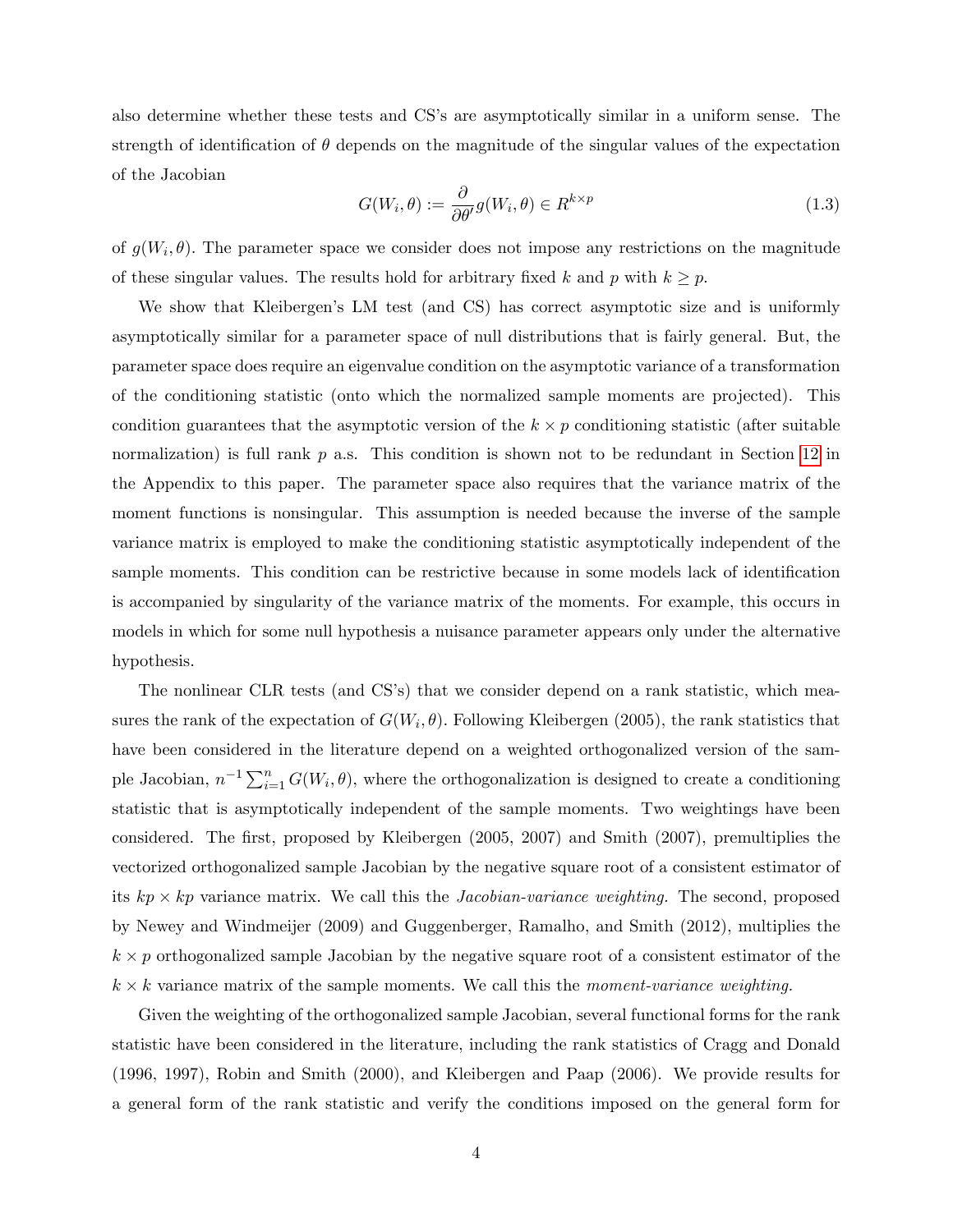the Robin and Smith (2000) rank statistic. The latter is a popular choice because it is easy to compute. Note that when  $p = 1$ , these rank statistics all reduce to the squared Euclidean norm of the weighted orthogonalized sample Jacobian vector.

For the case where  $p = 1$ , we show that the CLR tests (and CS's) based on either weighting have correct asymptotic size and are asymptotically similar in a uniform sense (for parameter spaces that are the same as those considered for the LM test and CS, or slightly smaller, depending on the method of weighting).

For the case where  $p \geq 2$ , we show that the CLR test (and CS) based on the Robin and Smith (2000) rank statistic with the moment-variance weighting has correct asymptotic size and is uniformly asymptotically similar for the same parameter spaces of distributions as considered for the LM test (and CS). On the other hand, we cannot show that the CLR test (and CS) based on the Robin and Smith (2000) rank statistic with the Jacobian-variance weighting necessarily has correct asymptotic size. The reason is that the weighted orthogonalized sample Jacobian is not necessarily asymptotically independent of the sample moments under some sequences of null distributions. This occurs because the random variation of the  $kp \times kp$  sample variance estimator turns out to affect the asymptotic distribution of the weighted orthogonalized sample Jacobian in some cases. Roughly speaking, this occurs when some parameters are weakly identified and some are strongly identified, or when some transformations of the parameters are weakly identified and some transformations are strongly identified. (Obviously, when  $p = 1$  these scenarios cannot occur.) This phenomenon has not been demonstrated previously in the literature.

Simulations in a linear IV regression model with two right-hand side endogenous variables corroborate the existence of the asymptotic correlations discussed in the previous paragraph. However, for the particular model and error distributions considered, these correlations have a small effect on the asymptotic null rejection probabilities of the CLR test with Jacobian-variance weighting. These probabilities are very close to the nominal size of the test.

The results of the paper show that weak identification occurs (i.e., the test statistics have nonstandard asymptotic distributions due to identification deficiency) when  $\lim_{n \to \infty} n^{1/2} s_{pF_n} < \infty$ , where  $\{s_{jF} : j = 1, ..., p\}$  are the singular values of the expected Jacobian,  $E_F G(W_i, \theta_0)$ , ordered to be nonincreasing in j, F denotes a null distribution,  $\{F_n : n \geq 1\}$  denotes a sequence of null distributions for which the previous limit exists, and the limit is taken as  $n \to \infty$ . Strong or semi-strong identification occurs when  $\lim n^{1/2} s_{pF_n} = \infty$ . Strong identification occurs when  $\lim s_{pF_n} > 0$  and semi-strong identification occurs when  $\lim n^{1/2} s_{pF_n} = \infty$  and  $\lim s_{pF_n} = 0$ . When  $p = 1, s_{1F} = ||E_F G(W_i, \theta_0)||$  and weak identification occurs when  $\lim_{n \to \infty} n^{1/2} ||E_F G(W_i, \theta_0)|| < \infty$ . However, when  $p \geq 2$ , weak identification can take many different forms. Weak identification in the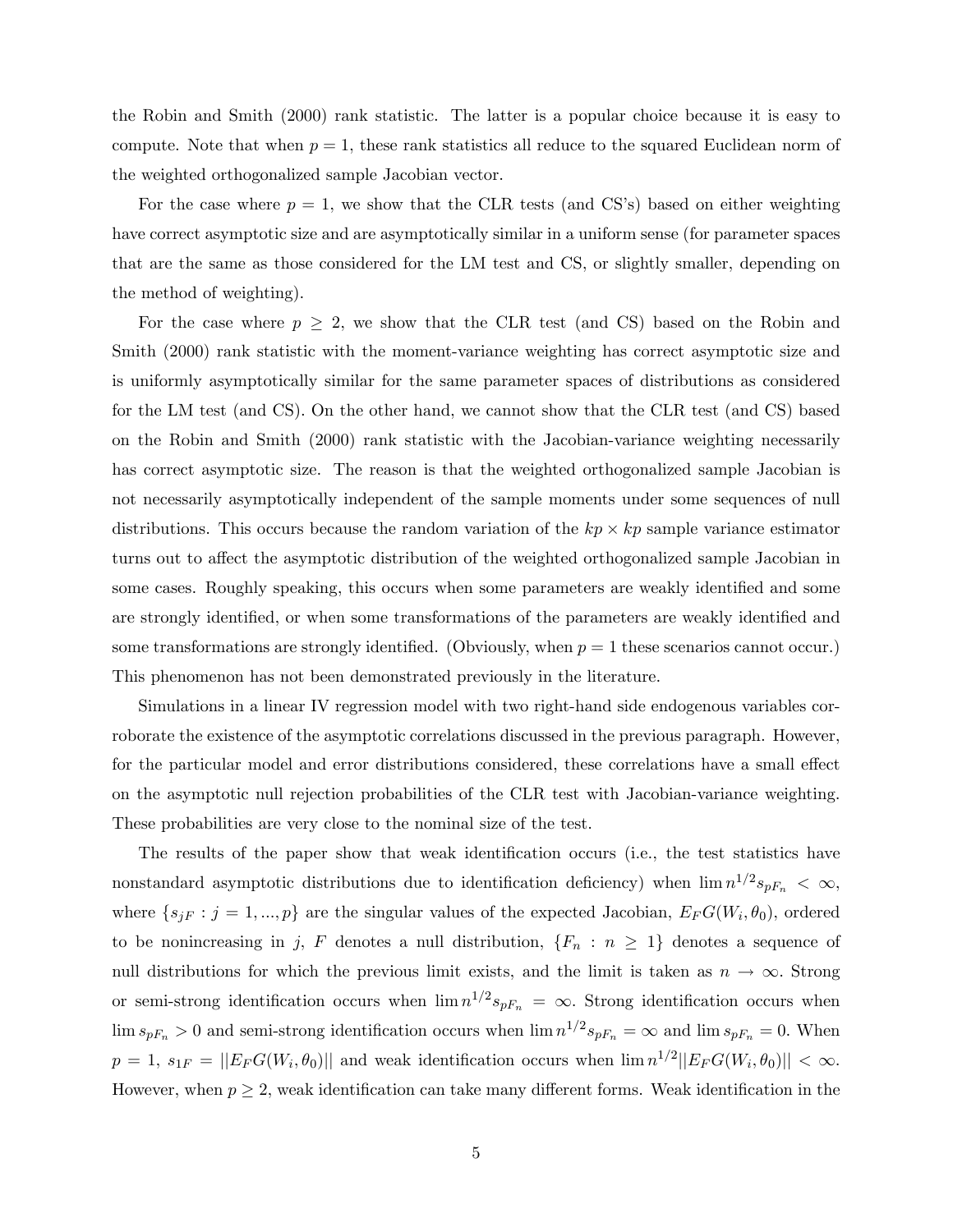standard sense, i.e., when all parameters are weakly identified, e.g., as in Staiger and Stock (1997), occurs when  $\lim_{n \to \infty} n^{1/2} s_{1F_n} < \infty$ . This is a relatively easy case to analyze asymptotically. Weak identification also occurs when  $\lim_{n \to \infty} n^{1/2} s_{pF_n} < \infty$ , but  $\lim_{n \to \infty} n^{1/2} s_{1F_n} = \infty$ , i.e., different singular values behave differently asymptotically. We refer to this as weak identification in a nonstandard sense. It includes the (some weak/some strong) identification scenario considered in Stock and Wright (2000) based on their Assumption C. The nonstandard weak identification scenario is the scenario in which the weighted orthogonalized sample Jacobian may not be independent of the sample moments when the Jacobian-variance weighting is employed. This case is much more difficult to analyze asymptotically. A subset of this case, which we refer to as *joint weak identification*, is a case in which the previous conditions hold (i.e.,  $\lim n^{1/2} s_{pF_n} < \infty$  and  $\lim n^{1/2} s_{1F_n} = \infty$ ) and  $\lim n^{1/2} ||E_{F_n}G_j(W_i, \theta_0)|| = \infty$  for all  $j \leq p$ , where  $G_j(W_i, \theta_0)$  denotes the jth column of  $G(W_i, \theta_0)$ . Under joint weak identification, each column of the Jacobian behaves as though the corresponding parameter is strongly or semi-strongly identified, but jointly, weak identification occurs (because  $\lim_{n \to \infty} n^{1/2} s_{pF_n} < \infty$ ). As discussed in Section [2](#page-7-0) below, no results in the literature consider all of the cases of weak identification that may occur when  $p \geq 2$  $p \geq 2$ <sup>2</sup>.

For clarity, the results of the paper are stated and derived first for i.i.d. observations. Then, they are extended to cover time series observations that are stationary and strong mixing. This way of proceeding lets us provide somewhat weaker assumptions in the i.i.d. case than if the i.i.d. case is treated as a special case of the time series results.

All limits below are taken as  $n \to \infty$ . The expression  $A := B$  denotes that A is defined to equal B:

The paper is organized as follows. Section [2](#page-7-0) discusses the related literature and the contribution of this paper to the literature. Section [3](#page-14-0) defines the moment condition model. Section [4](#page-21-0) defines and provides asymptotic results for Kleibergenís (2005) LM test. Section [5](#page-23-0) does likewise for Kleibergenís (2005) CLR test with Jacobian-variance weighting. Section [6](#page-29-0) does likewise for Kleibergenís CLR test with moment-variance weighting, as in Newey and Windmeijer (2009) and Guggenberger, Ramalho, and Smith (2012). Section [7](#page-30-0) provides results for the tests with time series observations.

An Appendix provides some of the proofs of the results given in the paper. The remaining proofs and some additional results are given in the Supplemental Material to this paper, see Andrews and Guggenberger (2014b).

<span id="page-6-0"></span><sup>&</sup>lt;sup>2</sup>The definitions of the identification categories given here, which are based on  $\{s_{iF_n} : j \leq p, n \geq 1\}$ , where  $s_{iF}$  is the jth largest singular value of  $E_F G(W_i, \theta_0)$ , are suitable when  $\lambda_{\min}(Var_F(g(W_i, \theta_0)))$  is bounded away from zero over the parameter space of distributions F. When the latter condition does not hold, but  $\lambda_{\min}(Var_F(g(W_i, \theta_0))) > 0$ for all distributions F, then  $s_{iF}$  should be defined to be the j<sup>th</sup> largest singular value of the normalized expected Jacobian  $Var_F^{-1/2}(g(W_i, \theta_0))E_F G(W_i, \theta_0)$  in order to obtain the appropriate definitions of the identification categories.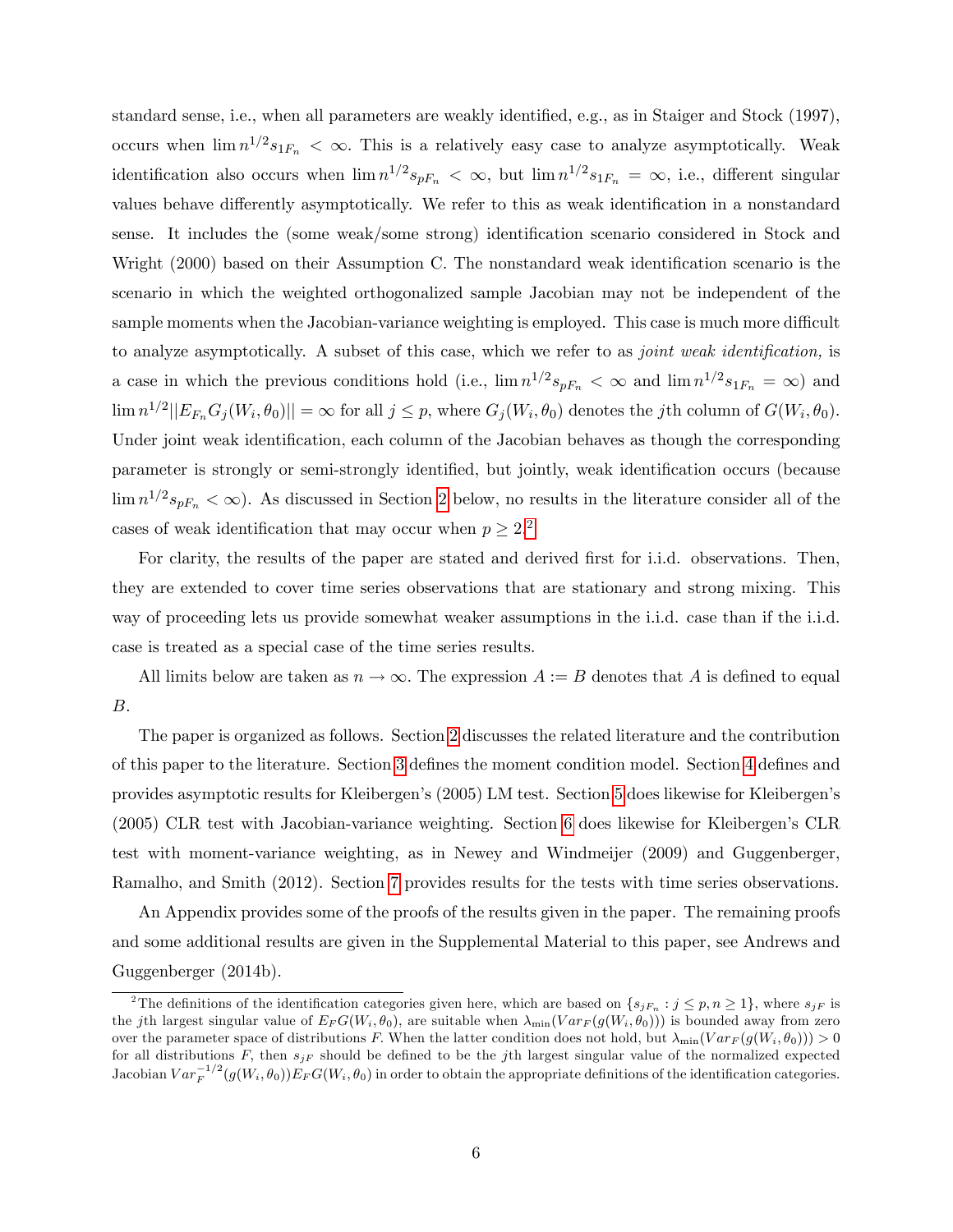## <span id="page-7-0"></span>2 Discussion of the Literature

To date in the literature it has only been shown that Kleibergenís LM and CLR tests control the limiting null rejection probability under certain strong instrument and certain weak instrument sequences. For example, concerning the validity of the LM and CLR tests, Kleibergen (2005, proofs of Theorems 1 and 3) deals only with sequences of matrices  $E_{F_n}G(W_i, \theta)$  whose limits are a full column rank matrix or a matrix of zeros.<sup>[3](#page-7-1)</sup> Kleibergen  $(2005)$  does not consider the cases where

- <span id="page-7-3"></span>(i) the limit of  $E_{F_n}G(W_i, \theta)$  exists and is nonzero, some of its columns are equal to zero,
- and the remaining columns are linearly independent, and
- (ii) the limit of  $E_{F_n}G(W_i, \theta)$  exists and is nonzero and some subset of its columns are nonzero but less than full column rank,  $(2.1)$

where  $\{F_n : n \geq 1\}$  is a sequence of true null distributions that generates the data. Case (ii) is an example of "joint weak identification" in which several parameters individually satisfy conditions that indicate strong identification, but jointly exhibit weak identification. This paper is the first to investigate joint weak identification. Results for cases (i) and (ii) are needed to establish the asymptotic sizes of the LM and CLR tests.

Example. Consider as a simple example the linear IV regression model

<span id="page-7-4"></span>
$$
y_{1i} = Y'_{2i}\theta + u_i,
$$
  
\n
$$
Y_{2i} = \pi' Z_i + V_{2i},
$$
\n(2.2)

where  $y_{1i} \in R$  and  $Y_{2i} \in R^p$  are endogenous variables,  $Z_i \in R^k$  for  $k \geq p$  is a vector of IV's, and  $\pi$  $(=\pi_F) \in R^{k \times p}$  is an unknown unrestricted parameter matrix.<sup>[4](#page-7-2)</sup> The data  $\{W_i = (y_{1i}, Y'_{2i}, Z'_i)': i =$  $1, ..., n$ } are i.i.d. and  $E_F((u_i, V'_{2i})'|Z_i) = 0^{p+1}$  a.s. Here  $m = 1 + p + k$  and

$$
g(W_i, \theta) = Z_i(y_{1i} - Y'_{2i}\theta) \text{ and } G(W_i, \theta) = -Z_i Y'_{2i}.
$$
 (2.3)

<span id="page-7-1"></span><sup>&</sup>lt;sup>3</sup>See the first equation of the proof of Kleibergen's (2005) Theorem 1 in which the rate of convergence of his  $\hat{D}_T(\theta_0, Y)$  to its limit is stated to be  $T^{-\nu}$  for  $\nu = 0$  (which is a typo and should be  $1/2$ ) or 1 and  $J_\theta(\theta_0)$  (which equals  $\lim E_{F_n} G_i(\theta_0)$  in our notation) is assumed to exist and have full column rank when  $\nu = 1$ .

<span id="page-7-2"></span><sup>4</sup>For simplicity, no exogenous variables are included in the structural equation. See Andrews, Cheng, and Guggenberger (2009) and Mikusheva (2010) for asymptotic size results for the CLR test in linear IV regression models with included exogenous variables, but with only one right-hand side endogenous variable. Due to the latter feature, cases (i) and (ii) in [\(2.1\)](#page-7-3) and case (iv) in [\(2.5\)](#page-10-0) below do not arise in the aforementioned papers.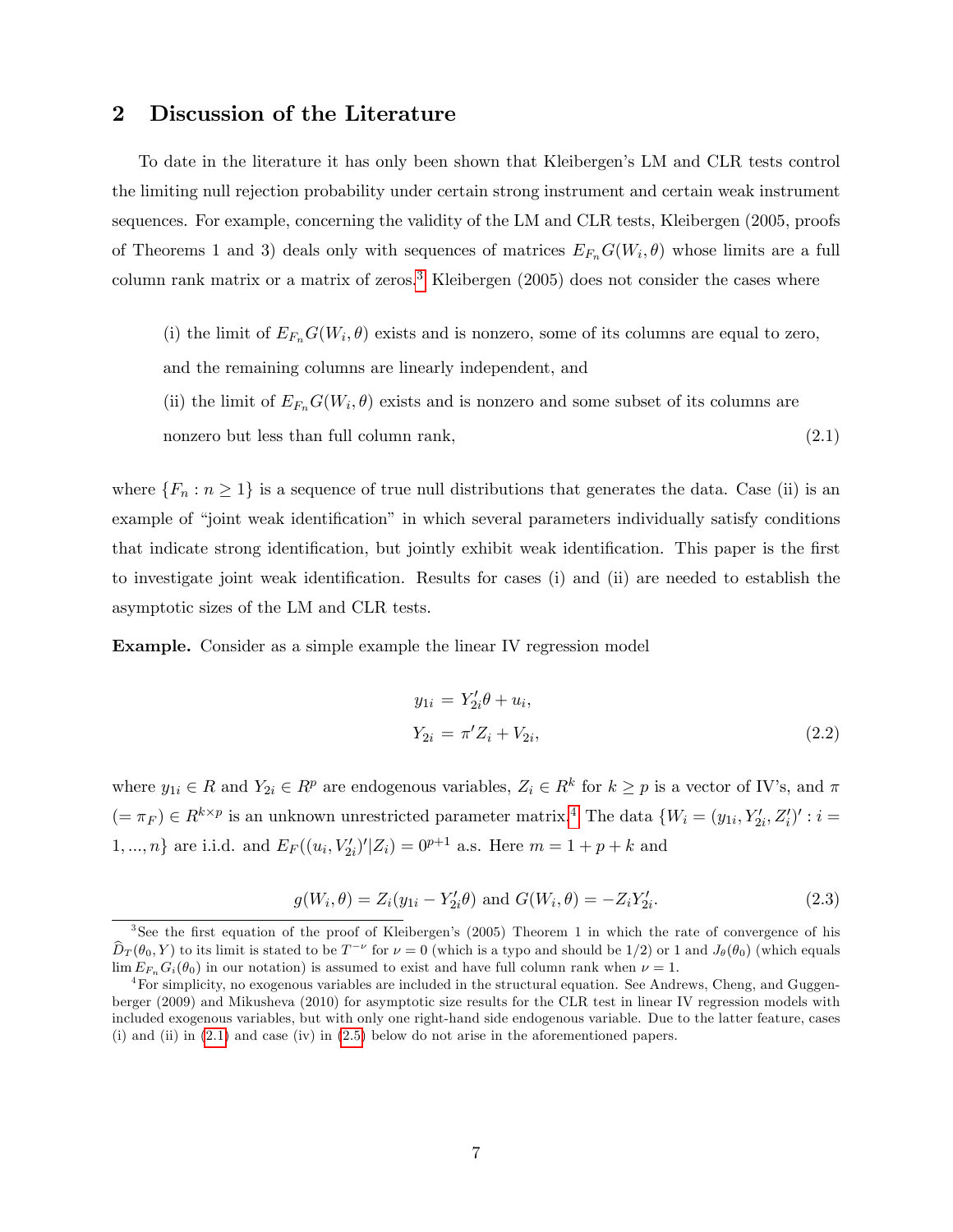By assumption,  $E_F g(W_i, \theta) = E_F Z_i u_i = 0^k$  when  $\theta$  is the true vector. In addition, we have

$$
E_F G(W_i, \theta) = -E_F Z_i Z_i' \pi.
$$
\n(2.4)

The latter does not depend on  $\theta$  but does depend on the reduced-form coefficient matrix  $\pi$  which determines the strength of the IV's. Stock and Wright  $(2000)$ , Guggenberger and Smith  $(2005)$ , and Guggenberger, Ramalho, and Smith (2012) consider weak/strong IV sequences  $\pi_n = (\pi_{1n}, \pi_{2n}) \in$  $R^{k\times (p_1+p_2)}$ , where  $\pi_{1n} = n^{-1/2}h_1$  for a fixed  $h_1$  and  $\pi_{2n} = \pi_2$  is a fixed matrix (that does not depend on n) with full column rank  $p_2$ . Specialized to the linear IV setting, the goal of this paper is to establish that the LM and CLR tests of the hypotheses in [\(1.2\)](#page-3-2) have asymptotic sizes equal to their nominal sizes for a parameter space that does not impose any restrictions on  $\pi$ .

Case (ii) identification failure in [\(2.1\)](#page-7-3) occurs in model [\(2.2\)](#page-7-4) with  $p \ge 2$  for sequences  $\pi_n$  where a subset of the columns of  $\pi_n$  converge to nonzero vectors that are linearly dependent. For example, this occurs when  $p = 2, \pi_n \in R^{k \times 2}$ , and the columns of  $\pi_n$  are  $(1, ..., 1)$ ' and  $(1 + o(1), ..., 1 + o(1))'$ . Weak identification of this type has not been dealt with in the literature on LM and CLR tests in linear IV models. We do so in this paper (for both linear and nonlinear models).

We return now to the discussion of the general moment condition model. The missing cases in Kleibergenís (2005) proofs of Theorems 1 and 3 are important because they are likely cases in practice. For example, the case where some parameters are strongly identified and others are weakly identified (likely) occurs in Stock and Wright's (2000) (SW) and Kleibergen's (2005) consumption capital asset pricing model (CCAPM) example.

Guggenberger and Smith (2005), Otsu (2006), Inoue and Rossi (2011), Guggenberger, Ramalho, and Smith (2012), and I. Andrews (2014) deal with a subset of case (i) for generalized empirical likelihood (GEL) and GMM versions of the LM and CLR tests, but rule out case (ii) by assump-tion.<sup>[5](#page-8-0),[6](#page-8-1)</sup> Furthermore, their results for case (i) rely on Assumption C of  $SW.^{7,8}$  $SW.^{7,8}$  $SW.^{7,8}$  $SW.^{7,8}$  $SW.^{7,8}$  This assumption is an innovative contribution to the literature, but it has some significant drawbacks as a general high-level condition.

<span id="page-8-0"></span><sup>&</sup>lt;sup>5</sup>Case (ii) is ruled out by Assumption ID(iii) in Guggenberger and Smith (2005) and Assumption ID<sub>e</sub>(iii) in Guggenberger, Ramalho, and Smith (2012), which assume that the matrix  $M_2(\beta)$  has full column rank, where  $M_2(\beta)$ contains the columns of  $E_F G(W_i, \theta)$  that correspond to the strongly identified parameters. Case (ii) also is ruled out by Assumption C(ii) in Stock and Wright (2000), which is used to obtain results for GMM estimators.

<span id="page-8-2"></span><span id="page-8-1"></span> $6G$ uggenberger and Smith (2005), Otsu (2006), and Inoue and Rossi (2011) do not consider CLR tests.

<sup>&</sup>lt;sup>7</sup>Assumption C of SW requires that the expected moment functions can be written as  $n^{-1/2}m_{1n}(\theta) + m_2(\beta)$  for some functions  $m_{1n}$  and  $m_2$  and some  $(\alpha, \beta)$  such that  $\theta = (\alpha', \beta')'$  and  $(\partial/\partial \beta')m_2(\beta_0)$  has full column rank, where  $\beta_0$  denotes the true value of  $\beta$ . In addition, it requires that  $m_{1n}(\theta) \to m_1(\theta)$  uniformly over  $\theta \in \Theta$  for some real-valued function  $m_1, m_2(\beta_0) = 0^k, m_2(\beta) \neq 0^k$  for  $\beta \neq \beta_0$ , and  $(\partial/\partial \beta')m_2(\beta)$  is continuous.

<span id="page-8-3"></span><sup>8</sup> Inoue and Rossi (2011) and I. Andrews (2014, Appendix B) use conditions that are much like Assumption C of SW, but they are not exactly the same. As discussed below, Guggenberger, Ramalho, and Smith (2012) impose high-level conditions on a rank statistic when dealing with a CLR test under Assumption C of SW.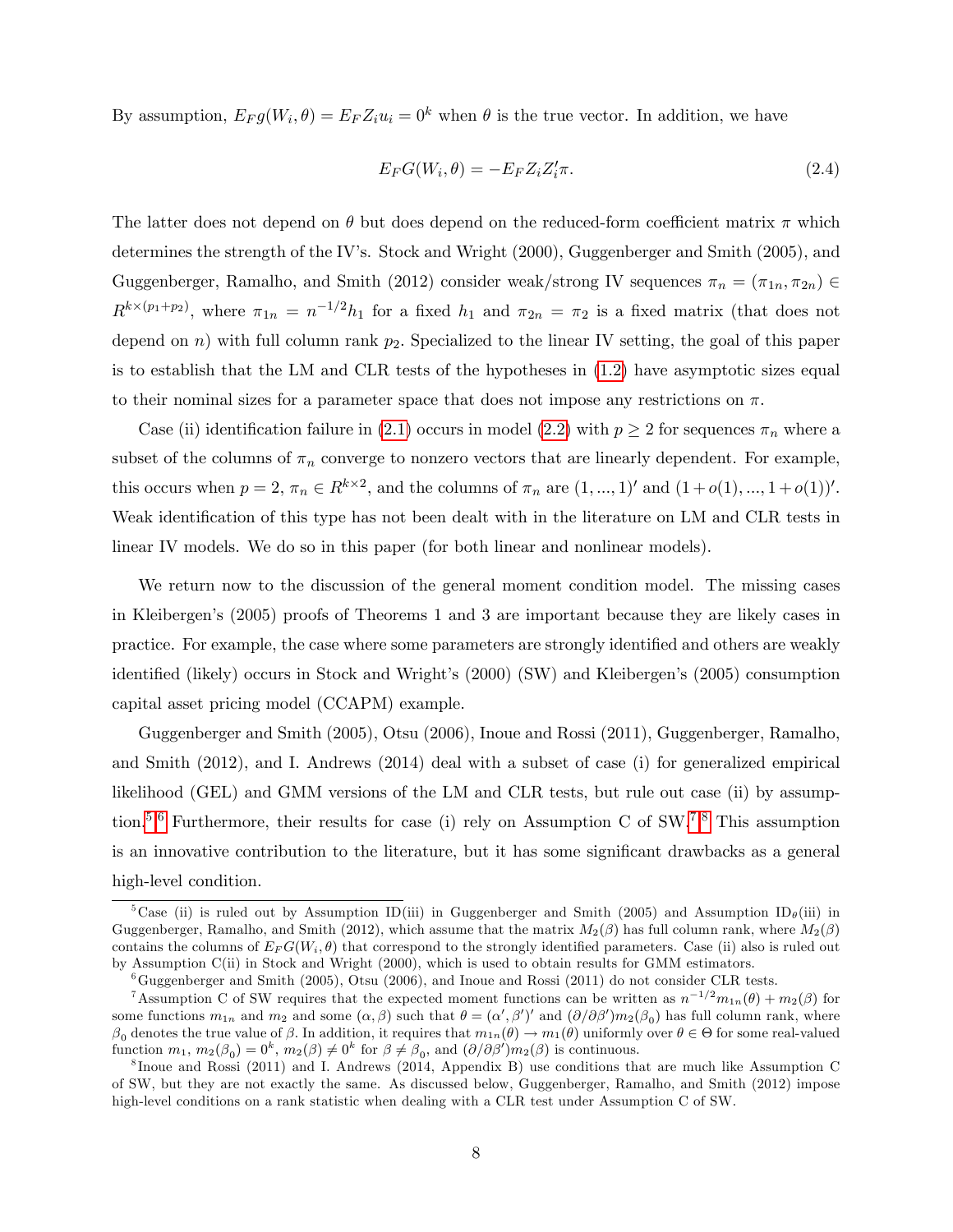First, while Assumption C is easy to verify or refute in linear IV models, it is hard to verify or refute in many, or most, nonlinear models. As far as we are aware, it has only been verified in the literature for one nonlinear model and that nonlinear model is only a local approximation to the model of interest. The model of interest is the two parameter CCAPM considered in SW and Kleibergen (2005). SW verify Assumption C for a local approximation to this model that is a polynomial in the parameters, see p. 10[9](#page-9-0)3 of their Appendix B.<sup>9</sup> It appears to be hard to verify or refute Assumption C in the CCAPM of interest.

Another example where Assumption C is hard to verify or refute is the following simple nonlinear regression model with endogeneity, one weakly-identified parameter, and one strongly-identified parameter:  $y_i = f(Y_{1i}\theta_1 + Y_{2i}\theta_2) + u_i, Y_{1i} = Z'_i\pi_{1n} + V_{1i}, Y_{2i} = Z'_i\pi_2 + V_{2i}, \pi_{1n} = Cn^{-1/2}$  for some constant vector  $C \in \mathbb{R}^k$ ,  $\pi_2 \neq 0^k$ ,  $f(\cdot)$  is a known function,  $Z_i$  is a vector of IV's, and  $\theta = (\theta_1, \theta_2)'$ . The moment functions take the form  $(y_i - f(Y_{1i}\theta_1 + Y_{2i}\theta_2))Z_i$ . For an arbitrary function f it is difficult to determine whether Assumption C holds or not. If  $f$  is a quadratic function, or a polynomial, then it may be possible to verify Assumption C. But, even for such functions, doing so does not seem easy.

Second, Assumption C is restrictive. For example, it fails to hold in a nonlinear regression model with weak identification due to the coefficient on a nonlinear regressor being close to zero. Suppose the model is  $y_i = \beta h(X_i, \pi) + u_i$  for  $i = 1, ..., n$ , where  $y_i$  and  $X_i$  are observed,  $u_i$  is an unobserved mean zero error, and  $\theta = (\beta, \pi)'$ . The parameter  $\pi$  is weakly identified when  $\beta = Cn^{-1/2}$  for some constant C: It is shown in Appendix E of the Supplemental Material to Andrews and Cheng (2012) that Assumption C fails in this case.

Another example where Assumption C fails is a linear IV model with joint estimation of the right-hand side (rhs) endogenous variable parameter, which is weakly identified, and the structural equation error variance, which is strongly identified:  $y_{1i} = Y_{2i}\theta_1 + u_i$ ,  $Y_{2i} = Z_i\pi_i + V_{2i}$ ,  $Z_i \in R$  (for simplicity),  $\pi_n = Cn^{-1/2}$  for some constant C,  $Var(u_i) = \theta_2 > 0$ ,  $\theta = (\theta_1, \theta_2)'$ , and  $Eu_i = EV_{2i}$  $EZ_iu_i = EZ_iV_{2i} = 0$ . The moment functions are  $(y_{1i} - Y_{2i}\theta_1)Z_i$  and  $(y_{1i} - Y_{2i}\theta_1)^2 - \theta_2$ . Assumption C fails in this model. $^{10}$  $^{10}$  $^{10}$ 

<span id="page-9-0"></span> $9$ The approximate model for which SW verify Assumption C is a local approximation to the model of interest based on a Taylor series expansion about a reference parameter value  $\gamma_0$ , in their notation. This approximation is necessarily accurate only for  $\gamma$  close to  $\gamma_0$ . For other values of  $\gamma$ , the approximate model may be different from the model of interest. Note that Assumption C is a global assumption. So, the fact that it holds for the approximate model local to  $\gamma_0$  does not imply that it approximately holds for the original model.

<span id="page-9-1"></span><sup>&</sup>lt;sup>10</sup>Assumption C of SW fails in the present example because the expected moment functions are  $E(y_{1i} - Y_{2i}\theta_1)Z_i =$  $-n^{-1/2}EZ_i^2C(\theta_1-\theta_{10})$  and  $E(y_{1i}-Y_{2i}\theta_1)^2-\theta_2=n^{-1}EZ_i^2C^2(\theta_1-\theta_{10})^2+a(\theta)$ , where  $a(\theta):=\sigma_V^2(\theta_1-\theta_{10})^2-\sigma_V^2(\theta_1-\theta_{10})^2$  $2\sigma_{u}(\theta_1-\theta_{10})+\theta_{20}-\theta_2, \theta_0=(\theta_{10},\theta_{20})'$  denotes the true value of  $\theta$ ,  $\sigma_V^2:=Var(V_{2i})$ ,  $\sigma_{uV}:=Cov(u_i,V_{2i})$ , and  $\sigma_V^2$ and  $\sigma_{uV}$  do not depend on n. Because  $a(\theta)$  does not depend on n, but does depend on both  $\theta_1$  and  $\theta_2$ , one must take  $\beta = \theta$  and  $m_2(\beta) = (0, a(\theta))'$  in Assumption C (see the footnote above which specifies Assumption C). In this case,  $(\partial/\partial\beta')m_2(\beta_0)$  is a  $2\times 2$  matrix with less than full rank, because its first row is zero, which violates Assumption C.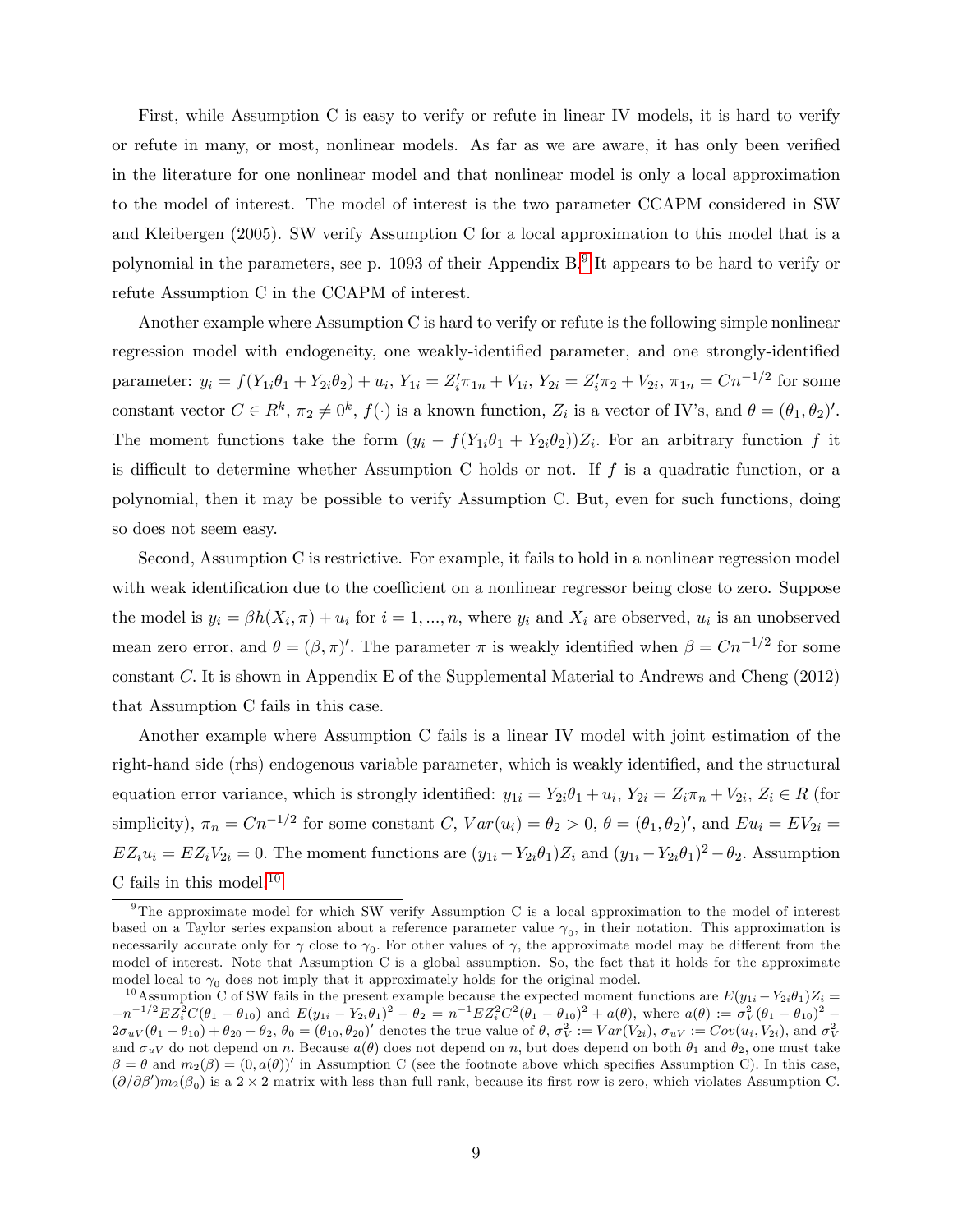The results of this paper do not impose any conditions on the functional form of the expected moment conditions and their derivatives, like Assumption C does. The conditions given are more general than the conditions used in the papers that rely on Assumption C.

We also point out that no papers in the literature deal with cases where  $p \geq 2$  and the limit of  $E_{F_n}G(W_i, \theta)$  is zero, but  $n^{1/2}||E_{F_n}G_j(W_i, \theta)|| \to \infty$  for some  $j \leq p$ , where, as above,  $G_j(W_i, \theta)$ denotes the j<sup>th</sup> column of  $G(W_i, \theta)$ . In such situations, analogues of cases (i) and (ii) arise in which suitably rescaled versions of the columns j for which  $n^{1/2}||E_{F_n}G_j(W_i, \theta)|| \to \infty$  have limits that  $are^{11}$  $are^{11}$  $are^{11}$ 

> <span id="page-10-0"></span>(iii) nonzero and linearly independent and (iv) nonzero and linearly dependent. (2.5)

Case (iv) sequences are examples of joint weak identification. Cases (iii) and (iv) sequences need to be considered to establish the correct asymptotic sizes of the LM and CLR tests.

For CLR tests, Guggenberger, Ramalho, and Smith (2012) establish the correct asymptotic null rejection probabilities for GEL versions of the CLR test in a subset of case (i) under Assumption C and the assumption that the conditioning statistic,  $rk_n(\theta)$ , either diverges to infinity or converges in distribution to a random variable that is random only through its dependence on the limit of the estimated Jacobian. Verifying this condition in cases (i)-(iv) is not easy. We do so in this paper for the Robin and Smith (2000) rank statistic  $rk_n(\theta)$  with moment-variance weighting. In sum, Guggenberger, Ramalho, and Smith (2012) do not establish the correct asymptotic null rejection probabilities of the CLR test under Assumption C. They do so only under an additional high level condition on the rank statistic.

Kleibergen's (2005, Thm. 3) results for the CLR test rely on the claim that the conditioning statistic  $rk_n(\theta)$  is asymptotically independent of the LM statistic if  $rk_n(\theta)$  is a function of a weighting matrix,  $V_{Dn}$  say, and the orthogonalized sample Jacobian, denoted by  $\widehat{D}_n(\theta) \in R^{k \times p}$ . However, this claim does not hold in general, as shown in Theorem [5.1](#page-25-0) below and Section [18](#page--1-0) in the Supplemental Material.[12](#page-10-2) Newey and Windmeijer (2009) consider the limiting null rejection

<span id="page-10-1"></span><sup>&</sup>lt;sup>11</sup>For example, suppose  $p = 2$ . Let  $(G_{i1}, G_{i2}) = G(W_i, \theta) \in R^{k \times 2}$ . An example of case (iii) occurs when  $G_{i1}$  exhibits what might be called "semi-strong identification," i.e.,  $E_{F_n} G_{i1} = C_{1n} n^{-s}$  for  $0 < s < 1/2$  and  $C_{1n} \to C_1 \in R^k$ , where  $C_1 \neq 0^k$ , and  $G_{i2}$  exhibits the classic features of "weak identification," i.e.,  $E_{F_n} G_{i2} = C_2 n^{-1/2}$  for some  $C_2 \in R^k$ . Then,  $E_{F_n} G_{i1} \to 0^k$ ,  $E_{F_n} G_{i2} \to 0^k$ ,  $n^{1/2} ||E_{F_n} G_{i1}|| \to \infty$ , and  $n^s E_{F_n} G_{i1} \to C_1 \neq 0^k$ .

An example of case (iv) occurs when  $E_{F_n} G_{i1}$  is as above and  $E_{F_n} G_{i2} = C_{2n} n^{-s_2}$  for  $0 < s_2 < 1/2$  and  $C_{2n} \to$  $C_2 \in R^k$ , where  $C_2 \neq 0^k$ , and  $C_1$  and  $C_2$  are linearly dependent. If  $C_1$  and  $C_2$  are linearly independent, then this is another example of case (iii).

<span id="page-10-2"></span><sup>&</sup>lt;sup>12</sup>Under sequences  $F_n$  such that  $n^{1/2} E_{F_n} G(W_i, \theta)$  converges to a finite matrix,  $n^{1/2} \widehat{D}_n(\theta)$  and  $n^{1/2} \widehat{g}_n(\theta)$  (=  $n^{-1/2} \sum_{i=1}^n g(W_i, \theta)$ ) are asymptotically independent (see Lemmas [8.2](#page-41-0) and [8.3](#page-44-0) in Sectio fore, if  $r(\hat{V}_n, n^{1/2}\hat{D}_n(\theta))$  is a continuous function of  $n^{1/2}\hat{D}_n(\theta)$  and a weighting matrix  $\hat{V}_n$  (that converges in probability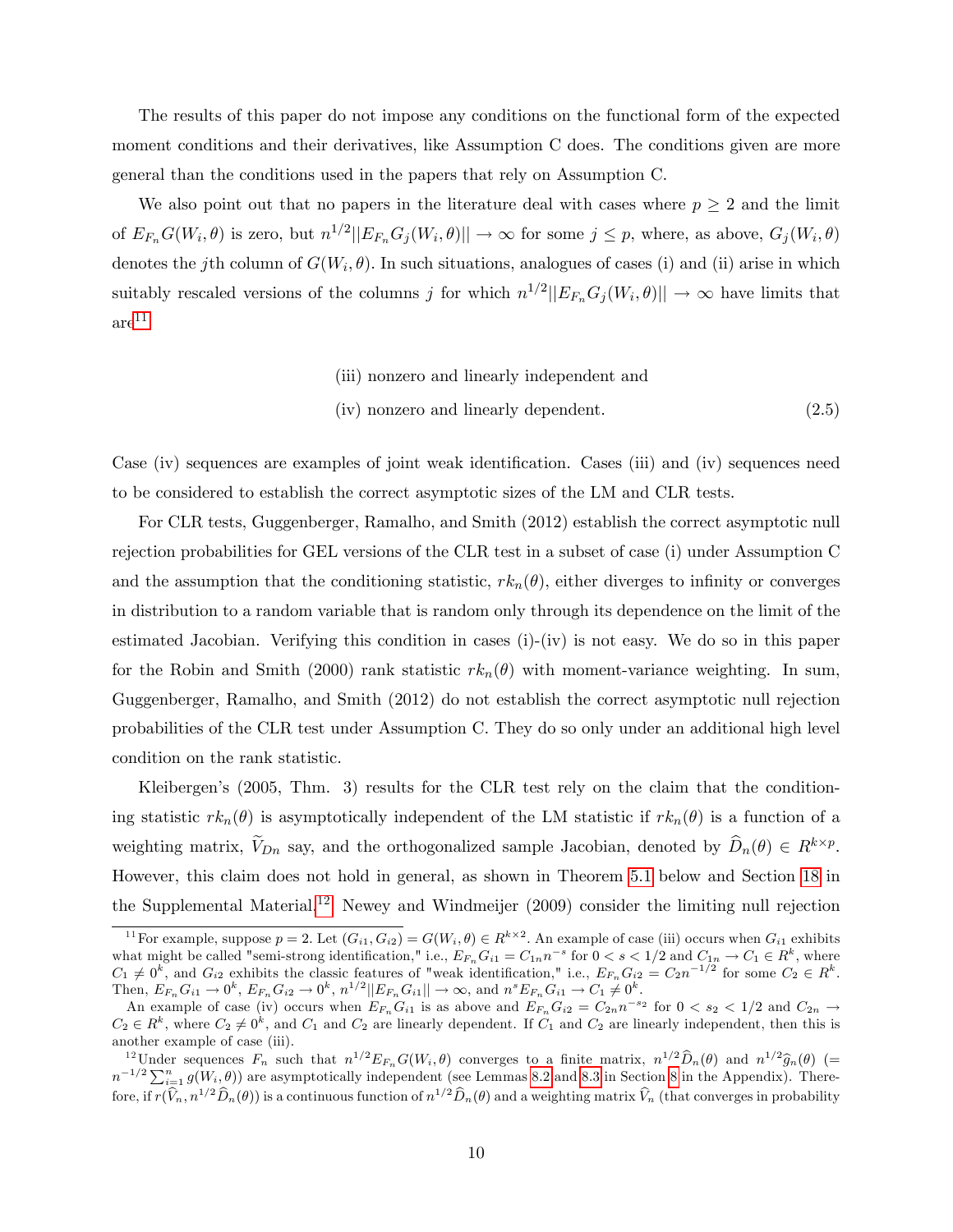probability of the CLR test under "many instrument" asymptotics. They do not analyze the effects of weak identification (such as in cases  $(i)-(iv)$ ). Their Assumption 2 implies global identification of  $\theta$ .

As a special case of the asymptotic size results of this paper for nonlinear models, this paper provides some new results for the linear IV regression model. Specifically, the results of the present paper establish the correct asymptotic size of LM and CLR tests in the linear IV model with an arbitrary number of rhs endogenous variables, under some maintained assumptions. The results allow for heteroskedasticity of the errors and stationary strong mixing errors and observations.

In contrast, the relevant results available in the literature for the linear IV model are as follows. Kleibergen (2002) shows that his LM test has correct asymptotic null rejection probabilities under fixed full-rank reduced-form matrices, as well as under standard weak IV asymptotics—that is, under the  $n^{-1/2}$ -local to zero sequences in Staiger and Stock (1997). Also see Moreira (2009). Moreira (2003) proves that the limiting null rejection probability of the CLR test is correct under standard weak IV asymptotics (i.e., of the type considered in Staiger and Stock (1997)). None of these papers considers cases (i)-(iv) above. Mikusheva (2010) establishes the correct asymptotic size of homoskedastic LM and CLR tests and CSís when there is only one endogenous rhs variable, i.e.,  $p = 1$ , and the errors are homoskedastic. Guggenberger (2012) establishes the correct asymptotic size of heteroskedasticity-robust LM and CLR tests in a heteroskedastic model with  $p = 1$ . I. Andrews (2014) establishes the correct asymptotic size of a class of conditional linear combination (CLC) tests when  $p = 1$ , which he shows are equivalent to a class of CLR tests. He provides some CLC tests that are designed to have good power under heteroskedasticity and autocorrelation. Moreira and Moreira (2013) introduce some tests that maximize weighted average power in a linear IV model with heteroskedasticity and autocorrelation for the case where  $p = 1$ . Note that when  $p = 1$ , i.e., only one rhs endogenous variable appears (and the exogenous variables are projected out), cases (i), (ii), and (iv) above do not arise (because  $E_F G(W_i, \theta)$  has a single column). Phillips

to a positive definite matrix), then by the continuous mapping theorem (CMT),  $n^{1/2}\hat{g}_n(\theta)$  and  $r(\hat{V}_n, n^{1/2}\hat{D}_n(\theta))$  are also asymptotically independent.

However, under sequences for which a component of  $n^{1/2}E_{F_n}G(W_i, \theta)$  diverges to plus or minus infinity, the CMT cannot be applied because  $n^{1/2}\widehat{D}_n(\theta)$  does not converge in distribution, but rather, some component of it diverges to plus or minus infinity in probability (see Lemma [8.3](#page-44-0) in Section [8](#page-34-0) in the Appendix when  $h_{1,j} = \infty$  for some  $j \leq p$ ). In this case,  $r(\hat{V}_n, n^{1/2}\hat{D}_n(\theta))$  may not have an asymptotic distribution, and if it does,  $r(\hat{V}_n, n^{1/2}\hat{D}_n(\theta))$  and  $n^{1/2}\hat{g}_n(\theta)$ are not necessarily asymptotically independent. The following is a simple example of the latter situation when  $p = 2$ . Let  $r(\hat{V}_n, n^{1/2}\hat{D}_n(\theta)) = \hat{V}_{12n} ||n^{1/2}\hat{D}_{1n}(\theta)||$ , where  $\hat{V}_{12n}$  is the  $(1, 2)$  component of  $\hat{V}_n$  and  $\hat{D}_{1n}(\theta)$  is the first column of  $\widehat{D}_n(\theta)$ . Assume  $\widehat{V}_n - V \to_p 0$  for some matrix V and  $n^{1/2}(\widehat{V}_n - V) \to_d \xi$ , where  $\xi$  is a mean zero normal random matrix. Assume that under  $F_n$  the first column  $E_{F_n} G_1(W_i, \theta)$  of  $E_{F_n} G(W_i, \theta)$  is a fixed nonzero vector,  $G_1^e$  say. Assume that the (1,2) element of V, denoted by  $V_{12}$ , equals zero under  $F_n$ . Then,  $\widehat{D}_{1n}(\theta) \to_p G_1^e$  (see Lemma [8.2](#page-41-0) in Section [8](#page-34-0) in the Appendix) and  $\widehat{V}_{12n}||n^{1/2}\widehat{D}_{1n}(\theta)|| = n^{1/2}(\widehat{V}_{12n} - V_{12})||\widehat{D}_{1n}(\theta)|| \rightarrow_d \xi_{12}||G_1^e||$ . But, in general there is no reason why  $\xi_{12}$  and the random limit of  $n^{1/2}\hat{g}_n(\theta)$  are independent. For simplicity, the previous example is somewhat contrived, because rank statistics typically are not of the form  $\widehat{V}_{12n}||n^{1/2}\widehat{D}_{1n}(\theta)||$ . But, components of rank statistics may be of this form.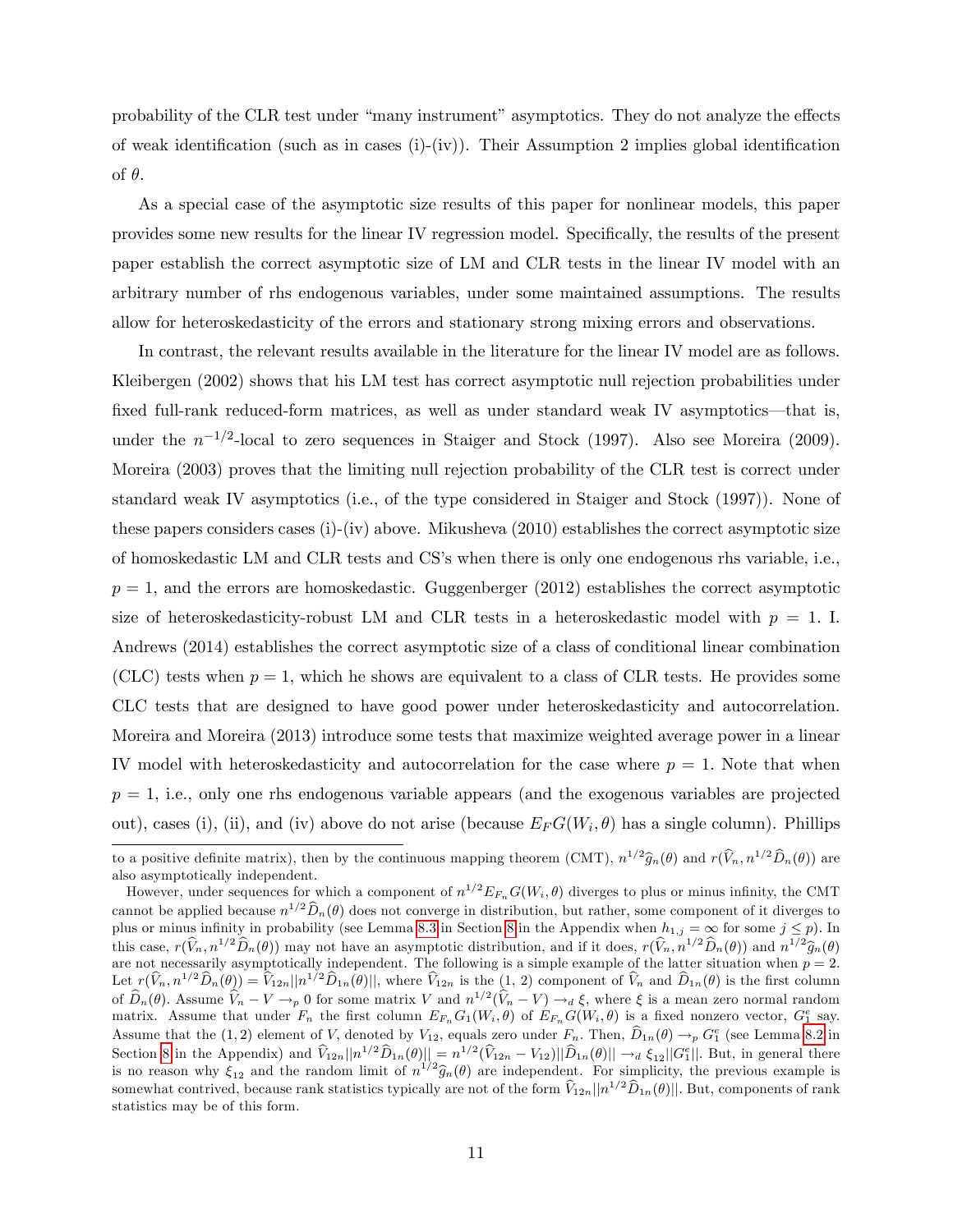(1989) and Choi and Phillips (1992) provide asymptotic and Önite sample results for estimators and classical tests in simultaneous equations models with fixed  $\pi$  matrices that may be unidentified or partially identified when  $p \geq 1$ . Their results do not cover weak identification (of any type). Hillier (2009) provides exact finite sample results for CLR tests in the linear IV model under the assumption of homoskedastic normal errors and known covariance matrix.

We return now to the discussion of a general moment condition model. In this paper, we show that a minimum eigenvalue condition that appears in the parameter space  $\mathcal{F}_0$  (defined below) for the null distributions  $F$  is necessary in some sense to obtain correct asymptotic size for the LM and CLR tests. For example, in the linear IV regression model, this eigenvalue condition rules out perfect correlation between the structural and reduced-form errors. Without the eigenvalue condition, we show that in some cases the LM statistic equals the AR statistic plus a  $o_p(1)$  term. In consequence, the LM test (which uses a  $\chi_p^2$  critical value) over-rejects the null hypothesis asymptotically when  $k > p$ . Furthermore, without it, we show that in other cases the LM statistic equals zero a.s. for all  $n \geq 1$  and, hence, the LM test rejects the null hypothesis with probability zero for all  $n \geq 1$ . In such cases, the LM test under-rejects the null asymptotically. These properties of the LM test have not been recognized in the literature, e.g., see Kleibergen (2005, Theorem 1).

We note that the asymptotic framework and results given here should be useful for establishing the asymptotic size of tests (and CS's) for moment condition and linear IV models that differ from the LM and CLR tests (and CS's) considered here, such as the tests in Moreira and Moreira (2013) and I. Andrews (2014). For example, we provide sufficient conditions for a suitably renormalized version of the moment-variance-weighted orthogonalized sample Jacobian to have full rank almost surely asymptotically, which is needed in the latter paper when  $p \geq 2$ .

AG2 is a sequel to this paper. It introduces two new nonlinear singularity-robust conditional quasi-LR (SR-CQLR) tests and a singularity-robust Anderson-Rubin (SR-AR) test. AG2 shows that these tests (and the corresponding CS's) have correct asymptotic size for all  $p \ge 1$  under very weak conditions. For example, in the i.i.d. case, one of the two SR-CQLR tests and the SR-AR test only require the expected moment functions to equal zero at the true parameter and the sample moment functions to have  $2+\gamma$  moments uniformly bounded for some  $\gamma > 0$ . (The other SR-CQLR test imposes somewhat stronger moment conditions.) In particular, none of the tests in AG2 impose any conditions on the expectation of the Jacobian matrix of the moments or any conditions on the variance matrices of the moment functions or the conditioning statistic, which is the meaning of ìsingularity-robust.îThe two SR-CQLR tests are shown to be asymptotically e¢ cient in a GMM sense under strong and semi-strong identification.

The new SR-CQLR tests in AG2 have some advantages over the CLR tests considered in this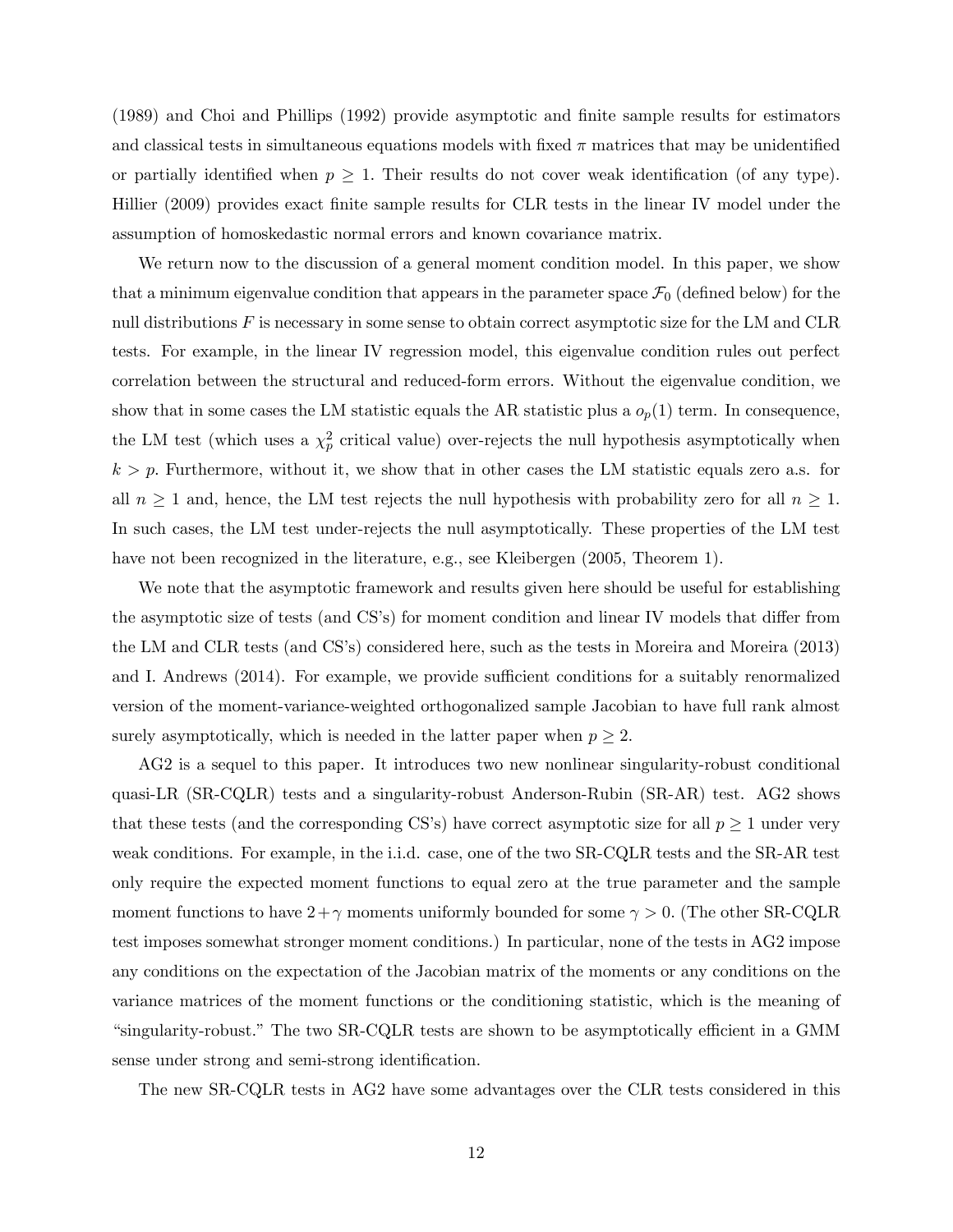paper. First, they have correct asymptotic size under noticeably weaker conditions. Because they do not require the variance matrix of the moment functions to be nonsingular, they apply to models in which for some null hypothesis a nuisance parameter appears only under the alternative hypothesis and not under the null hypothesis.<sup>[13](#page-13-0)</sup> In addition, they do not place any restrictions on the eigenvalues of the expected outer product of the vectorized orthogonalized sample Jacobian, which can be restrictive and can be difficult to verify in some models.

Second, the tests reduce, or essentially reduce, asymptotically to Moreira's  $(2003)$  CLR test in the homoskedastic linear IV model for all  $p \geq 1$ . In consequence, (a) no arbitrary choice of rank statistic is needed when  $p \geq 2$ , and (b) the tests have the desirable power properties of Moreira's (2003) CLR test in the homoskedastic normal linear IV model when  $p = 1$ , which have been established in Andrews, Moreira, and Stock (2006, 2008) and Chernozhukov, Hansen, and Jansson (2009).<sup>[14](#page-13-1)</sup> In contrast, the CLR tests considered here for  $p \ge 1$  are all based on the form of Moreira's LR statistic when  $p = 1$  and, in consequence, require the specification of some rank statistic. The CLR tests considered here based on the Jacobian-variance weighting reduce to Moreiraís CLR test when  $p = 1$ , but we cannot show that they necessarily have correct asymptotic size when  $p \ge 2$ . On the other hand, we show that the CLR tests considered here that are based on the moment-variance weighting have correct asymptotic size when  $p \geq 1$ , but they do not reduce to Moreira's CLR test when  $p = 1$  (or  $p \ge 2$ ).

We also mention the recent paper by I. Andrews and Mikusheva (2014a) that introduces a new conditional likelihood ratio test for moment condition models that is robust to weak identification. This test is asymptotically similar conditional on the entire sample mean process that is orthogonalized to be asymptotically independent of the sample moments evaluated at the null parameter value.

The LM and CLR tests considered in this paper are for full vector inference. To obtain subvector inference, one can employ the Bonferroni method or the Scheffe projection method, see Cavanagh, Elliott, and Stock (1995), Chaudhuri, Richardson, Robins, and Zivot (2010), Chaudhuri and Zivot  $(2011)$ , and McCloskey  $(2011)$  for Bonferroni's method, and Dufour  $(1989)$  and Dufour and Jasiak (2001) for the projection method. These methods are conservative, but Bonferroniís method is found to work well by Chaudhuri, Richardson, Robins, and Zivot (2010) and Chaudhuri and Zivot  $(2011).^{15}$  $(2011).^{15}$  $(2011).^{15}$ 

<span id="page-13-0"></span> $13$  Nonsingularity of the variance matrix of the moments is needed for Kleibergen's CLR-type tests, because the inverse of this matrix is used to orthogonalize the sample Jacobian from the sample moments when constructing a conditioning statistic.

<span id="page-13-2"></span><span id="page-13-1"></span><sup>&</sup>lt;sup>14</sup>For related results, see Chamberlain  $(2007)$  and Mikusheva  $(2010)$ .

 $15$ A refinement of Bonferroni's method that is not conservative, but is much more intensive computationally, is provided by Cavanagh, Elliott, and Stock (1995). McCloskey (2011) also considers a refinement of Bonferroni's method.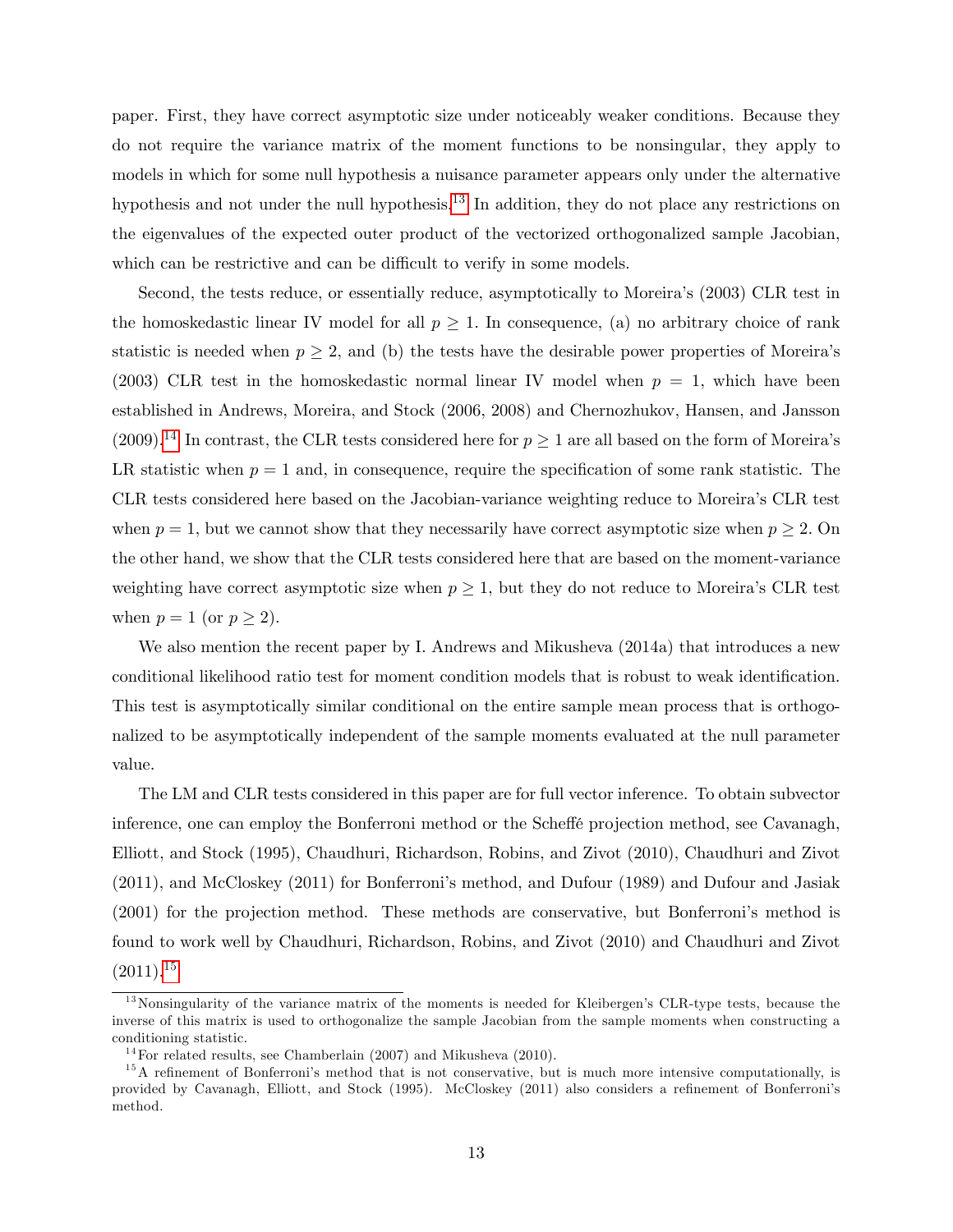Other methods for subvector inference include the following. Subvector inference in which nuisance parameters are profiled out is possible in the linear IV regression model with homoskedastic errors using the AR test, but not the LM or CLR tests, see Guggenberger, Kleibergen, Mavroeidis, and Chen (2012). Andrews and Cheng (2012, 2013a,b) provide subvector tests with correct asymptotic size based on extremum estimator objective functions. These subvector methods depend on the following: (a) one has knowledge of the source of the potential lack of identification (i.e., which subvectors play the roles of  $\beta$ ,  $\pi$ , and  $\zeta$  in their notation), (b) there is only one source of lack of identification, and (c) the estimator objective function does not depend on the weakly identified parameters  $\pi$  (in their notation) when  $\beta = 0$ , which rules out some weak IV's models. Montiel Olea (2012) provides some subvector analysis in the extremum estimator context of Andrews and Cheng (2012). His efficient conditionally similar tests apply to the subvector  $(\pi, \zeta)$  of  $(\beta, \pi, \zeta)$  (in the notation of Andrews and Cheng (2012)), where the parameter  $\beta$  determines the strength of identification and is known to be strongly identified. This subvector analysis is analogous to that of Stock and Wright (2000) and Kleibergen (2004). Cheng (2014) provides subvector inference in a nonlinear regression model with multiple nonlinear regressors and, in consequence, multiple potential sources of lack of identification. I. Andrews and Mikusheva (2012) provide subvector inference methods in a minimum distance context based on Anderson-Rubin-type statistics. I. Andrews and Mikusheva (2014b) provide conditions under which subvector inference is possible in exponential family models (but the requisite conditions seem to be restrictive).

### <span id="page-14-0"></span>3 Moment Condition Model

#### 3.1 Definition of the Parameter Space for the Distributions F

First we introduce some notation. For notational simplicity, we let  $g_i(\theta)$  and  $G_i(\theta)$  abbreviate  $g(W_i, \theta)$  and  $G(W_i, \theta)$ , respectively. We denote the jth column of  $G_i(\theta)$  by  $G_{ij}(\theta)$  and  $G_{ij} = G_{ij}(\theta_0)$ , where  $\theta_0$  denotes the (true) null value of  $\theta$ , for  $j = 1, ..., p$ . Likewise, we often leave out the argument  $\theta_0$  for other functions as well. For example, we write  $g_i$  and  $G_i$  rather than  $g_i(\theta_0)$  and  $G_i(\theta_0)$ . We let  $I_r$  denote the r dimensional identity matrix. For a positive semi-definite (psd) matrix A, we let  $\lambda_i(A)$  denote the j<sup>th</sup> largest eigenvalue of A.

For some  $\gamma, \delta > 0$  and  $M < \infty$ , define

<span id="page-14-1"></span>
$$
\mathcal{F} := \{ F : E_F g_i = 0^k, \ E_F || (g'_i, vec(G_i)')'||^{2+\gamma} \le M, \text{ and } \lambda_{\min}(E_F g_i g'_i) \ge \delta \},\tag{3.1}
$$

where  $\lambda_{\min}(\cdot)$  denotes the smallest eigenvalue of a matrix,  $||\cdot||$  denotes the Euclidean norm, and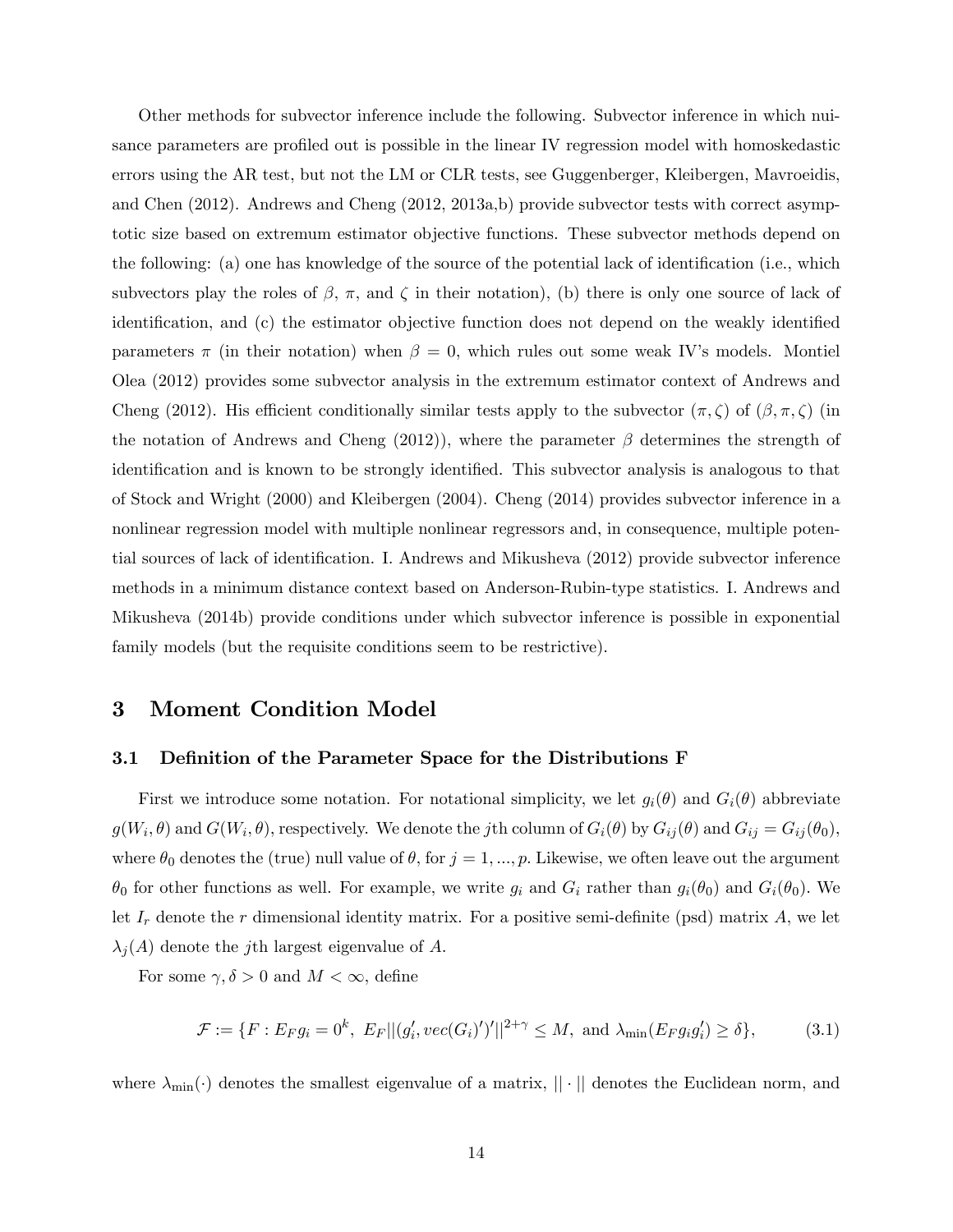$vec(\cdot)$  denotes the vector obtained by stacking the columns of a matrix. The first condition in  $\mathcal F$ is the defining condition of the model. The second condition in  $\mathcal F$  is a mild moment condition on the moment functions  $g_i$  and their derivatives  $G_i$ . The last condition in  $\mathcal F$  rules out singularity and near singularity of the variance matrix of the moments.<sup>[16](#page-15-0)</sup> For example, in the linear IV model it rules out  $E_F u_i^2 Z_i Z'_i$  being singular, which usually is not restrictive. Identification issues arise when  $E_F G_i$  has, or is close to having, less than full column rank (which occurs when one or more of its singular values is zero or close to zero). The conditions in  $\mathcal F$  place no restrictions on the singular values or column rank of  $E_F G_i$ .

The condition  $\lambda_{\min}(E_F g_i g_i') \ge \delta$  in  $\mathcal F$  can be replaced by  $\lambda_{\min}(E_F g_i g_i') > 0$  without affecting the asymptotic size and similarity results given in Theorems [4.1](#page-22-0) and [6.1](#page-29-1) below, provided  $g_i$  and  $G_i$ are replaced with  $g_i^*$  and  $G_i^*$ , respectively, in  $\mathcal F$  and  $\mathcal F_0$  (defined below), where  $g_i^* := (E_F g_i g'_i)^{-1/2} g_i$ and  $G_i^* := (E_F g_i g'_i)^{-1/2} G_i$ <sup>[17](#page-15-1),[18](#page-15-2)</sup> This allows for the variance matrix of  $g_i$  to be arbitrarily close to singular, which occurs in some cases when identification is weak, but rules out singularity.

The parameter spaces for the distribution F that we consider in this paper are subsets of  $\mathcal{F}$ . The main parameter space that we consider is  $\mathcal{F}_0$ , which we now define.

For an arbitrary square-integrable (under  $F$ ) vector  $a_i$ , let

<span id="page-15-4"></span>
$$
\Sigma_F^{a_i} := E_F a_i a_i', \ \Gamma_F^{a_i} := E_F a_i g_i', \ \Omega_F := \Sigma_F^{g_i} = E_F g_i g_i', \text{ and } \Psi_F^{a_i} := \Sigma_F^{a_i} - \Gamma_F^{a_i} \Omega_F^{-1} \Gamma_F^{a_i'}.
$$
 (3.2)

The matrix  $\Psi_F^{a_i}$  is the expected outer product of the vector of residuals from the  $L^2(F)$  projections of the components of  $a_i$  onto the space spanned by the components of  $g_i$ .

Let

<span id="page-15-3"></span>
$$
(\tau_{1F}, ..., \tau_{pF})
$$
 denote the *p* singular values of  $\Omega_F^{-1/2} E_F G_i$ , (3.3)

ordered so that  $\tau_{jF}$  is nonincreasing in j. These singular values are nonnegative and may be zero. Let

 $B_F$  denote a  $p \times p$  orthogonal matrix of eigenvectors of  $(E_F G_i)' \Omega_F^{-1}(E_F G_i)$  (3.4)

<span id="page-15-0"></span><sup>&</sup>lt;sup>16</sup>Note that it is not possible to avoid the assumption  $\lambda_{\min}(E_F g_i g_i') \ge \delta$  by replacing an estimator  $\widehat{\Omega}_n$  of  $E_F g_i g_i'$ by an eigenvalue-adjusted version, e.g., as defined in AG2. The reason is that the eigenvalue adjustment leads to a nonzero asymptotic covariance between the sample moments  $\hat{g}_n$  and the conditioning matrix  $\hat{D}_n$ , defined in [\(4.1\)](#page-21-1) and [\(4.3\)](#page-21-2) below, which yields a test that does not necessarily have correct asymptotic size. See Comment (ii) to Lemma [8.2](#page-41-0) in the Appendix for more details.

<span id="page-15-1"></span><sup>&</sup>lt;sup>17</sup>This holds because  $\lambda_{\min}(E_F g_i^* g_i^*) = \lambda_{\min}(I_k) = 1$  and the proofs of the results given below go through with  $g_i^*$ and  $G_i^*$  in place of  $g_i$  and  $G_i$  throughout.

<span id="page-15-2"></span><sup>&</sup>lt;sup>18</sup>The matrix  $(E_F g_i g'_i)^{-1/2}$  that appears in the definition of  $g_i^*$  and  $G_i^*$  can be replaced by any nonsingular  $k \times k$ matrix, say  $K_F(\theta_0)$ , that yields  $\lambda_{\min}(E_F g_i^* g_i^*) \ge \delta > 0$ . For example, in somewhat related contexts, Andrews and Cheng (2013b) and I. Andrews and Mikusheva (2014) Önd it convenient to rescale moment conditions by diagonal matrices.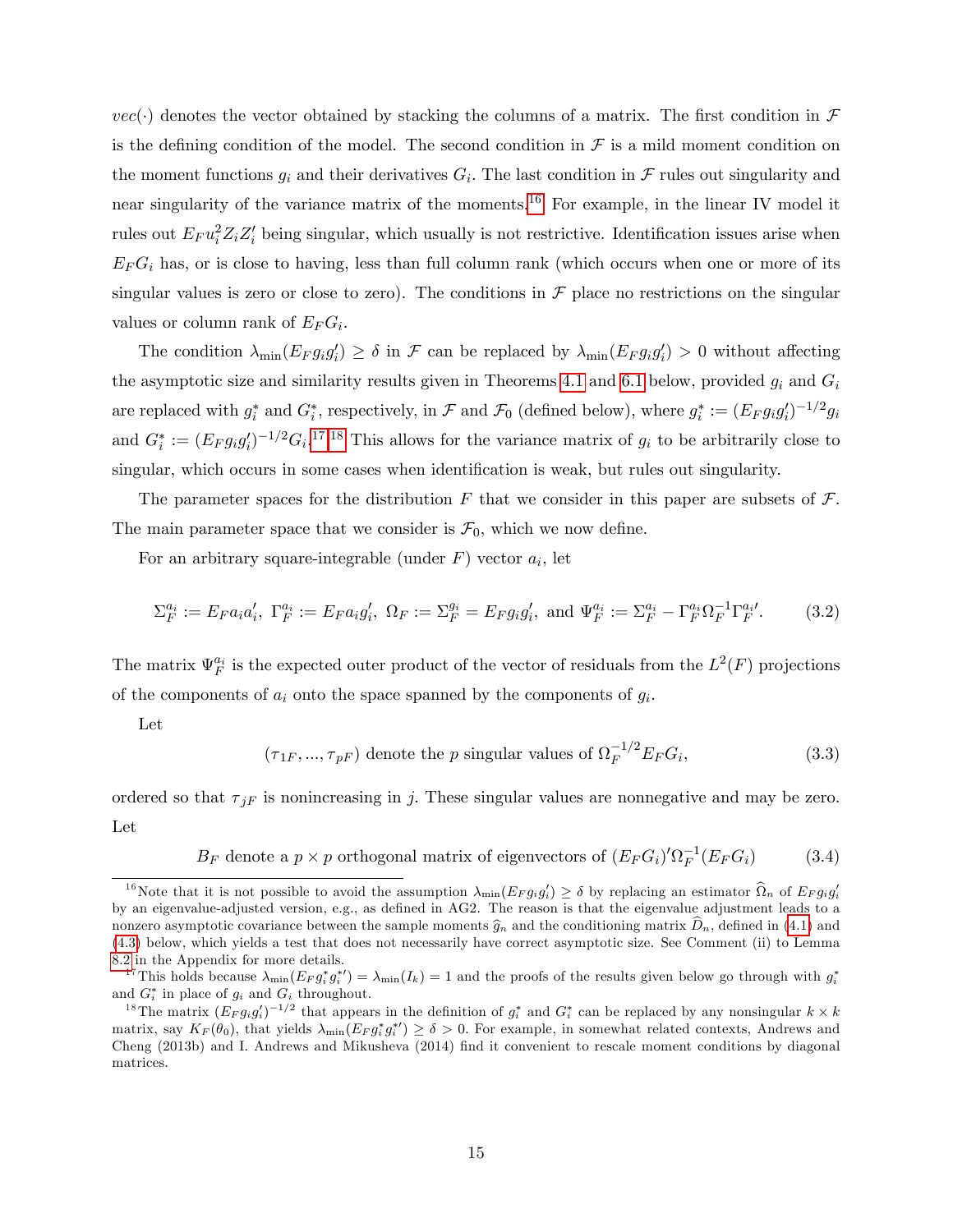ordered so that the corresponding eigenvalues  $(\kappa_{1F}, ..., \kappa_{pF})$  are nonincreasing. Let

<span id="page-16-2"></span>
$$
C_F
$$
 denote a  $k \times k$  orthogonal matrix of eigenvectors of  $\Omega_F^{-1/2} (E_F G_i) (E_F G_i)' \Omega_F^{-1/2}$  (3.5)

ordered so that the corresponding eigenvalues are  $(\kappa_{1F}, ..., \kappa_{pF}, 0, ..., 0)' \in R^k$ . Note that  $\kappa_{jF} = \tau_{jF}^2$ for  $j \leq p$ . With some abuse of notation, for an integer  $0 \leq j \leq p$ , let  $B_F = (B_{F,j}, B_{F,p-j})$  denote the decomposition of  $B_F$  into its first j and last  $p - j$  columns, where by definition, when  $j = p$ ,  $B_{F,j} = B_F$  and  $B_{F,p-j}$  denotes a matrix with no columns and, when  $j = 0$ ,  $B_{F,j}$  denotes a matrix with no columns and  $B_{F,p-j} = B_F$ . Analogously, for an integer  $0 \le j \le k$ , let  $C_F = (C_{F,j}, C_{F,k-j})$ denote the decomposition of  $C_F$  into its first j and last  $k - j$  columns, where, when  $j = 0$  or  $j = k$ ,  $C_{F,j}$  and  $C_{F,k-j}$  are defined analogously to  $B_{F,j}$  and  $B_{F,p-j}$ .

For  $0 \le j \le p-1$  and  $\xi \in R^{p-j}$ , define

$$
\Psi_{jF}(\xi) := \Psi_F^{C'_{F,k-j}\Omega_F^{-1/2}G_iB_{F,p-j}\xi}.
$$
\n(3.6)

For a given  $\delta_1 > 0$ , we define the parameter space of null distributions to be

<span id="page-16-3"></span>
$$
\mathcal{F}_0 := \bigcup_{j=0}^p \mathcal{F}_{0j}, \text{ where}
$$
\n
$$
\mathcal{F}_{0j} := \{ F \in \mathcal{F} : \tau_{jF} \ge \delta_1 \text{ and } \lambda_{p-j} (\Psi_{jF}(\xi)) \ge \delta_1 \ \forall \xi \in R^{p-j} \text{ with } ||\xi|| = 1 \},
$$
\n(3.7)

 $\tau_{0F} := \delta_1$ , and  $\lambda_{p-j} (\Psi_{jF}(\xi)) := \delta_1$  for  $j = p^{19,20}$  $j = p^{19,20}$  $j = p^{19,20}$  $j = p^{19,20}$  $j = p^{19,20}$  We assume that  $\mathcal{F}_0 \neq \emptyset$ .

The conditions in  $\mathcal{F}_0$  are used to show that the estimator  $\widehat{\Omega}_n^{-1/2} \widehat{D}_n \in R^{k \times p}$ , defined below, of the normalized population Jacobian matrix  $\Omega_F^{-1/2} E_F G_i$  has full column rank p asymptotically with probability one after suitable normalization (see Lemma [8.3\(](#page-44-0)d) in the Appendix). This almost sure (a.s.) full column rank p property is needed to obtain the desired asymptotic  $\chi_p^2$  null distribution of the LM statistic (introduced below), which is used by the LM and CLR tests. The LM statistic is a quadratic form in the sample moments with weight matrix given by the projection matrix onto  $\widehat{\Omega}_n^{-1/2}\widehat{D}_n.$ 

We obtain the a.s. full column rank property using conditions on both the (asymptotic) mean and variance of  $\widehat{\Omega}_n^{-1/2} \widehat{D}_n$ . The index j on  $\mathcal{F}_{0j}$  denotes the contribution coming from the mean and  $p - j$  denotes the contribution coming from the variance. For  $j = 0$  (i.e., when the parameters

<span id="page-16-0"></span><sup>&</sup>lt;sup>19</sup>The matrices  $B_F$  and  $C_F$  are not necessarily uniquely defined. But, this is not of consequence because the  $\lambda_{p-j}(\cdot)$ condition is invariant to the choice of  $B_F$  and  $C_F$ .

<span id="page-16-1"></span><sup>&</sup>lt;sup>20</sup>Note that Kleibergen (2005) does not impose any rank restrictions on the variance matrix of the limiting distribution of  $n^{-1/2} \sum_{i} (g'_i, vec(G_i)') - Eve(G_i)')'$ . As simple examples show, however, to derive the limiting distribution of the LM test statistic, one needs to impose some restrictions of the type in  $\mathcal{F}_0$ . For example, the case  $g_i(\theta) = 0$  with probability one for all  $\theta$  vectors is compatible with Kleibergen's (2005) assumptions but violates the nonsingularity claim in the statement of Theorem 1 in Kleibergen (2005).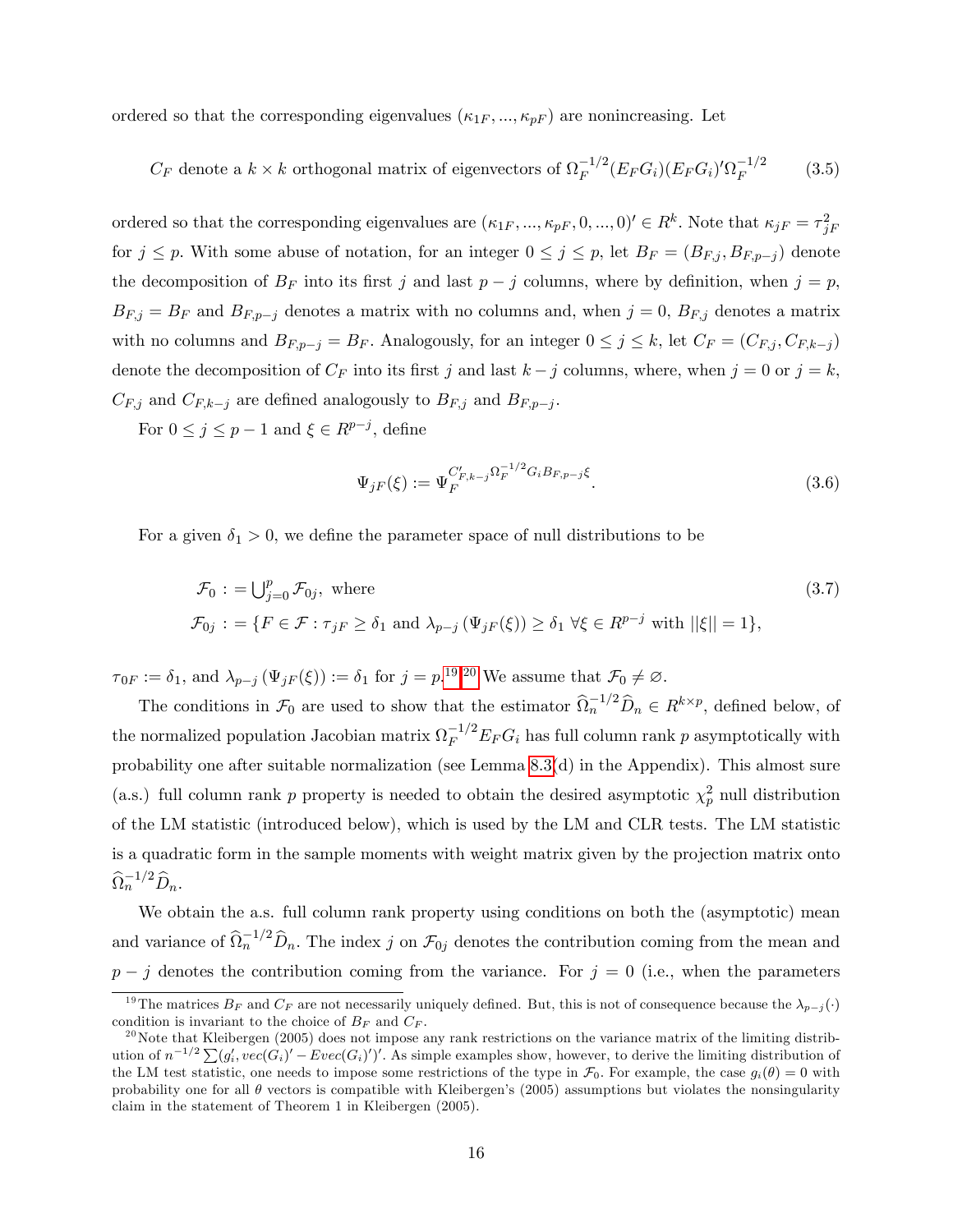are weakly identified in the standard sense), the  $\tau_{jF} \ge \delta_1$  condition disappears, no restrictions are placed on the mean  $\Omega_F^{-1/2} E_F G_i$ , and the a.s. full column rank property is obtained using the  $\lambda_{p-j}(\cdot)$  condition with  $j = 0$ . For  $j = p$  (i.e., when all parameters are strongly identified), the  $\lambda_{p-j}(\cdot)$  condition disappears (because  $B_{F,p-j}$  is a matrix with no columns when  $j = p$ ) and the a.s. full rank property is obtained using only the mean condition  $\tau_{pF} \ge \delta_1$ . For  $0 < j < p$  (i.e., when the parameters are weakly identified in the nonstandard sense), the a.s. full rank property is obtained partly via the mean condition  $\tau_{jF} \ge \delta_1$  and partly via the  $\lambda_{p-j}(\cdot)$  condition.<sup>[21](#page-17-0),[22](#page-17-1)</sup>

The "variance" (or variability) condition,  $\lambda_{p-j} (\Psi_{jF} (\xi)) \geq \delta_1$ , can be interpreted as follows. The  $(k-j)\times (p-j)$  matrix  $C'_{F,k-j}\Omega_F^{-1/2}G_iB_{F,p-j}$  is a submatrix of the  $k\times p$  matrix  $C'_F\Omega_F^{-1/2}G_iB_F$ , which is just  $\Omega_F^{-1/2} G_i$  with its rows and columns rotated. This submatrix  $C'_{F,k-j} \Omega_F^{-1/2} G_i B_{F,p-j}$  has the j linear combinations of the rows and columns of  $\Omega_F^{-1/2} G_i$  removed for which the mean component of  $\widehat{\Omega}_n^{-1/2} \widehat{D}_n$ , i.e.,  $\Omega_F^{-1/2} E_F G_i$ , provides a column rank of magnitude j. (More specifically, the mean component of the j linear combinations of the rows and columns of  $\Omega_F^{-1/2} G_i$  that are removed equals  $C'_{F,j}\Omega_F^{-1/2}E_F G_i B_{F,j} = Diag\{\tau_{1F},...,\tau_{jF}\}\in R^{j\times j}$  and the column rank of  $Diag\{\tau_{1F},...,\tau_{jF}\}$  is j by the definition of  $\mathcal{F}_{0j}$ .<sup>[23](#page-17-2)</sup>) The  $\lambda_{p-j} (\Psi_{jF}(\xi)) \ge \delta_1$  condition requires that every linear combination  $\xi$  (with  $||\xi|| = 1$ ) of the columns of the aforementioned submatrix, i.e.,  $C'_{F,k-j} \Omega_F^{-1/2} G_i B_{F,p-j} \xi$ , has enough variability to provide the requisite additional column rank of magnitude  $p - j$ . Specifically, the  $(p-j)$ -th largest eigenvalue of  $\Psi_{jF}(\xi)$  ( $:= \Psi_F^{C'_{F,k-j}\Omega_F^{-1/2}G_iB_{F,p-j}\xi}$  $\left( \begin{array}{c} F_{F,k-j} \rightarrow F \end{array} \right)$  is bounded away from zero. This allows for the minimal amount of variation that still delivers the incremental  $p - j$  column rank that is required. Note that the matrix  $\Psi_{jF}(\xi)$  is not actually a variance matrix. It is an expected outer-product matrix, which makes the condition slightly weaker.

We can write

$$
\Psi_{jF}(\xi) = (\xi' B'_{F,p-j} \otimes C'_{F,k-j} \Omega_F^{-1/2}) \Psi_F^{vec(G_i)}(B_{F,p-j}\xi \otimes \Omega_F^{-1/2} C_{F,k-j}) \text{ and}
$$
  
\n
$$
\Psi_F^{vec(G_i)} = E_F G_{Fi} G'_{Fi}, \text{ where } G_{Fi} := vec(G_i) - \Gamma_F^{vec(G_i)} \Omega_F^{-1} g_i \in R^{pk}
$$
\n(3.8)

(using the general formula  $vec(ABC) = (C' \otimes A)vec(B)$ ). The random vector  $G_{Fi}$  consists of the residuals from the  $L^2(F)$  projections of the components of  $G_i$  onto the space spanned by the components of  $g_i$ . The matrix  $\Psi_F^{vec(G_i)}$  $\sum_{F}^{vec(G_i)}$  is the expected outer-product of these residuals. Analogously,

<span id="page-17-1"></span><span id="page-17-0"></span><sup>&</sup>lt;sup>21</sup> Sequences of distributions in the semi-strongly identified category can come from sets  $\mathcal{F}_{0j}$  for any  $j < p$ .

<sup>&</sup>lt;sup>22</sup> Linking the parameter spaces  $\mathcal{F}_{0j}$  for  $j = 0, ..., p$  with identification categories, as is done in this paragraph, provides a useful interpretation, but is somewhat heuristic. The reason is that the parameter spaces  $\mathcal{F}_{0j}$  place conditions on individual distributions  $F$ , whereas the asymptotic identification categories (i.e., strong, semi-strong, and weak in the standard and nonstandard senses) depend on the properties of sequences of distributions  $\{F_n : n \geq 1\}$ .

<span id="page-17-2"></span><sup>&</sup>lt;sup>23</sup>The stated equality holds because (i) by [\(3.3\)](#page-15-3)-[\(3.5\)](#page-16-2)  $\Omega_F^{-1/2} E_F G_i = C_F Diag(\tau_F) B'_F$ , where  $Diag(\tau_F)$  is the  $k \times p$  matrix whose  $(m, m)$  element equals  $\tau_{mF}$  for  $m = 1, ..., p$  and whose other elements all equal zero, (ii)  $C_F' \Omega_F^{-1/2} E_F G_i B_F = Diag(\tau_F)$  by the orthogonality of  $C_F$  and  $B_F$ , and, hence, (iii)  $C_{F,j}' \Omega_F^{-1/2} E_F G_i B_{F,j} =$  $Diag\{\tau_{1F},...,\tau_{jF}\}.$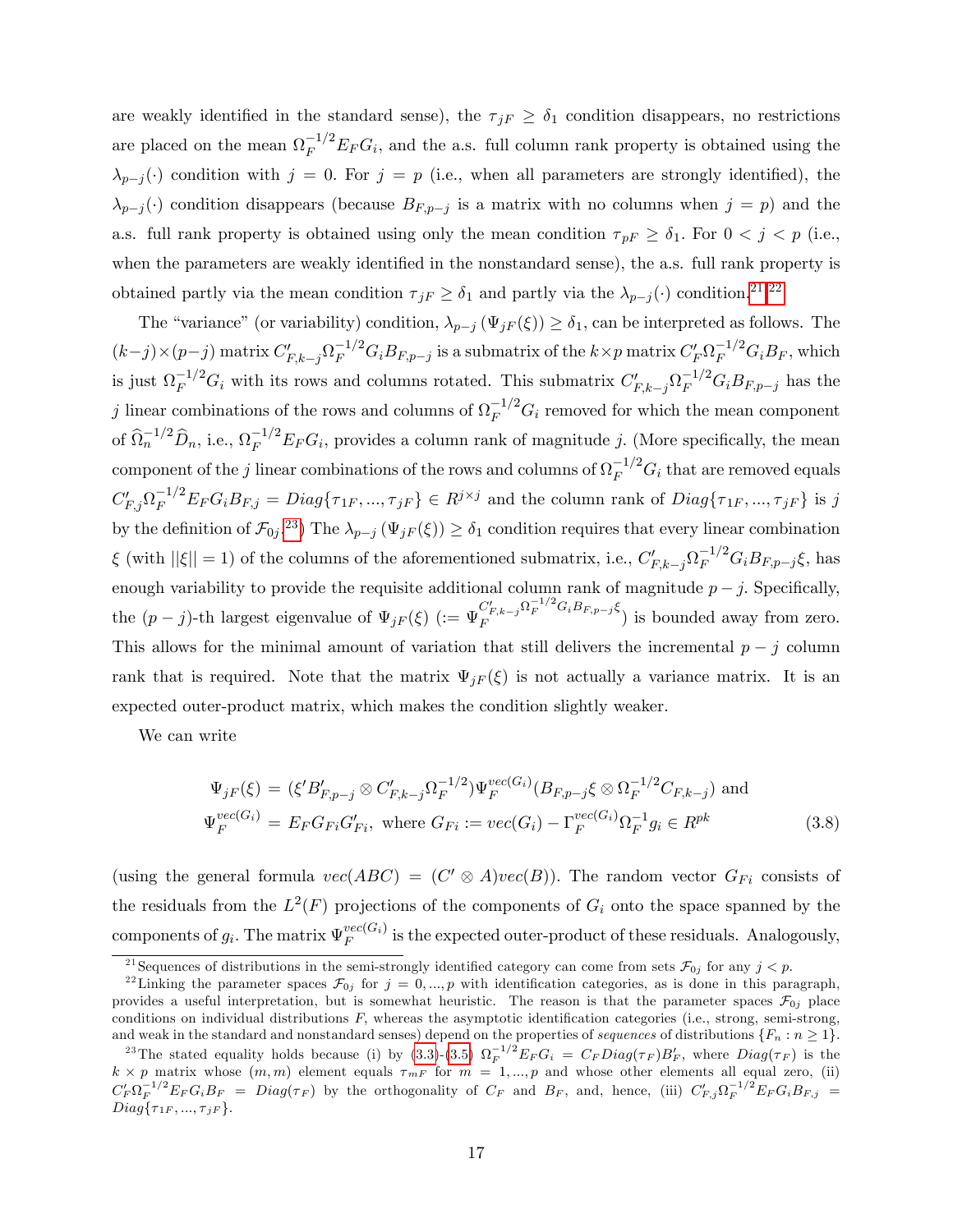the matrix  $\Psi_{jF}(\xi)$  is the expected outer-product of the residuals from the  $L^2(F)$  projections of the elements of  $C'_{F,k-j}\Omega_F^{-1/2}G_iB_{F,p-j}\xi$  onto the space spanned by the components of  $g_i$ .

If some element of  $g_i$  does not depend on some element of  $\theta$ , then the corresponding element of  $G_i$  is identically zero. For example, this occurs with simple mean-variance moment conditions of the form  $g_i(\theta) = (Y_i - \theta_1, (Y_i - \theta_1)^2 - \theta_2)'$ , where  $\theta_1$  is a mean parameter and  $\theta_2$  is a variance parameter of the random variable  $Y_i$ . In such cases,  $\Psi_F^{vec(G_i)}$  $\sum_{F}^{vec(\mathbf{G}_i)}$  is singular. In consequence, it is important to impose the weakest conditions possible on  $\Psi_F^{vec(G_i)}$  $\frac{vec(G_i)}{F}$  or  $\Psi_F^{vec(\Omega_F^{-1/2}G_i)}$ .

In the simple mean-variance model,  $k = p = 2$ ,  $E_F G_i = -I_2$ , both parameters are strongly identified, and  $\mathcal{F}_0$  contains  $\mathcal{F}_{0p} = \{F \in \mathcal{F} : \tau_{pF} \ge \delta_1\}$ , where  $\tau_{pF}$  is the smallest singular value of  $\Omega_F^{-1/2}$  (because  $E_F G_i = -I_2$ ). In this model,  $\tau_{pF}$  is bounded away from zero if the fourth moment of  $Y_i$  is bounded above, which is implied by the condition in  $\mathcal F$  that  $E_F||g_i||^{2+\gamma} \leq M^{24}$  $E_F||g_i||^{2+\gamma} \leq M^{24}$  $E_F||g_i||^{2+\gamma} \leq M^{24}$  Hence, the condition  $\tau_{pF} \ge \delta_1$  is redundant for  $\delta_1$  sufficiently small in this model.

If the condition  $\lambda_{p-j} (\Psi_{jF} (\xi)) \geq \delta_1 > 0$  in  $\mathcal{F}_{0j}$  is weakened to  $\lambda_{p-j} (\Psi_{jF} (\xi)) > 0$  and the variance and covariance matrix estimators  $\Omega_n$  and  $\Gamma_n$  defined below can be any consistent estimators (under suitable sequences of distributions), then the LM and CLR tests do not necessarily have correct asymptotic size. In particular, we provide an example where the asymptotic distribution of the LM statistic is  $\chi^2_k$  in this case, rather than the desired distribution  $\chi^2_p$ , which leads to over-rejection under the null when  $k > p$ , see Section [12](#page-53-0) in the Appendix.<sup>[25](#page-18-1)</sup> Hence, the restrictions on the parameter space  $\mathcal{F}_0$  are not redundant.

In contrast, the SR-AR, SR-CQLR<sub>1</sub>, and SR-CQLR<sub>2</sub> tests introduced in AG2 are shown to have correct asymptotic size without any conditions on  $\lambda_{p-j}(\Psi_{jF}(\xi))$  or  $\lambda_{\min}(E_F g_i g'_i)$ . All that is required is the first two conditions in  $\mathcal F$ . Hence, these tests have advantages over the LM and CLR tests considered here in terms of the robustness of their size properties.

Let  $\overline{C}_{F,p-j} \in R^{k \times (p-j)}$  denote a matrix that contains  $p-j$  columns from the last  $k-j$  columns of  $C_F$ . Six alternative sufficient conditions for the  $\lambda_{p-j}(\cdot)$  condition in  $\mathcal{F}_{0j}$ , in increasing order of

<span id="page-18-0"></span><sup>&</sup>lt;sup>24</sup>This holds because  $E_F G_i = -I_2$  and  $\Omega_F$  has elements  $[\Omega_F]_{11} = \theta_{20}$ ,  $[\Omega_F]_{12} = [\Omega_F]_{21} = E_F U_i (U_i^2 - \theta_{20})$ , and  $[\Omega_F]_{22} = E_F (U_i^2 - \theta_{20})^2$ , where  $\theta_{20} := Var_F(Y_i)$ ,  $U_i := Y_i - \theta_{10}$ ,  $\theta_{10} := E_F Y_i$ , and  $\theta_0 = (\theta_{10}, \theta_{2$ null value.

<span id="page-18-1"></span> $^{25}$ This example consists of a standard linear IV regression model with one rhs endogenous variable, IV's that are irrelevant, i.e.,  $\pi = 0^k$ , and a correlation between the structural and reduced-form equation errors that equals one or converges to one as  $n \to \infty$ . The example also can be extended to cover weak IV cases (where  $\pi = \pi_n \neq 0^k$ , but  $\pi_n \to 0^k$  sufficiently quickly as  $n \to \infty$ ), rather than the irrelevant IV case.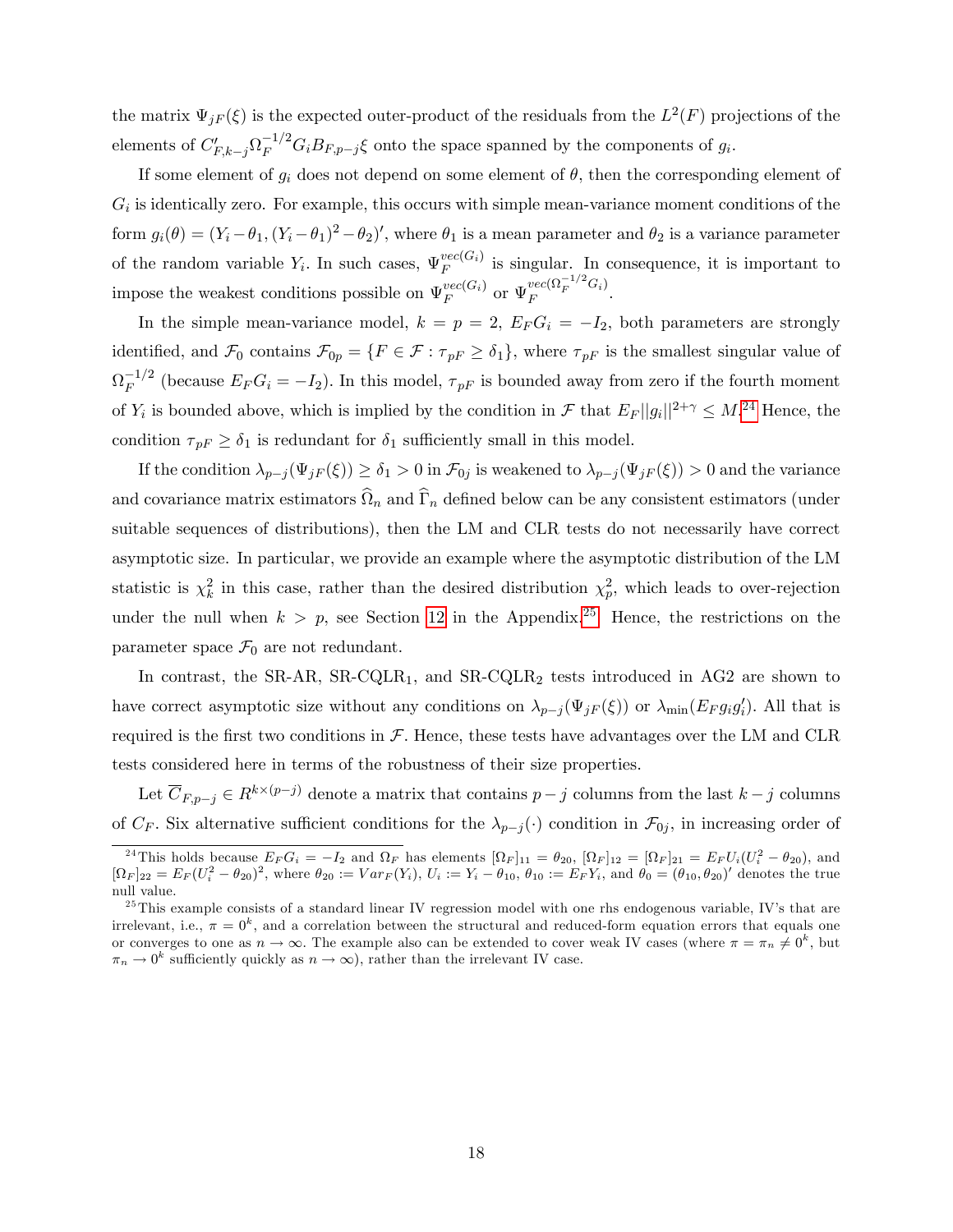strength, are:

<span id="page-19-1"></span>(i) 
$$
\lambda_{\min} \left( \Psi_F^{vec(\overline{C}'_{F,p-j} \Omega_F^{-1/2} G_i B_{F,p-j})} \right) \ge \delta_1
$$
 for some matrix  $\overline{C}_{F,p-j}$ ,  
\n(ii)  $\lambda_{\min} \left( \Psi_F^{vec(\Omega_F^{-1/2} G_i B_{F,p-j})} \right) \ge \delta_1$ ,  
\n(iii)  $\lambda_{\min} \left( \Psi_F^{vec(\Omega_F^{-1/2} G_i)} \right) \ge \delta_1$ ,  
\n(iv)  $\lambda_{\min} \left( \Psi_F^{vec(G_i)} \right) \ge \delta_2 := \delta_1 M^{2/(2+\gamma)}$ ,  
\n(v)  $\lambda_{\min} (\Sigma_F^{f_i}) \ge \delta_2$ , where  $\Sigma_F^{f_i} := E_F f_i f'_i$  and  $f_i := \begin{pmatrix} g_i \\ vec(G_i) \end{pmatrix}$ , and  
\n(vi)  $\lambda_{\min} (Var_F(f_i)) \ge \delta_2$ , (3.9)

where M and  $\gamma$  are as in [\(3.1\)](#page-14-1) and  $\delta_1$  is as in [\(3.7\)](#page-16-3).<sup>[26](#page-19-0)</sup> See Section [17](#page--1-1) in the Supplemental Material for a proof of the sufficiency of these conditions. None of these conditions depend on  $\xi$ . Another sufficient condition for the  $\lambda_{p-j}(\cdot)$  condition in  $\mathcal{F}_{0j}$  is

<span id="page-19-2"></span>
$$
\lambda_p \left( \Psi_F^{\Omega_F^{-1/2} G_i B_{F, p-j} \xi} \right) \ge \delta_1 \; \forall \xi \in R^{p-j} \text{ with } ||\xi|| = 1. \tag{3.10}
$$

For the linear IV model in [\(2.2\)](#page-7-4), we have  $\Omega_F = E_F u_i^2 Z_i Z_i'$ ,  $\Sigma_F^{vec(G_i)} = E_F vec(Z_i Y_{2i}')vec(Z_i Y_{2i}')'$ ,  $\Gamma_F^{vec(G_i)} = -E_F vec(Z_i Y_{2i}') Z_i' u_i$ , and  $E_F ||(g_i', vec(G_i)')'||^{2+\gamma} = E_F ||(u_i Z_i', vec(Z_i Y_{2i}')')'||^{2+\gamma}$ . Suffi-cient conditions for condition (vi) in [\(3.9\)](#page-19-1) (and, hence, for the  $\lambda_{p-j}(\cdot)$  condition in  $\mathcal{F}_{0j}$ ) in the linear IV regression model are as follows. We have

<span id="page-19-3"></span>
$$
\Sigma_F^{f_i} = E_F((u_i, -Y'_{2i})' \otimes Z_i)((u_i, -Y'_{2i})' \otimes Z_i)'
$$
  
\n
$$
= E_F(\varepsilon_i \otimes Z_i)(\varepsilon_i \otimes Z_i)' + E_F s_i(\pi) s_i(\pi)'
$$
 and  
\n
$$
Var_F(f_i) = E_F(\varepsilon_i \otimes Z_i)(\varepsilon_i \otimes Z_i)' + E_F s_i(\pi) s_i(\pi)' - E_F s_i(\pi) E_F s_i(\pi)'
$$
  
\n
$$
\geq E_F(\varepsilon_i \varepsilon_i' \otimes Z_i Z_i'), \text{ where}
$$
  
\n
$$
\varepsilon_i := (u_i, -V'_{2i})', \ s_i(\pi) := (0^{k'}, -(Z_i Z_i' \pi_1)', ..., -(Z_i Z_i' \pi_p)')',
$$
\n(3.11)

 $\pi = (\pi_1, ..., \pi_p)$  for  $\pi_j \in R^k$  for  $j = 1, ..., p$ , and the inequality holds in a psd sense. Hence,  $\lambda_{\min}(Var_F(f_i)) \ge \delta_2$  holds if  $\lambda_{\min}(E_F(\varepsilon_i \varepsilon_i' \otimes Z_i Z_i')) \ge \delta_2$ . When  $\varepsilon_i$  is conditionally homoskedastic, i.e.,  $\Sigma_{\varepsilon,F} := Var_F(\varepsilon_i) = E_F(\varepsilon_i \varepsilon_i' | Z_i)$  a.s., we have  $E_F(\varepsilon_i \varepsilon_i' \otimes Z_i Z_i') = \Sigma_{\varepsilon,F} \otimes E_F Z_i Z_i'$ . Hence, for example,  $\lambda_{\min}(Var_F(f_i)) \ge \delta_2$  holds if  $\Sigma_{\varepsilon,F}$  and  $E_F Z_i Z_i'$  have minimum eigenvalues that are

<span id="page-19-0"></span><sup>&</sup>lt;sup>26</sup> Condition (i) holds if it holds for any  $\overline{C}_{F,p-j}$  matrix corresponding to any  $C_F$  matrix that satisfies the condition in  $\mathcal{F}_{0j}$ . Conditions (i) and (ii) are invariant to the choice of the matrix  $B_F$  in cases where  $B_F$  is not uniquely defined.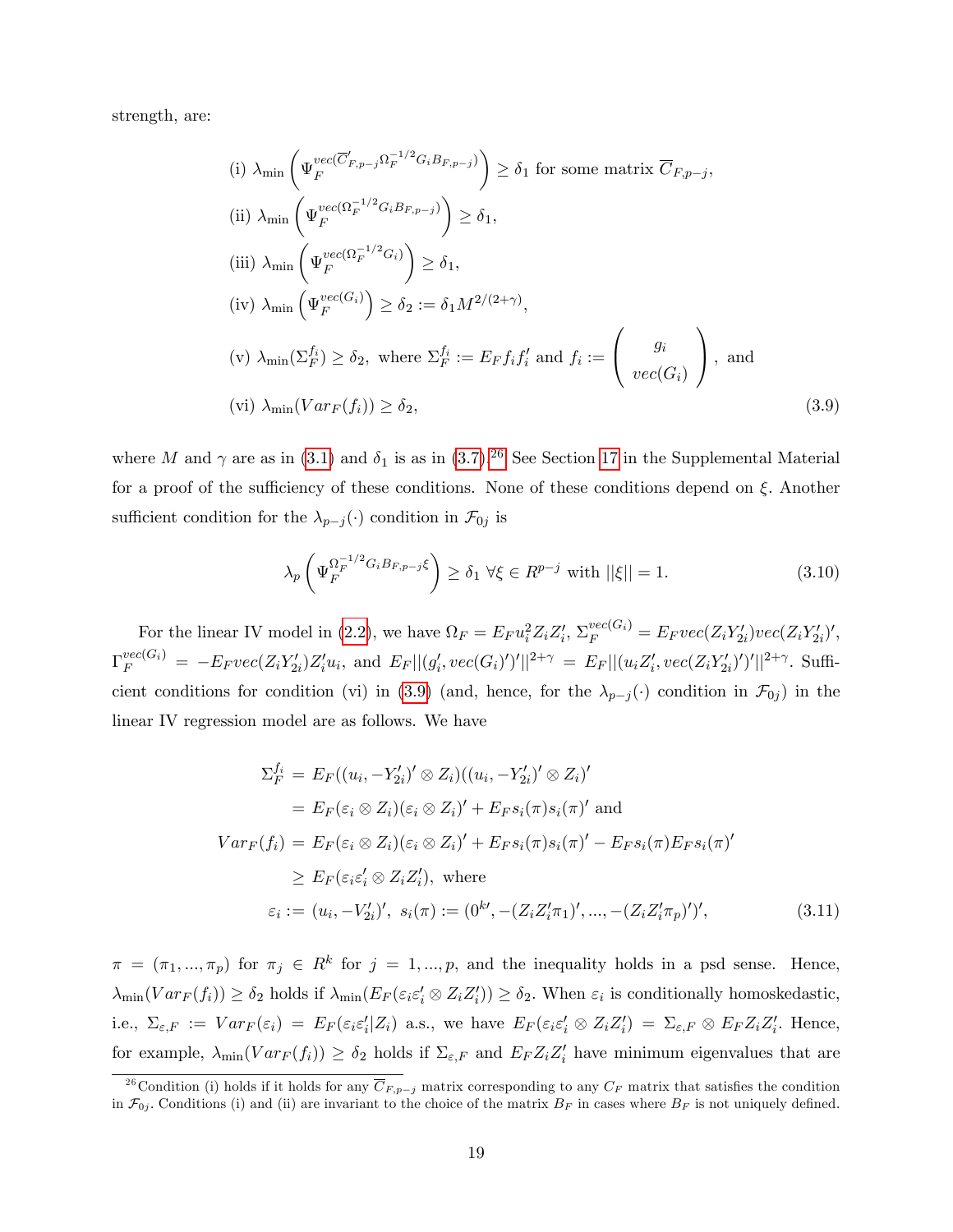bounded away from zero by  $\delta_2^{1/2}$  $\frac{1}{2}$ .

## 3.2 Definition of  $\text{G}(\text{W}_{\text{i}}, \theta)$

The  $k \times p$  matrix  $G(W_i, \theta)$  does not need to equal  $(\partial/\partial \theta')g(W_i, \theta)$ , as defined in [\(1.3\)](#page-4-0). Rather, the asymptotic size results given below hold for any matrix  $G(W_i, \theta)$  that satisfies the conditions in  $\mathcal{F}_0$ . For example,  $G(W_i, \theta)$  can be the derivative of  $g(W_i, \theta)$  almost surely, rather than for all  $W_i$ , which allows  $g(W_i, \theta)$  to have kinks. Alternatively, the function  $G(W_i, \theta)$  can be a numerical derivative, such as  $((g(W_i, \theta + \varepsilon e_1) - g(W_i, \theta))/\varepsilon, ..., (g(W_i, \theta + \varepsilon e_p) - g(W_i, \theta))/\varepsilon) \in R^{k \times p}$  for some  $\varepsilon > 0$ , where  $e_j$  is the jth unit vector, e.g.,  $e_1 = (1, 0, ..., 0)' \in R^p$ . This choice of  $G(W_i, \theta)$  matrix may be useful for models with quite complicated Jacobian matrices  $(\partial/\partial \theta')g(W_i, \theta)$ .

#### 3.3 Definitions of Asymptotic Size and Asymptotic Similarity

Now, we define asymptotic size and asymptotic similarity of a test of  $H_0$ :  $\theta = \theta_0$  for some given parameter space  $\overline{\mathcal{F}}(\theta_0)$  of null distributions F. Let  $RP_n(\theta_0, F, \alpha)$  denote the null rejection probability of a nominal size  $\alpha$  test with sample size n when the distribution of the data is F. The asymptotic size of the test for the parameter space  $\overline{\mathcal{F}}(\theta_0)$  is defined by

$$
AsySz := \limsup_{n \to \infty} \sup_{F \in \overline{\mathcal{F}}(\theta_0)} RP_n(\theta_0, F, \alpha).
$$
\n(3.12)

The test is asymptotically similar (in a uniform sense) for the parameter space  $\overline{\mathcal{F}}(\theta_0)$  if

$$
\liminf_{n \to \infty} \inf_{F \in \overline{\mathcal{F}}(\theta_0)} RP_n(\theta_0, F, \alpha) = \limsup_{n \to \infty} \sup_{F \in \overline{\mathcal{F}}(\theta_0)} RP_n(\theta_0, F, \alpha).
$$
\n(3.13)

Next, we consider a CS that is obtained by inverting tests of  $H_0$ :  $\theta = \theta_0$  for all  $\theta_0 \in \Theta$ . The asymptotic size of the CS for the parameter space  $\mathcal{F}_{\Theta} := \{(F, \theta_0) : F \in \mathcal{F}(\theta_0), \theta_0 \in \Theta\}$  is  $AsySz :=$ lim inf  $\liminf_{n\to\infty} \inf_{(F,\theta_0)\in \overline{\mathcal{F}}_{\Theta}} (1-RP_n(\theta_0, F, \alpha)).$  The CS is asymptotically similar (in a uniform sense) for the parameter space  $\mathcal{F}_{\Theta}$  if  $\liminf_{n\to\infty}$  $\liminf_{n \to \infty} \inf_{(F,\theta_0) \in \overline{\mathcal{F}}_{\Theta}} (1 - RP_n(\theta_0, F, \alpha)) = \limsup_{n \to \infty} \sup_{(F,\theta_0) \in \overline{\mathcal{F}}_{\Theta}} (1 - RP_n(\theta_0, F, \alpha)).$ As defined, asymptotic size and similarity of a CS require uniformity over the null values  $\theta_0 \in \Theta$ , as well as uniformity over null distributions F for each null value  $\theta_0$ . This additional level of uniformity does not play a significant role in this paper. The same proofs for tests give results for CS's with only minor changes.

The dependence of the parameter space  $\mathcal{F}_0$ , defined in [\(3.7\)](#page-16-3), on  $\theta_0$  is suppressed for notational simplicity. When dealing with CS's, rather than tests, we make the dependence explicit and write it as  $\mathcal{F}_0(\theta_0)$ . The asymptotic size and similarity of CS's is considered for the parameter space  $\mathcal{F}_{\Theta,0}$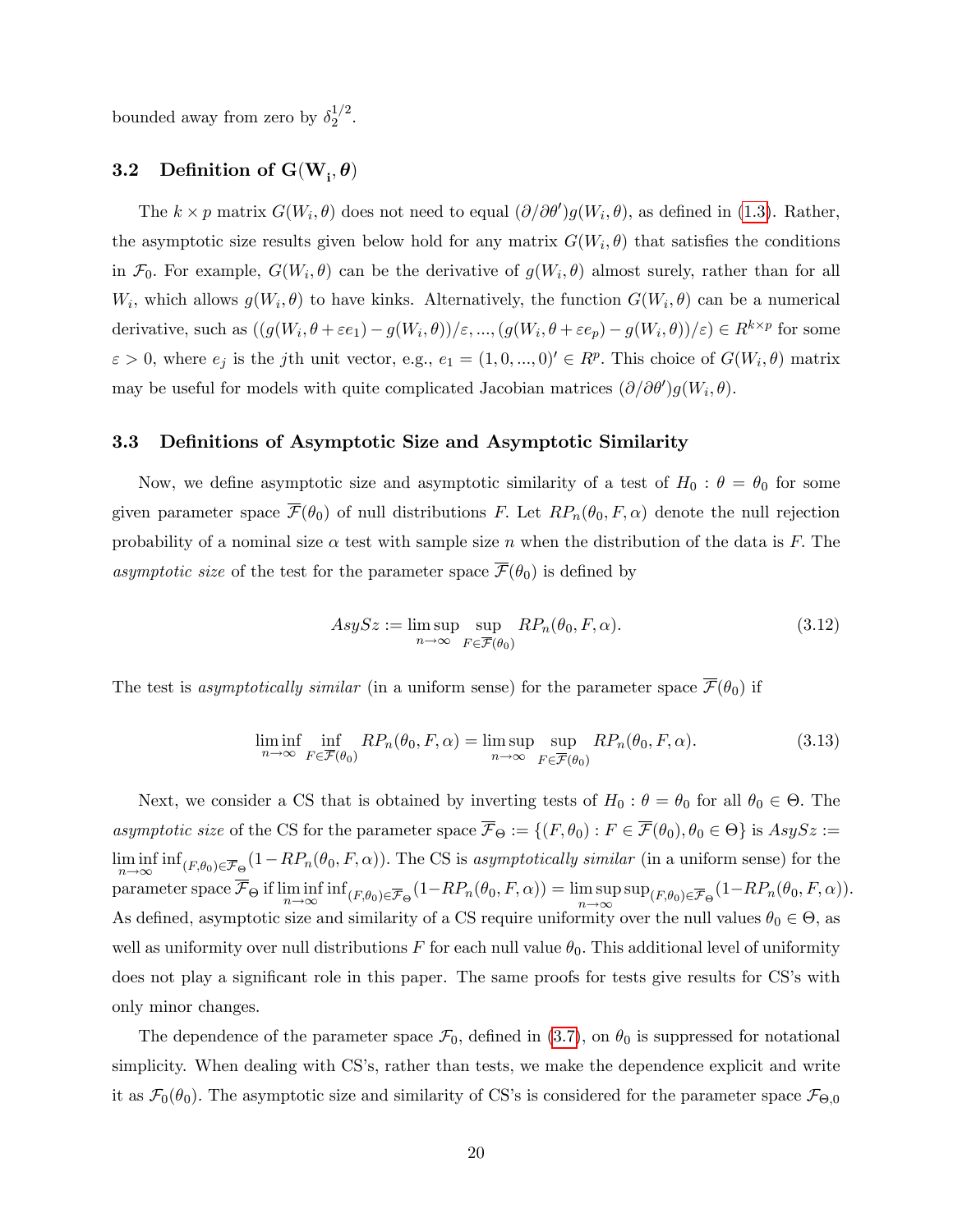defined by

<span id="page-21-5"></span>
$$
\mathcal{F}_{\Theta,0} := \{ (F, \theta_0) : F \in \mathcal{F}_0(\theta_0), \theta_0 \in \Theta \}. \tag{3.14}
$$

## <span id="page-21-0"></span>4 Kleibergen's Nonlinear LM Test

Here, we define and analyze Kleibergen's (2005) nonlinear LM test for the nonlinear moment condition model in [\(1.1\)](#page-3-0). Let

<span id="page-21-1"></span>
$$
\widehat{g}_n(\theta) := n^{-1} \sum_{i=1}^n g_i(\theta), \ \widehat{G}_n(\theta) := n^{-1} \sum_{i=1}^n G_i(\theta), \text{ and } \widehat{\Omega}_n(\theta) := n^{-1} \sum_{i=1}^n g_i(\theta) g_i(\theta)' - \widehat{g}_n(\theta) \widehat{g}_n(\theta)'.^{27}
$$
\n(4.1)

For any matrix  $A$  with  $r$  rows, we define the projection matrices

$$
P_A := A(A'A)^{-}A' \text{ and } M_A := I_r - P_A,
$$
\n(4.2)

where  $(\cdot)^-$  denotes any g-inverse.<sup>[28](#page-21-4)</sup> If A has zero columns, we set  $M_A = I_r$ .

Define the (nonlinear) Anderson and Rubin (1949) (AR) statistic of Stock and Wright (2000), and the Lagrange Multiplier statistic of Kleibergen (2005) as follows:

<span id="page-21-2"></span>
$$
AR_n(\theta) := n\hat{g}_n(\theta)'\hat{\Omega}_n^{-1}(\theta)\hat{g}_n(\theta) \text{ and}
$$
  
\n
$$
LM_n(\theta) := n\hat{g}_n(\theta)'\hat{\Omega}_n^{-1/2}(\theta)P_{\hat{\Omega}_n^{-1/2}(\theta)\hat{D}_n(\theta)}\hat{\Omega}_n^{-1/2}(\theta)\hat{g}_n(\theta), \text{ where}
$$
  
\n
$$
\hat{D}_n(\theta) := (\hat{D}_{1n}(\theta), ..., \hat{D}_{pn}(\theta)) \in R^{k \times p},
$$
  
\n
$$
\hat{D}_{jn}(\theta) := \hat{G}_{jn}(\theta) - \hat{\Gamma}_{jn}(\theta)\hat{\Omega}_n^{-1}(\theta)\hat{g}_n(\theta) \in R^k \text{ for } j = 1, ..., p,
$$
  
\n
$$
\hat{G}_n(\theta) := (\hat{G}_{1n}(\theta), ..., \hat{G}_{pn}(\theta)) \in R^{k \times p}, \text{ and}
$$
  
\n
$$
\hat{\Gamma}_{jn}(\theta) := n^{-1} \sum_{i=1}^n (G_{ij}(\theta) - \hat{G}_{jn}(\theta))g_i(\theta)' \in R^{k \times k} \text{ for } j = 1, ..., p.
$$
\n(4.3)

We refer to  $\hat{D}_n(\theta)$  as the *orthogonalized sample Jacobian* because it equals the sample Jacobian  $\widehat{G}_n(\theta)$  adjusted to be asymptotically independent of the sample moments  $\widehat{g}_n(\theta)$ .

The nominal size  $\alpha$  LM test rejects the null hypothesis in [\(1.2\)](#page-3-2) when  $LM_n(\theta_0)$  exceeds the  $1-\alpha$ quantile of a  $\chi_p^2$  distribution, denoted by  $\chi_{p,1-\alpha}^2$ . The nominal size  $1-\alpha$  LM CS is defined by

$$
CS_{LM,n} := \{ \theta_0 \in \Theta : LM_n(\theta_0) \le \chi^2_{p,1-\alpha} \}. \tag{4.4}
$$

<span id="page-21-3"></span><sup>&</sup>lt;sup>27</sup> Any estimator  $\widehat{\Omega}_n(\theta)$  that is consistent for  $Eg_i(\theta)g_i(\theta)'$  under the drifting subsequences of distributions considered in Section [8](#page-34-0) in the Appendix can be used, such as  $n^{-1} \sum_{i=1}^{n} g_i(\theta) g_i(\theta)'$ , without changing the asymptotic size results given below. However, we recommend the definition in  $(4.1)$ .

<span id="page-21-4"></span> $^{28}$ Projection matrices are invariant to the choice of g-inverse.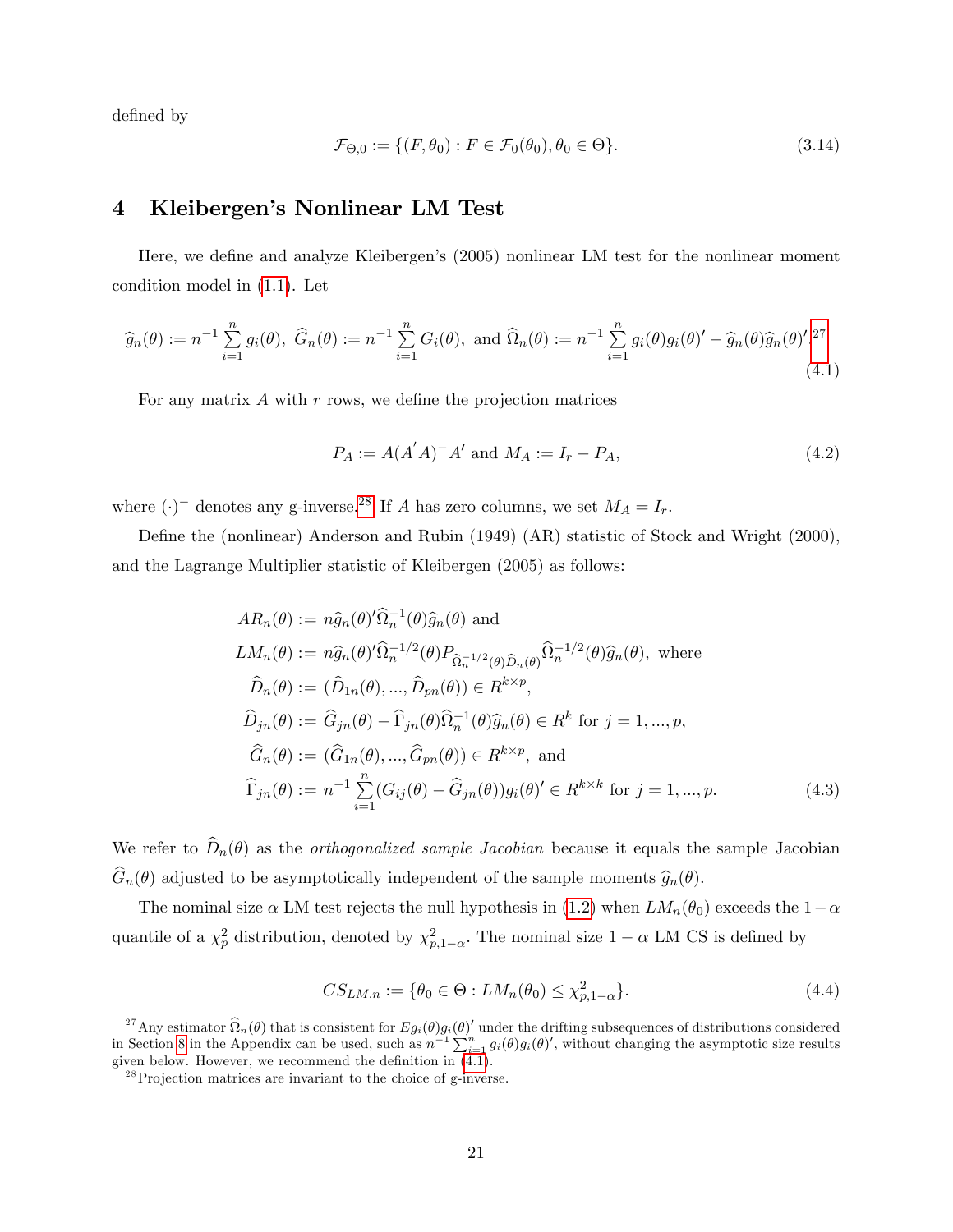The following result establishes the correct asymptotic size and asymptotic similarity of Kleibergen's (2005) LM test and CS for the parameter spaces  $\mathcal{F}_0$  and  $\mathcal{F}_{\Theta,0}$ , respectively.

<span id="page-22-0"></span>**Theorem 4.1** The asymptotic size of the LM test equals its nominal size  $\alpha \in (0,1)$  for the parameter space  $\mathcal{F}_0$  (defined in [\(3.7\)](#page-16-3)). Furthermore, the LM test is asymptotically similar (in a uniform sense). Analogous results hold for the LM CS for the parameter space  $\mathcal{F}_{\Theta,0}$ , defined in [\(3.14\)](#page-21-5).

Comments: (i) Theorem [4.1](#page-22-0) provides a more complete set of asymptotic results under the null hypothesis for the LM statistic than in Kleibergen (2005). See Section [2](#page-7-0) for a detailed discussion.

(ii) In contrast to results in Kleibergen (2005), we impose regularity conditions in the specification of  $\mathcal{F}_0$  in order to establish our asymptotic results for the LM test. We show in Section [12](#page-53-0) in the Appendix that these regularity conditions are not redundant. Without the  $\lambda_{p-j}(\cdot)$  condition in  $\mathcal{F}_{0j}$ , we show that, for some models, some sequences of distributions, and some (consistent) choices of variance and covariance estimators, the LM statistic has a  $\chi^2_k$  asymptotic distribution. This leads to over-rejection of the null when the standard  $\chi_p^2$  critical value is used and the parameters are over-identified (i.e.,  $k > p$ ).

(iii) Kleibergen's LM test is asymptotically efficient in a GMM sense under strong IV's because it is asymptotically equivalent under  $n^{-1/2}$  local alternatives to t and/or Wald tests based on asymptotically efficient GMM estimators, e.g., see Newey and West (1987b).

We now provide a brief description of how we obtain the asymptotic distribution of the projection matrix onto  $\widehat{\Omega}_n^{-1/2} \widehat{D}_n$ , which appears in the LM statistic, using the conditions in  $\mathcal{F}_0$ . Projection matrices are invariant to multiplication by scalars, such as  $n^{1/2}$ , and post-multiplication by nonsingular  $p \times p$  matrices. We use this invariance when normalizing  $\widehat{\Omega}_n^{-1/2} \widehat{D}_n$  to obtain a nondegenerate limit of the projection matrix under a sequence of distributions  $\{F_n \in \mathcal{F}_0 : n \geq 1\}$ . The appropriate normalization depends on the identification strength under  $\{F_n : n \geq 1\}$ . For sequences of distributions where all parameters are strongly identified, such as distributions in  $\mathcal{F}_{0p}$ , no normalization is needed and  $\hat{\Omega}_n^{-1/2} \hat{D}_n$  converges in probability to a nonstochastic matrix that has full column rank  $p$ .

For sequences of distributions that are weakly identified in the standard sense (i.e., for which all parameters are weakly identified), such as suitable sequences of distributions in  $\mathcal{F}_{00}$ , the expected Jacobian  $E_{F_n} G_i$  is  $O(n^{-1/2})$ , we normalize  $\widehat{\Omega}_n^{-1/2} \widehat{D}_n$  by  $n^{1/2}$ , the vector  $vec(n^{1/2} \widehat{\Omega}_n^{-1/2} \widehat{D}_n)$  has an asymptotic normal distribution with possibly nonzero mean, and we obtain the desired a.s. full column rank property of the asymptotic version of  $n^{1/2} \widehat{\Omega}_n^{-1/2} \widehat{D}_n$  using the  $\lambda_{p-j}(\cdot)$  condition in  $\mathcal{F}_{00}$ for  $j = 0$ .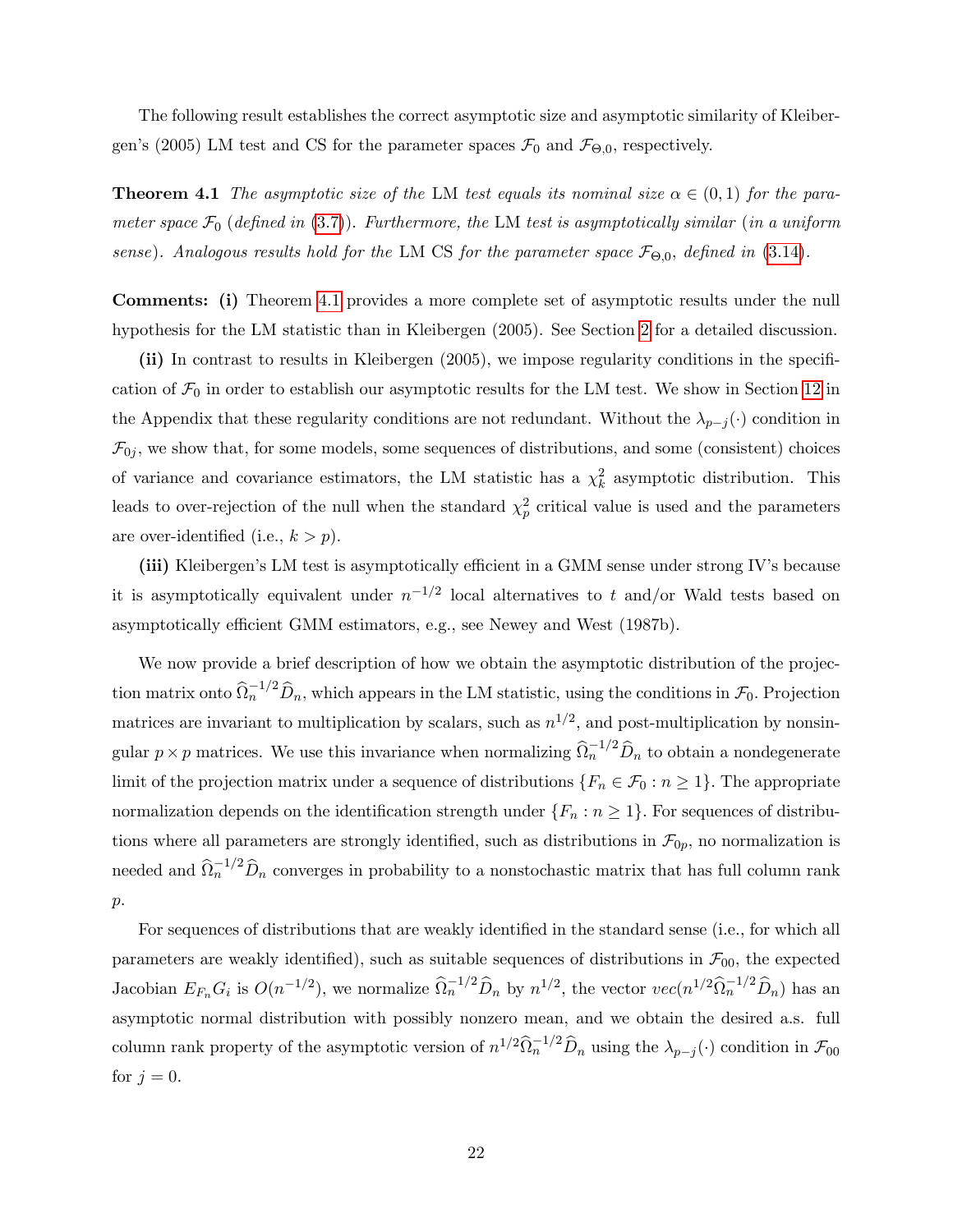Sequences of distributions  $\{F_n : n \geq 1\}$  that are weakly identified in the nonstandard sense are noticeably more complicated to analyze. For such sequences, we multiply  $\widehat{\Omega}_n^{-1/2} \widehat{D}_n$  by  $n^{1/2}$  and post-multiply  $n^{1/2} \widehat{\Omega}_n^{-1/2} \widehat{D}_n$  by a nonstochastic nonsingular  $p \times p$  matrix that rotates its columns and then differentially downweights (by suitable functions of n) the q rotated columns that are strongly or semi-strongly identified for  $q \in \{1, ..., p\}$ , as determined by the magnitude of the singular values  $\{\tau_{jF_n}: j \leq p\}$  of  $\Omega_{F_n}^{-1/2} E_{F_n} G_i$  for  $n \geq 1$ . This eliminates the otherwise explosive behavior of these columns. Such sequences of distributions come from  $\cup_{j=0}^q \mathcal{F}_{0j}$ . For such sequences, the asymptotic version of the normalized  $\widehat{\Omega}_n^{-1/2} \widehat{D}_n$  matrix has full column rank a.s. because, for all  $j \leq q$ , (i) the first j nonstochastic (rotated) columns have full column rank by the choice of rotation and (ii) the expected outer-product matrix of every linear combination of the remaining  $p - j$  asymptotically normal (rotated) rows and columns, i.e.,  $\Psi_F^{C_{F,k-j}^r \Omega_F^{-1/2} G_i B_{F,p-j} \xi}$  $\overline{F}^{F,k-j}_{F}$   $\longrightarrow$   $\overline{F}^{F}$ , satisfies the  $\lambda_{p-j}(\cdot)$  lower bound condition in  $\mathcal{F}_{0i}$ .

## <span id="page-23-0"></span>5 Kleibergenís CLR Test with Jacobian-Variance Weighting

In this section, we consider Kleibergen's (2005, Sec. 5.1) nonlinear CLR test that employs the Jacobian-variance weighting. This test utilizes a rank statistic,  $rk_n(\theta)$ , that is suitable for testing the hypothesis  $rank[E_F G_i] \leq p-1$  against  $rank[E_F G_i] = p$ . For example, the rank statistics of Cragg and Donald (1996, 1997), Robin and Smith (2000), and Kleibergen and Paap (2006) have been suggested for this purpose. Given  $rk_n(\theta)$  and any  $p \geq 1$ , Kleibergen (2005) defines the nonlinear CLR test statistic as

<span id="page-23-1"></span>
$$
CLR_n(\theta) := \frac{1}{2} \left( AR_n(\theta) - rk_n(\theta) + \sqrt{(AR_n(\theta) - rk_n(\theta))^2 + 4LM_n(\theta) \cdot rk_n(\theta)} \right). \tag{5.1}
$$

This definition mimics the definition of the likelihood ratio (LR) statistic in the homoskedastic normal linear IV regression model with fixed regressors when  $p = 1$ , see Moreira (2003, eqn. (3)). However, it differs from the LR statistic in the latter model when  $p \geq 2$ . Smith (2007), Newey and Windmeijer (2009), and Guggenberger, Ramalho, and Smith (2012) consider GEL versions of the CLR statistic in [\(5.1\)](#page-23-1).

The critical value of the CLR test is  $c(1 - \alpha, rk_n(\theta))$ , where  $c(1 - \alpha, r)$  is the  $1 - \alpha$  quantile of the distribution of

<span id="page-23-2"></span>
$$
clr(r) := \frac{1}{2} \left( \chi_p^2 + \chi_{k-p}^2 - r + \sqrt{(\chi_p^2 + \chi_{k-p}^2 - r)^2 + 4\chi_p^2 r} \right)
$$
(5.2)

for  $0 \le r < \infty$  and the chi-square random variables  $\chi_p^2$  and  $\chi_{k-p}^2$  in [\(5.2\)](#page-23-2) are independent. The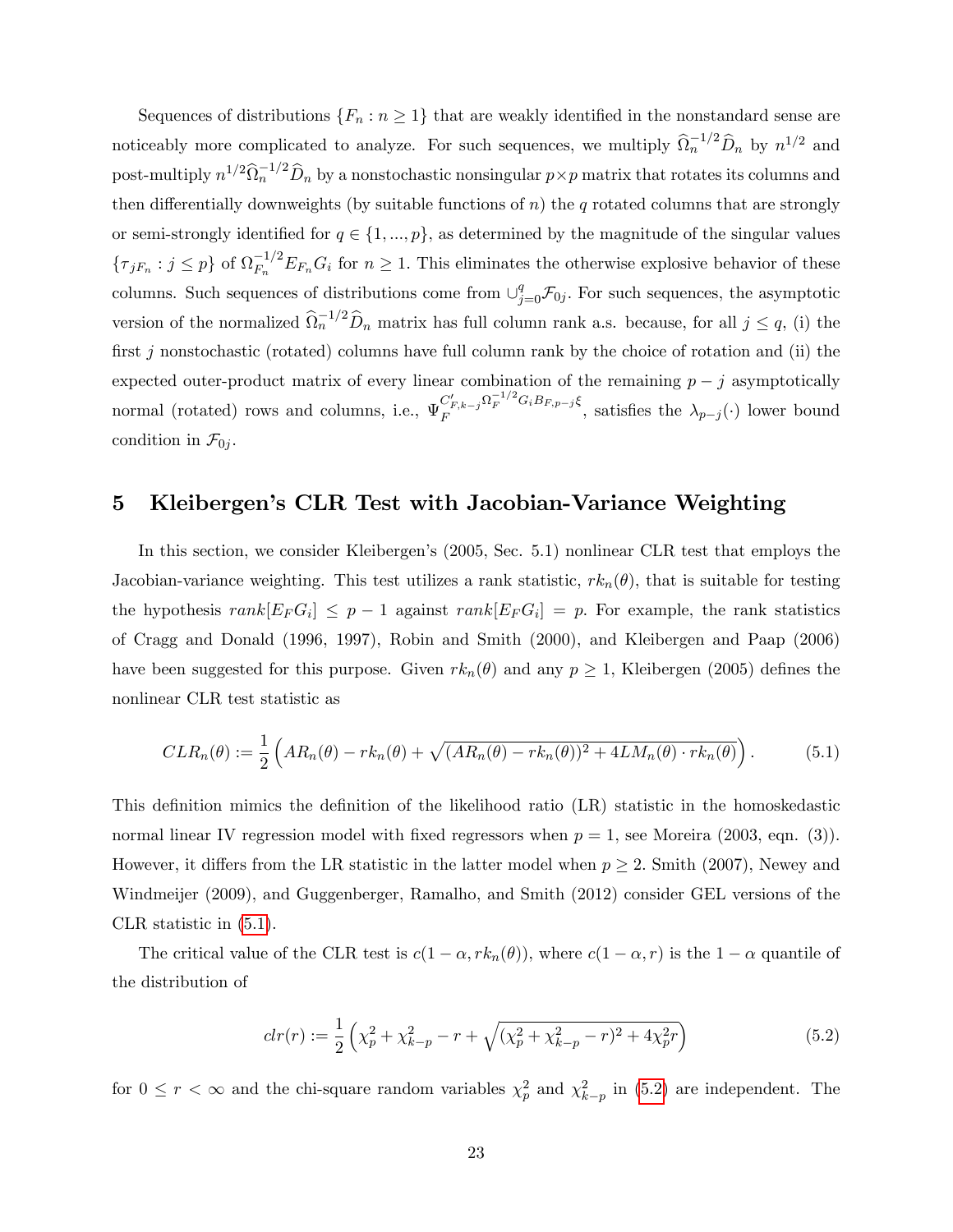CLR test rejects the null hypothesis  $H_0$ :  $\theta = \theta_0$  if  $CLR_n(\theta_0) > c(1 - \alpha, rk_n(\theta_0)).$ 

Kleibergen (2005, p. 1114) recommends using a rank statistic that is a function of  $\widehat{D}_n(\theta)$  and a consistent estimator of the covariance matrix of the asymptotic distribution of  $vec(\hat{D}_n(\theta))$  (after suitable normalization), denoted  $V_{Dn}(\theta) \in R^{kp \times kp}$ . (Also, see (37) of Kleibergen (2007).) In the i.i.d. case considered here,  $V_{Dn}(\theta)$  is defined by

<span id="page-24-4"></span>
$$
\widetilde{V}_{Dn}(\theta) := n^{-1} \sum_{i=1}^{n} vec(G_i(\theta) - \widehat{G}_n(\theta)) vec(G_i(\theta) - \widehat{G}_n(\theta))' - \widehat{\Gamma}_n(\theta) \widehat{\Omega}_n^{-1}(\theta) \widehat{\Gamma}_n(\theta)', \text{ where }
$$
\n
$$
\widehat{\Gamma}_n(\theta) := (\widehat{\Gamma}_{1n}(\theta)', ..., \widehat{\Gamma}_{pn}(\theta)')' \in R^{pk \times k}.
$$
\n(5.3)

The Jacobian-variance weighted version of  $\widehat{D}_n(\theta)$  upon which the rank statistic depends is

<span id="page-24-5"></span>
$$
\widehat{D}_{n}^{\dagger}(\theta) := vec_{k,p}^{-1}(\widetilde{V}_{Dn}^{-1/2}(\theta)vec(\widehat{D}_{n}(\theta))) = \sum_{j=1}^{p} (\widetilde{M}_{1jn}(\theta)\widehat{D}_{jn}(\theta), ..., \widetilde{M}_{pjn}(\theta)\widehat{D}_{jn}(\theta)), \text{ where}
$$
\n
$$
\widetilde{M}_{n}(\theta) = \begin{bmatrix}\n\widetilde{M}_{11n}(\theta) & \cdots & \widetilde{M}_{1pn}(\theta) \\
\vdots & \ddots & \vdots \\
\widetilde{M}_{p1n}(\theta) & \cdots & \widetilde{M}_{ppn}(\theta)\n\end{bmatrix} := \widetilde{V}_{Dn}^{-1/2}(\theta) \in R^{kp \times kp} \text{ and } \widetilde{M}_{j\ell n}(\theta) \in R^{k \times k} \text{ for } j, \ell \le p.
$$
\n(5.4)

The function  $vec_{k,p}(\cdot)$  is the inverse of the  $vec(\cdot)$  function for  $k \times p$  matrices.<sup>[29](#page-24-0)</sup> Similarly, Smith's (2007) nonlinear CLR test relies on a rank statistic that is a function of  $D_n^{\dagger}(\theta)$ . We refer to  $D_n^{\dagger}(\theta)$ as the Jacobian-variance-weighted orthogonalized sample Jacobian.

For example, Kleibergenís (2005, 2007) rank statistic based on the Robin and Smith (2000) statistic is

<span id="page-24-3"></span>
$$
rk_n(\theta) := \lambda_{\min}(n(\widehat{D}_n^{\dagger}(\theta))'\widehat{D}_n^{\dagger}(\theta)).
$$
\n(5.5)

The asymptotic null distribution of  $n^{1/2} \hat{D}_n^{\dagger} T_n^{\dagger}$  is given in the following theorem.<sup>[30](#page-24-1)</sup> Here  $T_n^{\dagger}$  is a nonstochastic  $p \times p$  matrix that rotates  $D_n^{\dagger}$  by an orthogonal matrix and then rescales the resulting columns so that  $n^{1/2} \widehat{D}_n^{\dagger} T_n^{\dagger}$  has a non-degenerate asymptotic distribution. We let  $\{\lambda_{n,h} : n \geq 1\}$ index a sequence of distributions  $\{F_n : n \geq 1\}$  that has certain properties, including convergence of

<span id="page-24-2"></span>
$$
E_{F_n} G_i \text{ and } Var_{F_n} \left( f_i^* \atop vech(f_i^* f_i^*) \right), \text{ where } f_i^* := \left( g_i \atop vec(G_i - E_{F_n} G_i) \right), \quad (5.6)
$$

<span id="page-24-1"></span><span id="page-24-0"></span><sup>&</sup>lt;sup>29</sup>Thus, the domain of  $vec_{k,p}(\cdot)$  consists of  $kp$ -vectors and its range consists of  $k \times p$  matrices.

<sup>&</sup>lt;sup>30</sup> As mentioned above, for notational simplicity, we often drop the dependence on  $\theta_0$  for statistics that are computed under the null hypothesis value  $\theta = \theta_0$ . Thus,  $D_n^{\dagger}$  and  $T_n^{\dagger}$  denote  $D_n^{\dagger}(\theta_0)$  and  $T_n^{\dagger}(\theta_0)$ , respectively.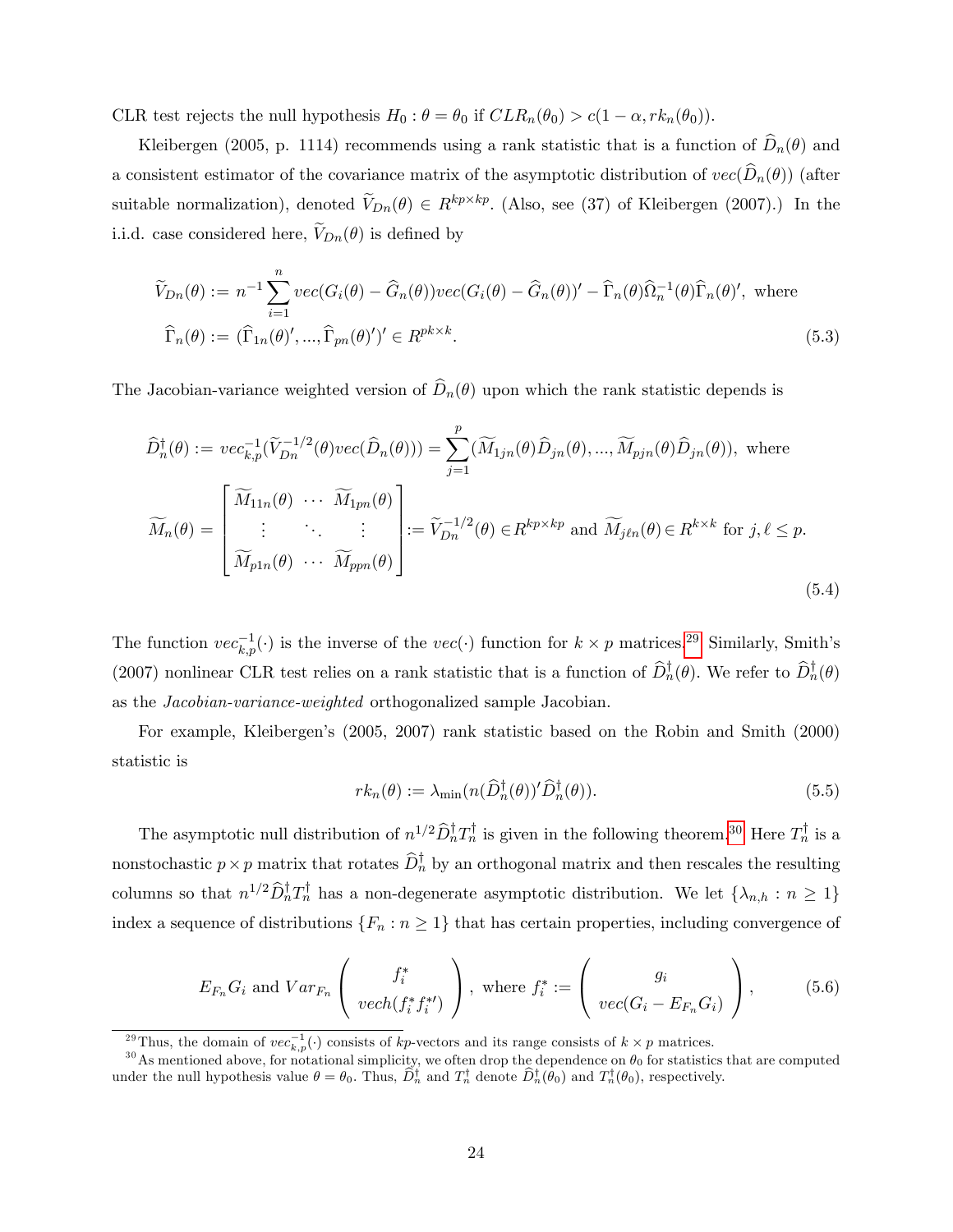and convergence (possibly to infinity) of certain functions of  $n^{1/2}E_{F_n}G_i$ . In [\(5.6\)](#page-24-2),  $vech(\cdot)$  denotes the half vectorization operator that vectorizes the elements in the columns of a symmetric matrix that are on and below the main diagonal. We define  $T_n^{\dagger}$  and  $\{\lambda_{n,h} : n \geq 1\}$  precisely in Section [18](#page--1-0) in the Supplemental Material, see [\(18.9\)](#page--1-2) and [\(18.28\)](#page--1-3), rather than here. The reason is that it takes several pages to define these quantities precisely, and the exact form of these quantities is not important. What is important is the general form of the asymptotic distribution of  $n^{1/2} \widehat{D}_n^{\dagger} T_n^{\dagger}$ , which can be specified without these definitions.

The following theorem is a key ingredient in determining the asymptotic size of Kleibergen's CLR test with Jacobian-variance weighting when  $p \geq 2$ . For this CLR test based on the Robin and Smith  $(2000)$  rank statistic (defined in  $(5.5)$ ), the asymptotic size is determined and a formula for it is stated in Section [18](#page--1-0) in the Supplemental Material. The formula for asymptotic size is given by the supremum of the asymptotic null rejection probabilities over sequences of distributions with different identification strengths. For some sequences, the asymptotic versions of the sample moments and the (suitably normalized) Jacobian-variance weighted orthogonalized sample Jacobian are independent, and the asymptotic null rejection probabilities are necessarily equal to the nominal size  $\alpha$ .

However, when  $p \geq 2$ , for some sequences, these asymptotic quantities are not necessarily independent, and the asymptotic null rejection probabilities are not necessarily equal to the nominal size  $\alpha$ . (The problematic sequences of distributions are of the nonstandard weak identification type, which requires  $p \ge 2$ .) The asymptotic null rejection probabilities could be larger or smaller than  $\alpha$  (or both) depending on the model. If they are larger (or larger and smaller), the test does not have correct asymptotic size and is not asymptotically similar. If they are smaller, the test has correct asymptotic size, but is not asymptotically similar. The outcome that obtains depends on the specific model and moment conditions. Hence, when  $p \geq 2$ , we cannot say that, under general conditions, the Jacobian-variance weighted CLR test has correct asymptotic size.

Although the asymptotic size formula for the Jacobian-variance weighted CLR test is an important result of this paper, it is stated in the Supplemental Material because the notation and definitions needed to state it are extremely lengthy. Instead, we state the following result here, which shows why we cannot show that this CLR test necessarily has correct asymptotic size when  $p\geq 2.$ 

<span id="page-25-0"></span>**Theorem 5.1** Under the null hypothesis  $H_0: \theta = \theta_0$  and under all sequences  $\{\lambda_{n,h}: n \geq 1\}$  with  $\lambda_{n,h} \in \Lambda_{KCLR} \,\forall n \geq 1$  (as defined in Section [18.2](#page--1-4) in the Supplemental Material),  $n^{1/2}(\widehat{g}_n, \widehat{D}_n^{\dagger}T_n^{\dagger}) \rightarrow_d$  $(\overline{g}_h, \overline{\Delta}_h^{\tau}, \overline{M}_h^{\tau}),$  where  $(\overline{g}_h, \overline{\Delta}_h^{\tau}, \overline{M}_h^{\tau})$  has a multivariate normal distribution whose mean and variance matrix depend on  $\lim Var_{F_n}((f_i^{*,\prime} \cdot \text{vech}(f_i^{*,f_i^{*,\prime}})'))$  and on the limits of certain functions of  $E_{F_n}G_i$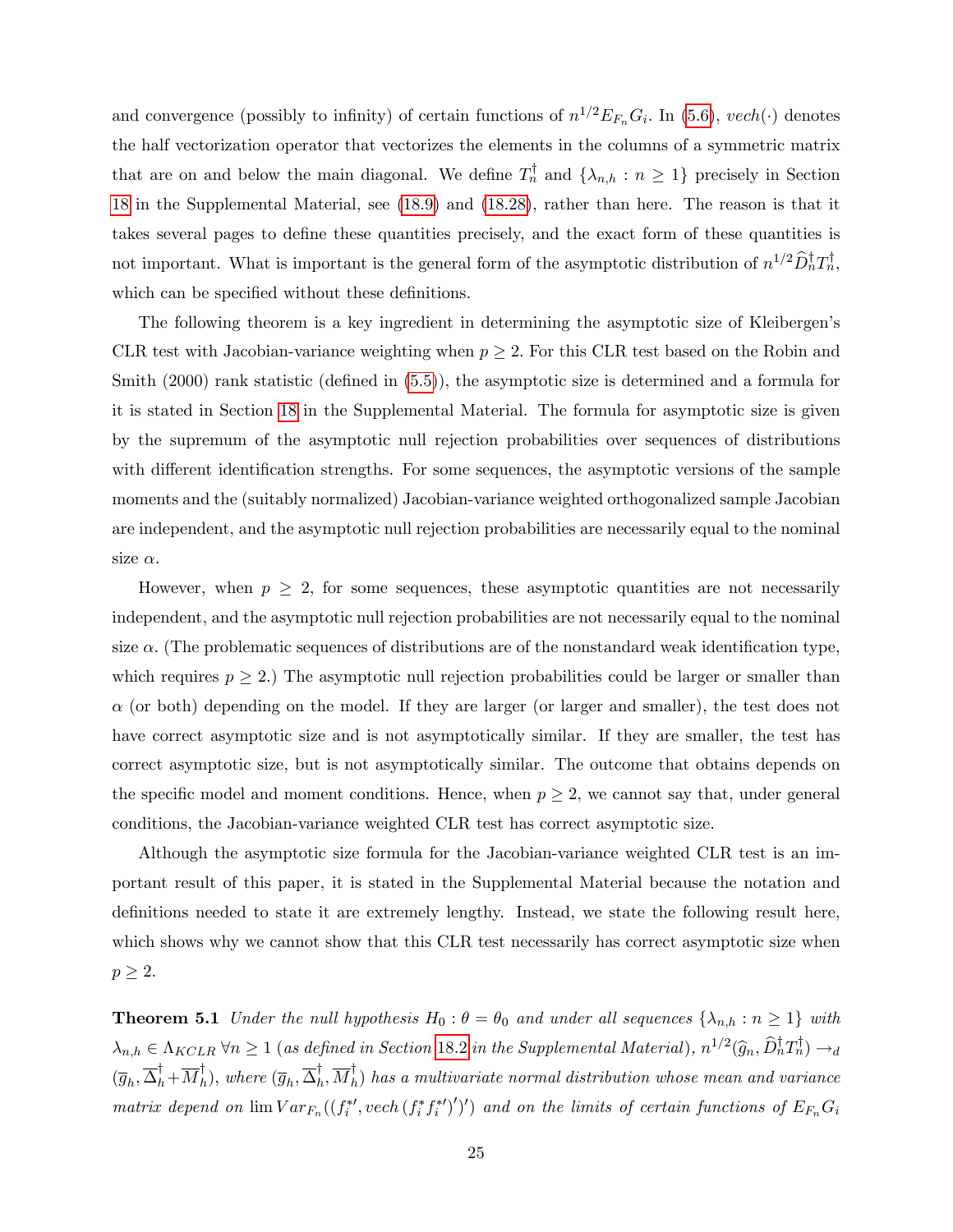and  $\overline{g}_h$  and  $\overline{\Delta}_h^{\dagger}$  are independent.

**Comments:** (i) The quantities  $\overline{g}_h$ ,  $\overline{\Delta}_h^{\dagger}$ , and  $\overline{M}_h^{\dagger}$ , which appear in Theorem [5.1,](#page-25-0) are complicated nonrandom linear functions of a mean zero multivariate normal random vector  $\overline{L}_h$  whose variance matrix equals the limit of the variance that appears in [\(5.6\)](#page-24-2). These linear functions are given explicitly in [\(18.13\)](#page--1-5), [\(18.15\)](#page--1-6), and [\(18.19\)](#page--1-7) in Section [18](#page--1-0) in the Supplemental Material.

(ii) When trying to show that Kleibergen's (2005, 2007) and Smith's (2007) CLR tests have correct asymptotic size, one needs the conditional asymptotic distributions of the LM statistic and the statistic  $J_n(\theta_0) := AR_n(\theta_0) - LM_n(\theta_0)$  given the asymptotic rank statistic, which is a nonrandom function of  $\overline{\Delta}_h^{\dagger} + \overline{M}_h^{\dagger}$ , to be  $\chi_p^2$  and  $\chi_{k-p}^2$  distributions, respectively.<sup>[31](#page-26-0)</sup> The asymptotic distributions of  $LM_n(\theta_0)$  and  $J_n(\theta_0)$  are quadratic forms in  $\overline{g}_h$  with random idempotent weight matrices that depend on  $\overline{\Delta}_h^{\dagger} + \overline{M}_h^{\dagger}$ . If  $\overline{M}_h^{\dagger} = 0^{k \times p}$  a.s., then conditional on  $\overline{\Delta}_h^{\dagger}$ , these asymptotic distributions are  $\chi_p^2$  and  $\chi_{k-p}^2$  distributions, as desired, because  $\overline{g}_h$  and  $\overline{\Delta}_h^{\dagger}$  are independent. Alternatively, if  $(\overline{M}_h^{\dagger}, \overline{\Delta}_h^{\dagger})$  is independent of  $\overline{g}_h$ , one obtains the desired conditional asymptotic distributions given  $(\overline{M}_h^{\dagger}, \overline{\Delta}_h^{\dagger})$ . However, when  $\overline{M}_h^{\dagger} \neq 0^{k \times p}$  with positive probability, one typically does not get the desired conditional asymptotic distributions, because  $\overline{M}_h^{\dagger}$  and  $\overline{g}_h$  typically are correlated in this case.

(iii) In some scenarios,  $\overline{M}_h^{\dagger} = 0^{k \times p}$  a.s. This always occurs if  $p = 1^{32}$  $p = 1^{32}$  $p = 1^{32}$  If  $p \geq 2$ , it occurs if  $E_{F_n}G_i \to 0^{k\times p}$ , which covers the cases where all of the parameters are weakly identified in the standard sense or semi-strongly identified. If  $p \geq 2$ , it also occurs if the smallest singular value of  $n^{1/2}E_{F_n}G_i$  diverges to infinity, which covers the case where all of the parameters are strongly or semi-strongly identified.

In addition,  $(\overline{M}_h^{\dagger}, \overline{\Delta}_h^{\dagger})$  is independent of  $\overline{g}_h$ , if  $g_i$  and  $f_i^* f_i^{*'}$  are uncorrelated (for all F in the parameter space of interest), which holds in some special cases. For example, in a homoskedastic linear IV model with  $p$  rhs endogenous variables and fixed IV's, it holds if (i) the reduced-form equation error vector  $V_{2i}$  is of the form  $V_{2i} = K_1 u_i + K_2 \xi_i$ , where  $u_i$  is the structural equation error,  $K_1$  is some constant p vector,  $K_2$  is some constant  $p \times p$  matrix, and  $\xi_i$  is some mean zero random p vector, (ii)  $u_i$  is independent of  $\xi_i$ , and (iii)  $u_i$  is symmetrically distributed about zero with three moments finite. These conditions hold if  $(u_i, V'_{2i})'$  has a multivariate normal distribution, but fail for most joint distributions of  $(u_i, V'_{2i})'$ .<sup>[33](#page-26-2),[34](#page-26-3)</sup>

<span id="page-26-0"></span> $31$  See the proof of Theorem [10.1](#page-48-0) for details.

<span id="page-26-2"></span><span id="page-26-1"></span> $32$ The proof of this is given in Comment (ii) to Theorem [18.3](#page--1-8) in the Supplemental Material.

<sup>&</sup>lt;sup>33</sup>The correlation between  $g_i$  and  $f_i^* f_i^{*'}$  is zero in this case by the following:  $y_{1i} = Y_{2i}'\theta + u_i$ ,  $Y_{2i} = Z_i'\pi + V_{2i}$ ,  $g_i = Z_i u_i, G_i = -Z_i Y_{2i},$  and  $f_i^* = (u_i, -V_{2i}')' \otimes Z_i$ . In consequence, the product of any element of  $g_i$  and any element of  $f_i^* f_i^{*'}$  is of the form of a constant times  $Z_{is} Z_{it} Z_{i\ell}$  times a linear combination (with constant coefficients) of  $u_i^3$ ,  $u_i \xi_{ij}^2$ ,  $u_i \xi_{ij} \xi_{im}$ , and  $u_i^2 \xi_{ij}$  for some  $s, t, \ell, j, m \ge 1$ , where  $Z_{is}$  and  $\xi_{ij}$  denote the sth element of  $Z_i$  and the jth element of  $\xi_i$ , respectively. The expectations of these terms are all zero under conditions (i)-(iii).

<span id="page-26-3"></span><sup>&</sup>lt;sup>34</sup>In addition, lack of correlation between  $g_i$  and  $f_i^* f_i^{*'}$  typically does not hold if the IV's are random and independent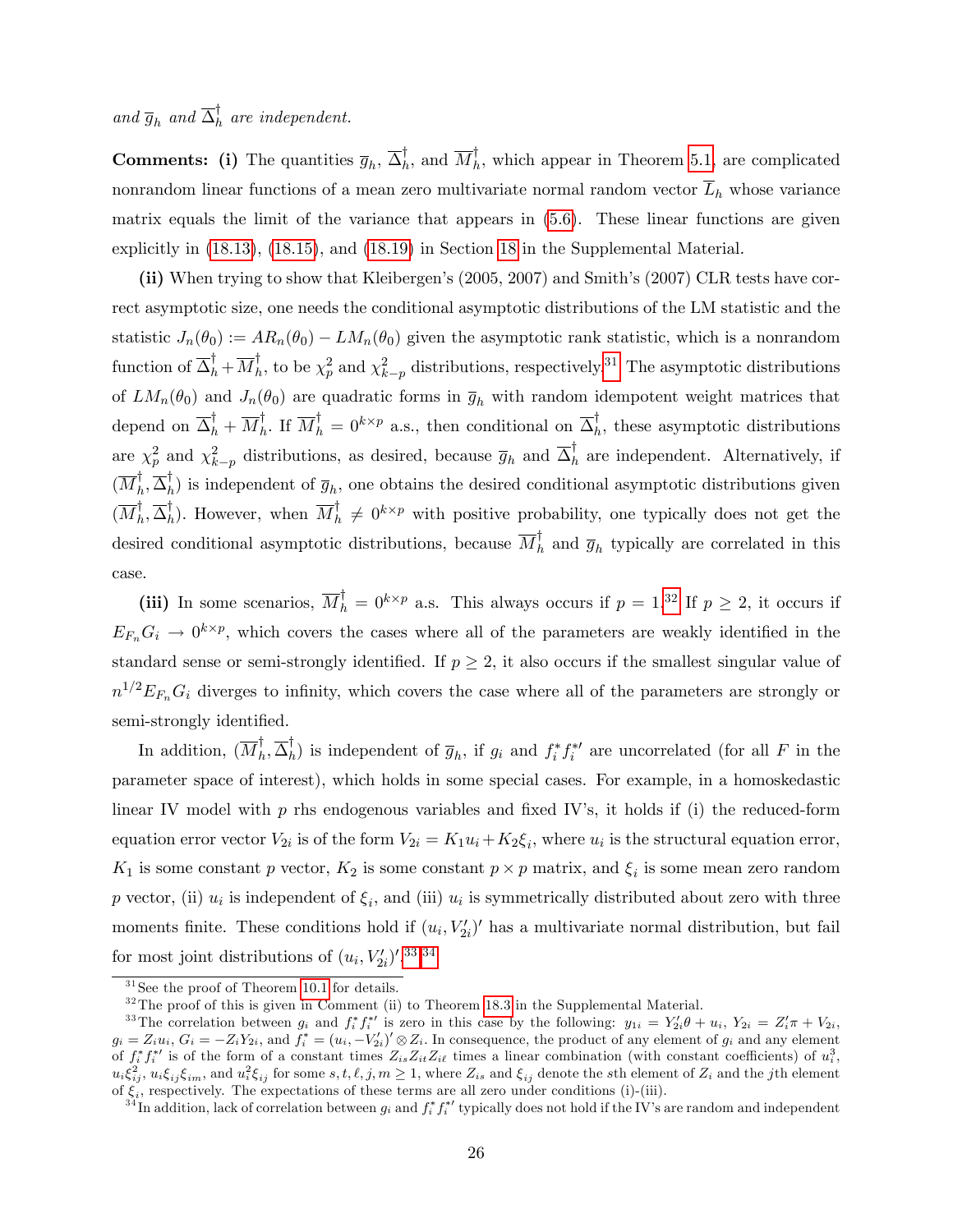Typically,  $\overline{M}_h^{\dagger}$  is non-zero (with positive probability) and correlated with  $\overline{g}_h$  whenever some parameters are strongly identified and others are weakly identified in either the standard sense or in a jointly weakly-identified sense. In consequence, in general, when  $p \geq 2$ , one cannot verify that Kleibergen's (2005, 2007) and Smith's (2007) CLR tests have correct asymptotic size using the standard proof. Depending upon the particular sequence of distributions considered and the particular moment functions considered, the correlation between  $\overline{g}_h$  and  $\overline{\Delta}_h^{\dagger} + \overline{M}_h^{\dagger}$  could increase or decrease the asymptotic null rejection probability from the nominal probability  $\alpha$ .

(iv) Numerical simulations of a linear IV model (with  $p = 2$ , one parameter strongly identified, one parameter weakly identified, and a particular distribution of the errors) corroborate the finding that  $\overline{M}_h^{\dagger}$  and  $\overline{g}_h$  can be correlated asymptotically, see Section [18.3](#page--1-9) in the Supplemental Material for details. In the model considered, the simulated asymptotic null rejection probabilities are found to be in  $[4.95, 5.01]$ , which are very close to the test's nominal size of 5.00. Whether this occurs for a wide range of error distributions and for other moment condition models is an open question. It appears that this question needs to be answered on a case by case basis.

(v) If the random weight matrix  $\widetilde{V}_{Dn}^{-1/2}(\theta)$  is replaced in the definition of  $\widehat{D}_{n}^{\dagger}(\theta)$  by the nonrandom quantity that it is estimating, call it  $V_{Dn}^{-1/2}(\theta)$ , then the asymptotic distribution of the quantities in Theorem [5.1](#page-25-0) is given by  $(\overline{g}_h, \overline{\Delta}_h^{\dagger})$ , where  $\overline{g}_h$  and  $\overline{\Delta}_h^{\dagger}$  are independent. Thus, the appearance of  $\overline{M}_h^{\dagger}$  in Theorem [5.1](#page-25-0) is due to the estimation of the weight matrix. If  $V_{Dn}^{-1/2}(\theta)$  is known (which almost never occurs in practice) and is used to define  $\overline{D}_n^{\dagger}(\theta)$ , then the Kleibergen (2005, 2007) and Smith (2007) CLR tests can be shown to have correct asymptotic size even when  $p \geq 2$ .

(vi) The reason that the estimator  $\tilde{V}_{Dn}^{-1/2}$  affects the limit distribution of  $n^{1/2} \tilde{D}_n^{\dagger} T_n^{\dagger}$  is because it weights the columns of  $\widehat{D}_n$  differently. If one bases the rank statistic on  $\widetilde{W}_n\widehat{D}_n$ , where  $\widetilde{W}_n$  $(= W_n(\theta_0))$  is some random  $k \times k$  matrix that converges in probability to a nonsingular matrix, then the nondegenerate asymptotic distribution of  $\widetilde{W}_n$  (after suitable normalization) does not affect the asymptotic distribution of  $\widetilde{W}_n\widehat{D}_n$ , only the plim of  $\widetilde{W}_n$  does (and the corresponding CLR test has correct asymptotic size). The proof is given in Section [18.5](#page--1-10) in the Supplemental Material.

(vii) In Section [18.1](#page--1-11) in the Supplemental Material, we provide an example that illustrates the results of Theorem [5.1](#page-25-0) and Comments (iv) and (v) to Theorem [5.1.](#page-25-0)

(viii) Given the result of Theorem [5.1,](#page-25-0) we do not recommend using a rank statistic that depends on an estimator of the asymptotic variance matrix of  $vec(\hat{D}_n(\theta))$  (after suitable normalization) when  $p \geq 2$ .

(ix) The CLR test with Jacobian-variance weighting (in the rank statistic) is asymptotically efficient in a GMM sense under strong IV's provided  $rk_n(\theta) \to_p \infty$  under strong IV's, which is the

of  $(u_i, V'_{2i})'$ . This is a consequence of the definition of  $E_F G_i$  being different between the fixed and random IV cases.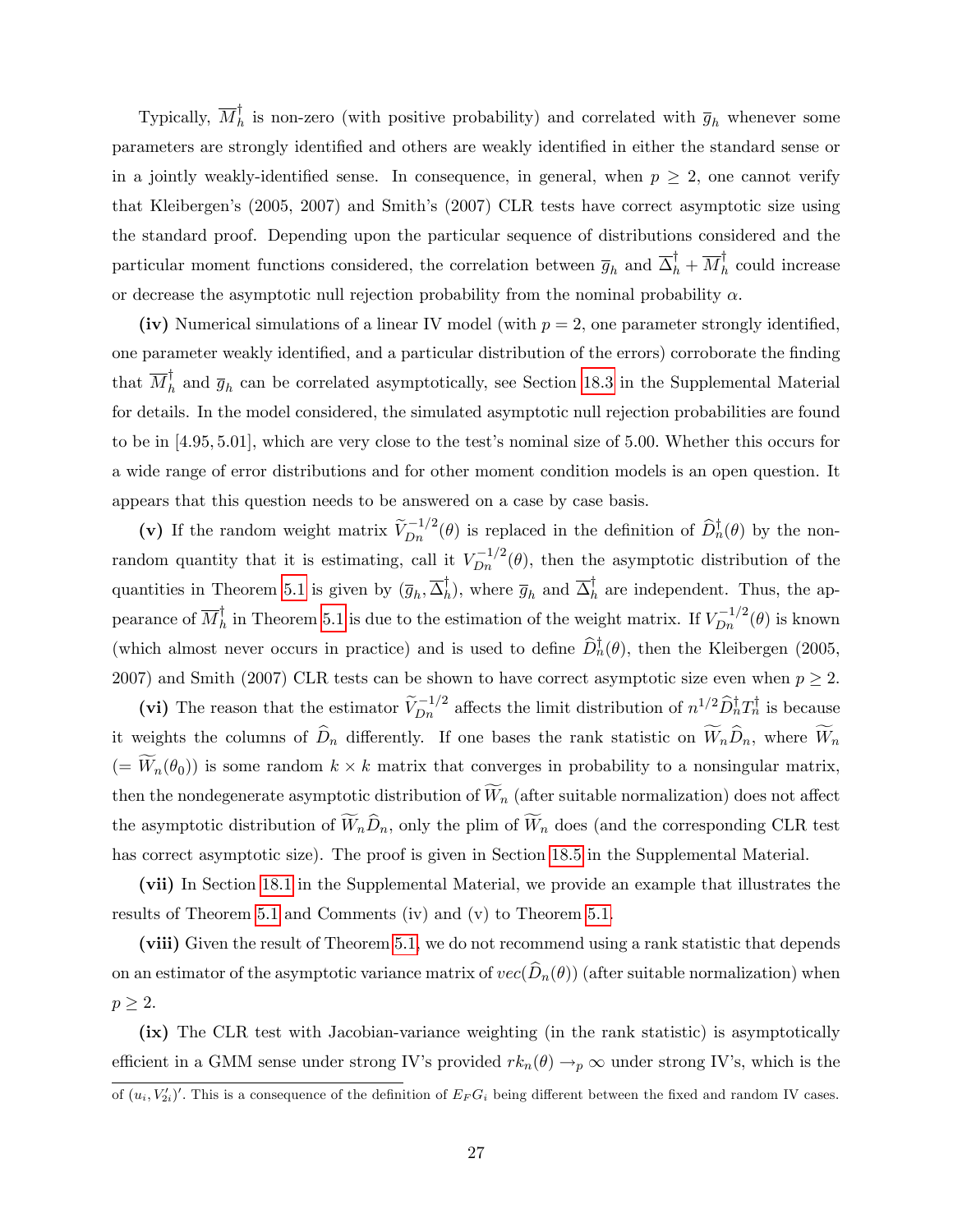case for all of the rank tests considered in the literature.<sup>[35](#page-28-0)</sup>

As indicated in Comment (iii) to Theorem [5.1,](#page-25-0) when  $p = 1$ ,  $\overline{M}_h^{\dagger} = 0^{k \times p}$  a.s. In consequence, Kleibergen's (2005) CLR test has correct asymptotic size when  $p = 1$  for a suitable parameter space of distributions  $F$  and a suitable rank statistic, such as that in  $(5.5)$ . We consider the parameter space

<span id="page-28-1"></span>
$$
\mathcal{F}_{JVW,p=1} := \{ F \in \mathcal{F} : \lambda_{\min} (\Psi_F^{G_i} - E_F G_i E_F G_i') \ge \delta_3 \}
$$
\n
$$
(5.7)
$$

for some  $\delta_3 > 0$ . For the corresponding CS, we consider the parameter space  $\mathcal{F}_{\Theta, JVW,p=1}$ :=  $\{(F,\theta_0): F \in \mathcal{F}_{JVW,p=1}(\theta_0), \theta_0 \in \Theta\}$ , where  $\mathcal{F}_{JVW,p=1}(\theta_0)$  denotes the set  $\mathcal{F}_{JVW,p=1}$  defined in  $(5.7)$  with its dependence on  $\theta_0$  made explicit.

We have  $\mathcal{F}_{Jvw,p=1} \subset \mathcal{F}_{00} \subset \mathcal{F}_{0}$  when  $\delta_3 = \delta_2$  (by [\(3.7\)](#page-16-3) and condition (iv) in [\(3.9\)](#page-19-1)), where  $\mathcal{F}_{00} = \mathcal{F}_{0j}$  with  $j = 0$  (for  $\mathcal{F}_{0j}$  defined in [\(3.7\)](#page-16-3)) and  $\mathcal{F}_{0}$  is the parameter space for which the moment-variance weighted CLR test has correct asymptotic size, see Theorem [6.1](#page-29-1) below. When  $p = 1$ ,  $\mathcal{F}_0 = \mathcal{F}_{00} \cup \mathcal{F}_{01}$  and the set  $\mathcal{F}_{01}$  places no restrictions on the variance matrix or outer-product matrix of the orthogonalized sample Jacobian (i.e.,  $\Psi_{1F}(\xi)$ ). The parameter space  $\mathcal{F}_{JVW,p=1}$  cannot be enlarged to include a set like  $\mathcal{F}_{01}$ , because the condition on the variance matrix of the orthogonalized sample Jacobian  $\Psi_F^{G_i} - E_F G_i E_F G_i'$  in  $\mathcal{F}_{JVW,p=1}$  is needed to obtain the nonsingularity of the probability limit of the weight matrix  $V_{Dn}$ .

When  $p = 1$ , the Robin and Smith (2000) rank statistic given in [\(5.5\)](#page-24-3) (with  $\theta = \theta_0$ ), which is based on Kleibergen's (2005, 2007) recommended Jacobian-variance weight matrix  $\tilde{V}_{Dn}^{-1/2}$ , reduces to

<span id="page-28-2"></span>
$$
rk_n := n\widehat{D}_n{}'\widetilde{V}_{Dn}^{-1}\widehat{D}_n.
$$
\n(5.8)

<span id="page-28-3"></span>**Theorem 5.2** Suppose  $p = 1$ . The asymptotic size of the CLR test with Jacobian-variance weight-ing, defined by [\(5.1\)](#page-23-1), [\(5.2\)](#page-23-2), and [\(5.8\)](#page-28-2), equals its nominal size  $\alpha \in (0,1)$  for the parameter space  $\mathcal{F}_{JVW,p=1}$ . Furthermore, this CLR test is asymptotically similar (in a uniform sense) for this parameter space. Analogous results hold for the CLR CS with Jacobian-variance weighting for the parameter space  $\mathcal{F}_{\Theta, JVW, p=1}$ .

Comment: Correct asymptotic size holds for Kleibergen's CLR test with Jacobian-variance weighting when  $p = 1$  because  $\widehat{D}_n$  has only one column in this case, so it is impossible to have unequal column weights.

<span id="page-28-0"></span> $35$ This holds because all CLR tests of the form in [\(5.1\)](#page-23-1) and [\(5.2\)](#page-23-2) are asymptotically equivalent to the LM test in  $(4.3)$  under the null and  $n^{-1/2}$  local alternatives under strong IV's, by [\(10.3\)](#page-49-0) and [\(10.4\)](#page-49-1) in the proof of Theorem [10.1](#page-48-0) in Section [10](#page-47-0) in the Appendix, and, as noted above, the LM test is asymptotically efficient in a GMM sense under strong IV's. Note that, by definition in [\(4.3\)](#page-21-2), the LM statistic uses moment-variance weighting of  $\hat{D}_n(\theta)$  in its projection matrix.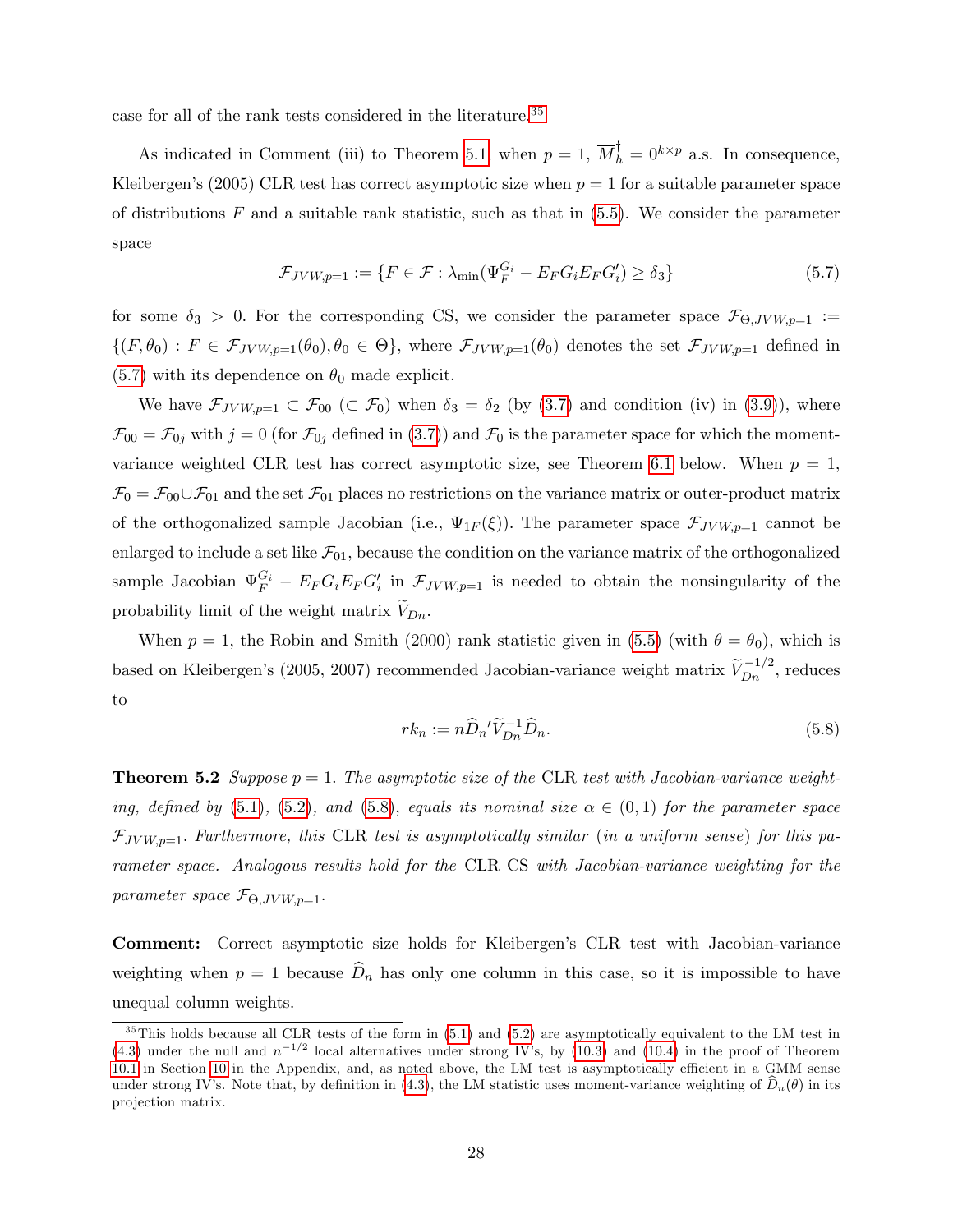## <span id="page-29-0"></span>6 Kleibergenís CLR Test with Moment-Variance Weighting

Newey and Windmeijer (2009) and Guggenberger, Ramalho, and Smith (2012) consider a version of Kleibergenís (2005) CLR test that uses a rank statistic that depends on

$$
\widehat{\Omega}_n^{-1/2}(\theta)\widehat{D}_n(\theta),\tag{6.1}
$$

rather than  $\hat{D}_n^{\dagger}(\theta)$ . We refer to  $\hat{\Omega}_n^{-1/2}(\theta)\hat{D}_n(\theta)$  as the *moment-variance-weighted* orthogonalized sample Jacobian. This choice gives equal weight to each of the columns of  $\widehat{D}_n$ . In this section, we show that this choice combined with the Robin and Smith (2000) rank statistic yields a nonlinear CLR test that has correct asymptotic size for the parameter space  $\mathcal{F}_0$ . In this case, the rank statistic is

<span id="page-29-2"></span>
$$
rk_n(\theta) := \lambda_{\min}(n\widehat{D}_n(\theta)'\widehat{\Omega}_n^{-1}(\theta)\widehat{D}_n(\theta)).
$$
\n(6.2)

<span id="page-29-1"></span>**Theorem 6.1** The asymptotic size of the CLR test with moment-variance weighting, defined by [\(5.1\)](#page-23-1), [\(5.2\)](#page-23-2), and [\(6.2\)](#page-29-2), equals its nominal size  $\alpha \in (0,1)$  for the parameter space  $\mathcal{F}_0$  (defined in [\(3.7\)](#page-16-3)). Furthermore, this CLR test is asymptotically similar (in a uniform sense) for this parameter space. Analogous results hold for the CLR CS with moment-variance weighting for the parameter space  $\mathcal{F}_{\Theta,0}$ , defined in [\(3.14\)](#page-21-5).

Comments: (i) Neither Newey and Windmeijer (2009) nor Guggenberger, Ramalho, and Smith (2012) provide an asymptotic size result like that in Theorem [6.1.](#page-29-1) Guggenberger, Ramalho, and Smith (2012) provide asymptotic null rejection probabilities only under Stock and Wright's (2000) Assumption C, plus a high-level condition that involves the asymptotic behavior of the rank statistic. Verifying this high-level assumption under parameter sequences that satisfy Assumption C turns out to be very challenging. We do so in this paper, also see Comment (ii). But note that the proof of Theorem [6.1,](#page-29-1) given in Section [10](#page-47-0) in the Appendix, involves much more than this. It is complicated because it needs to consider a broad array of different types of identification ranging from standard weak identification, to joint weak identification, to semi-strong and strong identification.

(ii) The proof of Theorem [6.1](#page-29-1) actually allows for the use of any rank statistic that satisfies an assumption called Assumption R, which is stated in Section [10,](#page-47-0) not just the rank statistic  $rk_n(\theta)$  in  $(6.2)$ . Assumption R is verified using Theorem [8.4](#page-45-0) below for the rank statistic in  $(6.2)$ . With some changes, Assumption R can be verified using Theorem [8.4](#page-45-0) when the rank statistic is of an "equally-weighted" Robin-Smith form, but with a different weight matrix than in [\(6.2\)](#page-29-2). That is, Assumption R can be verified when  $rk_n(\theta)$  is as in [\(6.2\)](#page-29-2) but with  $\widehat{\Omega}_n^{-1/2}(\theta)\widehat{D}_n(\theta)$  replaced by  $\widetilde{W}_n(\theta)\widehat{D}_n(\theta)$  for some  $k \times k$  weight matrix  $W_n(\theta)$  that is positive definite (pd) asymptotically. (This is what we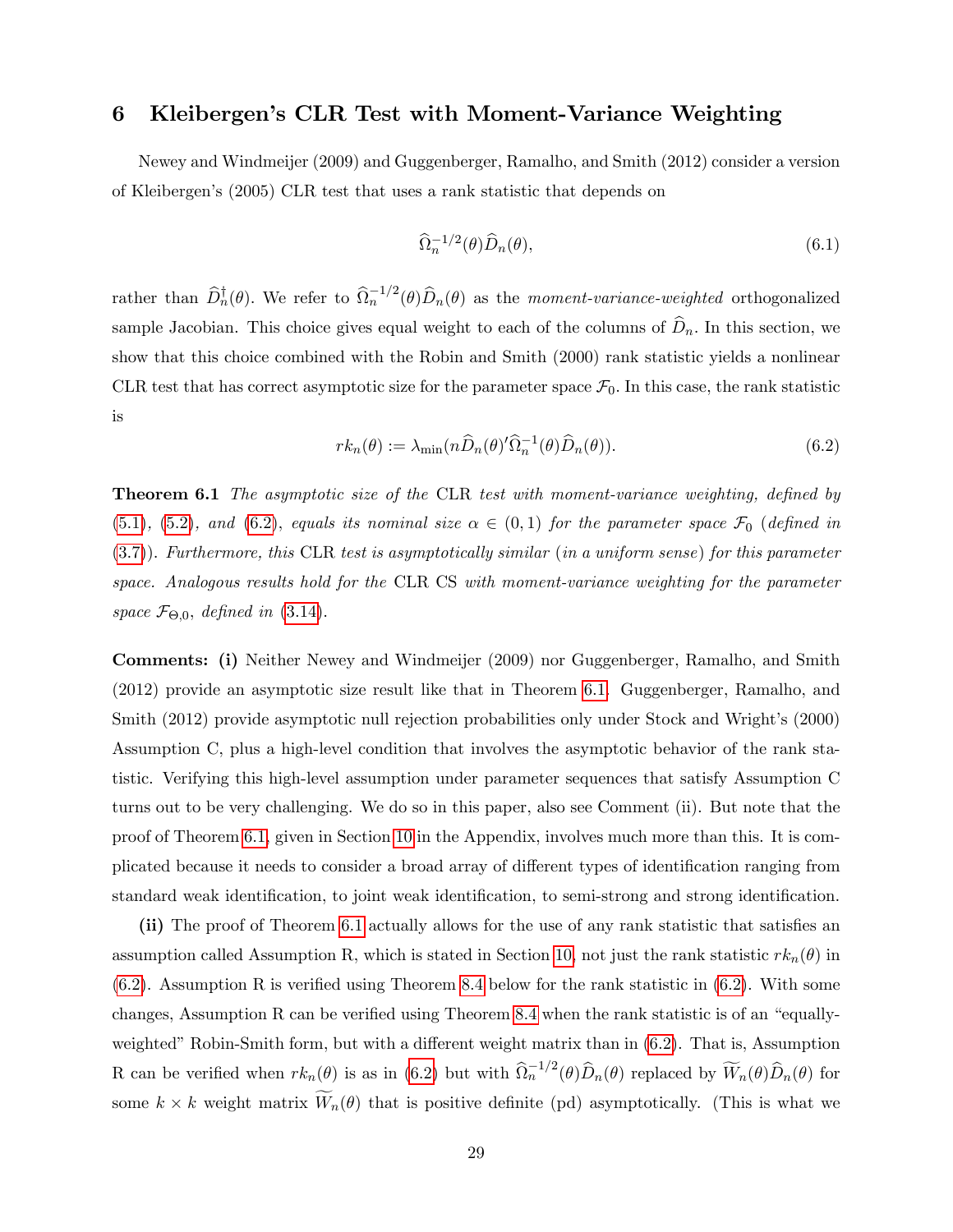mean by equally-weighted.) This is done in Section [18.5](#page--1-10) in the Supplemental Material. In contrast, by Theorem [5.1,](#page-25-0) when  $p \geq 2$ , Assumption R typically does not hold for any rank statistic that depends on the Jacobian-variance weighted statistic  $D_n^{\dagger}(\theta)$ .

(iii) The CLR test considered in Theorem [6.1](#page-29-1) is asymptotically efficient in a GMM sense under strong IV's provided  $rk_n(\theta) \to_p \infty$  under strong IV's, see Comment (iii) to Theorem [4.1](#page-22-0) for more details.

(iv) Assumption R likely holds for the Cragg and Donald (1996, 1997) and Kleibergen and Paap (2006) rank statistics when they are based on an equally-weighted function of  $\hat{D}_n(\theta)$ . However, showing this is not easy. We do not do so here.

Although the rank statistic in [\(6.2\)](#page-29-2) yields a test with correct asymptotic size, it has some drawbacks. The use of the pre-multiplication weight matrix  $\widehat{\Omega}_n^{-1/2}(\theta)$  and no post-multiplication weight matrix for  $\widehat{D}_n(\theta)$  is arbitrary. The choice of these weight matrices is important for power purposes because it is a major determinant of the magnitude of  $rk_n(\theta)$  and the latter enters both the test statistic and the data-dependent critical value function. We show in Section 14 in the Supplemental Material to AG2 that the rank statistic in [\(6.2\)](#page-29-2) does not reduce to the rank statistic in Moreira's (2003) CLR test in the homoskedastic normal linear IV regression model with fixed regressors even when  $p = 1$ . Specifically, the  $rk_n(\theta)$  statistic in [\(6.2\)](#page-29-2) differs asymptotically from the rank statistic in Moreira's CLR test by a scale factor that can range between 0 and  $\infty$  depending on the scenario considered. This is undesirable because Moreiraís CLR test has been shown to have some approximate optimal power properties in the aforementioned model when  $p = 1$ .

In addition, the CLR test with moment-variance weighting, which is considered in this section, has correct asymptotic size for the parameter space  $\mathcal{F}_0$ , but not necessarily for the larger parameter space  $\mathcal{F}$ .

These disadvantages motivate interest in the  $SR-CQLR_1$  and  $SR-CQLR_2$  tests considered in AG2.

### <span id="page-30-0"></span>7 Time Series Observations

In this section, we generalize the results of Theorems [4.1,](#page-22-0) [5.2,](#page-28-3) and [6.1](#page-29-1) from i.i.d. observations to strictly stationary strong mixing observations. In the time series case, F denotes the distribution of the stationary infinite sequence  $\{W_i : i = ..., 0, 1, ...\}$ .<sup>[36](#page-30-1)</sup> Let  $a_i$  be a random vector that depends on  $W_i$ , such as  $vec(G_i)$  or  $C'_{F,k-j}\Omega_F^{-1/2}G_iB_{F,p-j}\xi$ . In the time series case, we define  $\Omega_F$  and  $\Psi_F^{a_i}$ 

<span id="page-30-1"></span><sup>&</sup>lt;sup>36</sup>Asymptotics under drifting sequences of true distributions  $\{F_n : n \geq 1\}$  are used to establish the correct asymptotic size of the LM and CLR tests. Under such sequences, the observations form a triangular array of row-wise strictly stationary observations.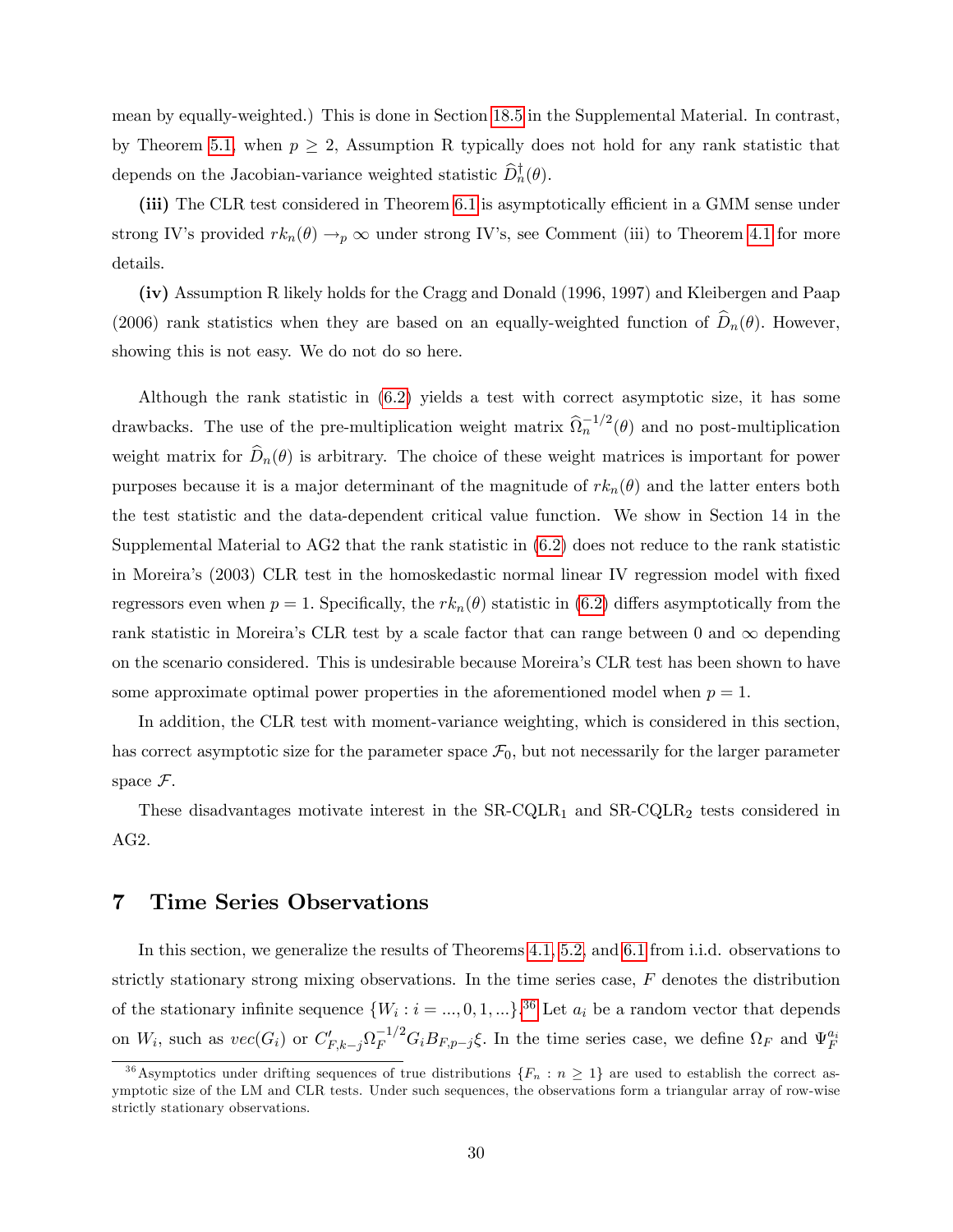differently from their definitions in [\(3.2\)](#page-15-4) for the i.i.d. case. For the time series case, we define  $\Sigma_F^{a_i}$ ,  $\Gamma_F^{a_i}$ ,  $\Omega_F$ , and  $\Psi_F^{a_i}$  as follows:<sup>[37](#page-31-0)</sup>

<span id="page-31-2"></span>
$$
\Sigma_F^{a_i} := \sum_{m=-\infty}^{\infty} E_F(a_i - E_F a_i)(a_{i-m} - E_F a_{i-m})', \ \Gamma_F^{a_i} := \sum_{m=-\infty}^{\infty} E_F a_i g'_{i-m},
$$
  

$$
\Omega_F := \sum_{m=-\infty}^{\infty} E_F g_i g'_{i-m}, \text{ and } \Psi_F^{a_i} := \Sigma_F^{a_i} - \Gamma_F^{a_i} \Omega_F^{-1} \Gamma_F^{a_i}.
$$
 (7.1)

Note that  $\Psi_F^{a_i} = \lim_{r \to \infty} Var_F(n^{-1/2} \sum_{i=1}^n (a_i - \Gamma_F^{a_i} \Omega_F^{-1} g_i)).^{38}$  $\Psi_F^{a_i} = \lim_{r \to \infty} Var_F(n^{-1/2} \sum_{i=1}^n (a_i - \Gamma_F^{a_i} \Omega_F^{-1} g_i)).^{38}$  $\Psi_F^{a_i} = \lim_{r \to \infty} Var_F(n^{-1/2} \sum_{i=1}^n (a_i - \Gamma_F^{a_i} \Omega_F^{-1} g_i)).^{38}$ 

The time series analogue  $\mathcal{F}_{TS}$  of the space of distributions  $\mathcal{F}$ , defined in [\(3.1\)](#page-14-1), is

$$
\mathcal{F}_{TS} := \{ F : \{ W_i : i = ..., 0, 1, ...\} \text{ are stationary and strong mixing under } F \text{ with}
$$
  
strong mixing numbers  $\{ \alpha_F(m) : m \ge 1 \}$  that satisfy  $\alpha_F(m) \le Cm^{-d}$ ,  

$$
E_F g_i = 0^k, E_F || (g'_i, vec(G_i)')'||^{2+\gamma} \le M, \text{ and } \lambda_{\min}(\Omega_F) \ge \delta \}
$$
(7.2)

for some  $\gamma, \delta > 0, d > (2 + \gamma)/\gamma$ , and  $C, M < \infty$ , where  $\Omega_F$  is defined in [\(7.1\)](#page-31-2).

We define the time series parameter spaces of distributions  $\mathcal{F}_{TS,0}$  and  $\{\mathcal{F}_{TS,0j} : 0 \leq j \leq p\}$  as  $\mathcal{F}_0$ and  $\{\mathcal{F}_{0j} : 0 \leq j \leq p\}$  are defined in [\(3.7\)](#page-16-3), but with  $\mathcal{F}_{TS}$  in place of  $\mathcal{F}$ , with  $\Psi_F^{a_i}$  defined as in [\(7.1\)](#page-31-2), and with the definitions of  $(\tau_{1F},...,\tau_{pF}),$   $B_F$ , and  $C_F$  in [\(3.3\)](#page-15-3)-[\(3.5\)](#page-16-2) employing the definition of  $\Omega_F$  in [\(7.1\)](#page-31-2). We define the time series parameter space of distributions  $\mathcal{F}_{TS, JVW, p=1}$  as  $\mathcal{F}_{JVW, p=1}$  is defined in [\(5.7\)](#page-28-1), but with  $\mathcal{F}_{TS}$  in place of  $\mathcal{F}$ , with  $\Psi_F^{G_i}$  defined as in [\(7.1\)](#page-31-2), and with  $E_F G_i E_F G_i'$  deleted (because  $\Psi_F^{G_i} := \sum_F^{G_i} - \Gamma_F^{G_i} \Omega_F^{-1} \Gamma_F^{G_i}$  and  $\Sigma_F^{G_i}$  is defined to be  $E_F (G_i - E_F G_i) (G_i - E_F G_i)'$  in the time series case, rather than  $E_F G_i G_i'$ ). That is,  $\mathcal{F}_{TS, JVW,p=1} := \{ F \in \mathcal{F}_{TS} : \lambda_{\min}(\Psi_F^{G_i}) \ge \delta_3 \}$  for some  $\delta_3 > 0$ . For CS's, we use the parameter spaces  $\mathcal{F}_{\Theta,TS,0} := \{(F, \theta_0) : F \in \mathcal{F}_{TS,0}(\theta_0), \theta_0 \in \Theta\}$  and  $\mathcal{F}_{\Theta,TS,JVW,p=1} := \{(F,\theta_0) : F \in \mathcal{F}_{TS,JVW,p=1}(\theta_0), \theta_0 \in \Theta\}$ , where  $\mathcal{F}_{TS,0}(\theta_0)$  and  $\mathcal{F}_{TS,JVW,p=1}(\theta_0)$ denote  $\mathcal{F}_{TS,0}$  and  $\mathcal{F}_{TS, JVW, p=1}$  with their dependence on  $\theta_0$  made explicit.

The sufficient conditions for the  $\lambda_{p-j}(\cdot)$  condition in  $\mathcal{F}_{0j}$  provided in [\(3.9\)](#page-19-1) and [\(3.10\)](#page-19-2) also hold in the time series setting with  $\Psi_F^{a_i}$  and  $\Sigma_F^{a_i}$  defined as in [\(7.1\)](#page-31-2).

<span id="page-31-0"></span><sup>&</sup>lt;sup>37</sup>Note that the definition of  $\Sigma_F^{a_i}$  in [\(7.1\)](#page-31-2) differs from its definition in [\(3.2\)](#page-15-4) in two ways. First, there are the lag  $m \neq 0$  terms. Second, there is the re-centering of  $a_i$  by its mean  $E_F a_i$ . Re-centering is needed in the time series context to ensure that  $\Sigma_F^{a_i}$  is a convergent sum. In the i.i.d. case, we avoid re-centering because without it the restriction in  $\mathcal{F}_0$ , defined in [\(3.7\)](#page-16-3), is weaker.

<span id="page-31-1"></span> $38$ This follows by calculations analogous to those in [\(19.3\)](#page--1-12) and [\(19.4\)](#page--1-13) in the proof of Theorem [7.1](#page-33-0) below.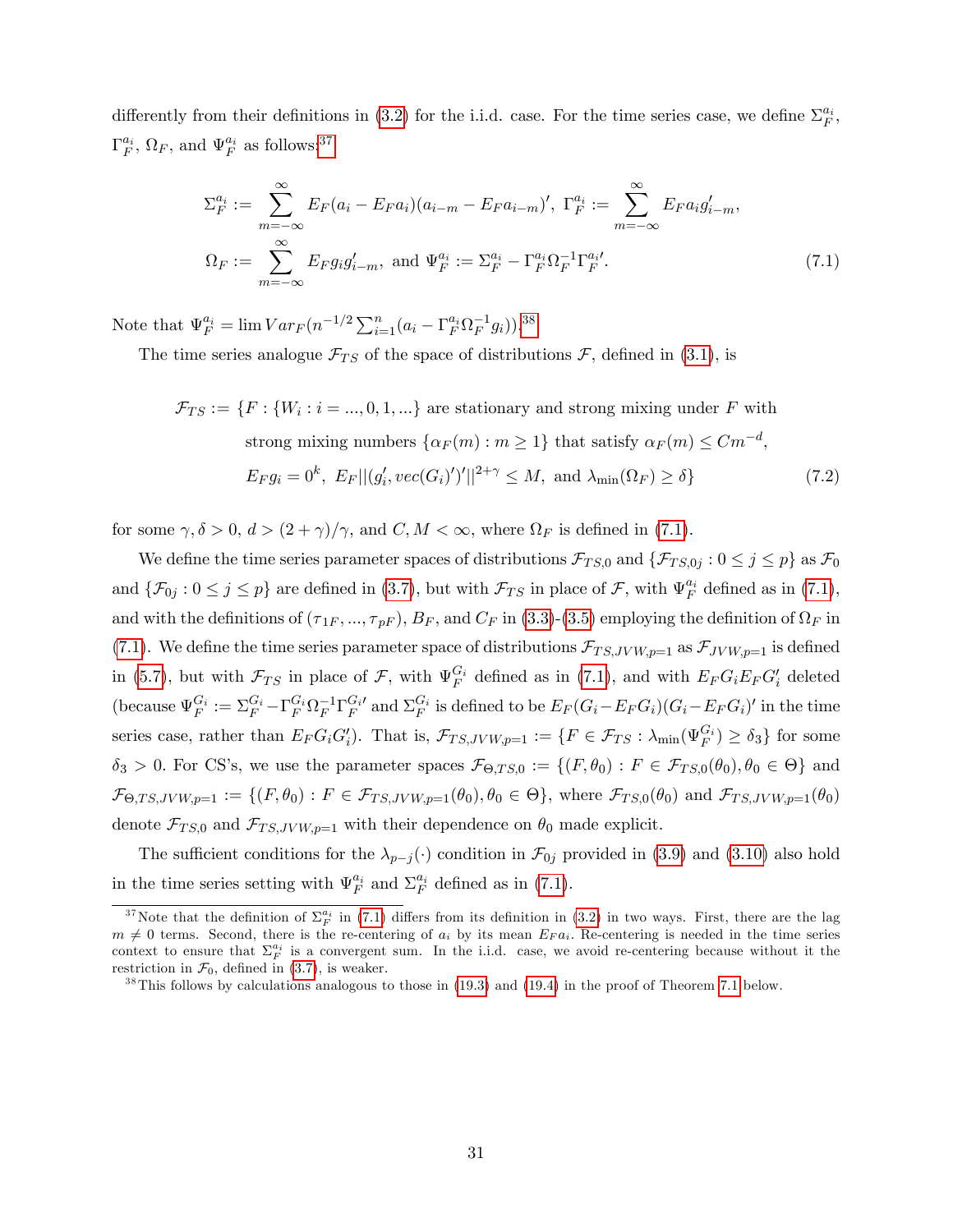Now, we define the LM and CLR test statistics in the time series context. To do so, we let

$$
V_F := \lim Var_F \left( n^{-1/2} \sum_{i=1}^n \begin{pmatrix} g_i \\ vec(G_i) \end{pmatrix} \right)
$$
  
= 
$$
\sum_{m=-\infty}^{\infty} E_F \left( \begin{array}{c} g_i \\ vec(G_i - E_F G_i) \end{array} \right) \left( \begin{array}{c} g_{i-m} \\ vec(G_{i-m} - E_F G_{i-m}) \end{array} \right)'
$$
 (7.3)

The second equality holds for all  $F \in \mathcal{F}_{TS}$  (as shown in the proof of Lemma [19.1](#page--1-14) in Section [19](#page--1-15) in the Supplemental Material).

The test statistics depend on an estimator  $\hat{V}_n(\theta_0)$  of  $V_F$ . This estimator is (typically) a heteroskedasticity and autocorrelation consistent (HAC) variance estimator based on the observations  $\{f_i - f_n : i \leq n\}$ , where  $f_i := (g'_i, vec(G_i)')'$  and  $f_n(\theta) := (\widehat{g}'_n, vec(G_n)')'$ . There are a number of HAC estimators available in the literature, e.g., see Newey and West (1987a) and Andrews (1991). The asymptotic size and similarity properties of the tests are the same for any consistent HAC estimator. Hence, for generality, we do not specify a particular estimator  $\widehat{V}_n(\theta_0)$ . Rather, we state results that hold for any estimator  $\hat{V}_n(\theta_0)$  that satisfies the following consistency condition when the null value  $\theta_0$  is the true value.

Assumption  $\mathbf{V}: \widehat{V}_n(\theta_0) - V_{F_n} \to p \{0^{(p+1)k \times (p+1)k} \text{ under } \{F_n : n \geq 1\} \text{ for any sequence } \{F_n \in \mathcal{F}_{TS} : p \in \mathcal{F}_{TS} \}$  $n \geq 1$ } for which  $V_{F_n} \to V$  for some pd matrix V.

We write the  $(p+1)k \times (p+1)k$  matrix  $V_n(\theta)$  in terms of its  $k \times k$  submatrices:

<span id="page-32-0"></span>
$$
\widehat{V}_{n}(\theta) = \begin{bmatrix}\n\widehat{\Omega}_{n}(\theta) & \widehat{\Gamma}_{1n}(\theta)' & \cdots & \widehat{\Gamma}_{pn}(\theta)'\n\\
\widehat{\Gamma}_{1n}(\theta) & \widehat{V}_{G_{11}n}(\theta) & \cdots & \widehat{V}_{G_{p1}n}'(\theta)\n\\
\vdots & \vdots & \ddots & \vdots\n\\
\widehat{\Gamma}_{pn}(\theta) & \widehat{V}_{G_{p1}n}(\theta) & \cdots & \widehat{V}_{G_{pp}n}(\theta)\n\end{bmatrix}.
$$
\n(7.4)

Under Assumption V,  $\widehat{\Omega}_n(\theta_0) \to_p \Omega_F$  under F and  $\widehat{\Gamma}_n(\theta_0) = (\widehat{\Gamma}_{1n}(\theta_0)', \dots, \widehat{\Gamma}_{pn}(\theta_0)')' \to_p \Gamma_F^{vec(G_i)}$ F under F:

In the time series case, for the LM test, the CLR test with moment-variance weighting, and when  $p = 1$  the CLR test with Jacobian-variance weighting, the definitions of the statistics  $\hat{g}_n(\theta)$ ,  $G_n(\theta), AR_n(\theta), LM_n(\theta), D_n(\theta), CLR_n(\theta),$  and  $rk_n(\theta)$  are the same as in [\(4.1\)](#page-21-1)-[\(5.1\)](#page-23-1), but with  $\Omega_n(\theta)$ and  $\widehat{\Gamma}_{in}(\theta)$  for  $j = 1, ..., p$  defined as in Assumption V and [\(7.4\)](#page-32-0) rather than as in Sections [4](#page-21-0) and [5.](#page-23-0) In addition, when  $p = 1$ , for the CLR test with Jacobian-variance weighting, in the definition of  $\widetilde{V}_{Dn}$  in [\(5.3\)](#page-24-4), the matrix  $n^{-1}\sum_{i=1}^{n}vec(G_i(\theta)-\widehat{G}_n(\theta))vec(G_i(\theta)-\widehat{G}_n(\theta))'$  is replaced by the lower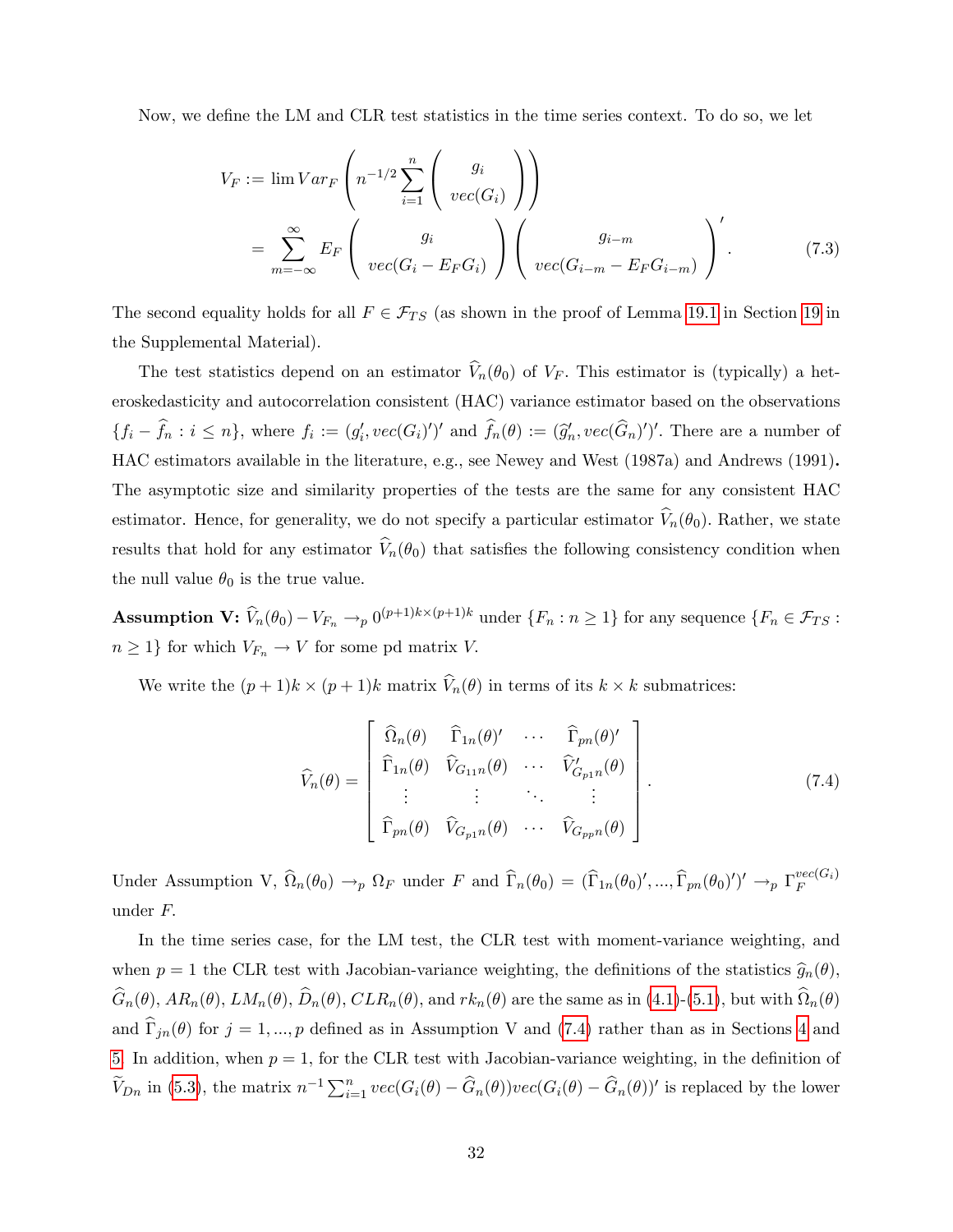right  $pk \times pk$  submatrix of  $V_n(\theta)$  in [\(7.4\)](#page-32-0) (and  $\Omega_n(\theta)$  and  $\Gamma_{jn}(\theta)$  for  $j = 1, ..., p$  are defined as in  $(7.4)$ ). With these changes, the critical values for the time series case are defined in the same way as in the i.i.d. case.

For the time series case, the asymptotic size and similarity results for the tests described above are as follows.

<span id="page-33-0"></span>**Theorem 7.1** Suppose the LM test, the CLR test with moment-variance weighting, and when  $p = 1$  the CLR test with Jacobian-variance weighting are defined as in this section, the parameter space for F is  $\mathcal{F}_{TS,0}$  for the first two tests and  $\mathcal{F}_{TS, JVW, p=1}$  for the third test, and Assumption V holds. Then, these tests have asymptotic sizes equal to their nominal size  $\alpha \in (0,1)$  and are asymptotically similar (in a uniform sense). Analogous results hold for the corresponding CS's for the parameter spaces  $\mathcal{F}_{\Theta, TS,0}$  and  $\mathcal{F}_{\Theta, TS, JVW, p=1}$ .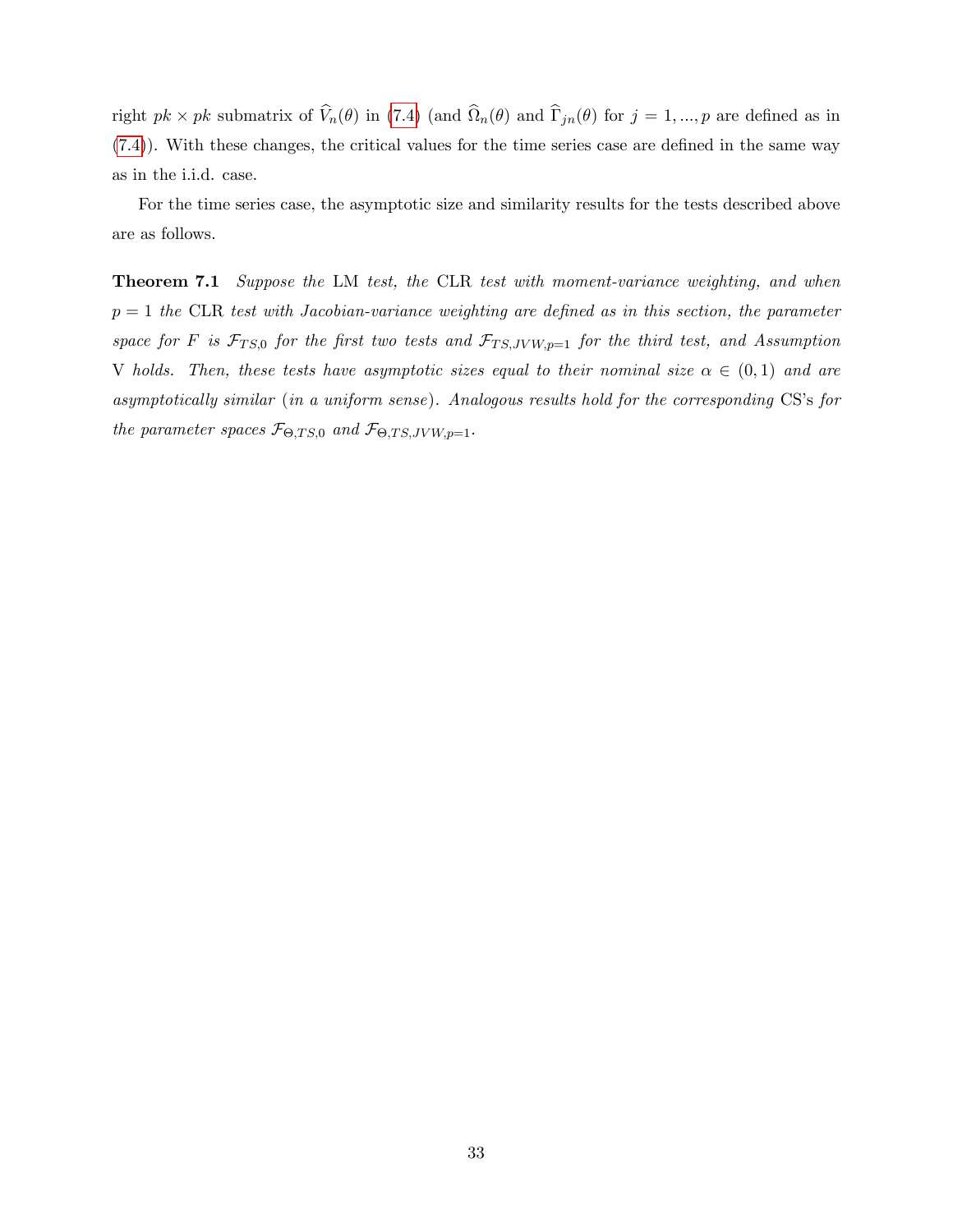# Appendix

This Appendix provides proofs of some of the results stated in the paper and shows that the eigenvalue condition in  $\mathcal{F}_0$  is not redundant. For brevity, other proofs are provided in the Supplemental Material to this paper given in Andrews and Guggenberger (2014b). Section [8](#page-34-0) in this Appendix states some basic results that are used in all of the proofs. For brevity, these results are proved in Sections [14](#page--1-16)[-16](#page--1-17) in the Supplemental Material. These results also are used in Andrews and Guggenberger (2014a) and should be useful for establishing the asymptotic sizes of other tests for moment condition models when strong identification is not assumed. Given the results in Section [8,](#page-34-0) Section [9](#page-46-0) proves Theorem [4.1,](#page-22-0) Section [10](#page-47-0) proves Theorem [6.1,](#page-29-1) and Section [11](#page-51-0) proves Theorem [5.2.](#page-28-3) Theorem [5.1](#page-25-0) is proved in Section [18](#page--1-0) in the Supplemental Material. Section [12](#page-53-0) shows that the eigenvalue condition in  $\mathcal{F}_0$ , defined in [\(3.7\)](#page-16-3), is not redundant in Theorems [4.1,](#page-22-0) [5.2,](#page-28-3) and [6.1.](#page-29-1)

For notational simplicity, throughout the Appendix, we often suppress the argument  $\theta_0$  for various quantities that depend on the null value  $\theta_0$ .

### <span id="page-34-0"></span>8 Basic Framework and Results for the Proofs

#### 8.1 Uniformity

The proofs of Theorems [4.1,](#page-22-0) [5.2,](#page-28-3) and [6.1](#page-29-1) use Corollary 2.1(c) in Andrews, Cheng, and Guggenberger  $(2009)$  (ACG). The latter result provides general sufficient conditions for the correct asymptotic size and (uniform) asymptotic similarity of a sequence of tests.

We now state Corollary 2.1(c) of ACG. Let  $\{\phi_n : n \geq 1\}$  be a sequence of tests of some null hypothesis whose null distributions are indexed by a parameter  $\lambda$  with parameter space  $\Lambda$ . Let  $RP_n(\lambda)$  denote the null rejection probability of  $\phi_n$  under  $\lambda$ . For a finite nonnegative integer J, let  $\{h_n(\lambda) = (h_{1n}(\lambda), ..., h_{Jn}(\lambda))' \in R^J : n \ge 1\}$  be a sequence of functions on  $\Lambda$ . Define

<span id="page-34-2"></span>
$$
H := \{ h \in (R \cup \{\pm \infty\})^J : h_{w_n}(\lambda_{w_n}) \to h \text{ for some subsequence } \{w_n\}
$$
  
of  $\{n\}$  and some sequence  $\{\lambda_{w_n} \in \Lambda : n \ge 1\}$ . (8.1)

**Assumption B<sup>\*</sup>:** For any subsequence  $\{w_n\}$  of  $\{n\}$  and any sequence  $\{\lambda_{w_n} \in \Lambda : n \geq 1\}$  for which  $h_{w_n}(\lambda_{w_n}) \to h \in H$ ,  $RP_{w_n}(\lambda_{w_n}) \to \alpha$  for some  $\alpha \in (0,1)$ .

<span id="page-34-1"></span>**Proposition 8.1** (ACG, Corollary 2.1(c)) Under Assumption B<sup>\*</sup>, the tests  $\{\phi_n : n \geq 1\}$  have asymptotic size  $\alpha$  and are asymptotically similar (in a uniform sense). That is,  $AsySz := \limsup$  $n\rightarrow\infty$  $\sup_{\lambda \in \Lambda} RP_n(\lambda) = \alpha$  and  $\liminf_{n \to \infty} \inf_{\lambda \in \Lambda} RP_n(\lambda) = \limsup_{n \to \infty} \sup_{\lambda \in \Lambda} RP_n(\lambda)$ .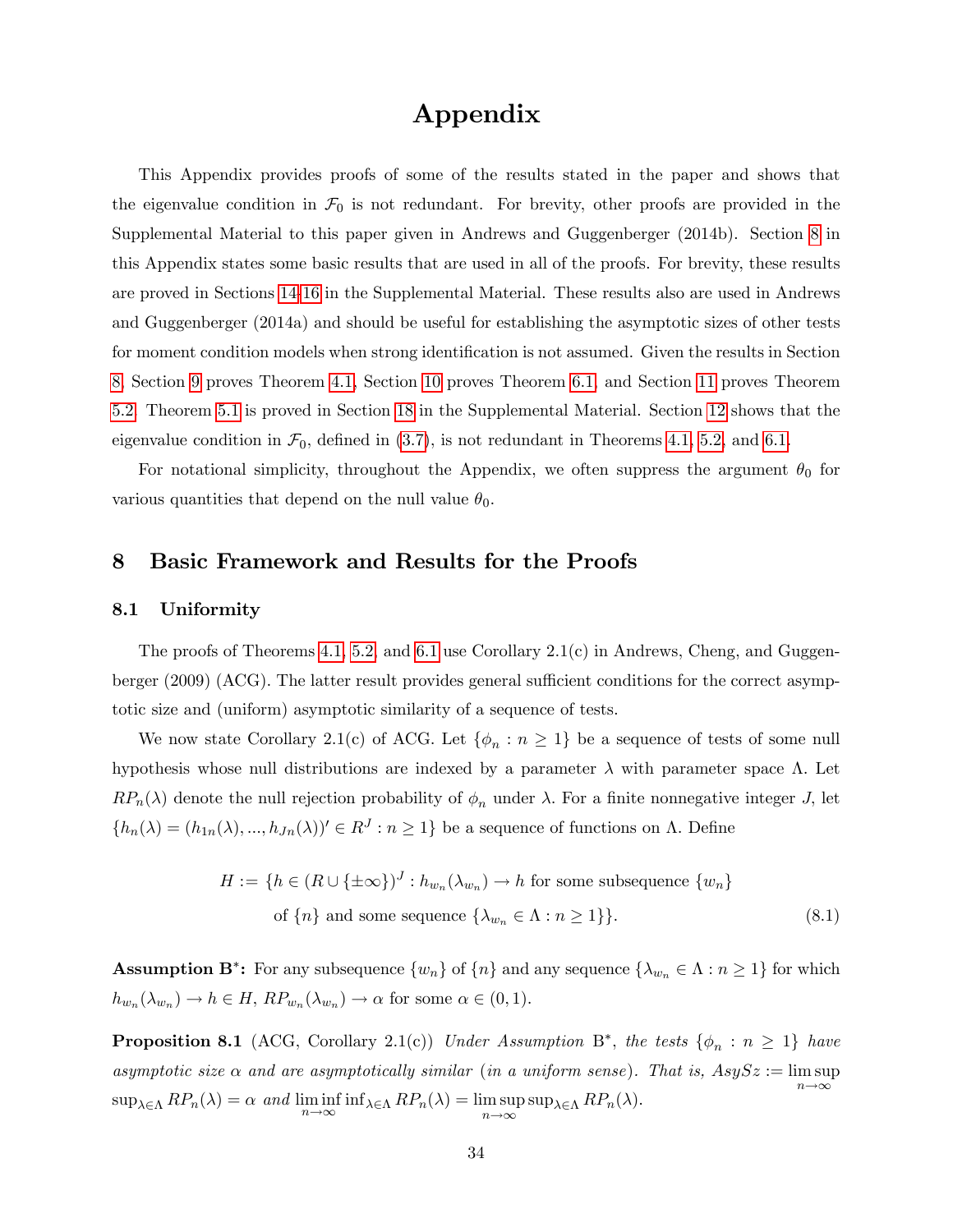Comments: (i) By Comment 4 to Theorem 2.1 of ACG, Proposition [8.1](#page-34-1) provides asymptotic size and similarity results for nominal  $1-\alpha$  CS's, rather than tests, by defining  $\lambda$  as one would for a test, but having it depend also on the parameter that is restricted by the null hypothesis, by enlarging the parameter space  $\Lambda$  correspondingly (so it includes all possible values of the parameter that is restricted by the null hypothesis), and by replacing (i)  $\phi_n$  by a CS based on a sample of size n, (ii)  $\alpha$  by  $1 - \alpha$ , (iii)  $RP_n(\lambda)$  by  $CP_n(\lambda)$ , where  $CP_n(\lambda)$  denotes the coverage probability of the CS under  $\lambda$  when the sample size is n, and (iv) the first lim sup  $\limsup_{n\to\infty} \sup_{\lambda\in\Lambda}$  that appears by  $\liminf_{n\to\infty} \inf_{\lambda\in\Lambda}$ . In the present case, where the null hypotheses are of the form  $H_0$ :  $\theta = \theta_0$  for  $\theta \in \Theta$ , for CS's,  $\theta_0$ is taken to be a subvector of  $\lambda$  and  $\Lambda$  is specified so that the value of this subvector ranges over  $\Theta$ .

(ii) In the application of Proposition [8.1](#page-34-1) to prove Theorems [4.1](#page-22-0) and [6.1,](#page-29-1) one takes  $\Lambda$  to be a one-to-one transformation of  $\mathcal{F}_0$  for tests, and one takes  $\Lambda$  to be a one-to-one transformation of  $\mathcal{F}_{\Theta,0}$  for CS's. With these changes, the proofs for tests and CS's are the same. In consequence, we provide explicit proofs for tests only and obtain the proofs for CS's by analogous applications of Proposition [8.1.](#page-34-1) In the application of Proposition [8.1](#page-34-1) to prove Theorem [5.2,](#page-28-3) the same is done but with  $\mathcal{F}_{JVW,p=1}$  in place of  $\mathcal{F}_0$ .

(iii) We prove the test results in Theorems [4.1,](#page-22-0) [5.2,](#page-28-3) and [6.1](#page-29-1) using Proposition [8.1](#page-34-1) by verifying Assumption B<sup>\*</sup> for suitable choices of  $\lambda$  and  $h_n(\lambda)$ .

# <span id="page-35-0"></span>8.2 Random Weight Matrices  $\widehat{W}_n$  and  $\widehat{U}_n$

We prove results for statistics that depend on random weight matrices  $\widehat{W}_n \in R^{k \times k}$  and  $\widehat{U}_n \in$  $R^{p\times p}$ . In particular, we consider statistics of the form  $\widehat{W}_n \widehat{D}_n \widehat{U}_n$  and functions of this statistic, where  $\widehat{D}_n$  is defined in [\(4.3\)](#page-21-2). The definitions of the random weight matrices  $\widehat{W}_n$  and  $\widehat{U}_n$  depend upon the statistic that is of interest. They are taken to be of the form

<span id="page-35-1"></span>
$$
\widehat{W}_n := W_1(\widehat{W}_{2n}) \in R^{k \times k} \text{ and } \widehat{U}_n := U_1(\widehat{U}_{2n}) \in R^{p \times p},\tag{8.2}
$$

where  $\widehat{W}_{2n}$  and  $\widehat{U}_{2n}$  are random finite-dimensional quantities, such as matrices, and  $W_1(\cdot)$  and  $U_1(\cdot)$ are nonrandom functions that are assumed below to be continuous on certain sets. The estimators  $\widehat{W}_{2n}$  and  $\widehat{U}_{2n}$  have corresponding population quantities  $W_{2F}$  and  $U_{2F}$ , respectively. For examples, see Examples 1-3 immediately below. Thus, the population quantities corresponding to  $\widehat{W}_n$  and  $\hat{U}_n$  are

$$
W_F := W_1(W_{2F}) \text{ and } U_F := U_1(U_{2F}), \tag{8.3}
$$

respectively.

Example 1: With Kleibergen's (2005) LM test and the CLR test with moment-variance weighting,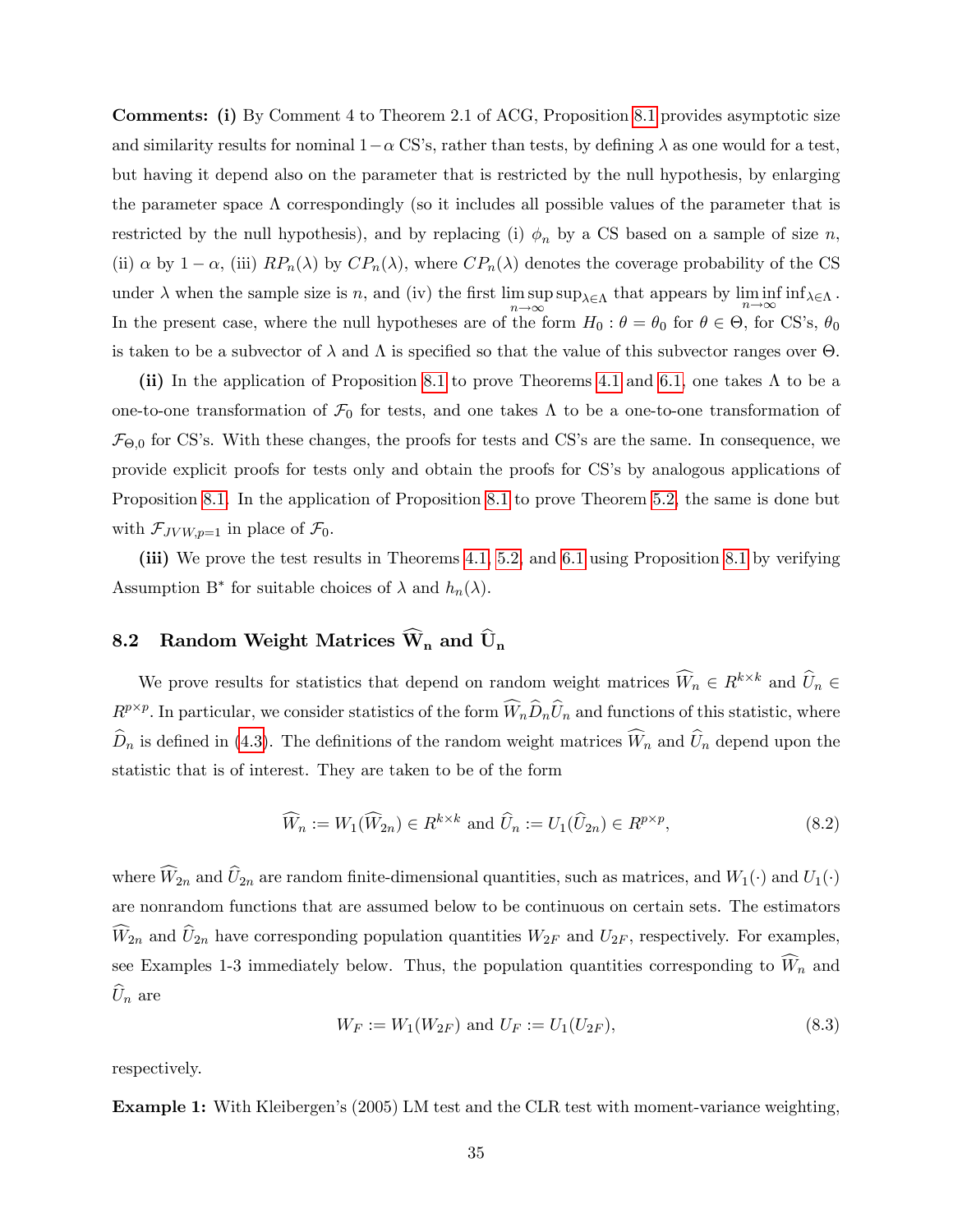which are considered in Sections [4](#page-21-0) and [6,](#page-29-0) respectively, we take

<span id="page-36-1"></span>
$$
\widehat{W}_n = \widehat{\Omega}_n^{-1/2} \text{ and } \widehat{U}_n = I_p. \tag{8.4}
$$

In this case, the functions  $W_1(\cdot)$  and  $U_1(\cdot)$  are the identity functions, and the corresponding population quantities are  $W_F = W_{2F} = \Omega_F^{-1/2}$ , where  $\Omega_F := E_F g_i g'_i$ , see [\(3.2\)](#page-15-4), and  $U_F = U_{2F} = I_p$ .

**Example 2:** For a CLR test based on an equally-weighted statistic other than  $\widehat{\Omega}_n^{-1/2} \widehat{D}_n$ , such as  $\widetilde{W}_n\widehat{D}_n$ , as in Comment (ii) to Theorem [6.1,](#page-29-1) one defines a pd matrix  $\widetilde{W}_n$  as desired and one takes  $\widehat{W}_n = \widetilde{W}_n$  and  $\widehat{U}_n = U_F = U_{2F} = I_p$ .

**Example 3:** With Kleibergen's (2005) CLR test with Jacobian-variance weighting and  $p = 1$ . which is considered in Section [5,](#page-23-0) we determine the asymptotic distribution of the rank statistic in [\(5.8\)](#page-28-2) by taking  $\widehat{W}_n = \widetilde{V}_{Dn}^{-1/2}$  and  $\widehat{U}_n = I_p$ . In this case, the functions  $W_1(\cdot)$  and  $U_1(\cdot)$  are as in Example 1, and the corresponding population quantities are  $W_F = W_{2F} = (Var_F (vec(G_i)) \Gamma_F^{vec(G_i)} \Omega_F^{-1} \Gamma_F^{vec(G_i)}{}')^{-1/2} = (\Psi_F^{vec(G_i)} - E_F G_i E_F G_i')^{-1/2}$ , and  $U_F = U_{2F} = I_p$ . For this test, we need the asymptotic distribution of the LM statistic. In consequence, for this test, we also establish some asymptotic results with  $\widehat{W}_n$  and  $\widehat{U}_n$  defined as in Example 1.

Examples 4 & 5: The results of this section are used in AG2 when the asymptotic sizes of two new SR-CQLR tests are determined. For the SR-CQLR tests,  $\widehat{W}_n = \widehat{\Omega}_n^{-1/2}$  and it is convenient to take  $W_1(\cdot) = (\cdot)^{-1/2}$  and  $\widehat{W}_{2n} = \widehat{\Omega}_n$ , and the matrix  $\widehat{U}_n$  is a nonlinear transformation  $U_1(\cdot)$  of a matrix estimator, which is different for the two tests. For brevity, we do not define the nonlinear transformation or the two matrix estimators here.

We provide results for distributions  $F$  in the following set of null distributions:

<span id="page-36-0"></span>
$$
\mathcal{F}_{WU} := \{ F \in \mathcal{F} : \lambda_{\min}(W_F) \ge \delta_{WU}, \lambda_{\min}(U_F) \ge \delta_{WU}, ||W_F|| \le M_{WU}, \text{ and } ||U_F|| \le M_{WU} \} \tag{8.5}
$$

for some constants  $\delta_{WU} > 0$  and  $M_{WU} < \infty$ , where F is defined in [\(3.1\)](#page-14-1). The set  $\mathcal{F}_{WU} \cap \mathcal{F}_0$  is used to establish results for Kleibergen's LM and the CLR test with moment-variance weighting, considered in Section [6,](#page-29-0) using the fact that  $\mathcal{F}_0 = \mathcal{F}_{WU} \cap \mathcal{F}_0$  for  $\delta_{WU} > 0$  sufficiently small and  $M_{WU} < \infty$  sufficiently large. This holds because for all  $F \in \mathcal{F}_0$ ,  $\lambda_{\min}(W_F) = \lambda_{\min}(\Omega_F^{-1/2}) =$  $\lambda_{\max}^{-1/2}(\Omega_F) \ge ||\Omega_F||^{-1/2} \ge M_*^{-1/2}$  for some  $M_* < \infty$  (because  $||\Omega_F|| = ||E_F g_i g'_i|| \le M_*$  for some  $M_* < \infty$  by the moment conditions in  $\mathcal{F}$ ),  $||W_F|| = ||\Omega_F^{-1/2}|| \leq \lambda_{\min}^{-1/2}(\Omega_F) \leq \delta^{-1/2}$  (using the  $\lambda_{\min}(E_F g_i g'_i) \ge \delta$  condition in  $\mathcal{F}$ ), where  $\delta > 0$ ,  $\lambda_{\min}(U_F) = \lambda_{\min}(I_p) = 1$ , and  $||U_F|| = ||I_p|| = p$ .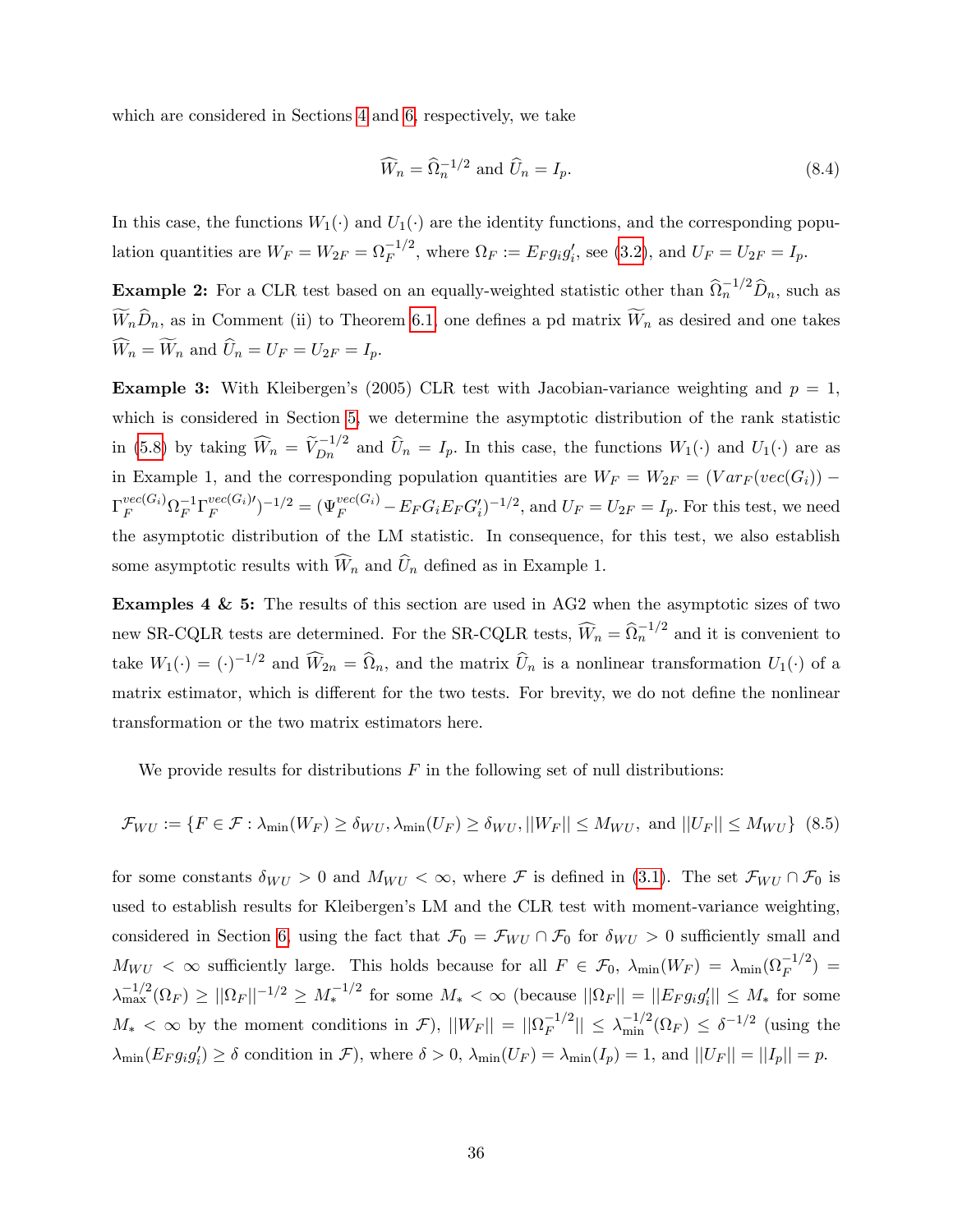#### 8.3 Reparametrization

To apply Proposition [8.1,](#page-34-1) we reparametrize the null distribution F to a vector  $\lambda$ . The vector  $\lambda$ is chosen such that for a subvector of  $\lambda$  convergence of a drifting subsequence of the subvector (after suitable renormalization) yields convergence in distribution of the test statistic and convergence in distribution of the critical value in the case of the CLR tests.

To be consistent with the use of general weight matrices  $\widehat{W}_n$  and  $\widehat{U}_n$  in this section, we provide more general definitions of  $\tau_{jF}$ ,  $B_F$ , and  $C_F$  here than are given in Section [3.](#page-14-0) These general definitions reduce to the definitions given in Section [3](#page-14-0) when  $W_F = \Omega_F^{-1/2}$  and  $U_F = I_p$ .

The vector  $\lambda$  depends on the following quantities. Let

$$
B_F
$$
 denote a  $p \times p$  orthogonal matrix of eigenvectors of  $U'_F(E_F G_i)'W'_F W_F(E_F G_i) U_F$  (8.6)

ordered so that the corresponding eigenvalues  $(\kappa_{1F}, ..., \kappa_{pF})$  are nonincreasing. The matrix  $B_F$  is such that the columns of  $W_F(E_F G_i)U_F B_F$  are orthogonal. Let

 $C_F$  denote a  $k \times k$  orthogonal matrix of eigenvectors of  $W_F(E_F G_i) U_F U_F'(E_F G_i)' W_F'$  $(8.7)$ 

ordered so that the corresponding eigenvalues are  $(\kappa_{1F}, ..., \kappa_{pF}, 0, ..., 0) \in R^k$ . Let

<span id="page-37-1"></span>
$$
(\tau_{1F}, ..., \tau_{pF})
$$
 denote the *p* singular values of  $W_F(E_F G_i)U_F$ , (8.8)

which are nonnegative, ordered so that  $\tau_{jF}$  is nonincreasing. (Some of these singular values may be zero.) As is well-known, the squares of the p singular values of a  $k \times p$  matrix A with  $k \geq p$ equal the p eigenvalues of  $A'A$  and the largest p eigenvalues of  $AA'$ . In consequence,  $\kappa_{jF} = \tau_{jF}^2$  for  $j = 1, ..., p.$ 

<span id="page-37-0"></span><sup>&</sup>lt;sup>39</sup>The matrices  $B_F$  and  $C_F$  are not uniquely defined. We let  $B_F$  denote one choice of the matrix of eigenvectors of  $U_F'(E_F G_i)' W_F' W_F(E_F G_i) U_F$  and analogously for  $C_F$ .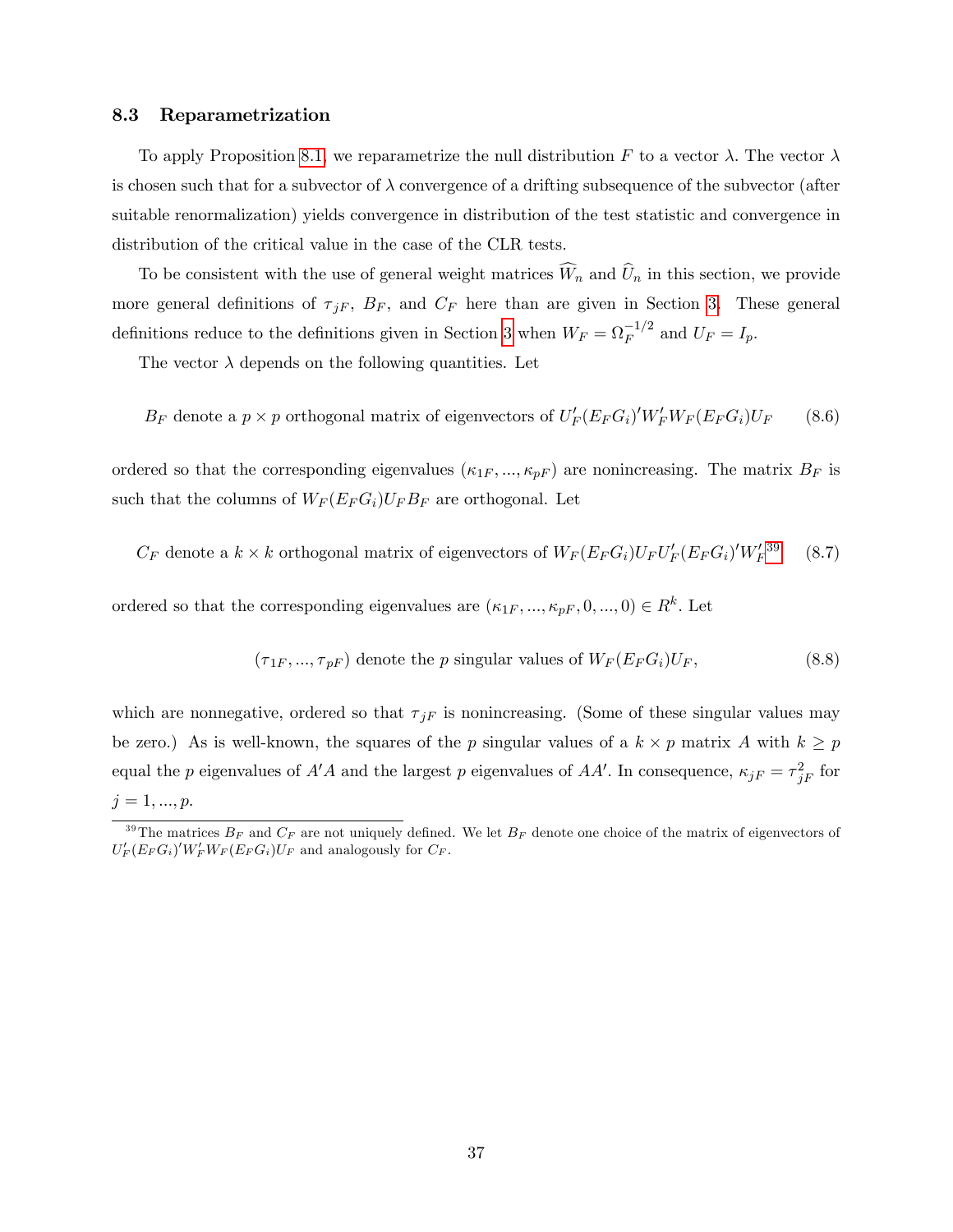Define the elements of  $\lambda$  to be<sup>[40](#page-38-0),[41](#page-38-1),[42](#page-38-2)</sup>

<span id="page-38-3"></span>
$$
\lambda_{1,F} := (\tau_{1F}, ..., \tau_{pF})' \in R^p,
$$
  
\n
$$
\lambda_{2,F} := B_F \in R^{p \times p},
$$
  
\n
$$
\lambda_{3,F} := C_F \in R^{k \times k},
$$
  
\n
$$
\lambda_{4,F} := (E_F G_{i1}, ..., E_F G_{ip}) \in R^{k \times p},
$$
  
\n
$$
\lambda_{5,F} := E_F \left( \begin{array}{c} g_i \\ we(G_i) \end{array} \right) \left( \begin{array}{c} g_i \\ we(G_i) \end{array} \right)' \in R^{(p+1)k \times (p+1)k},
$$
  
\n
$$
\lambda_{6,F} = (\lambda_{6,1F}, ..., \lambda_{6,(p-1)F})' := (\frac{\tau_{2F}}{\tau_{1F}}, ..., \frac{\tau_{pF}}{\tau_{(p-1)F}})' \in R^{p-1}, \text{ where } 0/0 := 0,
$$
  
\n
$$
\lambda_{7,F} := W_{2F},
$$
  
\n
$$
\lambda_{8,F} := U_{2F},
$$
  
\n
$$
\lambda_{8,F} := U_{2F},
$$
  
\n
$$
\lambda_{8,F} := F, \text{ and}
$$
  
\n
$$
\lambda = \lambda_F := (\lambda_{1,F}, ..., \lambda_{9,F}).
$$
  
\n(8.9)

The dimensions of  $W_{2F}$  and  $U_{2F}$  depend on the choices of  $\widehat{W}_n = W_1(\widehat{W}_{2n})$  and  $\widehat{U}_n = U_1(\widehat{U}_{2n})$ . We let  $\lambda_{5,gF}$  denote the upper left  $k \times k$  submatrix of  $\lambda_{5,F}$ . Thus,  $\lambda_{5,gF} = E_F g_i g_i' = \Omega_F$ .

We consider the parameter space  $\Lambda_0$  for  $\lambda$ , which corresponds to  $\mathcal{F}_{WU} \cap \mathcal{F}_0$ , where  $\mathcal{F}_{WU}$  and  $\mathcal{F}_0$  are defined in [\(8.5\)](#page-36-0) and [\(3.7\)](#page-16-3), respectively. The parameter space  $\Lambda_0$  and the function  $h_n(\lambda)$  are defined by

<span id="page-38-4"></span>
$$
\Lambda_0 := \{ \lambda : \lambda = (\lambda_{1,F}, ..., \lambda_{9,F}) \text{ for some } F \in \mathcal{F}_{WU} \cap \mathcal{F}_0 \} \text{ and}
$$

$$
h_n(\lambda) := (n^{1/2}\lambda_{1,F}, \lambda_{2,F}, \lambda_{3,F}, \lambda_{4,F}, \lambda_{5,F}, \lambda_{6,F}, \lambda_{7,F}, \lambda_{8,F}). \tag{8.10}
$$

By the definition of F,  $\Lambda_0$  indexes distributions that satisfy the null hypothesis  $H_0$ :  $\theta = \theta_0$ . The dimension J of  $h_n(\lambda)$  equals the number of elements in  $(\lambda_{1,F},...,\lambda_{8,F})$ . Redundant elements in  $(\lambda_{1,F},...,\lambda_{8,F}),$  such as the redundant off-diagonal elements of the symmetric matrix  $\lambda_{5,F}$ , are not needed, but do not cause any problem. Note that two parameter spaces denoted by  $\Lambda_1$  and  $\Lambda_2$ , which are larger than  $\Lambda_0$ , are considered for the two SR-CQLR tests analyzed in AG2. (We also use  $\Lambda_2$  in this paper, see [\(8.11\)](#page-39-0) below.)

We define  $\lambda$  and  $h_n(\lambda)$  as in [\(8.9\)](#page-38-3) and [\(8.10\)](#page-38-4) because, as shown below, the asymptotic dis-

<span id="page-38-0"></span><sup>&</sup>lt;sup>40</sup>For simplicity, when writing  $\lambda = (\lambda_{1,F},...,\lambda_{9,F})$ , we allow the elements to be scalars, vectors, matrices, and distributions and likewise in similar expressions.

<span id="page-38-1"></span><sup>&</sup>lt;sup>41</sup> If  $p = 1$ , no vector  $\lambda_{6,F}$  appears in  $\lambda$  because  $\lambda_{1,F}$  only contains a single element.

<span id="page-38-2"></span><sup>&</sup>lt;sup>42</sup>The vector  $\lambda_{6,F}$  is only used in the proofs for CLR tests. It could be deleted when considering only an LM test.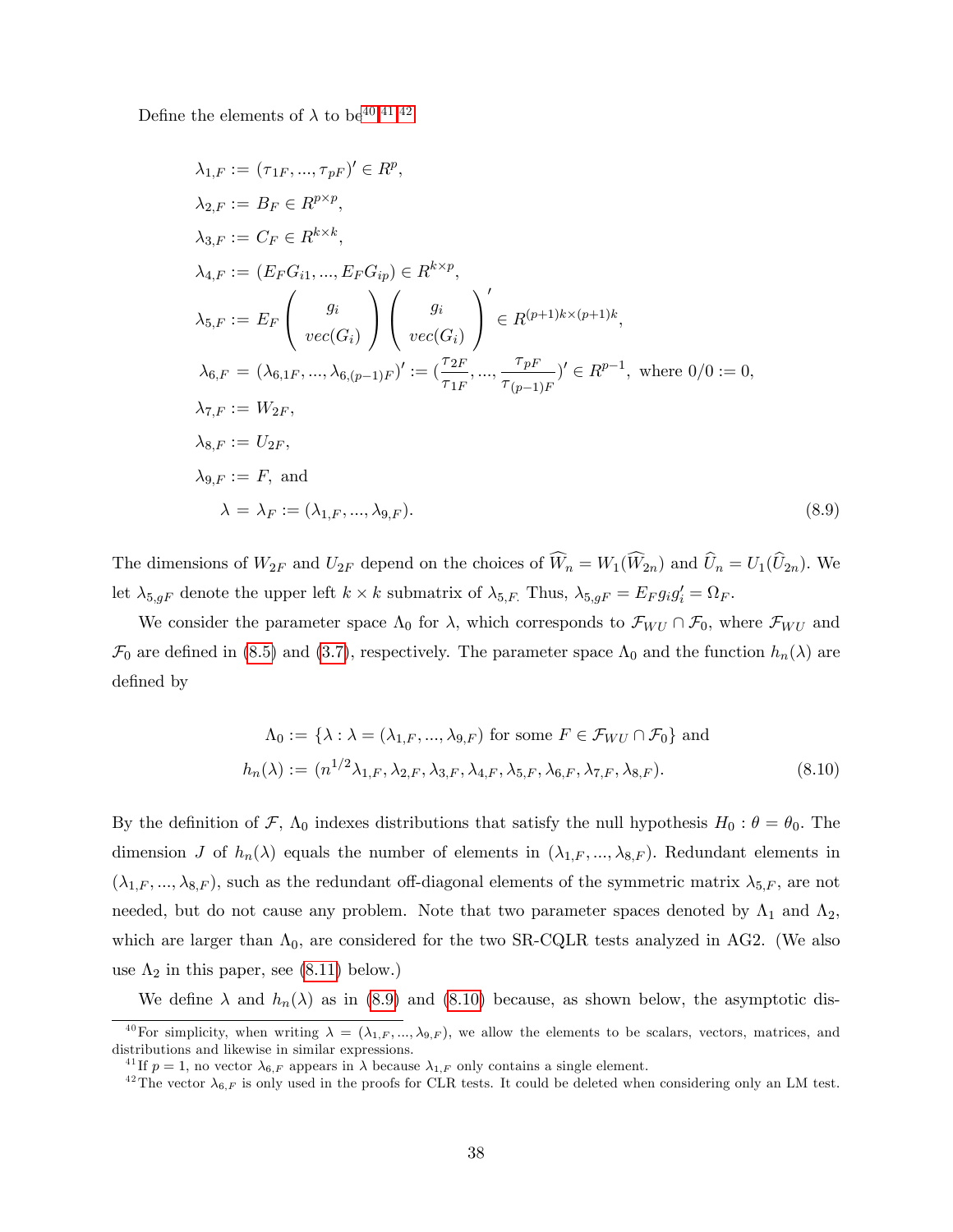tributions of the test statistics under a sequence  $\{F_n : n \geq 1\}$  for which  $h_n(\lambda_{F_n}) \to h \in H$ depend on the behavior of  $\lim_{n \to \infty} n^{1/2} \lambda_{1,F_n}$ , as well as  $\lim_{n \to \infty} \lambda_{m,F_n}$  for  $m = 2, ..., 8$ . For example, the LM statistic in [\(4.3\)](#page-21-2) depends on  $\hat{\Omega}_n^{-1/2} \hat{D}_n$ , or equivalently, on  $n^{1/2} \hat{\Omega}_n^{-1/2} \hat{D}_n B_{F_n} S_n$  (because projections are invariant to rescaling and rhs transformations by nonsingular matrices), where  $S_n$  is a pd diagonal matrix that is designed to make this quantity  $O_p(1)$  and not  $o_p(1)$ . We show that this quantity is asymptotically equivalent to  $n^{1/2} \Omega_{F_n}^{-1/2} \widehat{D}_n B_{F_n} S_n$ . In turn, the latter quantity depends on  $n^{1/2} \Omega_{F_n}^{-1/2} \widehat{G}_n B_{F_n} = n^{1/2} \Omega_{F_n}^{-1/2} (\widehat{G}_n B_{F_n} - E_{F_n} G_i B_{F_n}) + n^{1/2} \Omega_{F_n}^{-1/2} E_{F_n} G_i B_{F_n}$ . The quantity  $vec(n^{1/2}\Omega_{F_n}^{-1/2}(\widehat{G}_nB_{F_n}-E_{F_n}G_iB_{F_n}))$  has a nondegenerate asymptotic normal distribution by the central limit theorem (CLT), using the behavior of  $\lim_{s\to\infty} \lambda_{s,F_n}$  for  $s=2,4,5$ , the fact that  $B_{F_n}$  is an orthogonal matrix, and the restriction in  $\mathcal{F}_0$ . Hence, the asymptotic behavior of  $vec(n^{1/2}\Omega_{F_n}^{-1/2}\widehat{G}_nB_{F_n})$ depends on that of  $n^{1/2} \Omega_{F_n}^{-1/2} E_{F_n} G_i B_{F_n}$ . Using the SVD of  $\Omega_{F_n}^{-1/2} E_{F_n} G_i$ , the latter is shown below to equal  $\lambda_{3,F_n}Diag\{n^{1/2}\lambda_{1,F_n}\}$ , where  $Diag\{n^{1/2}\lambda_{1,F_n}\}$  denotes the  $k \times p$  matrix with  $n^{1/2}\lambda_{1,F_n}$  on the main diagonal and zeros elsewhere.

In Example 1 of Section [8.2](#page-35-0) applied to the linear model [\(2.2\)](#page-7-4), we have  $W_F = \Omega_F^{-1/2}$  and  $\tau_{jF}$  is the jth singular value of  $-\Omega_F^{-1/2} E_F Z_i Y'_{2i} = -\Omega_F^{-1/2} E_F Z_i Z'_i \pi$ , where  $\Omega_F = E_F u_i^2 Z_i Z'_i$  for  $j = 1, ..., p$ . As is well known, if  $\pi$  is close to zero, weak instrument problems occur. But, as we show, matrices  $\pi$  that are close to being singular, without their columns being close to zero, also lead to weak IV problems. This is captured in the present set-up by  $\tau_{pF}$  being close to zero in the sense that  $\lim_{n \to \infty} n^{1/2} \tau_{pF_n} < \infty$ . If this occurs, then weak identification problems arise.

For notational convenience,

<span id="page-39-0"></span>
$$
\{\lambda_{n,h} : n \ge 1\} \text{ denotes a sequence } \{\lambda_n \in \Lambda_2 : n \ge 1\} \text{ for which } h_n(\lambda_n) \to h \in H, \text{ where}
$$

$$
\Lambda_2 := \{\lambda : \lambda = (\lambda_{1,F}, ..., \lambda_{9,F}) \text{ for some } F \in \mathcal{F}_{WU}\}
$$
(8.11)

and H is defined in [\(8.1\)](#page-34-2) with  $\Lambda$  replaced by  $\Lambda_2$ .<sup>[43](#page-39-1)</sup> By definition,  $\Lambda_0 \subset \Lambda_2$ . We use the parameter space  $\Lambda_2$  in many places in the paper, rather than  $\Lambda_0$ , for two reasons. First, this makes it clear where the conditions specified in  $\mathcal{F}_0$  (and  $\Lambda_0$ ) are really needed. Second, some of the results given here are used in AG2, which does not employ the smaller set  $\Lambda_0$ , but does use  $\Lambda_2$ . By the definitions of  $\Lambda_2$  and  $\mathcal{F}_{WU}$ ,  $\{\lambda_{n,h} : n \geq 1\}$  is a sequence of distributions that satisfies the null hypothesis  $H_0$ :  $\theta = \theta_0$ .

We decompose h (defined by  $(8.1)$ ,  $(8.9)$ , and  $(8.10)$ ) analogously to the decomposition of the first eight components of  $\lambda: h = (h_1, ..., h_8)$ , where  $\lambda_{m,F}$  and  $h_m$  have the same dimensions for  $m = 1, ..., 8$ . We further decompose the vector  $h_1$  as  $h_1 = (h_{1,1}, ..., h_{1,p})'$ , where the elements of

<span id="page-39-1"></span><sup>&</sup>lt;sup>43</sup> Analogously, for any subsequence  $\{w_n : n \geq 1\}$ ,  $\{\lambda_{w_n,h} : n \geq 1\}$  denotes a sequence  $\{\lambda_{w_n} \in \Lambda_2 : n \geq 1\}$  for which  $h_{w_n}(\lambda_{w_n}) \to h \in H$ .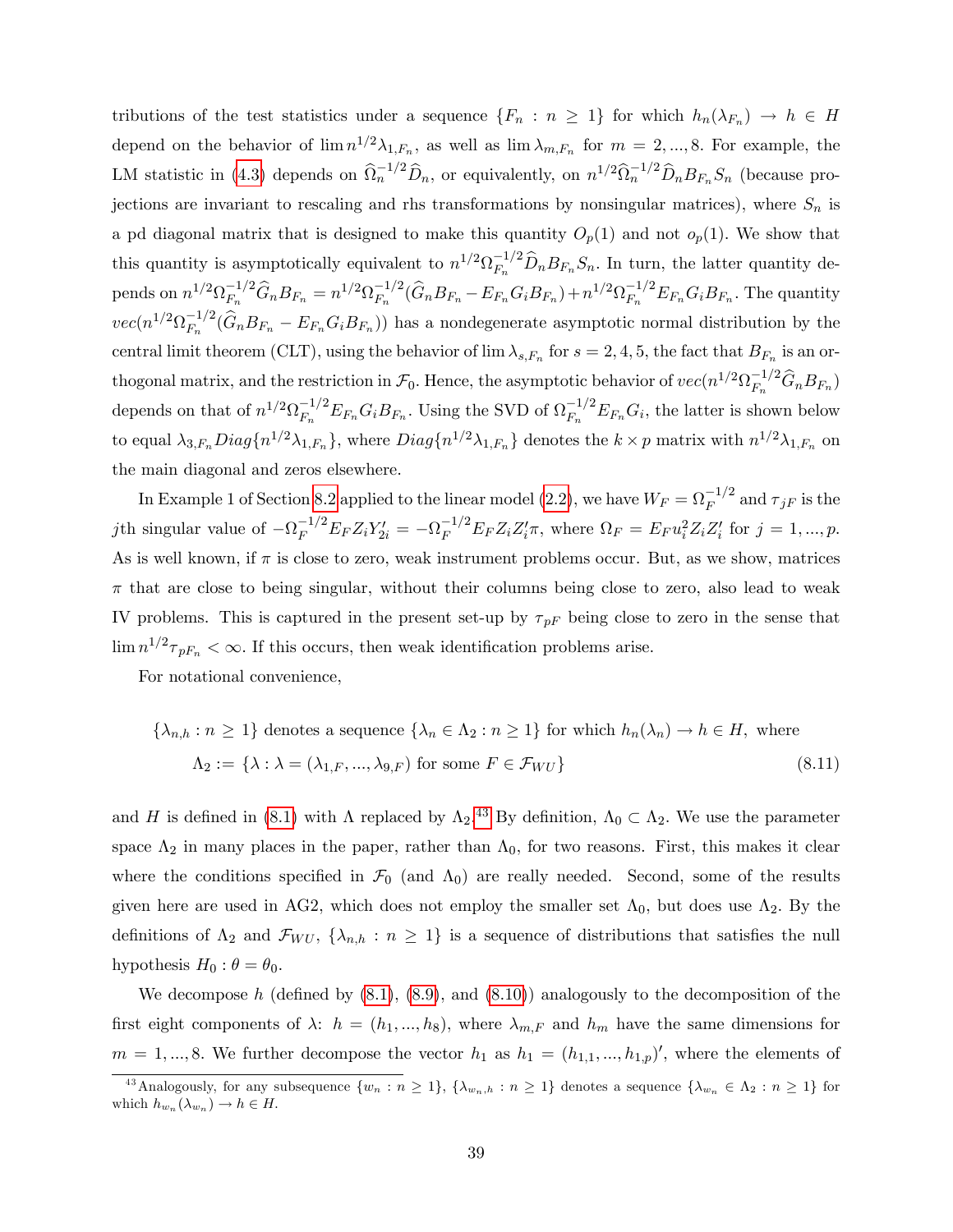$h_1$  could equal  $\infty$ . We decompose  $h_6$  as  $h_6 = (h_{6,1},...,h_{6,p-1})'$ . In addition, we let  $h_{5,g}$  denote the upper left  $k \times k$  submatrix of  $h_5$ . In consequence, under a sequence  $\{\lambda_{n,h} : n \geq 1\}$ , we have

<span id="page-40-2"></span>
$$
n^{1/2}\tau_{jF_n} \to h_{1,j} \ge 0 \,\forall j \le p, \,\, \lambda_{m,F_n} \to h_m \,\, \forall m = 2, ..., 8,
$$
  

$$
\lambda_{5,gF_n} = \Omega_{F_n} = E_{F_n}g_i g'_i \to h_{5,g}, \text{ and } \lambda_{6,jF_n} \to h_{6,j} \,\, \forall j = 1, ..., p-1.
$$
 (8.12)

By the conditions in  $\mathcal{F}$ , defined in [\(3.1\)](#page-14-1),  $h_{5,g}$  is pd.

The smallest and largest singular values of  $W_F(E_F G_i) U_F$  (i.e.,  $\tau_{pF}$  and  $\tau_{1F}$ ) can be related to those of  $E_F G_i$  (i.e.,  $s_{pF}$  and  $s_{1F}$ ) for  $F \in \mathcal{F}_{WU}$  via

<span id="page-40-0"></span>
$$
c_1 s_{jF} \le \tau_{jF} \le c_2 s_{jF} \text{ for } j = 1 \text{ and } j = p \text{ for some constants } 0 < c_1 < c_2 < \infty \tag{8.13}
$$

that do not depend on F. As shown below, the parameter  $\theta$  is strongly or semi-strongly identified under  $\{\lambda_{n,h} : n \geq 1\}$  if  $\lim_{n \to \infty} n^{1/2} \tau_{pF_n} = \infty$ . In consequence of [\(8.13\)](#page-40-0), this holds iff  $\lim_{n \to \infty} n^{1/2} s_{pF_n} =$  $\infty$ . The parameters are weakly identified in the standard sense if  $\lim_{n \to \infty} n^{1/2} \tau_{jF_n} < \infty \ \forall j \leq p$  or, equivalently, if  $\lim_{n \to \infty} n^{1/2} \tau_{1F_n} < \infty$ , which holds by  $(8.13)$  iff  $\lim_{n \to \infty} n^{1/2} s_{1F_n} < \infty$ . The parameters are weakly identified in the non-standard sense if  $\lim n^{1/2} \tau_{1F_n} = \infty$  and  $\lim n^{1/2} \tau_{pF_n} < \infty$ , which holds by [\(8.13\)](#page-40-0) iff  $\lim_{n} n^{1/2} s_{1F_n} = \infty$  and  $\lim_{n} n^{1/2} s_{pF_n} < \infty$ .

The proof of  $(8.13)$  is as follows. For notational simplicity, we drop the subscript F in some of the calculations. We have

<span id="page-40-1"></span>
$$
\lambda_{\min}(U'EG'_{i}W'WEG_{i}U)
$$
\n
$$
= \min_{\lambda:||\lambda||=1} (U\lambda/||U\lambda||)'EG'_{i}W'WEG_{i}(U\lambda/||U\lambda||) \cdot ||U\lambda||^{2}
$$
\n
$$
\leq \min_{\lambda:||\lambda||=1} \lambda' EG'_{i}W'WEG_{i}\lambda \cdot \lambda_{\max}(U'U)
$$
\n
$$
= \min_{\lambda:||\lambda||=1} (EG_{i}\lambda/||EG_{i}\lambda||)'W'W(EG_{i}\lambda/||EG_{i}\lambda||) \cdot ||EG_{i}\lambda||^{2} \cdot \lambda_{\max}(U'U)
$$
\n
$$
\leq \lambda_{\max}(W'W)\lambda_{\min}(EG'_{i}EG_{i})\lambda_{\max}(U'U)
$$
\n
$$
\leq c_{2}^{2}\lambda_{\min}(EG'_{i}EG_{i}), \text{ where}
$$
\n
$$
c_{2} := \sup_{F \in \mathcal{F}_{WU}} [\lambda_{\max}(W'_{F}W_{F})\lambda_{\max}(U'_{F}U_{F})]^{1/2} < \infty
$$
\n(8.14)

and the last inequality holds by the conditions in  $\mathcal{F}_{WU}$  (defined in [\(8.5\)](#page-36-0)). Because the smallest eigenvalues of  $U'EG_i'W'WEG_iU$  and  $EG_i'EG_i$  equal the squares of the smallest singular values of  $WEG_iU$  and  $EG_i$ , respectively, [\(8.14\)](#page-40-1) establishes the second inequality in [\(8.13\)](#page-40-0) for  $j = p$ . Analogous calculations establish the lower bound in [\(8.14\)](#page-40-1) for  $j = p$  and the bounds for  $j = 1$ by replacing min and  $\leq$  by max and  $\geq$ , respectively, in the appropriate places and taking  $c_1 :=$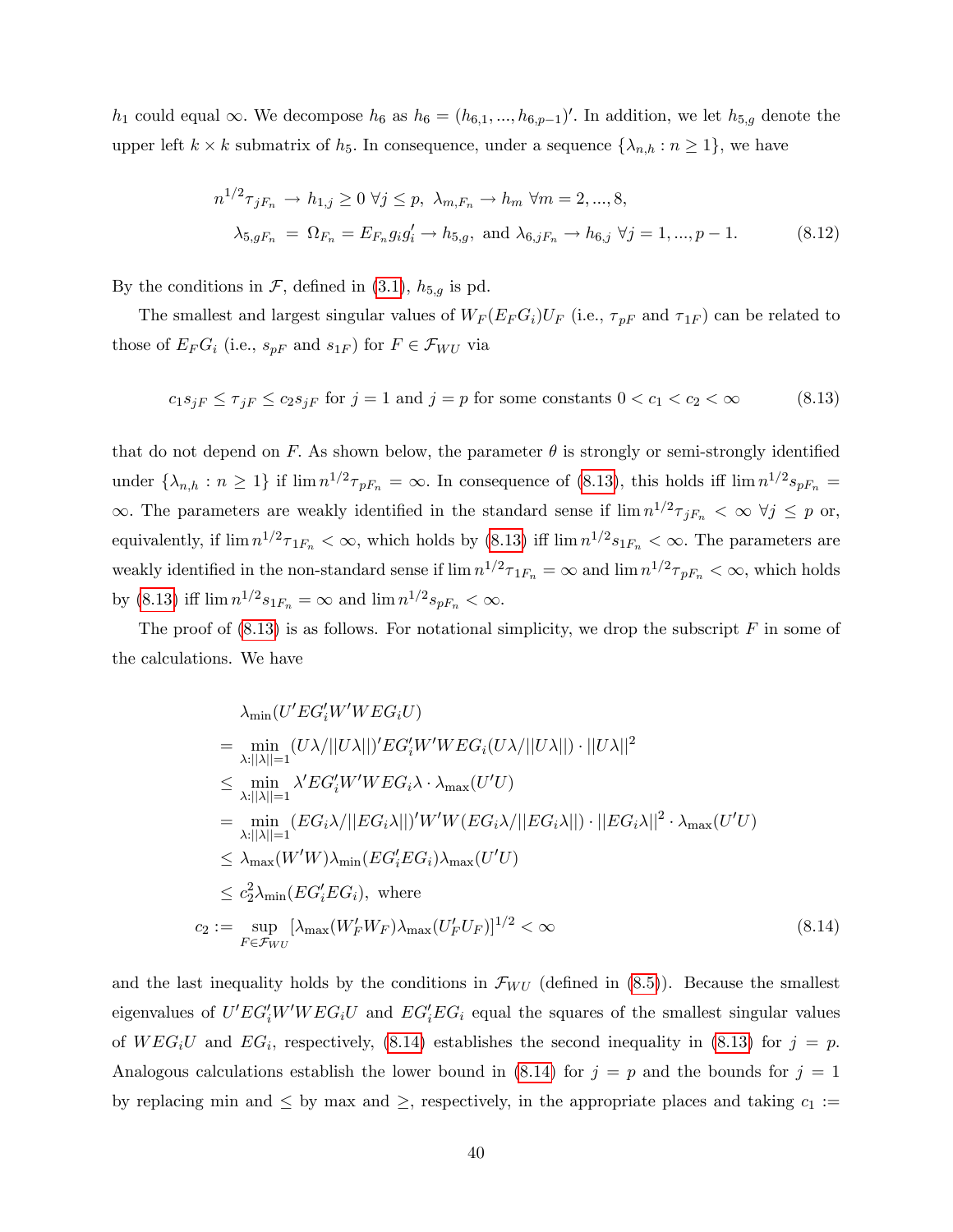$\inf_{F \in \mathcal{F}_{WU}} \left[ \lambda_{\min}(W_F'W_F) \lambda_{\min}(U_F'U_F) \right]^{1/2} > 0.$ 

#### 8.4 Assumption WU

We assume that the random weight matrices  $\widehat{W}_n = W_1(\widehat{W}_{2n})$  and  $\widehat{U}_n = U_1(\widehat{U}_{2n})$  defined in [\(8.2\)](#page-35-1) satisfy the following assumption that depends on a suitably chosen parameter space  $\Lambda_*$  ( $\subset \Lambda_2$ ); such as  $\Lambda_2$ ,  $\Lambda_0$ , or  $\Lambda_1$ .

Assumption WU for the parameter space  $\Lambda_* \subset \Lambda_2$ : Under all subsequences  $\{w_n\}$  and all sequences  $\{\lambda_{w_n,h} : n \geq 1\}$  with  $\lambda_{w_n,h} \in \Lambda_*$ ,

- (a)  $W_{2w_n} \to_p h_7$  (:=  $\lim W_{2F_{w_n}}$ ),
- (b)  $U_{2w_n} \to_p h_8$  (:=  $\lim U_{2F_{w_n}}$ ), and

(c)  $W_1(\cdot)$  is a continuous function at  $h_7$  on some set  $\mathcal{W}_2$  that contains  $\{\lambda_{7,F} (= W_{2F}) : \lambda =$  $(\lambda_{1,F}, ..., \lambda_{9,F}) \in \Lambda_*$  and contains  $\widehat{W}_{2w_n}$  wp $\rightarrow$ 1 and  $U_1(\cdot)$  is a continuous function at  $h_8$  on some set  $\mathcal{U}_2$  that contains  $\{\lambda_{8,F}\ (=U_{2F}): \lambda=(\lambda_{1,F},...,\lambda_{9,F})\in \Lambda_*\}$  and contains  $\widehat{U}_{2w_n}$  wp $\rightarrow$ 1.

In Assumption WU and elsewhere below, "all sequences  $\{\lambda_{w_n,h} : n \geq 1\}$ " means "all sequences  $\{\lambda_{w_n,h} : n \geq 1\}$  for any  $h \in H^n$  and likewise with n in place of  $w_n$ . Note that, by definition, a sequence  $\{\lambda_{w_n,h} : n \geq 1\}$  determines a sequence of distributions  $\{F_{w_n} : n \geq 1\}$ , see [\(8.9\)](#page-38-3).

Assumption WU for the parameter space  $\Lambda_0$  is verified in Comment (ii) to Theorem [10.1](#page-48-0) given below for the CLR test with moment-variance weighting, which is considered in Section [6.](#page-29-0) It also holds for Kleibergen's LM test (for the same parameter space  $\Lambda_0$ ) by the same argument (because  $\widehat{W}_{2n}$ ,  $\widehat{U}_{2n}$ ,  $W_1(\cdot)$ , and  $U_1(\cdot)$  are the same for these two tests, see [\(8.4\)](#page-36-1)).

#### 8.5 Basic Results

For any square-integrable random vector  $a_i$  and  $F, F_n \in \mathcal{F}$ , define

$$
\Phi_F^{a_i} := Var_F(a_i - (E_F a_\ell g_\ell') \Omega_F^{-1} g_i) \text{ and } \Phi_h^{a_i} := \lim \Phi_{F_{w_n}}^{a_i}
$$
\n(8.15)

whenever the limit exists, where the distributions  $\{F_{w_n} : n \geq 1\}$  correspond to  $\{\lambda_{w_n,h} : n \geq 1\}$ for any subsequence  $\{w_n : n \geq 1\}$ . Note that  $\Phi_F^{a_i} = \Psi_F^{a_i} - E_F a_i E_F a_i'$  (because  $\Psi_F^{a_i} = E_F b_i b_i'$  for  $b_i = a_i - (E_F a_\ell g'_\ell) \Omega_F^{-1} g_i$  and  $E_F g_i = 0^k$ ).

<span id="page-41-0"></span>A basic result that is used in the proofs of results for all of the tests considered in this paper and AG2 is the following.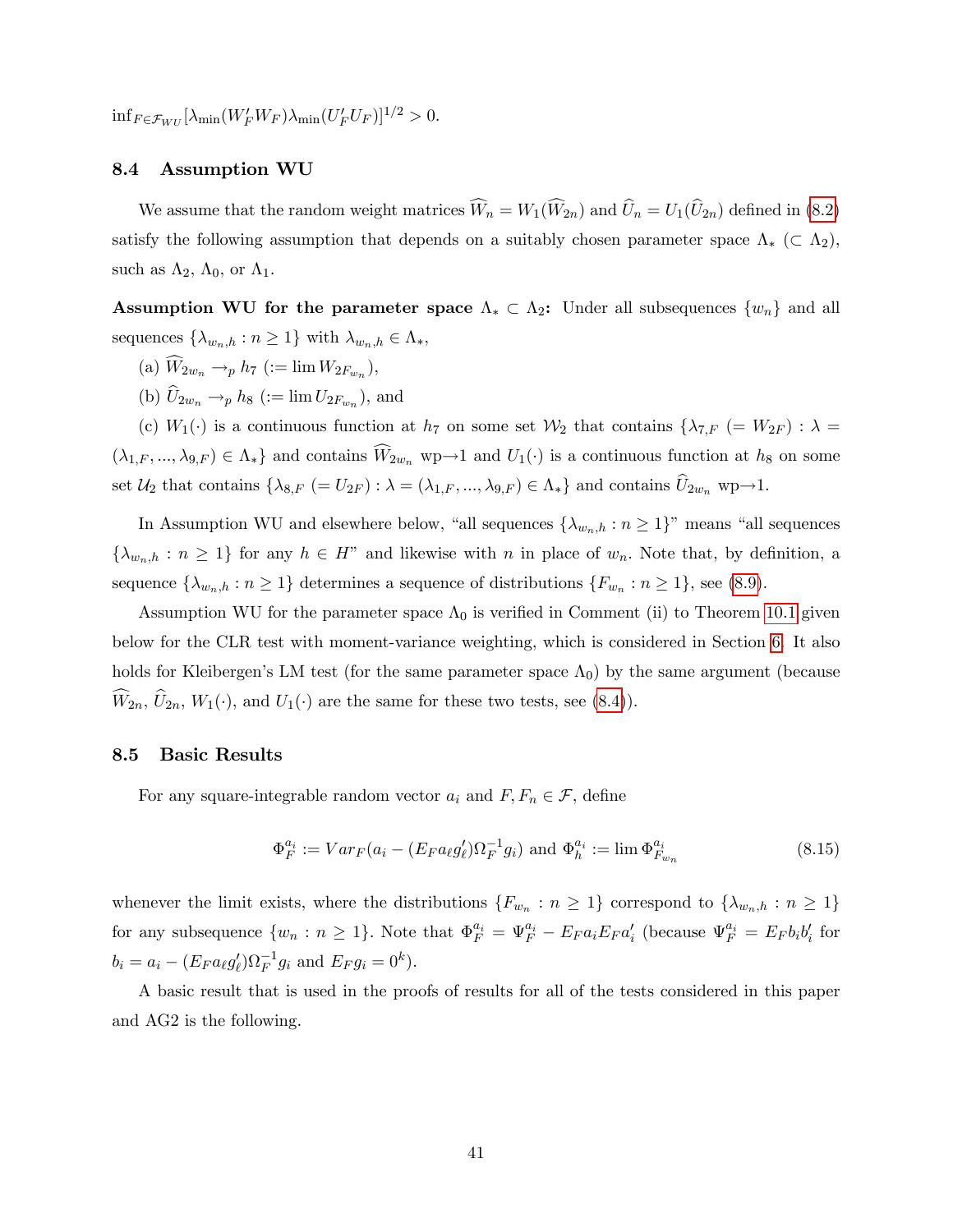**Lemma 8.2** Under all sequences  $\{\lambda_{n,h} : n \geq 1\},\$ 

$$
n^{1/2}\left(\begin{array}{c}\widehat{g}_n\\vec(\widehat{D}_n - E_{F_n}G_i)\end{array}\right) \rightarrow_d \left(\begin{array}{c}\overline{g}_h\\vec(\overline{D}_h)\end{array}\right) \sim N\left(0^{(p+1)k}, \left(\begin{array}{cc}h_{5,g} & 0^{k \times pk}\\0^{pk \times k} & \Phi_h^{vec(G_i)}\end{array}\right)\right).
$$

Under all subsequences  $\{w_n\}$  and all sequences  $\{\lambda_{w_n,h} : n \geq 1\}$ , the same result holds with n replaced with  $w_n$ .

**Comments:** (i) The variance matrix  $\Phi_h^{vec(G_i)}$  $h_h^{vec(G_i)}$  depends on h only through  $h_4$  and  $h_5$ . The assumptions allow  $\Phi_h^{vec(G_i)}$  $h^{vec(G_i)}$  to be singular.

(ii) Suppose one eliminates the  $\lambda_{\min}(E_F g_i g_i') \ge \delta$  condition in F and one defines  $D_n$  in [\(4.3\)](#page-21-2) with  $\widehat{\Omega}_n$  replaced by an eigenvalue-adjusted matrix, denoted by  $\widehat{\Omega}_n^{\varepsilon}$ , which is constructed to have its smallest eigenvalue greater than or equal to  $\varepsilon > 0$  multiplied by its largest eigenvalue, see AG2 for the details of such a construction. In this case, the result of Lemma [8.2](#page-41-0) still holds and all of the other asymptotic results following from Lemma [8.2](#page-41-0) still hold, except the independence of  $\overline{g}_h$ and  $\overline{D}_h$ . However, this independence is key because it is used in the conditioning argument that establishes the correct asymptotic size of all of the tests that are shown to have correct asymptotic size. Without it, these tests do not necessarily have correct asymptotic size. In consequence, we define  $\widehat{D}_n$  in [\(4.3\)](#page-21-2) using  $\widehat{\Omega}_n$ , not  $\widehat{\Omega}_n^{\varepsilon}$ .

The reason that independence does not necessarily hold when  $\widehat{D}_n$  is defined using  $\widehat{\Omega}_n^{\varepsilon}$ , rather than  $\widehat{\Omega}_n$ , is that the covariance term  $E_{F_n}[G_{ij} - E_{F_n}G_{ij} - (E_{F_n}G_{\ell j}g'_\ell)(\Omega_{F_n}^{\varepsilon})^{-1}g_i]g'_i$  typically does not equal  $0^{k\times k}$  when  $\Omega_{F_n}^{\varepsilon} \neq \Omega_{F_n}$ , whereas  $E_{F_n}[G_{ij} - E_{F_n}G_{ij} - (E_{F_n}G_{\ell j}g'_\ell)\Omega_{F_n}^{-1}g_i]g'_i$  necessarily equals  $0^{k \times k}$ , see the proof of Lemma [8.2](#page-41-0) in Section [14](#page--1-16) in the Supplementary Material for more details.

(iii) The proofs of Lemma [8.2](#page-41-0) and other results in this section are given in Sections [14](#page--1-16)[-16](#page--1-17) in the Supplemental Appendix.

The following is a key definition. Consider a sequence  $\{\lambda_{n,h} : n \geq 1\}$ . Let  $q = q_h \in \{0, ..., p\}$ be such that

<span id="page-42-0"></span>
$$
h_{1,j} = \infty \text{ for } 1 \le j \le q_h \text{ and } h_{1,j} < \infty \text{ for } q_h + 1 \le j \le p,\tag{8.16}
$$

where  $h_{1,j} := \lim_{n \to \infty} n^{1/2} \tau_{jF_n} \geq 0$  for  $j = 1, ..., p$  by [\(8.12\)](#page-40-2) and the distributions  $\{F_n : n \geq 1\}$  correspond to  $\{\lambda_{n,h} : n \geq 1\}$  defined in [\(8.11\)](#page-39-0). Such a q exists because  $\{h_{1,j} : j \leq p\}$  are nonincreasing in j (since  $\{\tau_{jF} : j \leq p\}$  are the ordered singular values of  $W_F(E_F G_i)U_F$ , as defined in [\(8.8\)](#page-37-1)). As defined, q is the number of singular values of  $W_{F_n}(E_{F_n}G_i)U_{F_n}$  that diverge to infinity when multiplied by  $n^{1/2}$ . Roughly speaking, q is the number of parameters, or one-to-one transformations of the parameters, that are strongly or semi-strongly identified.

The following quantities appear in Lemma [8.3](#page-44-0) below, which gives the asymptotic distribution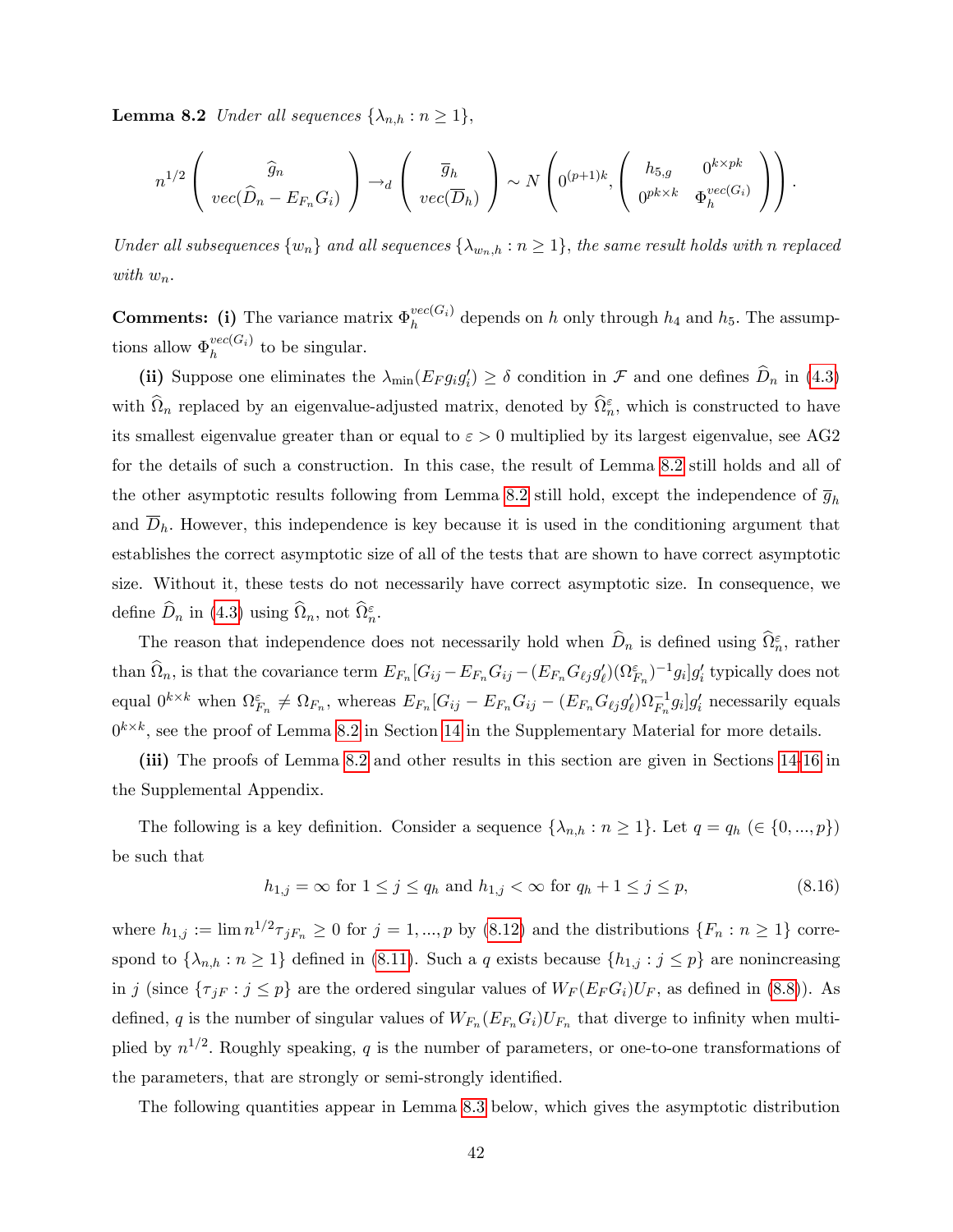of  $\widehat{D}_n$  after suitable rotations and rescaling, but without the recentering (by subtracting  $E_{F_n}G_i$ ) that appears in Lemma [8.2.](#page-41-0) We partition  $h_2$  and  $h_3$  and define  $\overline{\Delta}_h$  as follows:

<span id="page-43-1"></span>
$$
h_2 = (h_{2,q}, h_{2,p-q}), \ h_3 = (h_{3,q}, h_{3,k-q}), \ h_{1,p-q}^{\diamond} := \begin{bmatrix} 0^{q \times (p-q)} \\ Diag\{h_{1,q+1}, ..., h_{1,p}\} \\ 0^{(k-p) \times (p-q)} \end{bmatrix} \in R^{k \times (p-q)},
$$
  

$$
\overline{\Delta}_h = (\overline{\Delta}_{h,q}, \overline{\Delta}_{h,p-q}) \in R^{k \times p}, \ \overline{\Delta}_{h,q} := h_{3,q}, \ \overline{\Delta}_{h,p-q} := h_3 h_{1,p-q}^{\diamond} + h_{71} \overline{D}_h h_{81} h_{2,p-q},
$$
  

$$
h_{71} := W_1(h_7), \text{ and } h_{81} := U_1(h_8),
$$
\n
$$
(8.17)
$$

where  $h_{2,q} \in R^{p \times q}$ ,  $h_{2,p-q} \in R^{p \times (p-q)}$ ,  $h_{3,q} \in R^{k \times q}$ ,  $h_{3,k-q} \in R^{k \times (k-q)}$ ,  $\overline{\Delta}_{h,q} \in R^{k \times q}$ ,  $\overline{\Delta}_{h,p-q} \in R^{k}$  $R^{k\times (p-q)}$ ,  $h_{71} \in R^{k\times k}$ ,  $h_{81} \in R^{p\times p}$ , and  $\overline{D}_h$  is defined in Lemma [8.2.](#page-41-0)<sup>[44](#page-43-0)</sup> Note that when Assumption WU holds  $h_{71} = \lim W_{F_n} = \lim W_1(W_{2F_n})$  and  $h_{81} = \lim U_{F_n} = \lim U_1(U_{2F_n})$  under  $\{\lambda_{n,h} : n \ge 1\}$ .

The case where  $q = p$  (i.e.,  $n^{1/2} \tau_{jF_n} \to \infty$  for all  $j \leq p$ ) is the strong or semi-strong identification case. In this case, no  $h_{2,p-q}$ ,  $h_{1,p-q}^{\diamond}$ , and  $\Delta_{h,p-q}$  matrices appear in [\(8.17\)](#page-43-1),  $\Delta_h = h_{3,q} = h_{3,p}$ , and  $\Delta_h$ is non-random. In consequence, the limit in distribution (or probability) of the normalized matrix  $n^{1/2}W_{F_n}\widehat{D}_nU_{F_n}T_n$ , where  $T_n \in R^{p \times p}$  is defined below, is non-random, see Lemma [8.3](#page-44-0) below. When  $q < p$ , identification is weak and the limit of this matrix is random.

Now we provide some motivation for Lemma [8.3,](#page-44-0) which is stated below. To show that the LM statistic has a  $\chi_p^2$  asymptotic distribution we need to determine the asymptotic behavior of  $\widehat{D}_n$ without the recentering by  $E_{F_n}G_i$  that occurs in Lemma [8.2.](#page-41-0) In addition, to determine the asymptotic distribution of the  $rk_n$  statistic in  $(6.2)$ , we need to determine the asymptotic distribution of  $W_{F_n}\widehat{D}_nU_{F_n}$  without recentering by  $E_{F_n}G_i$ .<sup>[45](#page-43-2)</sup> To do so, we post-multiply  $W_{F_n}\widehat{D}_nU_{F_n}$  first by  $B_{F_n}$ and then by a nonrandom diagonal matrix  $S_n \in R^{p \times p}$  (which may depend on  $F_n$  and h). The matrix  $S_n$  rescales the columns of  $W_{F_n}\widehat{D}_nU_{F_n}B_{F_n}$  to ensure that  $n^{1/2}W_{F_n}\widehat{D}_nU_{F_n}B_{F_n}S_n$  converges in distribution to a (possibly) random matrix that is Önite a.s. and not almost surely zero. For  $F \in \mathcal{F}_{WU} \cap \mathcal{F}_0$ , it ensures that the (possibly) random limit matrix has full column rank with probability one. For example, in the case of the LM statistic, these transformations are applied with  $W_{F_n} = \Omega_{F_n}^{-1/2}$  and  $U_{F_n} = I_p$ .

For the LM statistic and the CLR statistics that employ it, we need the full column rank property of the limit random matrix in order to apply the continuous mapping theorem (CMT). For the LM statistic, the full rank property ensures that the quantity  $\hat{D}'_n\hat{D}_n^{-1}\hat{D}_n$  (whose inverse

<span id="page-43-0"></span><sup>&</sup>lt;sup>44</sup>For simplicity, there is some abuse of notation here, e.g.,  $h_{2,q}$  and  $h_{2,p-q}$  denote different matrices even if  $p-q$ happens to equal  $q$ .

<span id="page-43-2"></span> $^{45}$ Furthermore, to determine the asymptotic distributions of the two SR-CQLR test statistics and conditional critical values considered in AG2, we need to determine the asymptotic distribution of  $W_{F_n}\hat{D}_nU_{F_n}$  without recentering by  $E_{F_n} G_i$ .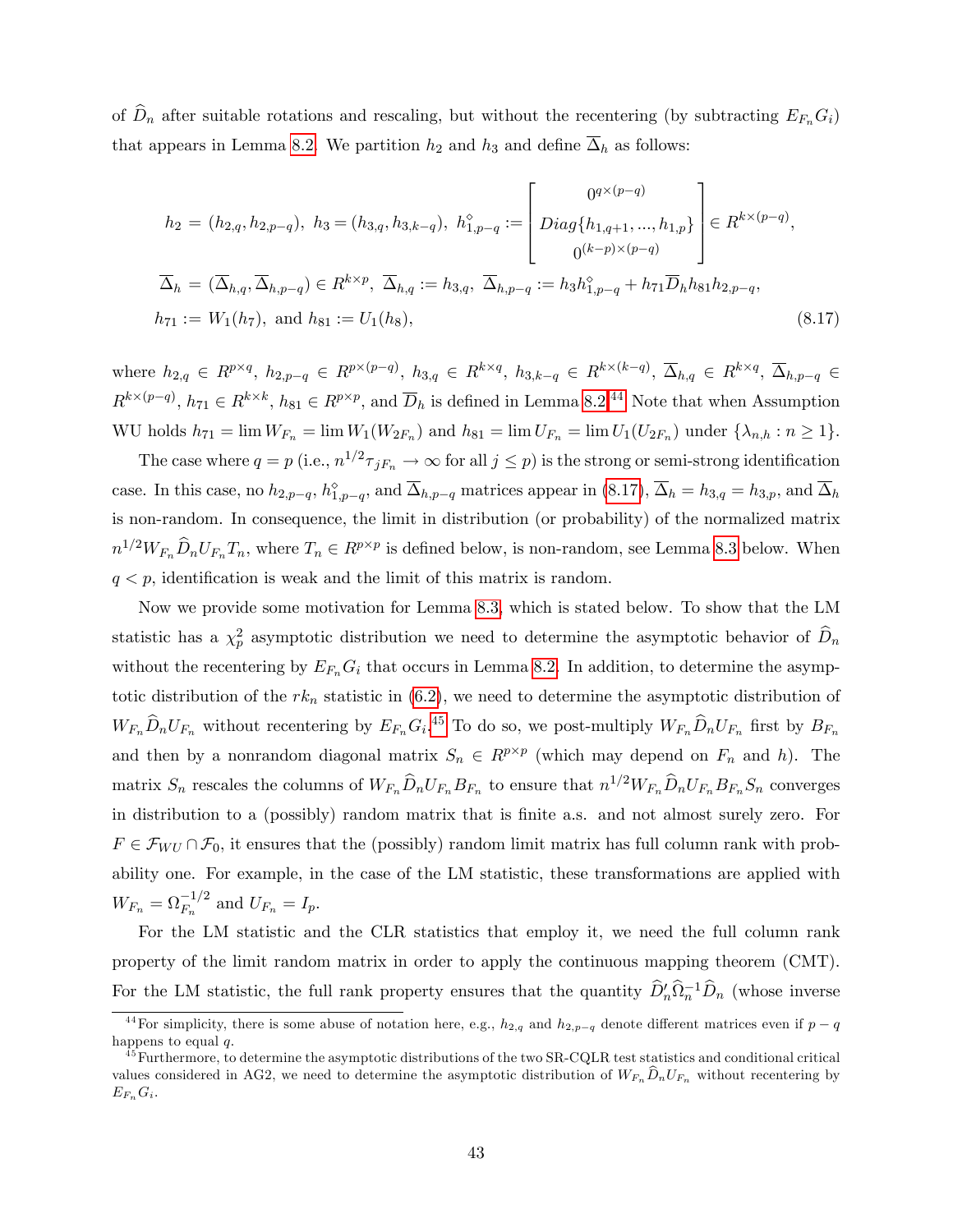appears in the expression for  $LM_n$ , see [\(4.3\)](#page-21-2)), is nonsingular asymptotically with probability one after  $\widehat{D}_n$  has been transformed and rescaled to yield  $n^{1/2} \Omega_{F_n}^{-1/2} \widehat{D}_n B_{F_n} S_n$ . Note that  $P_{\widehat{\Omega}_n^{-1/2} \widehat{D}_n}$ , which appears in the definition of  $LM_n$  in [\(4.3\)](#page-21-2), can be written as

<span id="page-44-2"></span>
$$
P_{\widehat{\Omega}_n^{-1/2}\widehat{D}_n} := \widehat{\Omega}_n^{-1/2}\widehat{D}_n(\widehat{D}_n'\widehat{\Omega}_n^{-1}\widehat{D}_n)^{-1}\widehat{D}_n'\widehat{\Omega}_n^{-1/2}
$$
  
\n
$$
= (\widehat{\Omega}_n^{-1/2}\Omega_n^{1/2})(n^{1/2}\Omega_n^{-1/2}\widehat{D}_nT_n)\left[(n^{1/2}\Omega_n^{-1/2}\widehat{D}_nT_n)'(\widehat{\Omega}_n^{-1/2}\Omega_n^{1/2})'(\widehat{\Omega}_n^{-1/2}\Omega_n^{1/2})\right]
$$
  
\n
$$
\times (n^{1/2}\Omega_n^{-1/2}\widehat{D}_nT_n)\right]^{-1}(n^{1/2}\Omega_n^{-1/2}\widehat{D}_nT_n)'(\Omega_n^{1/2}\widehat{\Omega}_n^{-1/2}), \text{ where }
$$
  
\n
$$
T_n := B_{F_n}S_n \in R^{p\times p} \text{ and } \Omega_n := \Omega_{F_n} (= E_{F_n}g_ig'_i),
$$
 (8.18)

provided  $T_n$  has full rank and  $\Omega_n$  is pd. In consequence, these transformations do not affect the value or distribution of the LM statistic.

Note that the two SR-CQLR test statistics considered in AG2 do not depend on an LM statistic and do not require the asymptotic distribution of  $n^{1/2}W_{F_n}\widehat{D}_nU_{F_n}B_{F_n}S_n$  to have full column rank a.s.

DeÖne

$$
S_n := Diag\{(n^{1/2}\tau_{1F_n})^{-1}, ..., (n^{1/2}\tau_{qF_n})^{-1}, 1, ..., 1\} \in R^{p \times p},
$$
\n(8.19)

where  $q = q_h$  is defined in [\(8.16\)](#page-42-0).<sup>[46](#page-44-1)</sup>

The proof of Theorem [9.1](#page-46-1) for the LM test, the proofs of Theorems [8.4](#page-45-0) and [10.1](#page-48-0) for the CLR test with moment-variance weighting, and the proofs for the two SR-CQLR tests in AG2 use the following lemma. The  $p \times p$  matrix  $T_n$  is defined in [\(8.18\)](#page-44-2).

<span id="page-44-0"></span>**Lemma 8.3** Suppose Assumption WU holds for some non-empty parameter space  $\Lambda_* \subset \Lambda_2$ . Under all sequences  $\{\lambda_{n,h} : n \geq 1\}$  with  $\lambda_{n,h} \in \Lambda_*$ ,

$$
n^{1/2}(\widehat{g}_n, \widehat{D}_n - E_{F_n} G_i, W_{F_n} \widehat{D}_n U_{F_n} T_n) \rightarrow_d (\overline{g}_h, \overline{D}_h, \overline{\Delta}_h),
$$

where (a)  $(\bar{g}_h, D_h)$  are defined in Lemma [8.2](#page-41-0), (b)  $\Delta_h$  is the nonrandom function of h and  $D_h$ defined in [\(8.17\)](#page-43-1), (c)  $(\overline{D}_h, \overline{\Delta}_h)$  and  $\overline{g}_h$  are independent, (d) if Assumption WU holds with  $\Lambda_* = \Lambda_0$ ,  $W_F = \Omega_F^{-1/2}$ , and  $U_F = I_p$ , then  $\overline{\Delta}_h$  has full column rank p with probability one, and (e) under all subsequences  $\{w_n\}$  and all sequences  $\{\lambda_{w_n,h} : n \geq 1\}$  with  $\lambda_{w_n,h} \in \Lambda_*$ , the convergence result above and the results of parts (a)-(d) hold with n replaced with  $w_n$ .

**Comments:** (i) Lemma [8.3\(](#page-44-0)c)-(d) are key properties of the asymptotic distribution of  $n^{1/2}(\hat{g}_n,$ 

<span id="page-44-1"></span><sup>&</sup>lt;sup>46</sup>Note that  $\tau_{jF_n} > 0$  for n large for  $j \le q$  and, hence,  $S_n$  is well defined for n large, because  $n^{1/2}\tau_{jF_n} \to \infty$  for all  $j \leq q$ .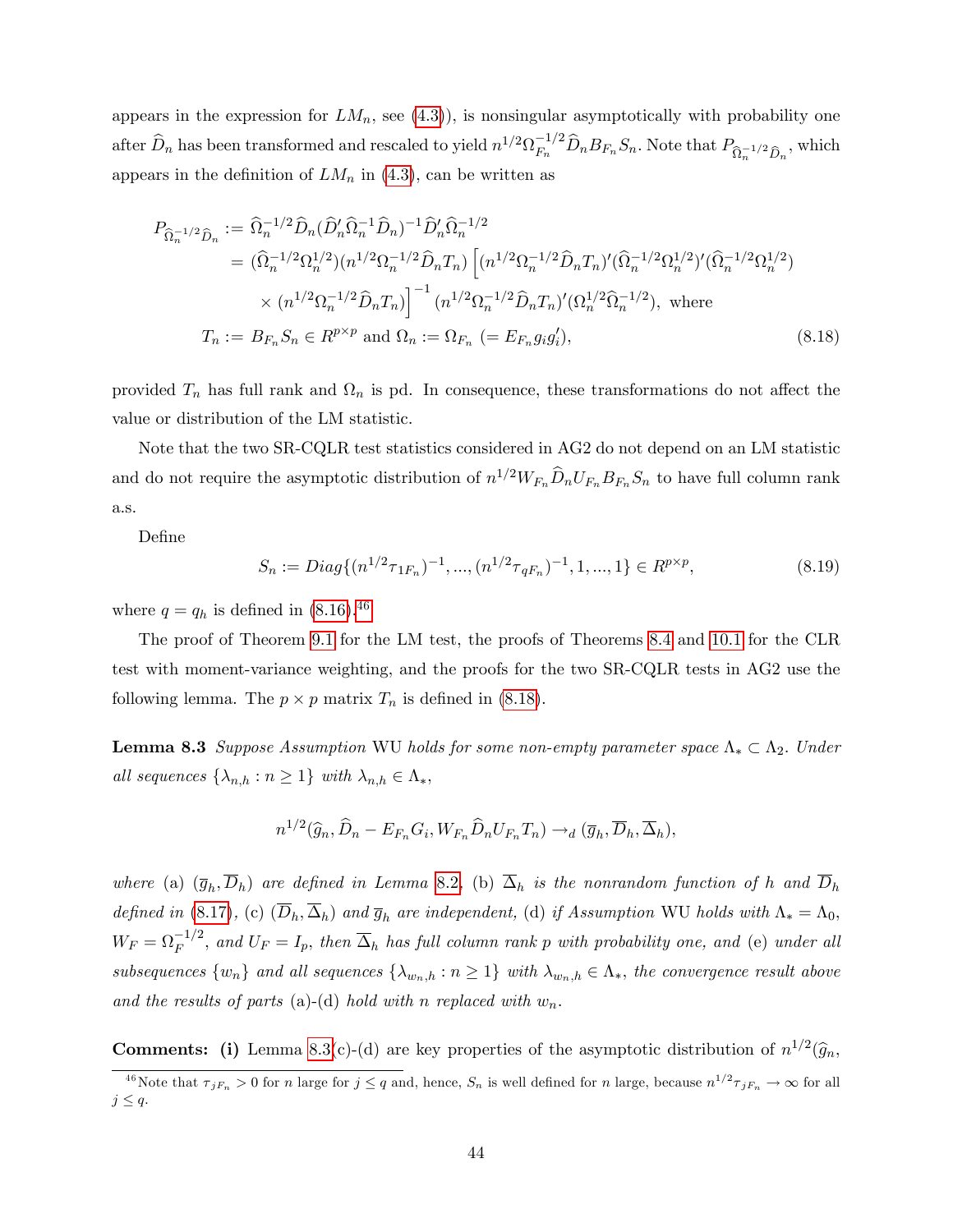$W_{F_n}\widehat{D}_nU_{F_n}T_n$ ) that lead to the LM statistic having a  $\chi_p^2$  asymptotic distribution and the CLR test with moment-variance weighting having correct asymptotic size. Lemma  $8.3(c)$  is a key property that leads to the correct asymptotic size of the two SR-CQLR tests in AG2. Lemma [8.3\(](#page-44-0)d) is not needed for these tests because they do not rely on an LM statistic.

(ii) The conditions in  $\mathcal{F}_0$  are used in the proofs to obtain the result of Lemma [8.3\(](#page-44-0)d) and are not used elsewhere in the proofs, except where Lemma [8.3\(](#page-44-0)d) is used.

The following theorems are used only for the CLR tests. For the proof of Theorem [4.1](#page-22-0) concerning Kleibergen's (2005) LM test, one can go from here to Section [9.](#page-46-0)

Let

 $\widehat{\kappa}_{jn}$  denote the jth eigenvalue of  $n\widehat{U}'_n\widehat{D}'_n\widehat{W}'_n\widehat{W}_n\widehat{D}_n\widehat{U}_n, \ \forall j = 1, ..., p,$  (8.20)

ordered to be nonincreasing in j. By definition,  $\lambda_{\min}(n\hat{U}'_n\hat{D}'_n\hat{W}'_n\hat{W}_n\hat{D}_n\hat{U}_n) = \hat{\kappa}_{pn}$ . Also, the jth singular value of  $n^{1/2} \widehat{W}_n \widehat{D}_n \widehat{U}_n$  equals  $\widehat{\kappa}_{jn}^{1/2}$ .

<span id="page-45-0"></span>**Theorem 8.4** Suppose Assumption WU holds for some non-empty parameter space  $\Lambda_* \subset \Lambda_2$ . Under all sequences  $\{\lambda_{n,h} : n \geq 1\}$  with  $\lambda_{n,h} \in \Lambda_*$ ,

- (a)  $\widehat{\kappa}_{pn} \rightarrow_p \infty$  if  $q = p$ ,
- (b)  $\widehat{\kappa}_{pn} \rightarrow_d \lambda_{\min}(\overline{\Delta}_{h,p-q}' h_{3,k-q} h_{3,k-q}' \overline{\Delta}_{h,p-q})$  if  $q < p$ ,
- (c)  $\widehat{\kappa}_{jn} \rightarrow_p \infty$  for all  $j \leq q$ ,

(d) the (ordered) vector of the smallest  $p-q$  eigenvalues of  $nU'_{n}D'_{n}W'_{n}W_{n}D_{n}U_{n}$ , i.e.,  $(\widehat{\kappa}_{(q+1)n},...,\widehat{\kappa}_{(q+1)n})$  $(\widehat{k}_{pn})'$ , converges in distribution to the (ordered)  $p-q$  vector of the eigenvalues of  $\overline{\Delta}'_{h,p-q} h_{3,k-q} h'_{3,k-q}$  $\times \overline{\Delta}_{h,p-q} \in R^{(p-q)\times (p-q)},$ 

(e) the convergence in parts (a)-(d) holds jointly with the convergence in Lemma [8.3](#page-44-0), and

(f) under all subsequences  $\{w_n\}$  and all sequences  $\{\lambda_{w_n,h} : n \geq 1\}$  with  $\lambda_{w_n,h} \in \Lambda_*$ , the results in parts (a)-(e) hold with n replaced with  $w_n$ .

**Comments:** (i) The statistic  $\hat{\kappa}_{pn} = \lambda_{\min}(nU'_{n}D'_{n}W'_{n}W_{n}D_{n}U_{n})$  in Theorem [8.4\(](#page-45-0)a) and (b) is a Robin and Smith (2000)-type rank statistic.

(ii) Theorem [8.4\(](#page-45-0)a) and (b) is used to determine the asymptotic behavior of the statistic  $rk_n$  defined in [\(6.2\)](#page-29-2) (which is employed by the CLR test with moment-variance weighting that is considered in Section [6\)](#page-29-0). More specifically, Theorem  $8.4(a)$  and (b) is used to verify Assumption R in Section [10](#page-47-0) below.

(iii) Theorem  $8.4(c)$  and (d) is used to determine the asymptotic behavior of the critical value functions for the two SR-CQLR tests considered in AG2 (with  $\widehat{W}_n$  and  $\widehat{U}_n$  defined suitably). Because Theorem [8.4\(](#page-45-0)c) and (d) are immediate by-products of the proofs of Theorem 8.4(a) and (b), they are stated and proved here, rather than in AG2.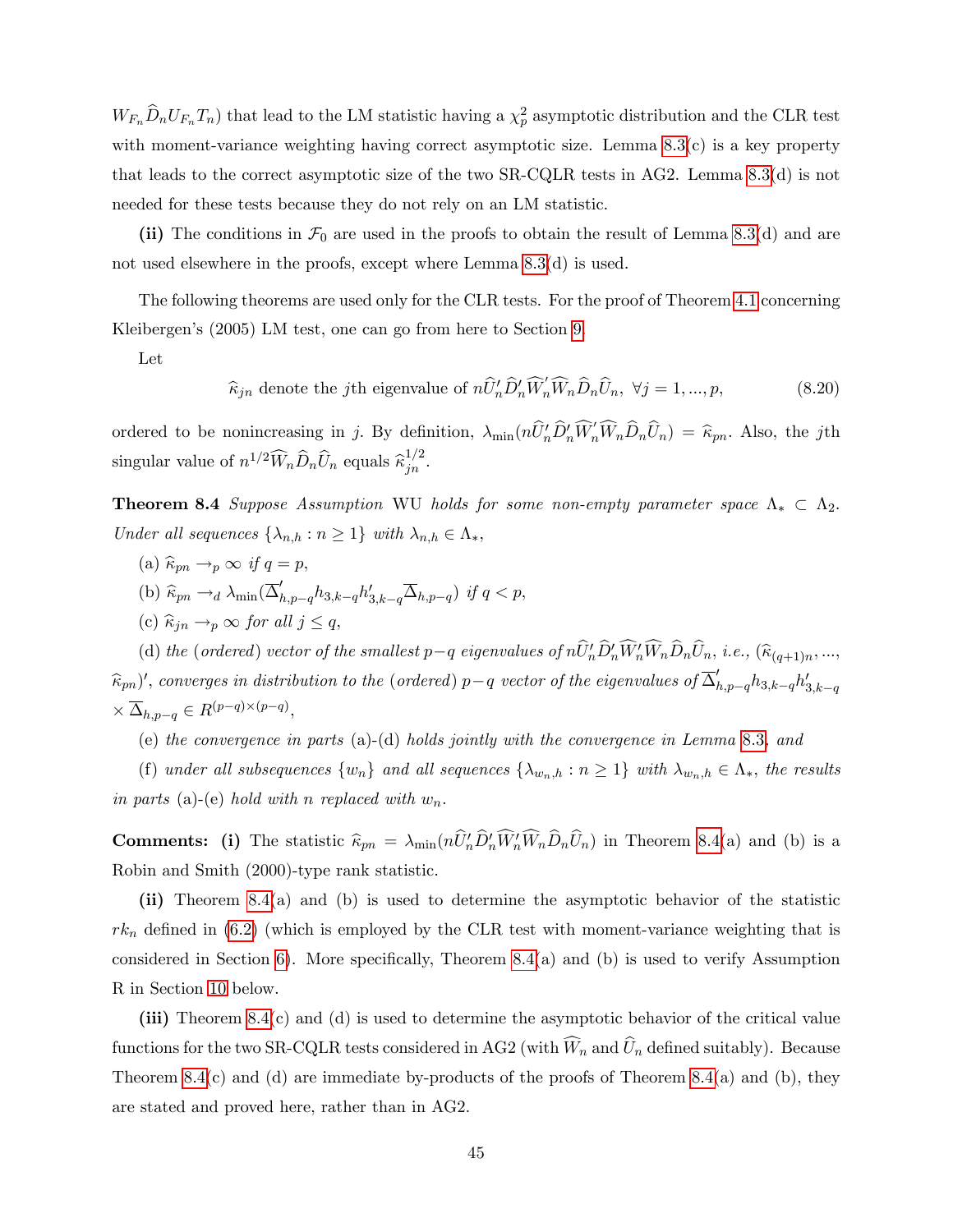(iv) The statement of Theorem 3 in Kleibergen  $(2005)$  is difficult to interpret because the expression given for the conditional asymptotic distribution of the CLR statistic involves Kleibergenís  $(2005)$  statistic rk $(\theta_0)$ , which is a finite-sample object. Based on Theorem [8.4,](#page-45-0) [\(10.7\)](#page-50-0) below provides the asymptotic distribution of a class of CLR statistics in terms of an asymptotic version of the rank statistic employed, which is necessary for a precise statement of the asymptotic distribution. The class of CLR statistics considered are those defined in  $(5.1)$  and based on the rank statistic in Theorem [8.4](#page-45-0) for some choices of  $\widehat{W}_n$  and  $\widehat{U}_n$ , which is a Robin and Smith (2000)-type rank statistic. In particular, taking  $\widehat{W}_n = \widehat{\Omega}_n^{-1/2}$  and  $\widehat{U}_n = I_p$  gives the rank statistic defined in [\(6.2\)](#page-29-2).

### <span id="page-46-0"></span>9 Asymptotic Size of the Nonlinear LM Test

In this section, we prove Theorem [4.1](#page-22-0) for the LM test.

We state a theorem that verifies Assumption  $B^*$  of ACG (stated in Section [8\)](#page-34-0) for the LM test. The following theorem applies with  $\widehat{W}_n = \widehat{\Omega}_n^{-1/2}$ ,  $W_F = \Omega_F^{-1/2}$ , and  $\widehat{U}_n = U_F = I_p$ . (These definitions affect the definition of  $\lambda_{n,h}$ , which appears in the theorem).

<span id="page-46-1"></span>**Theorem 9.1** The asymptotic null rejection probabilities of the nominal size  $\alpha \in (0,1)$  LM test equal  $\alpha$  under all subsequences  $\{w_n\}$  and all sequences  $\{\lambda_{w_n,h} : n \geq 1\}$  with  $\lambda_{w_n,h} \in \Lambda_0 \ \forall n \geq 1$ .

**Comments:** (i) The requirement that  $\lambda_{w_n,h} \in \Lambda_0$  (defined in [\(8.10\)](#page-38-4)) implies that the parameter space for F is  $\mathcal{F}_0$  (defined in [\(3.7\)](#page-16-3)) for the results given in Theorems [4.1](#page-22-0) and [9.1](#page-46-1) (because the restrictions in  $\mathcal{F}_{WU}$  are not binding, see the discussion in the paragraph containing [\(8.5\)](#page-36-0)).

(ii) Proposition [8.1](#page-34-1) and Theorem [9.1](#page-46-1) prove Theorem [4.1](#page-22-0) for the LM test. The proof of Theorem [4.1](#page-22-0) for the LM CS is analogous, see Comments (i) and (ii) to Proposition [8.1.](#page-34-1)

For notational simplicity, we prove Theorem [9.1](#page-46-1) for the sequence  $\{n\}$ , rather than a subsequence  $\{w_n : n \geq 1\}.$  We note here that the same proof holds for any subsequence  $\{w_n : n \geq 1\}.$ 

**Proof of Theorem [9.1.](#page-46-1)** Let  $\Omega_n := \Omega_{F_n}$ . We derive the limiting distribution of the statistic  $LM_n$  using the CMT applied to  $\Omega_n^{-1/2} n^{1/2} \hat{g}_n$ ,  $\hat{\Omega}_n^{-1/2} \Omega_n^{1/2}$ , and  $n^{1/2} \Omega_n^{-1/2} \hat{D}_n T_n$ , where the latter two quantities appear in the expression on the rhs of [\(8.18\)](#page-44-2). Note that  $\Omega_n \to p h_{5,g}$  by the WLLN,  $\Omega_n \to$  $h_{5,g}$ , and  $h_{5,g}$  is pd. Thus,  $\widehat{\Omega}_n^{-1/2} \Omega_n^{1/2} \to_p I_k$ . By Lemma [8.3](#page-44-0) applied with  $W_F = \Omega_F^{-1/2}$  and  $U_F = I_p$ (which results from taking  $\widehat{W}_n = \widehat{\Omega}_n^{-1/2}$  and  $\widehat{U}_n = I_p$ ), we get  $(\Omega_n^{-1/2} n^{1/2} \widehat{g}_n, n^{1/2} \Omega_n^{-1/2} \widehat{D}_n T_n) \to d$  $(h_{5,g}^{-1/2}\overline{g}_h,\overline{\Delta}_h)$ . For the CMT to apply, it is enough to show that the function  $f: R^{k\times p} \to R^{k\times k}$ defined by  $f(D) := D(D'D)^{-1}D'$  for  $D \in R^{k \times p}$  is continuous on a set  $C \subset R^{k \times p}$  with  $P(\overline{\Delta}_h \in$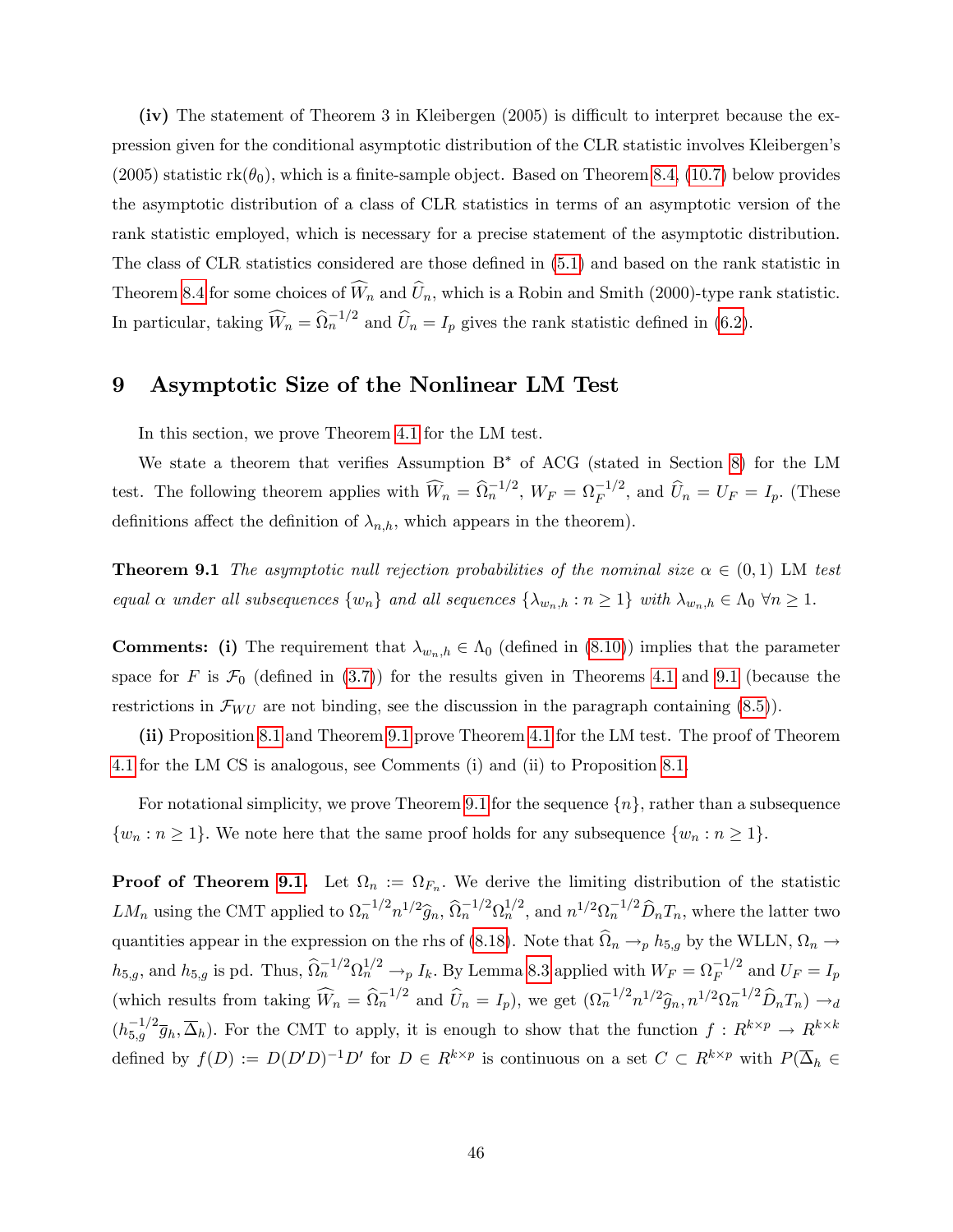$C = 1<sup>47</sup>$  $C = 1<sup>47</sup>$  $C = 1<sup>47</sup>$  Note that f is continuous at each D that has full column rank. And, by Lemma [8.3\(](#page-44-0)d),  $\overline{\Delta}_h$  has full column rank a.s. because  $\lambda_{n,h} \in \Lambda_0$ ,  $F_n \in \mathcal{F}_0$ ,  $W_F = \Omega_F^{-1/2}$ , and  $U_F = I_p$ . Hence, f is continuous a.s. By  $\widehat{\Omega}_n^{-1/2} \Omega_n^{1/2} \to p I_k$ , the convergence result in Lemma [8.3,](#page-44-0) and the CMT, we have

<span id="page-47-3"></span>
$$
P_{D_n^{\diamond}}\widehat{\Omega}_n^{-1/2}n^{1/2}\widehat{g}_n = D_n^{\diamond}(D_n^{\diamond\prime}D_n^{\diamond})^{-1}D_n^{\diamond\prime}\widehat{\Omega}_n^{-1/2}n^{1/2}\widehat{g}_n \to_d \overline{v}_h := P_{\overline{\Delta}_h}h_{5,g}^{-1/2}\overline{g}_h,\tag{9.1}
$$

where  $D_n^{\diamond} := (\hat{\Omega}_n^{-1/2} \Omega_n^{1/2}) n^{1/2} \Omega_n^{-1/2} \hat{D}_n T_n$ .

Conditional on  $\overline{\Delta}_h$ ,  $\overline{v}'_h \overline{v}_h$  is distributed as  $\chi_p^2$  because (i)  $\overline{\Delta}_h$  and  $\overline{g}_h$  are independent by property (c) in Lemma [8.3,](#page-44-0) (ii)  $h_{5,g}^{-1/2}\overline{g}_h$  is conditionally distributed as  $N(0^k, I_k)$  by  $\overline{g}_h \sim N(0^k, h_{5,g})$  and (i), and (iii)  $P_{\overline{\Delta}_h}$  is fixed given  $\Delta_h$  and projects onto a space of dimension p a.s. by property (d) in Lemma [8.3.](#page-44-0) Because the  $\chi_p^2$  distribution does not depend on  $\overline{\Delta}_h$ ,  $\overline{v}'_h\overline{v}_h$  is unconditionally distributed as  $\chi_p^2$  as well. In consequence, using the CMT again, we have

<span id="page-47-2"></span>
$$
LM_n \to_d \overline{LM}_h := \overline{v}'_h \overline{v}_h \sim \chi_p^2. \tag{9.2}
$$

Given this result and the use of the  $\chi^2_{p,1-\alpha}$  critical value by the LM test, we obtain the conclusion of Theorem [9.1](#page-46-1) for the LM test:  $\lim P_{F_n}(LM_n > \chi^2_{p,1-\alpha}) = \alpha. \square$ 

# <span id="page-47-0"></span>10 Asymptotic Size of the CLR Test with Moment-Variance Weighting

In this section, we prove Theorem [6.1,](#page-29-1) which concerns the CLR test (and CS) with momentvariance weighting based on the Robin-Smith rank statistic. In fact, for the CLR test defined by [\(5.1\)](#page-23-1)-[\(5.2\)](#page-23-2), we prove a stronger result than that given in Theorem [6.1.](#page-29-1) We establish Theorem [6.1](#page-29-1) for a CLR test that is based on any rank statistic  $rk_n$  that satisfies a high-level assumption, denoted Assumption R, not just the rank statistic  $rk_n(\theta_0)$  defined in [\(6.2\)](#page-29-2). Then, we verify Assumption R for the moment-variance-weighted Robin-Smith rank statistic  $rk_n(\theta_0)$  in [\(6.2\)](#page-29-2). Note that Assumption R does not hold for the rank statistic in [\(5.5\)](#page-24-3) when  $p \geq 2$ .

Section [18.5](#page--1-10) in the Supplemental Material provides additional asymptotic size results for equallyweighted CLR tests (and CS's), which are CLR tests that are based on  $rk_n$  statistics that depend on  $D_n$  only through  $W_nD_n$  for some  $k \times k$  weighting matrix  $W_n$ . These results show that equallyweighted CLR tests (and CS's) based on the Robin and Smith (2000) rank statistic with a general weight matrix  $\widetilde{W}_n$  ( $\in R^{k\times k}$ ) have correct asymptotic size under suitable conditions on  $\widetilde{W}_n$ . One can

<span id="page-47-1"></span><sup>&</sup>lt;sup>47</sup>This holds because the function  $f_2(D, L) := LD((LD)'(LD))^{-1}D'L'$  for a nonsingular  $k \times k$  matrix L is continuous at  $(D, I_k)$  if  $f(D)$  is continuous at D.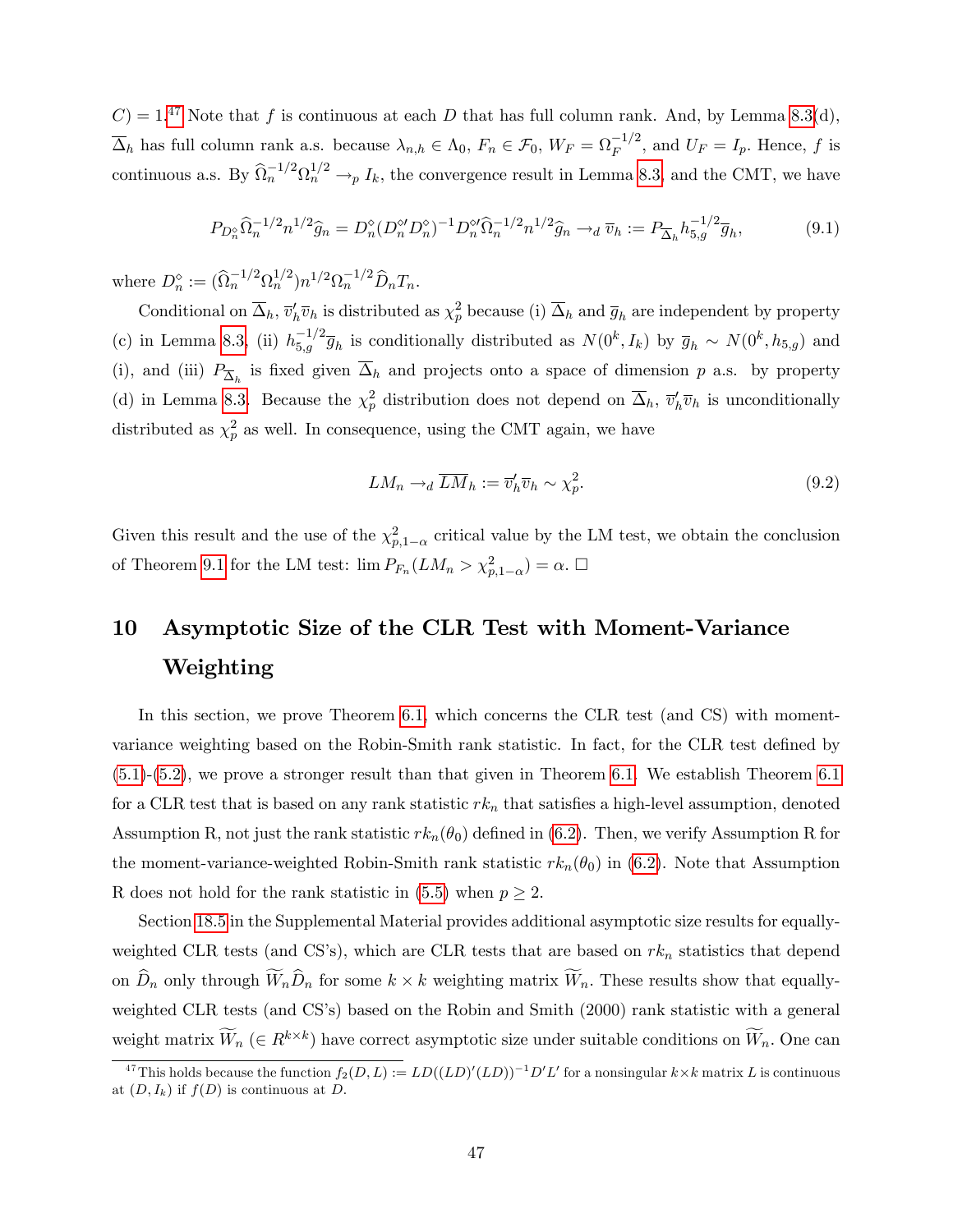view these results as verifying Assumption R for a broad class of  $rk_n$  statistics. In contrast, the results in the present section establish the correct asymptotic size of CLR tests (and CS's) under the high-level condition Assumption R and for the Robin and Smith (2000) rank statistic when  $\widetilde{W}_n$ is the moment-variance weighting matrix  $\widehat{\Omega}_n^{-1/2}$ , see Comment (ii) to Theorem [10.1](#page-48-0) below.

The high-level condition on the rank statistic  $rk_n$  is the following.

**Assumption R:** For any subsequence  $\{w_n\}$  and any sequence  $\{\lambda_{w_n,h} : n \geq 1\}$  with  $\lambda_{w_n,h} \in \Lambda_0$  $\forall n \geq 1$  either (a)  $rk_{w_n} \to_p r_h = \infty$  or (b)  $rk_{w_n} \to_d r_h(\overline{D}_h)$  for some nonrandom function  $r_h$ :  $R^{k \times p} \to R$ , where  $\overline{D}_h$  is defined in Lemma [8.2,](#page-41-0) and the convergence is joint with that in Lemma [8.2.](#page-41-0)[48](#page-48-1)

The following theorem applies when the LM statistic is defined as in  $(4.3)$  with projection onto  $\widehat{\Omega}_n^{-1/2} \widehat{D}_n$ . In consequence, the quantities in [\(8.2\)](#page-35-1) in the present case are  $\widehat{W}_n = \widehat{\Omega}_n^{-1/2}$ ,  $W_F = \Omega_F^{-1/2}$ , and  $\widehat{U}_n = U_F = I_p$ . (These definitions affect the definition of  $\lambda_{n,h}$ , which appears in the theorem).

<span id="page-48-0"></span>**Theorem 10.1** For any statistic rk<sub>n</sub> that satisfies Assumption R, the asymptotic null rejection probabilities of the nominal size  $\alpha \in (0,1)$  CLR test defined in [\(4.3\)](#page-21-2)-[\(5.2\)](#page-23-2) based on rk<sub>n</sub> equal  $\alpha$ under all subsequences  $\{w_n\}$  and all sequences  $\{\lambda_{w_n,h} : n \geq 1\}$  with  $\lambda_{w_n,h} \in \Lambda_0 \ \forall n \geq 1$ .

**Comments:** (i) Theorem [10.1](#page-48-0) and Proposition [8.1](#page-34-1) imply that a nominal size  $\alpha$  CLR test based on any rank statistic that satisfies Assumption R has asymptotic size  $\alpha$  and is asymptotically similar. Analogous CS results (to the test results stated in Theorem [10.1\)](#page-48-0) hold for a parameter space  $\Lambda_{\Theta,0}$ that is a reparametrization of  $\mathcal{F}_{\Theta,0}$  and is defined as  $\Lambda_0$  is defined, but with the adjustments outlined in Comments (i) and (ii) to Proposition [8.1.](#page-34-1)

(ii) Theorems [8.4](#page-45-0) and [10.1](#page-48-0) and Proposition [8.1](#page-34-1) establish the test results of Theorem [6.1.](#page-29-1) This holds because Theorem [8.4\(](#page-45-0)a), (b), (e), and (f) with  $\widehat{W}_n = \widehat{\Omega}_n^{-1/2}$  and  $\widehat{U}_n = I_p$  imply that Assumption R holds for the CLR test with moment-variance weighting, that is considered in Section [6,](#page-29-0) which uses the Robin and Smith (2000)  $rk_n$  statistic defined in [\(6.2\)](#page-29-2). (In the present context, Theorem [8.4](#page-45-0) requires that Assumption WU holds for the parameter space  $\Lambda_0$ . It holds with  $W_n =$  $\widehat{W}_{2n}$ ,  $W_1(w) = w$  for  $w \in R^{k \times k}$ ,  $W_2 = R^{k \times k}$ ,  $\widehat{U}_n = \widehat{U}_{2n}$ ,  $U_1(u) = u$  for  $u \in R^{p \times p}$ , and  $\mathcal{U}_2 = R^{p \times p}$ , because  $\widehat{W}_n = \widehat{\Omega}_n^{-1/2} \to_p h_{5,g}^{-1/2}$  under all sequences  $\{\lambda_{n,h} : n \ge 1\}$  with  $\lambda_{n,h} \in \Lambda_0$  and  $\widehat{U}_n = I_p$  for all  $n \ge 1$ .) In particular, Assumption R holds with  $r_h = \infty$  if  $q = p$  and with  $r_h(\overline{D}_h)$  equal to the smallest eigenvalue of  $\overline{\Delta}_{h,p-q}' h_{3,k-q} h'_{3,k-q} \overline{\Delta}_{h,p-q}$  if  $q < p$  (where  $\overline{\Delta}_{h,p-q}$  and  $h_{3,k-q}$  are defined in [\(8.17\)](#page-43-1) based on  $W_F = \Omega_F^{-1/2}$  and  $U_F = I_p$ ). The CS results of Theorem [6.1](#page-29-1) hold by Theorem [8.4,](#page-45-0) Comment (i) to Theorem [10.1,](#page-48-0) and Comment (i) to Proposition [8.1.](#page-34-1)

<span id="page-48-1"></span><sup>&</sup>lt;sup>48</sup>By  $rk_{\omega_n} \to_p \infty$ , we mean that for every  $K < \infty$  we have  $P_{\theta_0,\lambda_{\omega_n}}(rk_{\omega_n} > K) \to 1$ , where  $P_{\theta_0,\lambda_{\omega_n}}(\cdot)$  denotes probability under  $\lambda_{\omega_n}$  when the true parameter vector equals  $\theta_0$ .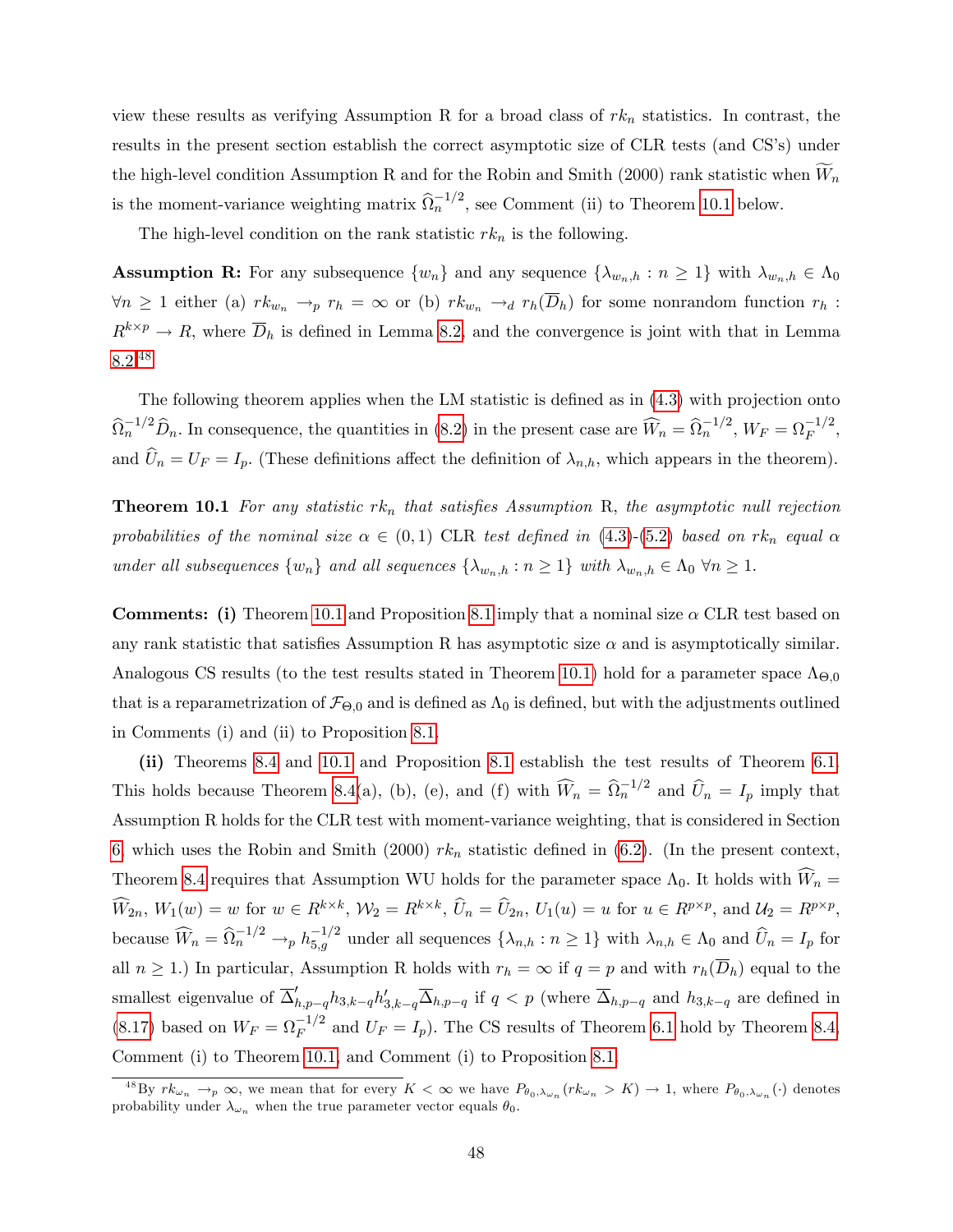(iii) Theorem [5.1](#page-25-0) shows that Assumption R does not hold in general for rank statistics based on  $V_{Dn}$  and  $D_n^{\dagger}$ , defined in [\(5.3\)](#page-24-4)-[\(5.4\)](#page-24-5), when  $p \geq 2$ . The reason is that for some sequences of distributions the asymptotic distribution of  $D_n^{\dagger}$  and, hence, the rank statistic  $rk_n$  depends on  $\overline{D}_h$ and  $\overline{M}_h^{\dagger} \neq 0^{k \times p}$ , not just on  $\overline{D}_h$  alone.

For notational simplicity, the following proof is for the sequence  $\{n\}$ , rather than a subsequence  $\{w_n : n \geq 1\}$ . The same proof holds for any subsequence  $\{w_n : n \geq 1\}$ .

Proof of Theorem [10.1.](#page-48-0) Let

<span id="page-49-4"></span>
$$
J_n := n\widehat{g}'_n \widehat{\Omega}_n^{-1/2} M_{\widehat{\Omega}_n^{-1/2} \widehat{D}_n} \widehat{\Omega}_n^{-1/2} \widehat{g}_n. \tag{10.1}
$$

It follows from [\(4.3\)](#page-21-2) that

<span id="page-49-2"></span>
$$
AR_n = LM_n + J_n. \tag{10.2}
$$

We now distinguish two cases. First, suppose Assumption R(a) holds:  $rk_n \to_p \infty$ . By [\(10.2\)](#page-49-2) and some algebra, we have  $(AR_n - rk_n)^2 + 4LM_n \cdot rk_n = (LM_n - J_n + rk_n)^2 + 4LM_n \cdot J_n$ . Therefore,

<span id="page-49-0"></span>
$$
CLR_n = \frac{1}{2} \left( LM_n + J_n - rk_n + \sqrt{(LM_n - J_n + rk_n)^2 + 4LM_n \cdot J_n} \right). \tag{10.3}
$$

Using a mean-value expansion of the square-root expression in [\(10.3\)](#page-49-0) about  $(LM_n - J_n + rk_n)^2$ , we have

<span id="page-49-1"></span>
$$
\sqrt{(LM_n - J_n + rk_n)^2 + 4LM_n \cdot J_n} = LM_n - J_n + rk_n + (2\sqrt{\zeta_n})^{-1}4LM_n \cdot J_n \tag{10.4}
$$

for an intermediate value  $\zeta_n$  between  $(LM_n - J_n + rk_n)^2$  and  $(LM_n - J_n + rk_n)^2 + 4LM_n \cdot J_n$ . It follows that  $CLR_n = LM_n + o_p(1) \rightarrow_d \chi_p^2$  using [\(9.2\)](#page-47-2) and  $(\sqrt{\zeta_n})^{-1} = o_p(1)$  (which holds because  $rk_n \to_p \infty$ ,  $LM_n = O_p(1)$ , and  $J_n = O_p(1)$  by [\(10.6\)](#page-50-1) below). Analogously, it can be shown that the critical value  $c(1-\alpha, rk_n)$ , defined above [\(5.2\)](#page-23-2), of the CLR test converges in probability to  $\chi^2_{p,1-\alpha}$ . The result of Theorem [10.1](#page-48-0) then follows by the definition of convergence in distribution.

Second, suppose Assumption R(b) holds. Then, using Lemma [8.2,](#page-41-0) we have  $(n^{1/2}\hat{g}_n, n^{1/2}(\hat{D}_n E_{F_n}G_i$ ,  $rk_n$ )  $\rightarrow_d$   $(\overline{g}_h, \overline{D}_h, r_h(\overline{D}_h))$ . By the proof of Lemma [8.3](#page-44-0) applied with  $W_F = \Omega_F^{-1/2}$  and  $U_F = I_p$  (which correspond to  $\widehat{W}_n = \widehat{\Omega}_n^{-1/2}$  and  $\widehat{U}_n = I_p$ ), using the former result in place of  $(n^{1/2}\widehat{g}_n, n^{1/2}(\widehat{D}_n - E_{F_n}G_i)) \rightarrow_d (\overline{g}_h, \overline{D}_h)$  gives

<span id="page-49-3"></span>
$$
(n^{1/2}\widehat{g}_n, n^{1/2}(\widehat{D}_n - E_{F_n}G_i), n^{1/2}\Omega_n^{-1/2}\widehat{D}_nT_n, rk_n) \to_d (\overline{g}_h, \overline{D}_h, \overline{\Delta}_h, r_h(\overline{D}_h)),\tag{10.5}
$$

where  $\Omega_n := \Omega_{F_n}$ ,  $(D_h, \Delta_h)$  and  $\overline{g}_h$  are independent, and  $\Delta_h$  has full column rank p with probability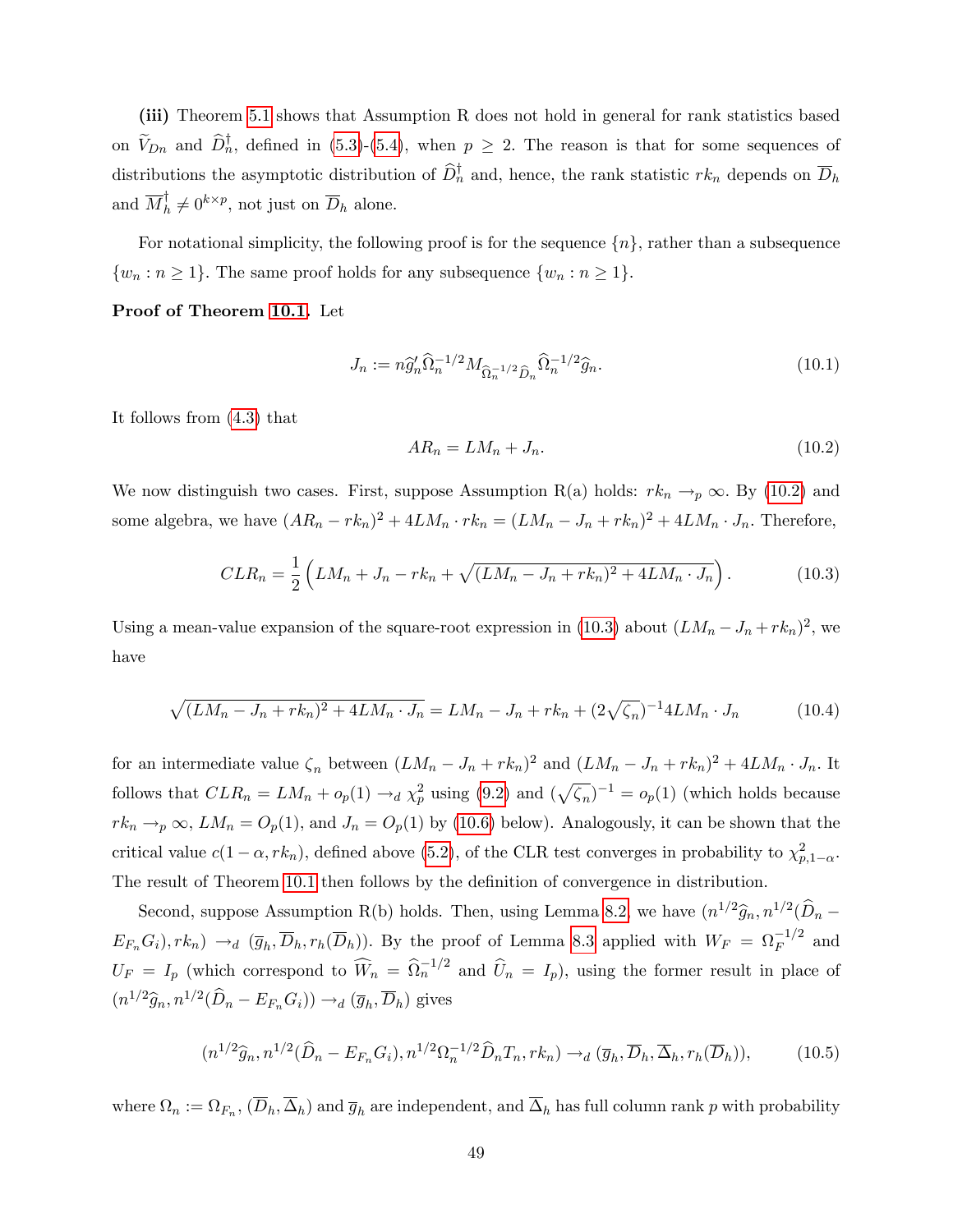one by Lemma [8.3\(](#page-44-0)d) (because we are considering sequences  $\{\lambda_{w_n,h} : n \geq 1\}$  with  $\lambda_{w_n,h} \in \Lambda_0$  $\forall n \geq 1, W_F = \Omega_F^{-1/2}$ , and  $U_F = I_p$ ). In addition,  $\widehat{\Omega}_n \to_p h_{5,g}$ ,  $h_{5,g}$  is pd, and  $M_{\widehat{\Omega}_n^{-1/2} \widehat{D}_n} =$  $M_{(\widehat{\Omega}_n^{-1/2}\Omega_n^{1/2})n^{1/2}\Omega_n^{-1/2}\widehat{D}_nT_n}$  because  $T_n$  (defined in [\(8.18\)](#page-44-2)) and  $\Omega_n^{-1/2}$  are nonsingular. These results and the CMT imply that

<span id="page-50-1"></span>
$$
J_n \to_d \overline{J}_h := \overline{g}'_h h_{5,g}^{-1/2} M_{\overline{\Delta}_h} h_{5,g}^{-1/2} \overline{g}_h.
$$
 (10.6)

The convergence results in [\(9.2\)](#page-47-2) and [\(10.6\)](#page-50-1) and  $rk_n \to_d r_h(\overline{D}_h)$  hold jointly by [\(10.5\)](#page-49-3) and the definitions of  $LM_n$  and  $J_n$  in [\(4.3\)](#page-21-2) and [\(10.1\)](#page-49-4).

Note that  $\overline{LM}_h = \overline{g}'_h h_{5,g}^{-1/2} P_{\overline{\Delta}_h} h_{5,g}^{-1/2} \overline{g}_h$  by [\(9.1\)](#page-47-3) and [\(9.2\)](#page-47-2). Conditional on  $\overline{\Delta}_h$ ,  $P_{\overline{\Delta}_h} h_{5,g}^{-1/2} \overline{g}_h$  and  $M_{\overline{\Delta}_h} h_{5,g}^{-1/2} \overline{g}_h$  have a joint normal distribution with zero covariance (because  $Var(h_{5,g}^{-1/2} \overline{g}_h) = I_k$  and  $P_{\overline{\Delta}_h}M_{\overline{\Delta}_h} = 0^{k \times k}$  and, hence, are independent. The same holds true conditional on  $\overline{D}_h$ , because  $\Delta_h$  is a nonrandom function of  $D_h$  and  $D_h$  is independent of  $\overline{g}_h$ . In consequence, conditional on  $\overline{D}_h$ ,  $\overline{LM}_h$  and  $\overline{J}_h$  are independent and distributed as  $\chi_p^2$  and  $\chi_{k-p}^2$ , respectively.

Using the convergence results in [\(10.5\)](#page-49-3) and [\(10.6\)](#page-50-1), the definition of  $CLR_n$  in [\(5.1\)](#page-23-1) with  $AR_n =$  $LM_n + J_n$  substituted in, and the CMT, we obtain

<span id="page-50-0"></span>
$$
CLR_n \to_d \overline{CLR}_h := \frac{1}{2} \left( \overline{LM}_h + \overline{J}_h - \overline{r}_h + \sqrt{(\overline{LM}_h + \overline{J}_h - \overline{r}_h)^2 + 4\overline{LM}\overline{r}_h} \right),
$$
(10.7)

where  $\overline{r}_h := r_h(\overline{D}_h)$ .

The function  $c(1-\alpha, r)$  (defined in [\(5.2\)](#page-23-2)) is continuous in r on  $R_+$  by the absolute continuity of the distributions of  $\chi_p^2$  and  $\chi_{k-p}^2$ , which appear in  $clr(r)$  (also defined in [\(5.2\)](#page-23-2)), and the continuity of  $clr(r)$  in r a.s. This,  $rk_n \rightarrow_d \bar{r}_h$ , and [\(10.7\)](#page-50-0) yield

$$
CLR_n - c(1 - \alpha, rk_n) \to_d \overline{CLR}_h - c(1 - \alpha, \overline{r}_h). \tag{10.8}
$$

Therefore, by the definition of convergence in distribution, we have

<span id="page-50-2"></span>
$$
P_{\theta_0,\lambda_n}(CLR_n > c(1-\alpha,rk_n)) \to P(\overline{CLR}_h > c(1-\alpha,\overline{r}_h))
$$
\n(10.9)

provided  $P(\overline{CLR}_h = c(1 - \alpha, \overline{r}_h)) = 0$ , which holds because  $P(\overline{CLR}_h = c(1 - \alpha, \overline{r}_h)|\overline{D}_h) = 0$  a.s. The latter holds because conditional on  $\overline{D}_h$ ,  $\overline{CLR}_h$  is absolutely continuous (by [\(10.7\)](#page-50-0) since  $\overline{LM}_h$ and  $\overline{J}_h$  are independent and distributed as  $\chi_p^2$  and  $\chi_{k-p}^2$  and  $\overline{r}_h$  is a nonrandom function of  $\overline{D}_h$ ) and  $c(1 - \alpha, \overline{r}_h)$  is a constant.

From above, conditional on  $\overline{D}_h$ ,  $\overline{LM}_h$  and  $\overline{J}_h$  are independent and distributed as  $\chi_p^2$  and  $\chi_{k-p}^2$ , respectively, and  $\bar{r}_h$  is a constant. Thus, conditional on  $\bar{D}_h$ ,  $\overline{CLR}_h$  and  $\overline{clr}(\bar{r}_h)$  have the same distribution. By definition,  $c(1 - \alpha, \overline{r}_h)$  is the  $1 - \alpha$  quantile of the absolutely continuous random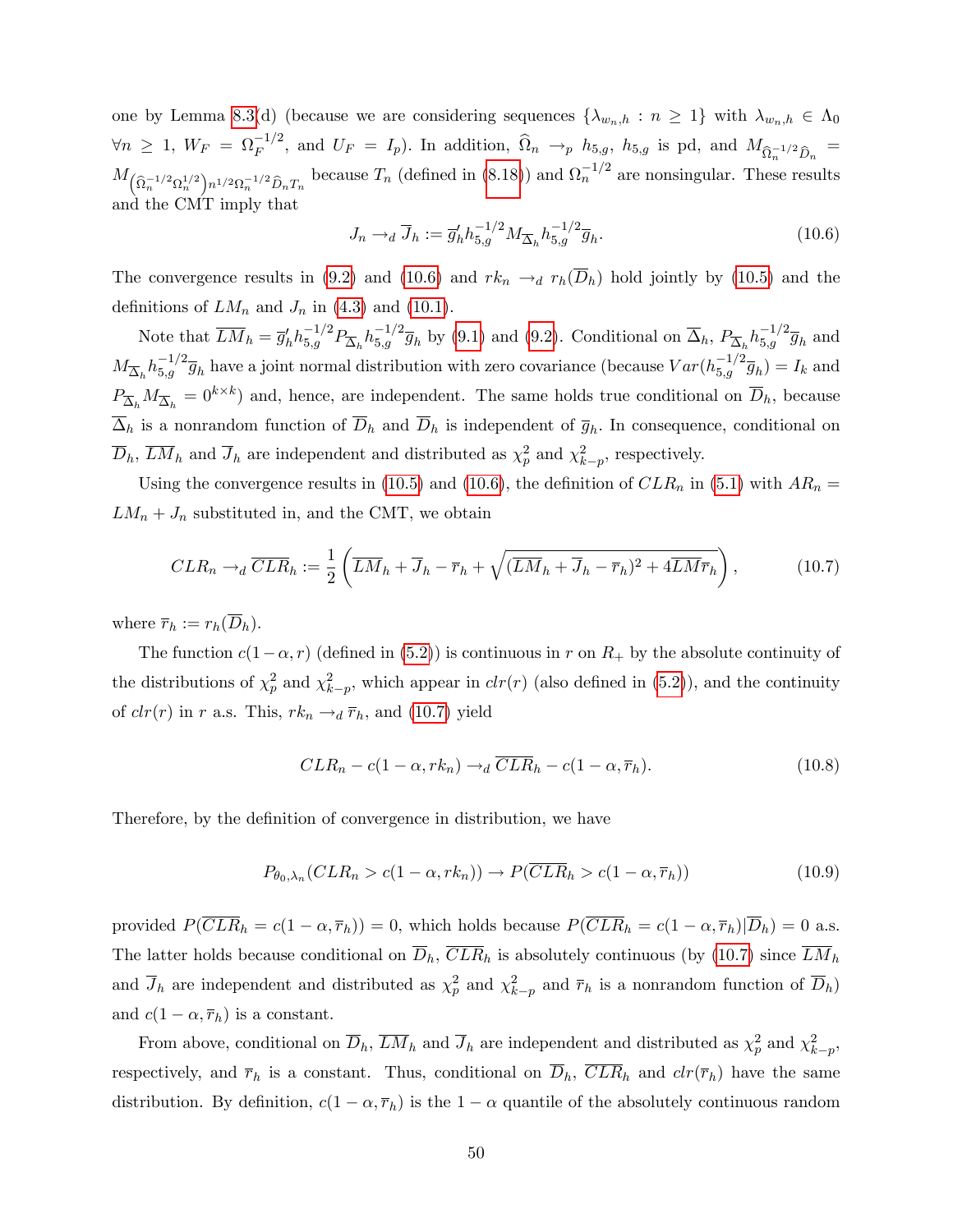variable  $clr(\overline{r}_h)$  for any constant  $\overline{r}_h$ . Hence,

$$
P(\overline{CLR}_h > c(1 - \alpha, \overline{r}_h)|\overline{D}_h) = \alpha \text{ a.s.}
$$
\n(10.10)

Because the left-hand side conditional probability equals  $\alpha$  a.s. and  $\alpha$  does not depend on  $\overline{D}_h$ , the unconditional probability  $P(\overline{CLR}_h > c(1-\alpha, \overline{r}_h))$  equals  $\alpha$  as well. Combined with [\(10.9\)](#page-50-2), this gives the desired result.  $\square$ 

# <span id="page-51-0"></span>11 Asymptotic Size of the CLR Test with Jacobian-Variance Weighting when  $p = 1$

In this section, we prove the test results of Theorem [5.2,](#page-28-3) which concerns Kleibergen's CLR test (and CS) with Jacobian-variance weighting when  $p = 1$ . The CS results of Theorem [5.2](#page-28-3) hold by an analogous argument, see Comments (i) and (ii) to Proposition [8.1.](#page-34-1)

Proof of Theorem [5.2.](#page-28-3) We prove the test results of Theorem [5.2](#page-28-3) using Proposition [8.1](#page-34-1) and results (or variants of results) in Lemma [8.3](#page-44-0) and Theorems [8.4,](#page-45-0) [9.1,](#page-46-1) and [10.1.](#page-48-0) The proof is made more complicated by the fact that we need to use two different definitions of  $\widehat{W}_n$ . To obtain the asymptotic distribution of the LM statistic (which is a component of the CLR statistic), we need to take  $\widehat{W}_n = \widehat{\Omega}_n^{-1/2}$  and  $\widehat{U}_n = 1$ , because the LM statistic (defined in [\(4.3\)](#page-21-2)) depends on  $\widehat{\Omega}_n^{-1/2} \widehat{D}_n$ . But, to obtain the asymptotic distribution of the rank statistic  $rk_n := n\widehat{D}_n'\widetilde{V}_{Dn}^{-1}\widehat{D}_n$  (defined in [\(5.8\)](#page-28-2)), we need to take  $\widehat{W}_n = \widetilde{V}_{Dn}^{-1/2}$  and  $\widehat{U}_n = 1$ , because  $rk_n$  depends on  $\widetilde{V}_{Dn}^{-1/2} \widehat{D}_n$ .

For notational simplicity, we establish results below for sequences  $\{n\}$ , rather than subsequences  $\{w_n\}$  of  $\{n\}$ . Subsequence results hold by replacing n by  $w_n$  in the proofs.

We proceed as follows. First, we apply Lemma [8.3](#page-44-0) exactly as in the proof of Theorem [9.1](#page-46-1) with  $\widehat{W}_n = \widehat{\Omega}_n^{-1/2}, \widehat{U}_n = 1, W_F = \Omega_F^{-1/2}, \text{ and } U_F = 1.$  This yields  $n^{1/2}(\widehat{g}_n, \widehat{D}_n - E_{F_n}G_i, W_{F_n}\widehat{D}_nU_{F_n}T_n) \rightarrow_d$  $(\overline{g}_h, D_h, \Delta_h)$  for sequences  $\{\lambda_{n,h} : n \geq 1\}$  that correspond to distributions F in  $\mathcal{F}_{WU} \cap \mathcal{F}_0$  based on these definitions of  $W_F$  and  $U_F$ . As discussed in the paragraph containing [\(8.5\)](#page-36-0),  $\mathcal{F}_0 = \mathcal{F}_{WU} \cap \mathcal{F}_0$ for  $\delta_{WU}$  sufficiently small and  $M_{WU}$  sufficiently large. We employ constants  $\delta_{WU}$  and  $M_{WU}$  for which this holds. The joint convergence result above yields the asymptotic distributions of the  $AR_n$ ,  $LM_n$ , and  $J_n$  statistics via the calculations in  $(9.1)$ ,  $(9.2)$ ,  $(10.1)$ ,  $(10.2)$ , and  $(10.6)$ .

Next, we take  $\widehat{W}_n = \widetilde{V}_{Dn}^{-1/2}$ ,  $\widehat{U}_n = 1$ ,  $W_F = W_{2F} = (Var_F(G_i) - \Gamma_F^{G_i} \Omega_F^{-1} \Gamma_F^{G_i})^{-1/2}$ , where  $\Gamma_F^{G_i}$  and  $\Omega_F$  are defined in [\(3.2\)](#page-15-4),  $W_1(\cdot)$  equals the identity function on  $\mathcal{W}_2 := R^{k \times k}$ ,  $U_F = U_{2F} = 1$ , and  $U_1(\cdot)$ equals the identity function on  $\mathcal{U}_2 := R$ . We consider distributions in  $\mathcal{F}_{JVW,p=1}$  (which is a subset of  $\mathcal{F}_0$  when  $\delta_3 = \delta_2$  by the paragraph following [\(5.7\)](#page-28-1)). We obtain the asymptotic distribution of  $rk_n$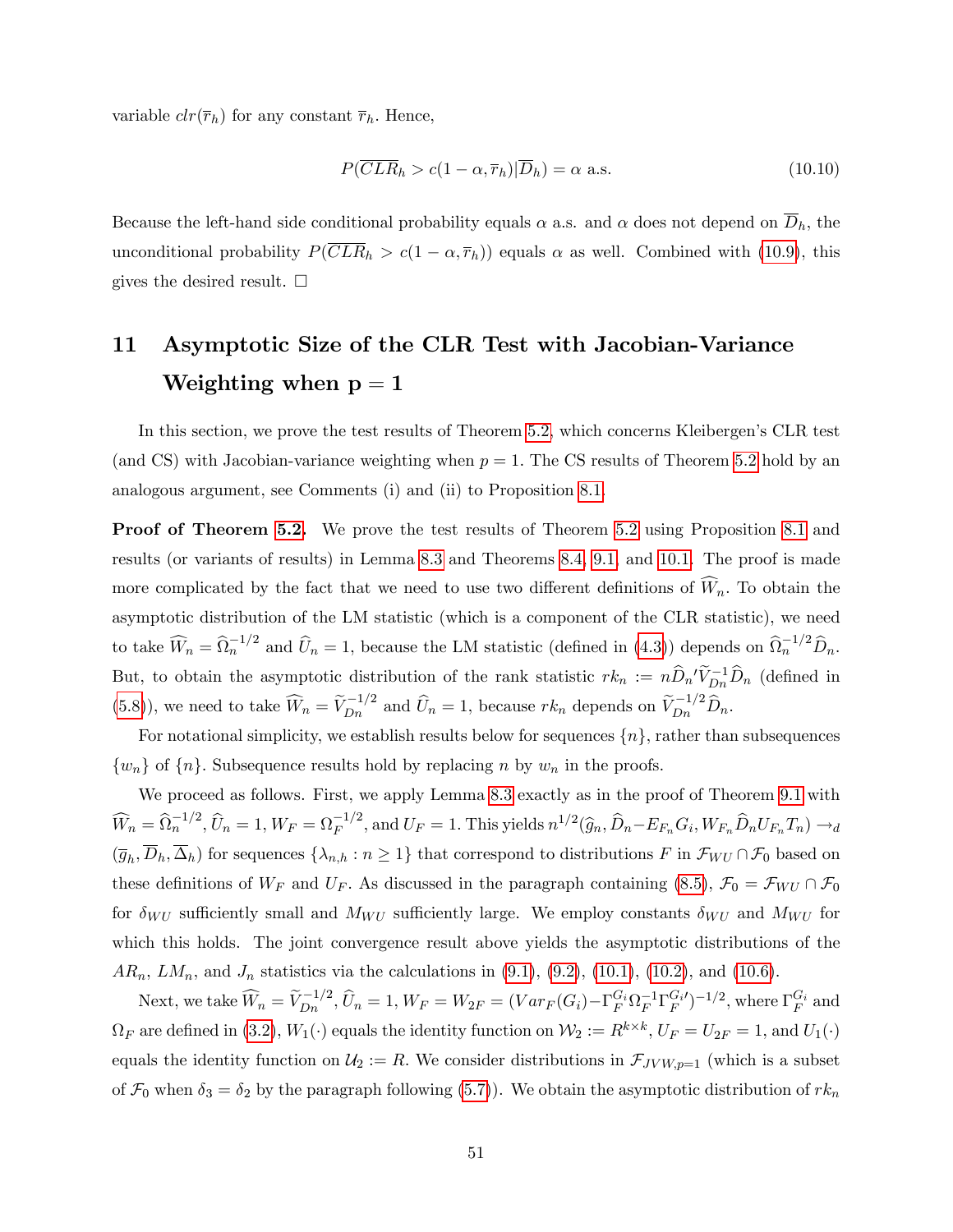under the corresponding sequences  $\{\lambda_{n,h} : n \geq 1\}$  (which differ from the sequences  $\{\lambda_{n,h} : n \geq 1\}$  in the previous paragraph due to the difference between the two definitions of  $W_F$ ). More specifically, we verify the convergence results in Assumption R for  $rk_n := n\hat{D}'_n\tilde{V}_{Dn}^{-1}\hat{D}_n$  (defined in [\(5.8\)](#page-28-2)) for the  $\{\lambda_{n,h} : n \geq 1\}$  sequences of this paragraph. The result of Theorem [8.4\(](#page-45-0)a), (b), (e), and (f) verifies the convergence results in Assumption R for sequences  $\{\lambda_{n,h} : n \geq 1\}$  for which  $F_n \in \mathcal{F}_{JVW,p=1}$  $\forall n \geq 1$  provided Assumption WU holds for such sequences with  $\widehat{W}_{2n} = \widehat{W}_{n} = \widehat{V}_{Dn}^{-1/2}$ ,  $W_1(\cdot)$  equal to the identity function,  $\hat{U}_{2n} = \hat{U}_n = 1$ ,  $U_1(\cdot)$  equal to the identity function, and the parameter space  $\Lambda_*$  being equal to  $\Lambda_{JVW,p=1} := {\lambda : \lambda = (\lambda_{1,F}, ..., \lambda_{9,F})}$  for some  $F \in \mathcal{F}_{WU} \cap \mathcal{F}_{JVW,p=1}}$ . Here  $\mathcal{F}_{WU}$  is defined in [\(8.5\)](#page-36-0) with  $W_F = (Var_F(G_i) - \Gamma_F^{G_i} \Omega_F^{-1} \Gamma_F^{G_i})^{-1/2}$  and  $U_F = 1$ . Note that  $\mathcal{F}_{JVW,p=1} = \mathcal{F}_{WU} \cap \mathcal{F}_{JVW,p=1}$  for  $\delta_{WU} > 0$  sufficiently small and  $M_{WU} < \infty$  sufficiently large (and we employ constants  $\delta_{WU}$  and  $M_{WU}$  that satisfy these conditions). This holds because for all  $F \in \mathcal{F}_{JVW,p=1}, \ \lambda_{\min}(W_F) = \lambda_{\min}((Var_F(G_i) - \Gamma_F^{G_i}\Omega_F^{-1}\Gamma_F^{G_i})^{-1/2}) = \lambda_{\max}^{-1/2}(Var_F(G_i) - \Gamma_F^{G_i}\Omega_F^{-1}\Gamma_F^{G_i})$  $\geq \lambda_{\max}^{-1/2} (E_F G_i G_i') \geq M_+^{-1/2}$  for some  $M_+ < \infty$  (because  $E_F G_i G_i' - (Var_F(G_i) - \Gamma_F^{G_i} \Omega_F^{-1} \Gamma_F^{G_i}) =$  $E_F G_i E_F G'_i + \Gamma_F^{G_i} \Omega_F^{-1} \Gamma_F^{G_i}$  is psd and  $||E_F G_i G'_i|| \leq M_+$  for some  $M_+ < \infty$  by the moment conditions  $\inf(\mathcal{F})$ ,  $||W_F|| = ||(Var_F(G_i) - \Gamma_F^{G_i} \Omega_F^{-1} \Gamma_F^{G_i})^{-1/2}|| \leq \lambda_{\min}^{-1/2} (Var_F(G_i) - \Gamma_F^{G_i} \Omega_F^{-1} \Gamma_F^{G_i}) \leq \delta_3^{-1/2}$  (using the condition in  $\mathcal{F}_{JVW,p=1}$  and the fact that  $Var_F(G_i) - \Gamma_F^{G_i} \Omega_F^{-1} \Gamma_F^{G_i} = \Psi_F^{G_i} - E_F G_i E_F G_i'$  using the definition of  $\Psi_F^{G_i}$  in [\(3.2\)](#page-15-4)), where  $\delta_3 > 0$ , and  $||U_F|| = \lambda_{\min}(U_F) = 1$ .

Assumption WU(b) holds automatically with  $h_8 = 1$  because  $\hat{U}_{2n} := 1$ . The requirement of Assumption WU(c) that  $W_1(\cdot)$  is continuous at  $h_7$  and  $U_1(\cdot)$  is continuous at  $h_8$  also holds automatically because  $W_1(\cdot)$  and  $U_1(\cdot)$  are identity functions.

Assumption WU(a) for the parameter space  $\Lambda_{JVM,p=1}$  requires that  $W_{2n} \to_p h_7$  (:= lim  $W_{2F_n}$ ). For sequences  $\{\lambda_{n,h} : n \geq 1\}$ , we have

<span id="page-52-0"></span>
$$
\widetilde{V}_{Dn} := n^{-1} \sum_{i=1}^{n} (G_i - \widehat{G}_n)(G_i - \widehat{G}_n)' - \widehat{\Gamma}_n \widehat{\Omega}_n^{-1} \widehat{\Gamma}'_n \n= E_{F_n} (G_i - E_{F_n} G_i)(G_i - E_{F_n} G_i)' - \Gamma_{F_n}^{G_i} \Omega_{F_n}^{-1} \Gamma_{F_n}^{G_i'} + o_p(1) \n= W_{2F_n}^{-2} + o_p(1) \n\rightarrow_p h_7^{-2},
$$
\n(11.1)

where the first equality holds by  $(5.3)$ , the second equality holds by the WLLN's applied multiple times and Slutsky's Theorem using the conditions in  $\mathcal{F}$ , the third equality holds by the definition of  $W_{2F}$ , and the convergence holds because  $W_{2F_n} = \lambda_{7,F_n} \to h_7$  by the definition of the sequence  $\{\lambda_{n,h} : n \geq 1\}$  and  $h_7$  is pd (since  $h_7 = \lim W_{2F_n}$  and the eigenvalues of  $W_{2F}^{-2}$  are bounded above for  $F \in \mathcal{F}$ ). Equation [\(11.1\)](#page-52-0) and Slutsky's Theorem give  $V_{Dn}^{-1/2} \to_p h_7$  because  $h_7^{-2}$  is pd using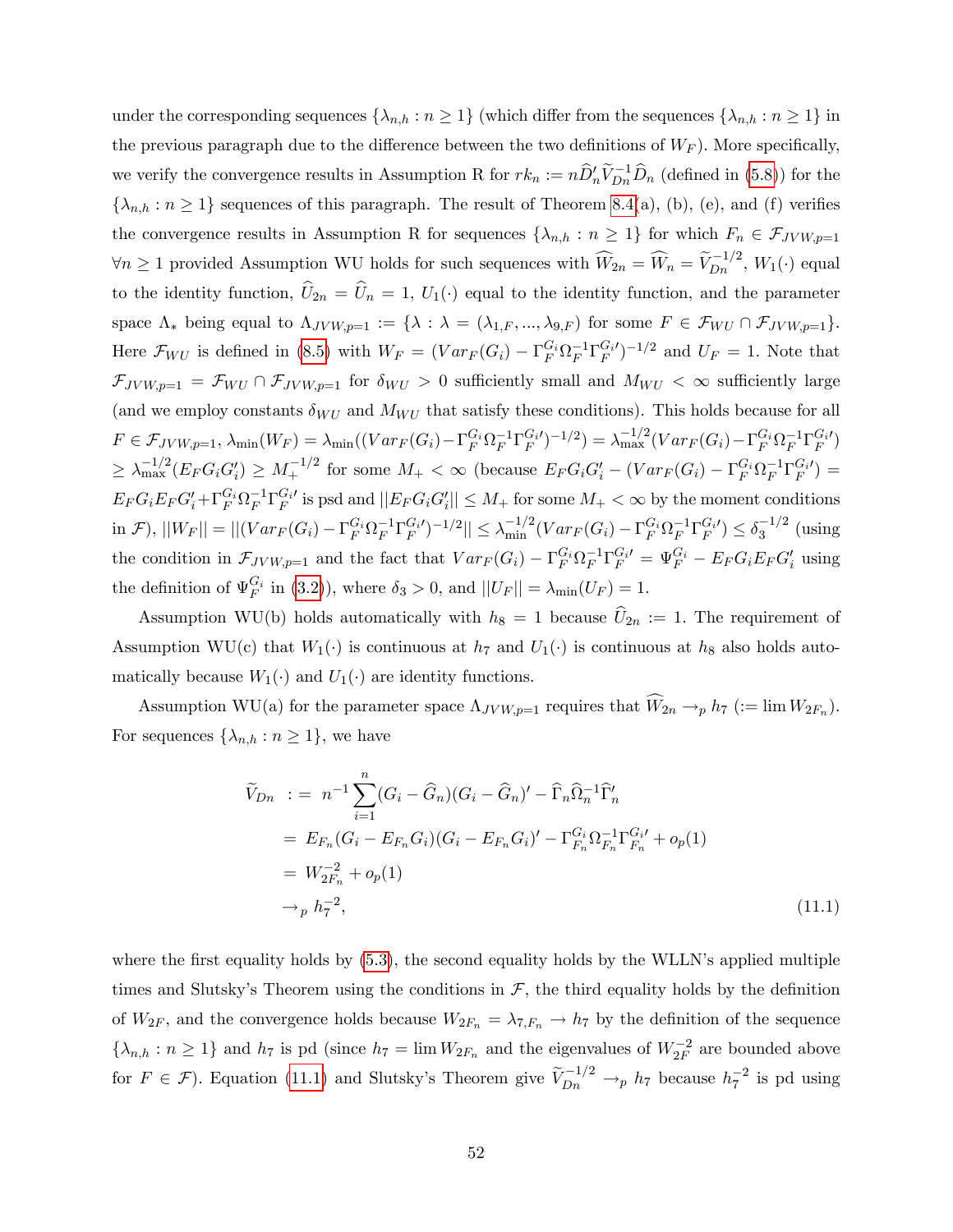the condition in  $\mathcal{F}_{JVW,p=1}$  that  $\lambda_{\min}(\Psi_F^{G_i} - E_F G_i E_F G_i') \ge \delta$ . In consequence, Assumption WU(a) holds.

This completes the verification of Assumption WU for the parameter space  $\Lambda_{JVV, p=1}$  and, in consequence, the verification of the convergence results of Assumption R for  $rk_n$  for sequences  $\{\lambda_{n,h} : n \geq 1\}$  defined in the fourth paragraph of this proof.

Now we consider sequences  $\{\lambda_{n,h} : n \geq 1\}$  that satisfy the conditions on  $\{\lambda_{n,h} : n \geq 1\}$  given in both the third and fourth paragraphs of this proof. These sequences correspond to distributions  $F$ in  $\mathcal{F}_{Jvw,p=1}$ . These sequences satisfy the convergence conditions in (8.11) using the definitions in (8.9) and (8.10) with  $\tau_{jF}$ ,  $B_F$ ,  $C_F$ , and  $W_{2F}$  defined based on  $W_F = \Omega_F^{-1/2}$  and with these quantities based on  $W_F = (Var_F(G_i) - \Gamma_F^{G_i} \Omega_F^{-1} \Gamma_F^{G_i})^{-1/2}$ . In consequence, for these sequences of distributions  $\{\lambda_{n,h} : n \geq 1\}$ , the results above establish the asymptotic distributions of the  $AR_n$ ,  $LM_n$ ,  $J_n$ , and  $rk_n$  statistics and the convergence is joint because all of the convergence results are based on the underlying CLT result in Lemma [8.2.](#page-41-0) Given this joint convergence, by the same arguments as given in the proof of Theorem [10.1,](#page-48-0) we obtain that the CLR test with Jacobian-variance weighting has asymptotic null rejection probabilities equal to  $\alpha$  under all such sequences  $\{\lambda_{n,h} : n \geq 1\}$  (and all subsequences of such sequences).

Finally, we apply Proposition 8.1 with  $\lambda$  and  $h_n(\theta)$  given by the concatenation of the  $\lambda$  vectors and  $h_n(\lambda)$  functions used in the third and fourth paragraphs above and with  $\Lambda$  given by the product space of the  $\Lambda$  spaces used in these paragraphs. (Redundant elements of  $\lambda$  and  $h_n(\lambda)$  do not cause any problems.) The result of the previous paragraph verifies Assumption  $B^*$  for this choice  $\lambda$ ,  $h_n(\lambda)$ , and  $\Lambda$ . In consequence, Proposition 8.1 implies that the Jacobian-variance weighted CLR test has correct asymptotic size and is asymptotically similar when  $p = 1$ .  $\Box$ 

## <span id="page-53-0"></span>12 The Eigenvalue Condition in  $\mathcal{F}_0$

In this section, we show that the restriction  $\lambda_{p-j} (\Psi_{jF} (\xi)) \geq \delta_1 > 0$  in  $\mathcal{F}_{0j}$ , defined in [\(3.7\)](#page-16-3), is not redundant. If this restriction is weakened to  $\lambda_{p-j} (\Psi_{jF}(\xi)) > 0$ , we show that, for some models, some sequences of distributions, and some (consistent) choices of variance and covariance estimators, the LM statistic in [\(4.3\)](#page-21-2) has a  $\chi^2_k$  asymptotic distribution. This leads to over-rejection of the null when the standard  $\chi_p^2$  critical value is used and the parameters are over-identified (i.e.,  $k > p$ ). On the other hand, we show that the LM statistic equals zero a.s. for some models and some distributions F if the condition  $\lambda_{p-j} (\Psi_j F(\xi)) \geq \delta_1 > 0$  is removed entirely. This implies that the LM test also under-rejects the null hypothesis and is nonsimilar in both finite samples and asymptotically for some  $F$ .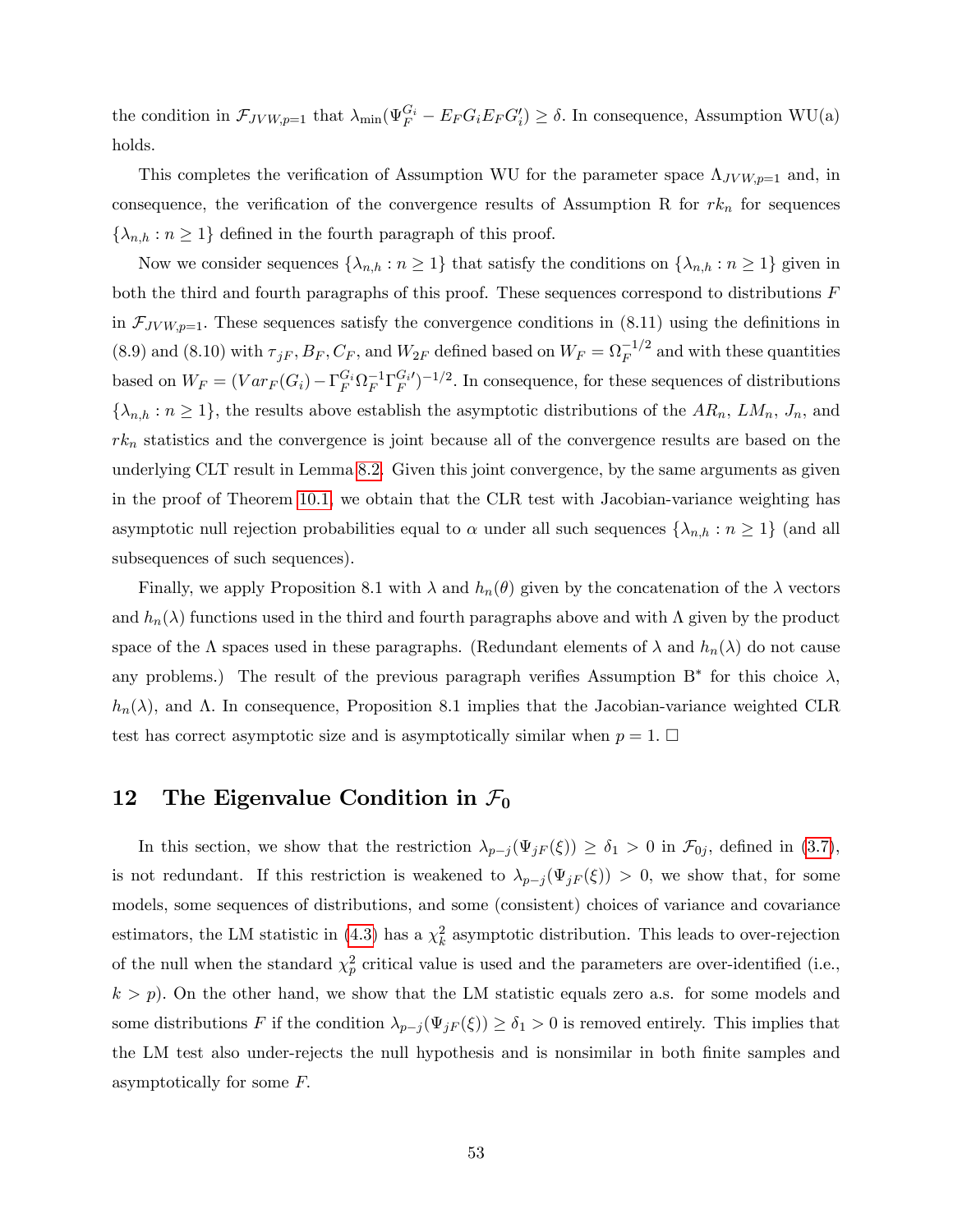All of the CLR tests considered in Sections [5](#page-23-0) and [6,](#page-29-0) except that of Smith (2007), are functions of the LM statistic in [\(4.3\)](#page-21-2) (and other statistics). In consequence, the aberrant behavior of the LM statistic and test demonstrated in this section, when the restriction  $\lambda_{p-j} (\Psi_{jF}(\xi)) \geq \delta_1 > 0$  in  $\mathcal{F}_0$ is weakened or eliminated, carries over to the CLR statistics and tests in Sections [5](#page-23-0) and [6.](#page-29-0)<sup>[49](#page-54-0)</sup>

#### 12.1 Eigenvalue Condition Counter-Examples

For simplicity, we consider the case  $p = 1$  in this section. As above, the null hypothesis is  $H_0$ :  $\theta = \theta_0$ .

<span id="page-54-1"></span>**Lemma 12.1** (a) Suppose  $\mathcal{F}_0$  is defined with the condition  $\lambda_{p-j} (\Psi_{jF} (\xi)) > 0$  in place of  $\lambda_{p-j}(\Psi_{jF}(\xi)) \geq \delta_1 > 0$  in  $\mathcal{F}_{0j}$  for all  $j \in \{0, ..., p\}$ , where  $p = 1$ . Suppose  $\Omega_n(\theta)$  is defined in [\(4.1\)](#page-21-1) and  $\widehat{\Gamma}_{1n}(\theta) = n^{-1} \sum_{i=1}^{n} G_i(\theta) g_i(\theta)'$  (which differs from its definition in [\(4.3\)](#page-21-2)). Then, there exist moment functions  $g(W_i, \theta)$  and a sequence of null distributions  $\{F_n \in \mathcal{F}_0 : n \geq 1\}$  for which  $\widehat{\Omega}_n = \widehat{\Omega}_n(\theta_0)$  and  $\widehat{\Gamma}_{1n} = \widehat{\Gamma}_{1n}(\theta_0)$  are well-behaved (in the sense that  $\widehat{\Omega}_n - E_{F_n} g_i g_i' \to_p 0^{k \times k}$  and  $\widehat{\Gamma}_{1n} - E_{F_n} G_i g'_i \rightarrow_p 0^{k \times k}$  and  $LM_n(\theta_0) = AR_n(\theta_0) + o_p(1) \rightarrow_d \chi_k^2$ .

(b) Suppose  $\mathcal{F}_0$  is defined with the condition  $\lambda_{p-j} (\Psi_{jF} (\xi)) \geq \delta_1 > 0$  deleted in  $\mathcal{F}_{0j}$  for all  $j \in \{0, ..., p\}$ , where  $p = 1$ . Suppose  $\Omega_n(\theta)$  and  $\Gamma_{1n}(\theta)$  are defined in [\(4.1\)](#page-21-1) and [\(4.3\)](#page-21-2), respectively. Then, there exists moment functions and a null distribution  $F \in \mathcal{F}_0$  for which  $LM_n(\theta_0) = 0$  a.s. for all  $n \geq 1$ .

**Comments:** (i) The model we use to prove Lemma  $12.1(a)$  is the linear IV regression model with one endogenous rhs variable and (for simplicity) no exogenous variables. Specifically, the model is

<span id="page-54-2"></span>
$$
y_{1i} = y_{2i}\theta + u_i \text{ and } y_{2i} = Z'_i \pi + v_{2i}, \qquad (12.1)
$$

where  $y_{1i}, \theta, y_{2i}, v_{2i} \in R$ ,  $Z_i, \pi \in R^k$ ,  $v_{2i} = \rho u_i + \delta \xi_i$  for some random variable  $\xi_i$ ,  $\delta = (1 - \rho^2)^{1/2}$ , and the observations are i.i.d. across i for any given n. The parameter space  $\mathcal{F}^*$  for the distribution F of the random vector  $W_i = (y_{1i}, y_{2i}, Z'_i)'$  is

$$
\mathcal{F}^* := \{ F : (12.1) \text{ holds with } \theta = \theta_0, \ \pi = \pi_F \in R^k, \ \rho = \rho_F \in (-1, 1),
$$
  
\n
$$
Z_i, \ u_i, \text{ and } \xi_i \text{ are mutually independent}, E_F u_i = E_F \xi_i = 0,
$$
  
\n
$$
E_F u_i^2 = E_F \xi_i^2 = 1, \ E_F ||(u_i, \xi_i, Z_i' Z_i)||^{2+\gamma} \le M, \text{ and } \lambda_{\min}(E_F Z_i Z_i') \ge \delta \}
$$
 (12.2)

for some  $\gamma, \delta > 0$  and  $M < \infty$ . As defined,  $\rho$  is the correlation between  $u_i$  and  $v_{2i}$ .

<span id="page-54-0"></span><sup>&</sup>lt;sup>49</sup> Smith's (2007) CLR test is a function of the LM statistic in [\(4.3\)](#page-21-2) but with  $\hat{\Omega}_n^{-1/2} \hat{D}_n$  replaced by  $\hat{D}_n^{\dagger}$ .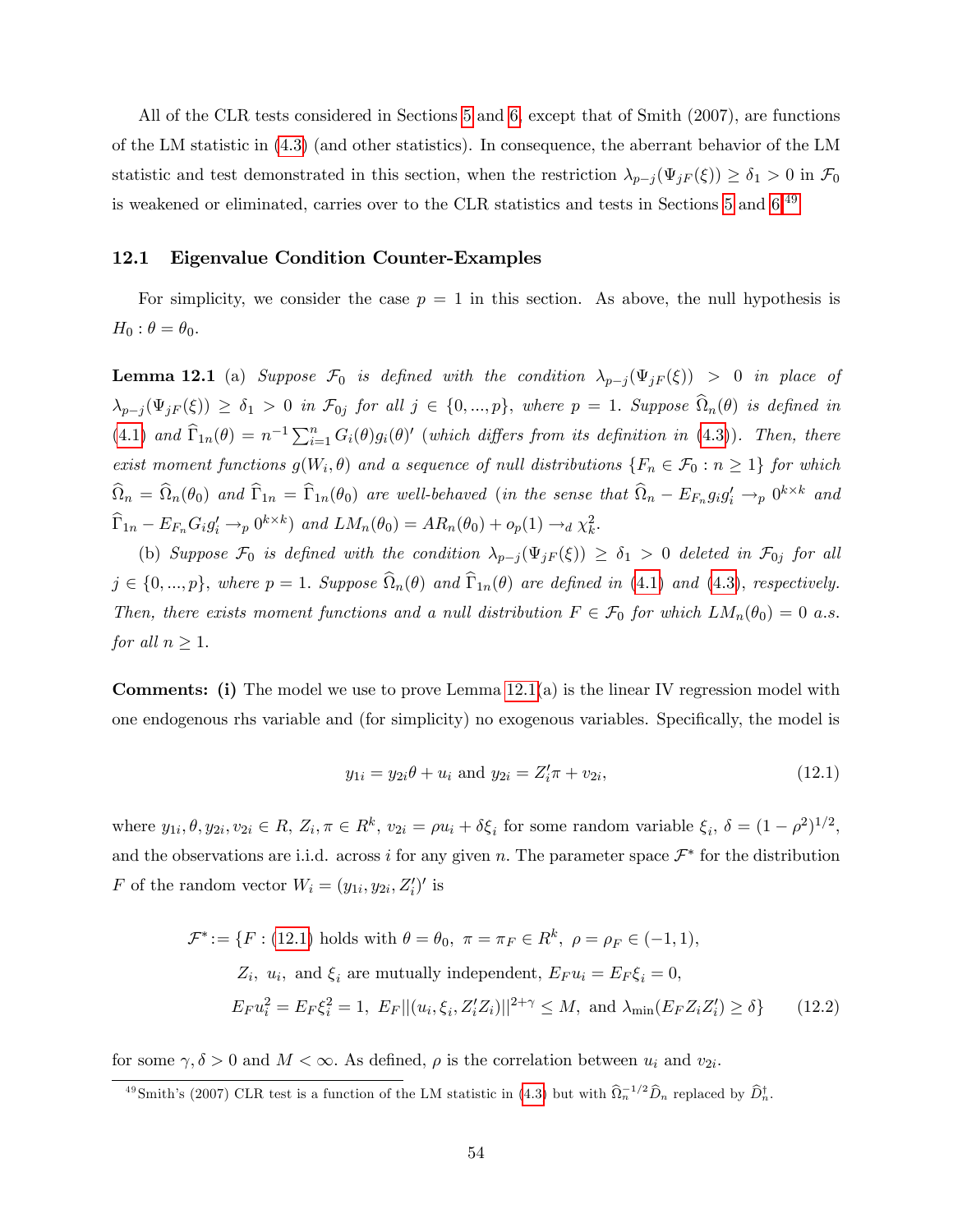The moment functions are  $g(W_i, \theta) = Z_i(y_{1i} - y_{2i}\theta)$ . When the null value  $\theta_0$  is the true value, this gives  $g_i = g_i(\theta_0) = Z_i u_i$  and  $G_i = G_i(\theta_0) = -Z_i y_{2i}$ . The set  $\mathcal{F}^*$  is a subset of  $\mathcal{F}_0$  when the latter is defined with the condition  $\lambda_{p-j} (\Psi_{jF} (\xi)) > 0$  in place of  $\lambda_{p-j} (\Psi_{jF} (\xi)) \geq \delta_1 > 0$ . This holds because (i) for all  $F \in \mathcal{F}^*$ ,  $\lambda_{\min}(\Psi_F^{vec(G_i)}) > 0$  (by the argument in the paragraph that contains [\(3.11\)](#page-19-3) because  $\lambda_{\min}(E_F Z_i Z_i') > 0$  and  $\lambda_{\min}(E_F \varepsilon_i \varepsilon_i') > 0$ , where  $\varepsilon_i = (u_i, -\rho u_i - \delta \xi_i)'$  for  $\rho \in$  $(-1, 1)$ , (ii)  $\lambda_{\min}(E_F g_i g'_i) = E_F u_i^2 \lambda_{\min}(E_F Z_i Z'_i) \ge \delta > 0$ , and (iii)  $\lambda_{p-j} (\Psi_F^{C'_{F,k-j}} \Omega_F^{-1/2} G_i B_{F,p-j} \xi)$  $\left( \begin{array}{cc} \sum_{F,k=j}^{S} & \sum_{F}^{S} & \sum_{F}^{S} & \sum_{F}^{S} \end{array} \right) \geq$  $\lambda_{\min}(\Psi_F^{vec(G_i)})M^{-2/(2+\gamma)}$  for all  $\xi \in R^{p-j}$  with  $||\xi|| = 1$  and all  $j \in \{0, ..., p\}$  (by the results and arguments in the paragraphs that contain [\(17.1\)](#page--1-18)-[\(17.3\)](#page--1-19), which verify that condition (iv), stated in [\(3.9\)](#page-19-1), is a sufficient condition for the  $\lambda_{p-j}(\cdot)$  condition in  $\mathcal{F}_{0j}$ ). The quantity  $\lambda_{\min}(\Psi_F^{vec(G_i)})$  is arbitrarily close to zero for  $\rho$  arbitrarily close to one.

We consider a sequence of distributions  $\{F_n \in \mathcal{F}^* : n \geq 1\}$  for which  $\pi_{F_n} = 0^k$  for all  $n \geq 1$ ,  $\rho_n$  $(= \rho_{F_n}) \to 1$ , and  $E_{F_n} Z_i Z_i'$  does not depend on n. For these distributions,

<span id="page-55-0"></span>
$$
G_i = -\rho_n g_i + \delta_n G_i^*, \text{ where } G_i^* := -Z_i \xi_i \text{ and } \delta_n := (1 - \rho_n^2)^{1/2}.
$$
 (12.3)

In this case, the IV's are irrelevant and the degree of endogeneity is close to perfect for  $n$  large.

(ii) The model we consider in Lemma [12.1\(](#page-54-1)b) is the same as that in part (a) except that  $\mathcal{F}^*$ allows for  $\rho = \rho_F \in (-1, 1]$  and we consider a single distribution F with  $\pi = 0^k$  and  $\rho = 1$ , rather than a drifting sequence of distributions. For this distribution,  $\lambda_{\min}(\Psi_F^{vec(G_i)}) = 0$ .

(iii) The intuition for the results in Lemma [12.1\(](#page-54-1)a) and (b) is as follows. As [\(12.3\)](#page-55-0) shows,  $G_i$ is close to being proportional to  $g_i$  when  $\pi_{F_n} = 0^k$  and  $\rho_n$  is close to one. And, when  $\pi_{F_n} = 0^k$  and  $\rho_n = 1$ , they are exactly proportional. By averaging over  $i = 1, ..., n$  and by taking expectations, the same properties are seen to hold for  $\widehat{G}_n$  and  $\widehat{g}_n$  and their population counterparts. In consequence,  $\widehat{D}_n$  (:=  $\widehat{G}_n - \widehat{\Gamma}_n \widehat{\Omega}_n^{-1} \widehat{g}_n$  when  $p = 1$ ) is close to  $0^k$  (because it is a sample version of the  $L^2(F)$ projection of  $G_i$  on  $g_i$ ) and the same is true of the population counterpart of  $\widehat{D}_n$  (because it is the  $L^2(F)$  projection of  $G_i$  on  $g_i$ ). The latter implies that the direction of the k-vector  $\widehat{D}_n$  is primarily random. In consequence, this direction turns out to be sensitive to the specification of the sample matrices  $\Gamma_n$  and  $\Omega_n$  even within the class of consistent estimators of their population counterparts.

One consistent choice of  $\Gamma_n$  and  $\Omega_n$  (used in Lemma [12.1\(](#page-54-1)a)) yields  $D_n$  to be very close to being proportional to  $\hat{g}_n$ . In this case, the projection of  $\hat{\Omega}_n^{-1/2} \hat{g}_n$  onto  $\hat{\Omega}_n^{-1/2} \hat{D}_n$  is asymptotically equivalent to  $\hat{\Omega}_n^{-1/2}\hat{g}_n$  itself. The LM statistic is a quadratic form in this projection k-vector (i.e.,  $P_{\hat{\Omega}_n^{-1/2} \hat{D}_n} \hat{\Omega}_n^{-1/2} \hat{g}_n$ ) multiplied by n. Hence, it behaves asymptotically like a quadratic form in  $\widehat{\Omega}_n^{-1/2} \widehat{g}_n$  multiplied by n, which is just the AR statistic. This explains the result in Lemma [12.1\(](#page-54-1)a).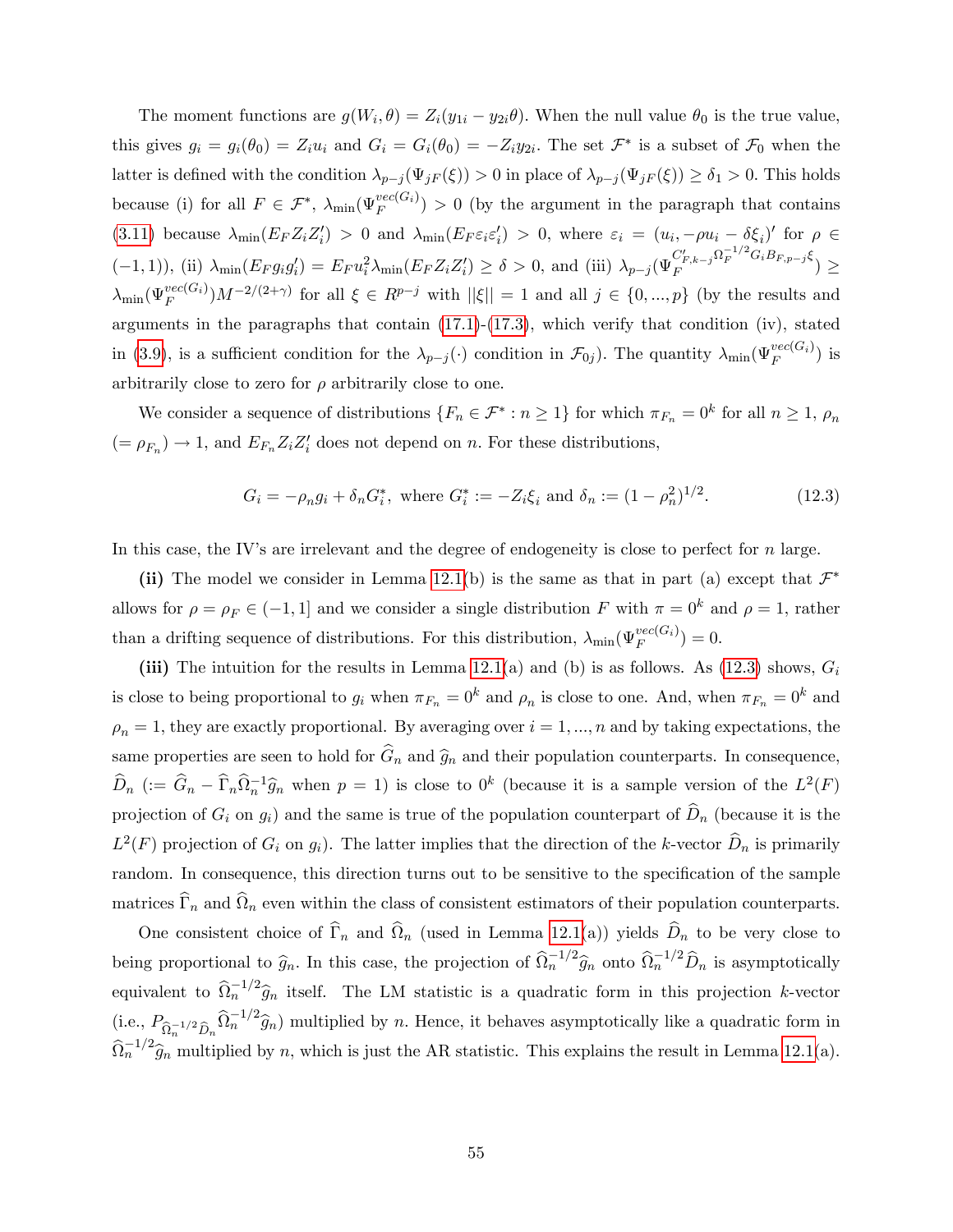On the other hand, when  $\rho_n = 1$  (which implies that  $\hat{G}_n = -\hat{g}_n$  by [\(12.3\)](#page-55-0)), another consistent choice of  $\hat{\Gamma}_n$  and  $\hat{\Omega}_n$  (used in Lemma [12.1\(](#page-54-1)b)) yields  $\hat{D}_n = 0^k$  a.s. In this case, the projection of  $\widehat{\Omega}_n^{-1/2}\widehat{g}_n$  onto  $\widehat{\Omega}_n^{-1/2}\widehat{D}_n$  equals  $0^k$  a.s. Hence, the LM statistic (which is a quadratic form in this projection times n) equals zero a.s. This explains the result in Lemma  $12.1(b)$ .

 $(iv)$  The result of Lemma [12.1\(](#page-54-1)a) also holds for the model described in Comment (ii). Hence, drifting sequences of distributions are not required to show the result of Lemma  $12.1(a)$  if one removes the condition  $\lambda_{p-j} (\Psi_{jF} (\xi)) \geq \delta_1 > 0$  entirely from  $\mathcal{F}_{0j}$ . Furthermore, the result of Lemma [12.1\(](#page-54-1)a) can be extended to cover weak IV cases (in which  $\pi = \pi_n \neq 0^k$ , but  $\pi_n \to 0^k$  sufficiently quickly as  $n \to \infty$ ), rather than the irrelevant IV case (in which  $\pi = 0^k$ ).

(v) Finite sample simulations corroborate the asymptotic result given in Lemma [12.1\(](#page-54-1)a). For the model and LM test described in Comment (i) with  $k = 5$ ,  $\pi = 0^k$ ,  $\rho = 1$ ,  $Z_i \sim N(0^5, I_5)$ ,  $(u_i, \xi_i) \sim N(0^2, I_2)$ , and  $Z_i$  independent of  $(u_i, \xi_i)$ , the null rejection rate of the nominal 5% LM test is 59.4% when  $n = 200$  and 57.6% when  $n = 1000$ . However, when  $\rho$  deviates from 1 even by a small amount, the magnitude of over-rejection drops very quickly. The null rejection rate of this nominal 5% LM test is 10.1% when  $\rho = 0.99$  and  $n = 200$  and 12.9% when  $\rho = 0.998$  and  $n = 1000$ . (These simulation results are based on 50; 000 simulation repetitions.)

(vi) The conditions of Lemma [12.1\(](#page-54-1)a) and (b) are consistent with those of Theorem 1 of Kleibergen (2005). This implies that the  $\chi_p^2$  asymptotic distribution of the LM statistic obtained in the latter only holds under additional conditions, such as those in  $\mathcal{F}_0$ .

#### 12.2 Proof of Lemma [12.1](#page-54-1)

**Proof of Lemma [12.1.](#page-54-1)** To prove part (a), we use the model defined in  $(12.1)-(12.3)$  $(12.1)-(12.3)$  $(12.1)-(12.3)$ . We have

$$
\widehat{G}_n = -\rho_n \widehat{g}_n + \delta_n \widehat{G}_n^*, \text{ where } \widehat{G}_n^* := n^{-1} \sum_{i=1}^n G_i^*, \text{ and}
$$
\n
$$
\widehat{\Gamma}_{1n} = n^{-1} \sum_{i=1}^n G_i g_i' = n^{-1} \sum_{i=1}^n (-\rho_n g_i + \delta_n G_i^*) g_i' = -\rho_n \widehat{\Omega}_n - \rho_n \widehat{g}_n \widehat{g}_n' + \delta_n \widehat{\Gamma}_{1n}^*, \text{ where}
$$
\n
$$
\widehat{\Gamma}_{1n}^* := n^{-1} \sum_{i=1}^n G_i^* g_i'.
$$
\n(12.4)

We choose  $\{\rho_n : n \ge 1\}$  to converge to one sufficiently fast that  $n\delta_n \to 0$ , where  $\delta_n = (1 - \rho_n^2)^{1/2}$ by [\(12.3\)](#page-55-0). For example, we can take  $\rho_n = (1 - n^{-3})^{1/2}$ . Using the results above, we obtain

$$
\widehat{D}_n = \widehat{G}_n - \widehat{\Gamma}_{1n} \widehat{\Omega}_n^{-1} \widehat{g}_n
$$
\n
$$
= -\rho_n \widehat{g}_n + \delta_n \widehat{G}_n^* - [-\rho_n \widehat{\Omega}_n - \rho_n \widehat{g}_n \widehat{g}_n' + \delta_n \widehat{\Gamma}_{1n}^*] \widehat{\Omega}_n^{-1} \widehat{g}_n
$$
\n
$$
= \rho_n (\widehat{g}_n' \widehat{\Omega}_n^{-1} \widehat{g}_n) \widehat{g}_n + \delta_n (\widehat{G}_n^* - \widehat{\Gamma}_{1n}^* \widehat{\Omega}_n^{-1} \widehat{g}_n).
$$
\n(12.5)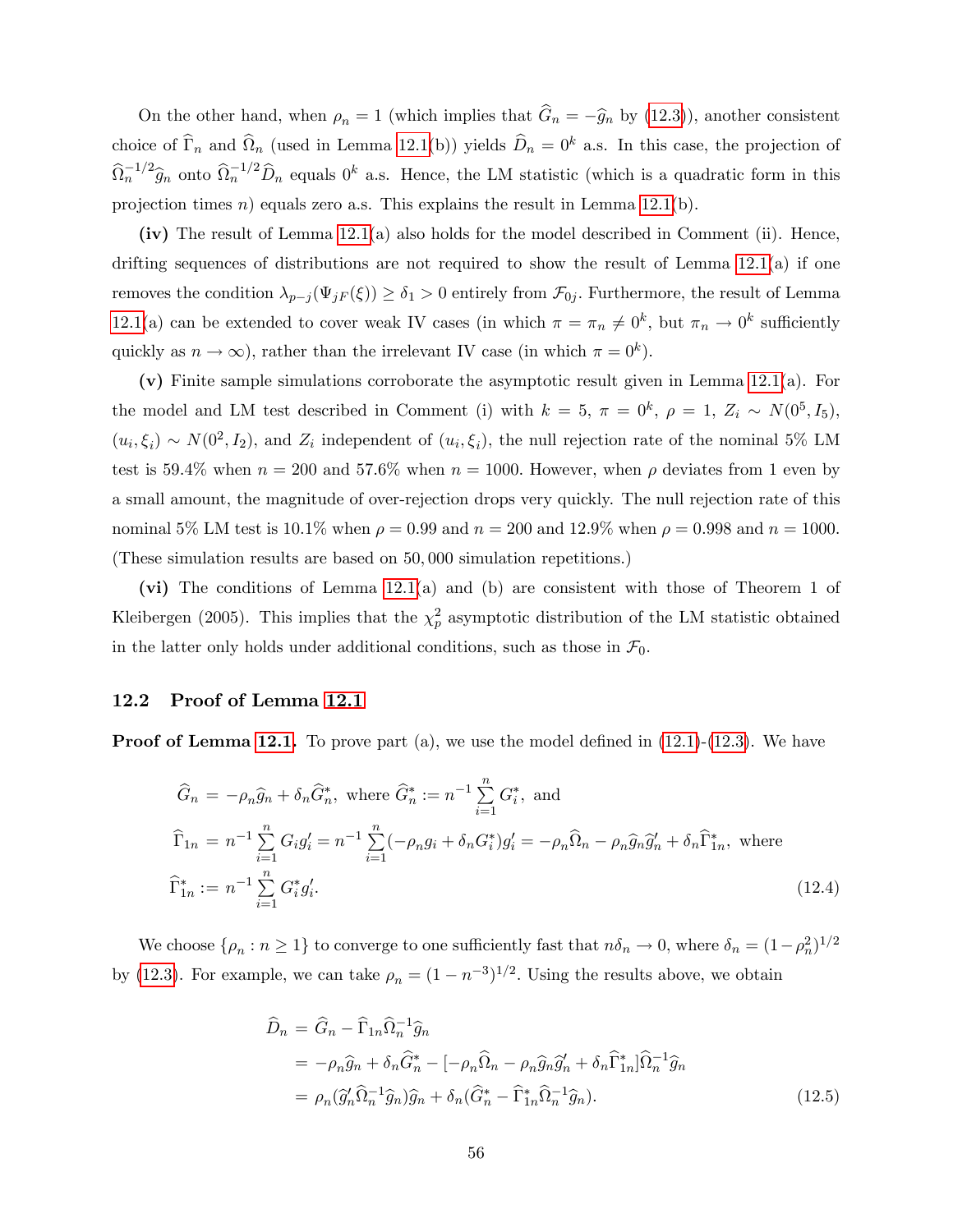This gives

<span id="page-57-0"></span>
$$
\widetilde{g}_n := \widehat{g}_n + n\delta_n \zeta_n = \widehat{D}_n/(\rho_n \widehat{g}'_n \widehat{\Omega}_n^{-1} \widehat{g}_n), \text{ where}
$$
  

$$
\zeta_n := (\widehat{G}_n^* - \widehat{\Gamma}_{1n}^* \widehat{\Omega}_n^{-1} \widehat{g}_n)/(\rho_n n \widehat{g}'_n \widehat{\Omega}_n^{-1} \widehat{g}_n) = O_p(n^{-1/2}) \text{ and } \widetilde{g}_n = \widehat{g}_n + o_p(n^{-1/2}), \quad (12.6)
$$

where  $\zeta_n = O_p(n^{-1/2})$  because  $\rho_n \to 1$ ,  $\hat{G}_n^* = O_p(n^{-1/2})$  by the CLT since  $E_{F_n} G_i^* = -E_{F_n} Z_i$ .  $E_{F_n}\xi_i=0^k$ ,  $\widehat{\Gamma}_{1n}^*\widehat{\Omega}_n^{-1}=O_p(1)$  by the WLLN applied twice and  $\lambda_{\min}(E_{F_n}g_ig'_i)=\lambda_{\min}(E_{F_n}Z_iZ'_i)\geq$  $\delta > 0$ ,  $\hat{g}_n = O_p(n^{-1/2})$  by the CLT, and  $(n\hat{g}'_n\hat{\Omega}_n^{-1}\hat{g}_n)^{-1} = O_p(1)$ , which holds by the CMT because  $AR_n = n\hat{g}_n'\hat{\Omega}_n^{-1}\hat{g}_n \to_d \chi^2_k$  (by the CLT, WLLN, and CMT) and  $\chi^2_k > 0$  a.s., and lastly the result for  $\tilde{g}_n$  in the second line of [\(12.6\)](#page-57-0) holds by  $\zeta_n = O_p(n^{-1/2})$  and  $n\delta_n = o(1)$ .

Projections are invariant to nonzero scalar multiplications of the matrix that defines the projection. That is,  $P_A = P_{cA}$  for any matrix A and any scalar  $c \neq 0$ . We have  $\rho_n \hat{g}'_n \hat{\Omega}_n^{-1} \hat{g}_n \neq 0$  wp $\rightarrow 1$ because  $(n\hat{g}_n' \hat{\Omega}_n^{-1} \hat{g}_n)^{-1} = O_p(1)$  and  $\rho_n \to 1$ . So, the LM statistic is unchanged wp $\to 1$  when  $\hat{D}_n$  is replaced by  $\hat{D}_n/(\rho_n \hat{g}'_n \hat{\Omega}_n^{-1} \hat{g}_n) = \tilde{g}_n = \hat{g}_n + o_p(n^{-1/2})$  using [\(12.6\)](#page-57-0). Thus, we have

$$
LM_n := n\hat{g}'_n \hat{\Omega}_n^{-1/2} P_{\hat{\Omega}_n^{-1/2} \hat{D}_n} \hat{\Omega}_n^{-1/2} \hat{g}_n
$$
  
\n
$$
= n\hat{g}'_n \hat{\Omega}_n^{-1/2} P_{\hat{\Omega}_n^{-1/2} \hat{g}_n} \hat{\Omega}_n^{-1/2} \hat{g}_n + o_p(1)
$$
  
\n
$$
= n\hat{g}'_n \hat{\Omega}_n^{-1} \tilde{g}_n (\tilde{g}'_n \hat{\Omega}_n^{-1} \tilde{g}_n)^{-1} \tilde{g}'_n \hat{\Omega}_n^{-1} \hat{g}_n + o_p(1)
$$
  
\n
$$
= n\hat{g}'_n \hat{\Omega}_n^{-1} \hat{g}_n + o_p(1) = AR_n + o_p(1) \rightarrow_d \chi_k^2,
$$
\n(12.7)

which completes the proof of part (a).

Next, we prove part (b). In this case, we use the model in [\(12.1\)](#page-54-2)-[\(12.3\)](#page-55-0) with  $\rho_n = 1$  and  $\delta_n = 0$ for all  $n \ge 1$ . In consequence,  $G_i = -g_i$  and  $G_n = -\hat{g}_n$ . Given the definitions of  $\Omega_n$  and  $\Gamma_{1n}$  in  $(4.1)$  and  $(4.3)$ , this yields

$$
\widehat{\Gamma}_{1n} = n^{-1} \sum_{i=1}^{n} G_i g'_i - \widehat{G}_n \widehat{g}'_n = -n^{-1} \sum_{i=1}^{n} g_i g'_i + \widehat{g}_n \widehat{g}'_n = -\widehat{\Omega}_n,
$$
  
\n
$$
\widehat{D}_n = \widehat{G}_n - \widehat{\Gamma}_{1n} \widehat{\Omega}_n^{-1} \widehat{g}_n = 0^k, \text{ and}
$$
  
\n
$$
LM_n := n \widehat{g}'_n \widehat{\Omega}_n^{-1/2} P_{\widehat{\Omega}_n^{-1/2} \widehat{D}_n} \widehat{\Omega}_n^{-1/2} \widehat{g}_n = n \widehat{g}'_n \widehat{\Omega}_n^{-1/2} P_{0^k} \widehat{\Omega}_n^{-1/2} \widehat{g}_n = 0
$$
\n(12.8)

for all  $n \geq 1$ , where the projection matrix,  $P_{0^k}$ , onto  $0^k$  equals  $0^{k \times k}$ .  $\Box$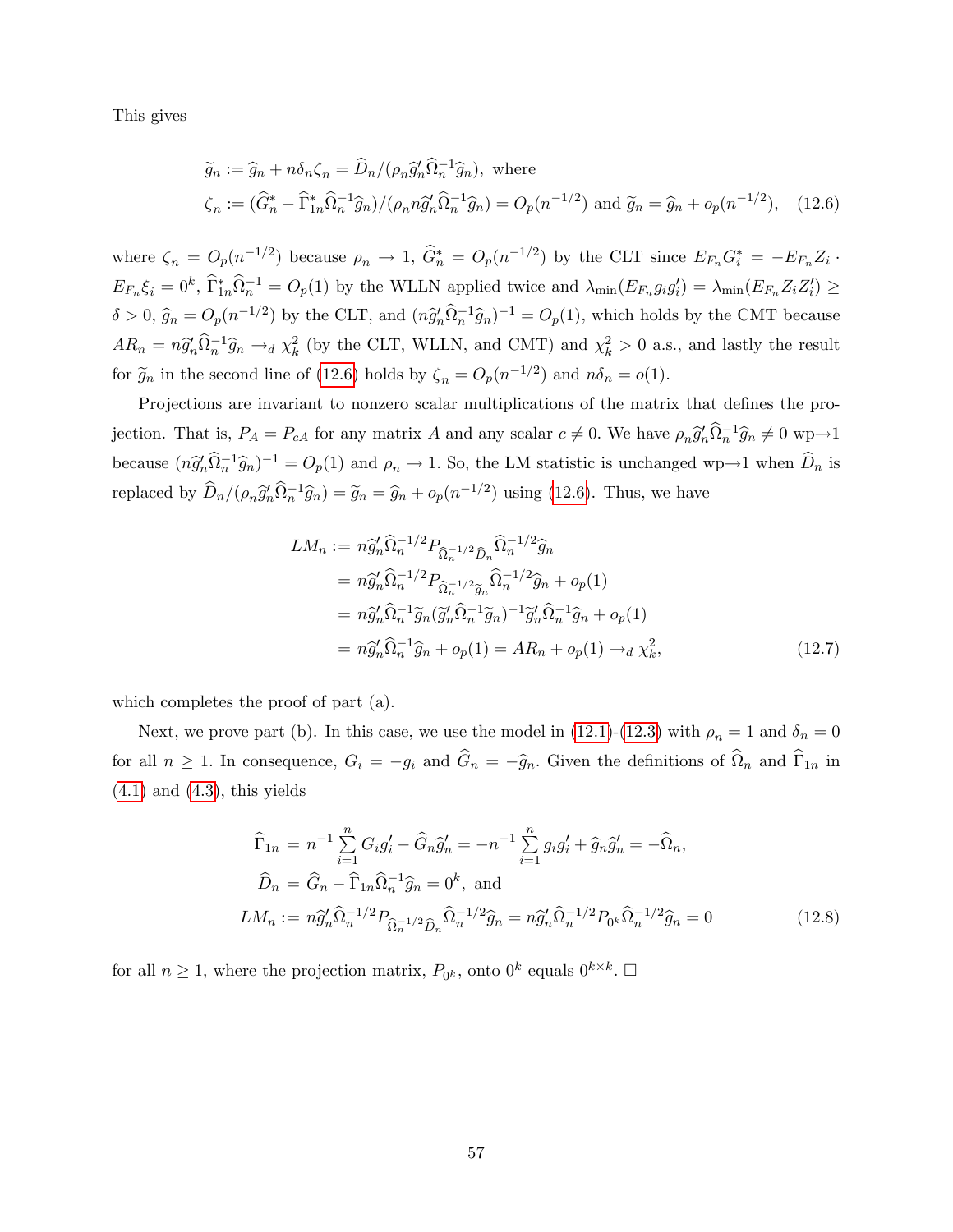# References

- Anderson, T. W., and H. Rubin (1949): "Estimation of the Parameters of a Single Equation in a Complete Set of Stochastic Equations," Annals of Mathematical Statistics, 20, 46–63.
- Andrews, D. W. K. (1991): "Heteroskedasticity and Autocorrelation Consistent Covariance Matrix Estimation," Econometrica, 59, 817-858.
- Andrews, D. W. K., and X. Cheng (2012): "Estimation and Inference with Weak, Semi-strong, and Strong Identification," Econometrica, 80, 2153–2211. Supplemental Material available at Econometrica Supplemental Material , 80, http://www.econometricsociety.org/ecta/Supmat  $/9456$  miscellaneous.pdf.
	- $(2013a)$ : "GMM Estimation and Uniform Subvector Inference with Possible Identification Failure," *Econometric Theory*, 30, 1–47.
- <sup>-</sup> (2013b): "Maximum Likelihood Estimation and Uniform Inference with Sporadic Identification Failure," Journal of Econometrics, 173, 36-56. Supplemental Material available with Cowles Foundation Discussion Paper No. 1824R, 2011, Yale University.
- Andrews, D. W. K., X. Cheng, and P. Guggenberger (2009): "Generic Results for Establishing the Asymptotic Size of Confidence Sets and Tests," Cowles Foundation Discussion Paper No. 1813, Yale University.
- Andrews, D. W. K., and P. Guggenberger (2014a): "Identification- and Singularity-Robust Inference for Moment Condition Models," Cowles Foundation Discussion Paper No. 1978, Yale University.
- (2014b): "Supplemental Material to 'Asymptotic Size of Kleibergen's LM and Conditional LR Tests for Moment Condition Models'," Cowles Foundation Discussion Paper No. 1977, Yale University.
- Andrews, D. W. K., M. J. Moreira, and J. H. Stock (2006): "Optimal Two-Sided Invariant Similar Tests for Instrumental Variables Regression," Econometrica, 74, 715–752.
- ó ó ó (2008): ìE¢ cient Two-Sided Nonsimilar Invariant Tests in IV Regression with Weak Instruments," Journal of Econometrics, 146, 241–254.
- Andrews, I. (2014): "Conditional Linear Combination Tests for Weakly Identified Models," unpublished manuscript, Department of Economics, MIT.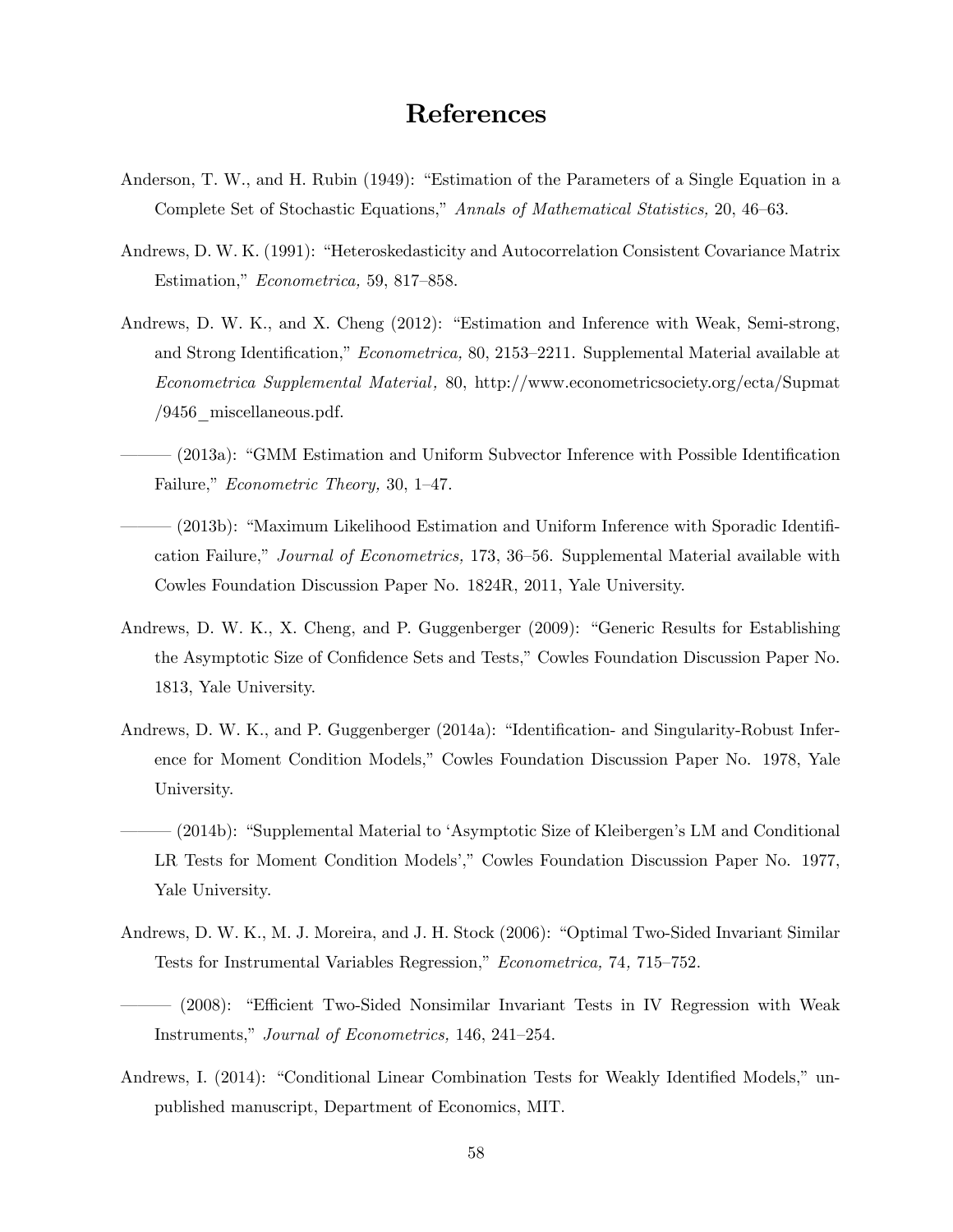- Andrews, I., and A. Mikusheva (2012): "A Geometric Approach to Weakly Identified Econometric Models," unpublished manuscript, Department of Economics, MIT.
- $(2014a)$ : "Conditional Inference with a Functional Nuisance Parameter," unpublished manuscript, Department of Economics, MIT.
- (2014b): "Maximum Likelihood Inference in Weakly Identified Models,"  $Quantitative~Eco$ nomics, forthcoming.
- Berry, S., J. Levinsohn, and A. Pakes (1995): "Automobile Prices in Market Equilibrium," Econometrica,  $63, 841-890$ .
- Cavanagh, C. L., G. Elliott, and J. H. Stock (1995): "Inference in Models with Nearly Integrated Regressors," Econometric Theory, 11, 1131–1147.
- Chamberlain, G. (2007): "Decision Theory Applied to an Instrumental Variables Model," Econo $metrica, 75, 609–652.$
- Chaudhuri, S., T. Richardson, J. Robins, and E. Zivot (2010): "A New Projection-Type Split-Sample Score Test in Linear Instrumental Variables Regression," Econometric Theory, 26, 1820-1837.
- Chaudhuri, S., and E. Zivot (2011): "A New Method of Projection-Based Inference in GMM with Weakly Identified Nuisance Parameters," Journal of Econometrics, 164, 239–251.
- Cheng, X. (2014): "Uniform Inference in Nonlinear Models with Mixed Identification Strength," unpublished manuscript, Department of Economics, University of Pennsylvania.
- Chernozhukov, V., C. Hansen, and M. Jansson (2009): "Admissible Invariant Similar Tests for Instrumental Variables Regression," Econometric Theory, 25, 806–818.
- Choi, I., and Phillips, P. C. B. (1992): "Asymptotic and Finite Sample Distribution Theory for IV Estimators and Tests in Partially Identified Structural Equations," Journal of Econometrics, 51, 113–150.
- Cragg, J. C., and S. G. Donald (1996): "On the Asymptotic Properties of LDU-Based Tests of the Rank of a Matrix," Journal of the American Statistical Association, 91, 1301–1309.
- $(1997)$ : "Inferring the Rank of a Matrix," Journal of Econometrics, 76, 223–250.
- Dufour, J.-M. (1989): "Nonlinear Hypotheses, Inequality Restrictions, and Non-Nested Hypotheses: Exact Simultaneous Tests in Linear Regressions," Econometrica, 57, 335–355.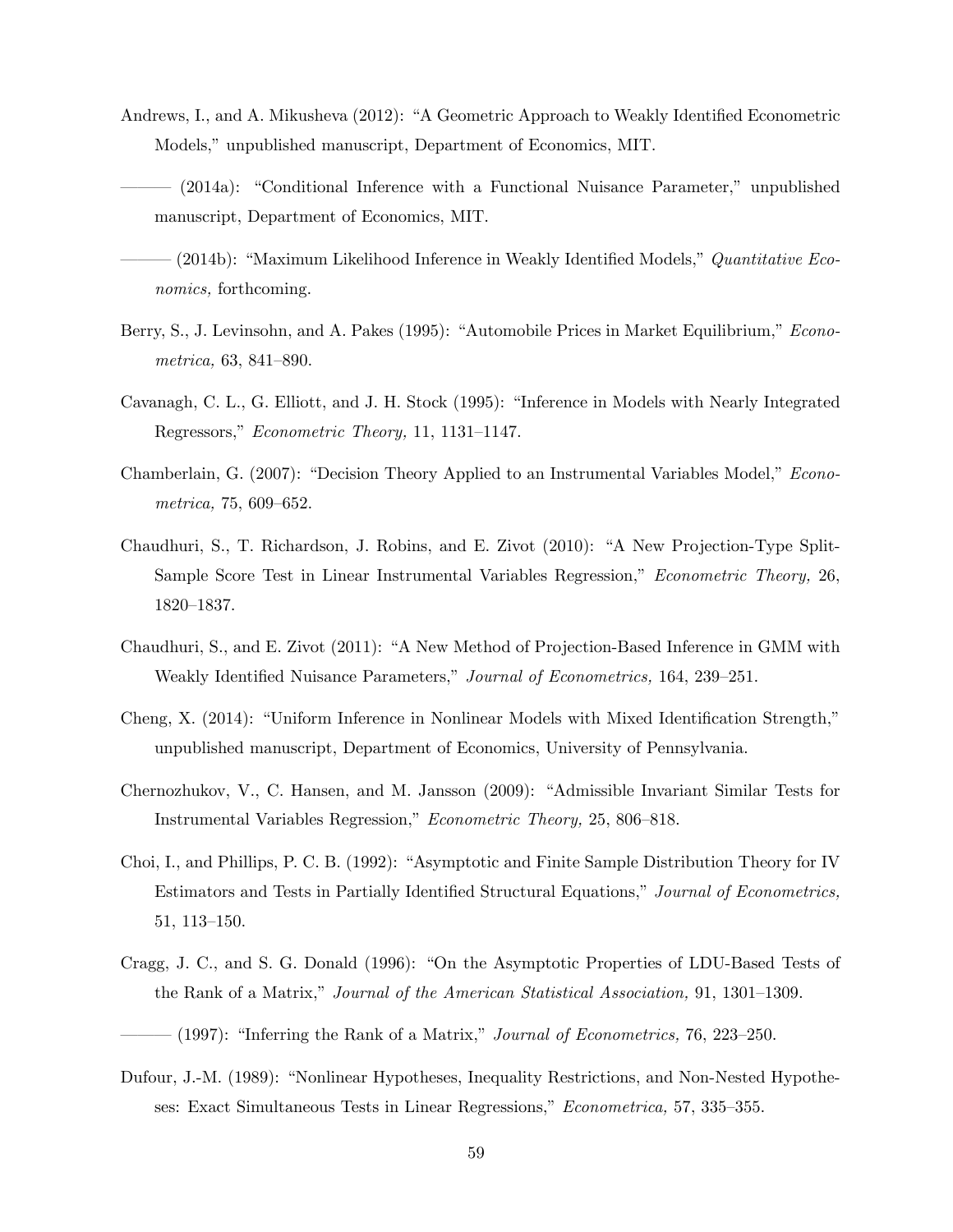- Dufour, J.-M., and J. Jasiak (2001): "Finite Sample Limited Information Inference Methods for Structural Equations and Structural Models with Generated Regressors," International  $Economic Review, 42, 815–843.$
- Guggenberger, P. (2012): "On the Asymptotic Size Distortion of Tests When Instruments Locally Violate the Exogeneity Condition," Econometric Theory, 28, 387-421.
- Guggenberger, P., F. Kleibergen, S. Mavroeidis, and L. Chen (2012): "On the Asymptotic Sizes of Subset Anderson-Rubin and Lagrange Multiplier Tests in Linear Instrumental Variables Regression," Econometrica, 80, 2649-2666.
- Guggenberger, P., J. J. S. Ramalho, and R. J. Smith (2012): "GEL Statistics Under Weak Identification," Journal of Econometrics, 170, 331–349.
- Guggenberger, P., and R. J. Smith (2005): "Generalized Empirical Likelihood Estimators and Tests Under Partial, Weak and Strong Identification," Econometric Theory, 21, 667–709.
- Hillier, G. (2009): "Exact Properties of the Conditional Likelihood Ratio Test in an IV Regression Model," *Econometric Theory*, 25, 915–957.
- Inoue, A., and B. Rossi (2011): "Testing for Weak Identification in Possibly Nonlinear Models," Journal of Econometrics, 161, 246–261.
- Kleibergen, F. (2002): "Pivotal Statistics for Testing Structural Parameters in Instrumental Variables Regression,"  $Econometrica$ , 70, 1781–1803.
- <sup> $-$ </sup> (2004): "Testing Subsets of Structural Parameters in the Instrumental Variables Regression Model," Review of Economics and Statistics, 86, 418–423.
- $(2005)$ : "Testing Parameters in GMM Without Assuming That They Are Identified,"  $Econometrica, 73, 1103–1123.$
- (2007): "Generalizing Weak Instrument Robust IV Statistics Towards Multiple Parameters, Unrestricted Covariance Matrices and Identification Statistics," Journal of Econometrics, 139, 181–216.
- Kleibergen, F., and R. Paap (2006): "Generalized Reduced Rank Tests Using the Singular Value Decomposition," Journal of Econometrics, 133, 97-126.
- McCloskey, A. (2011): "Bonferroni-Based Size-Correction for Nonstandard Testing Problems," unpublished manuscript, Department of Economics, Brown University.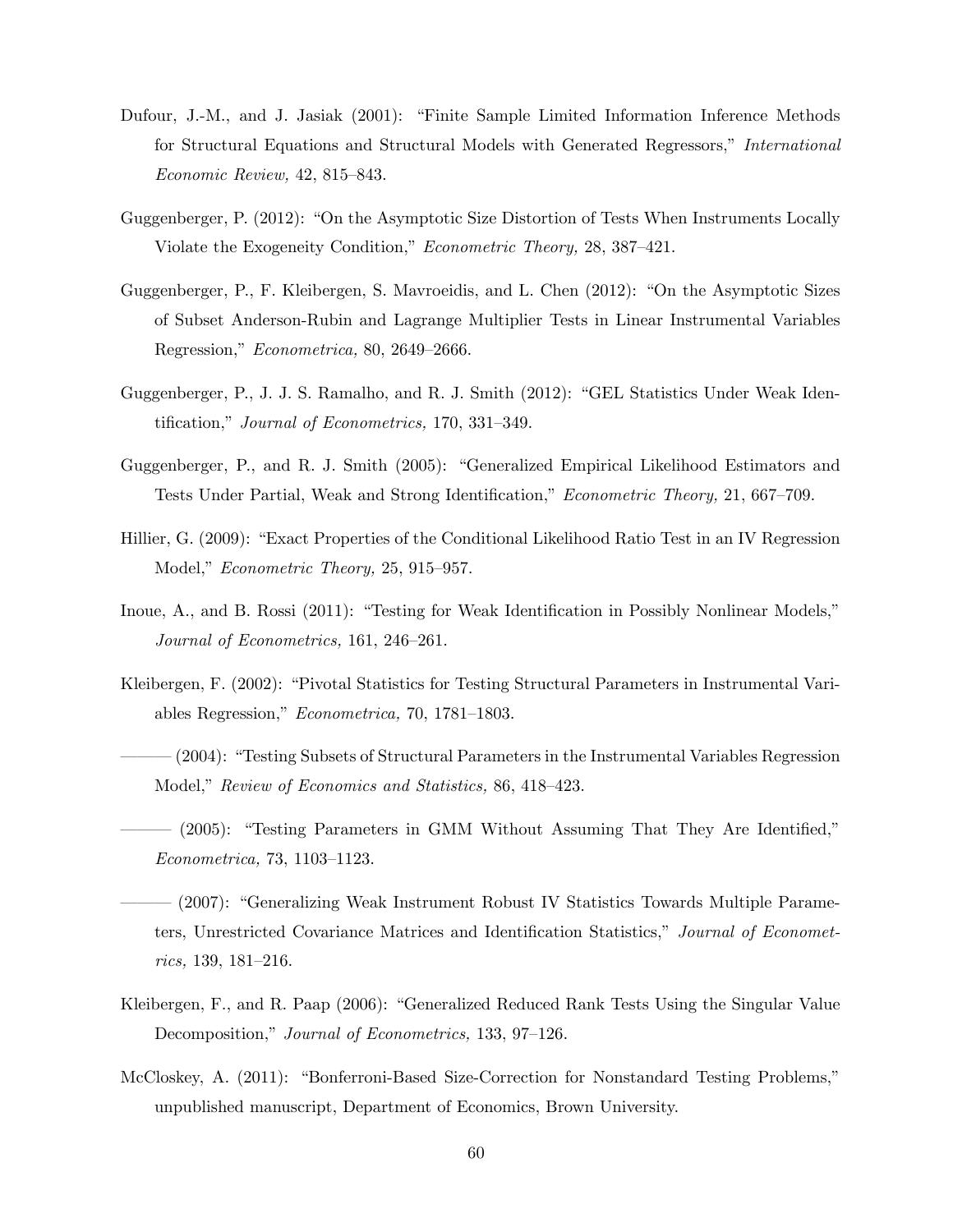- Mikusheva, A. (2010): "Robust Confidence Sets in the Presence of Weak Instruments," Journal of Econometrics, 157, 236-247.
- Montiel Olea, J. L. (2012): "Efficient Conditionally Similar-on-the-Boundary Tests," unpublished manuscript, Department of Economics, New York University.
- Moreira, M. J. (2003): "A Conditional Likelihood Ratio Test for Structural Models," *Economet* $rica, 71, 1027–1048.$
- $(2009)$ : "Tests with Correct Size When Instruments Can Be Arbitrarily Weak," *Journal* of Econometrics, 152, 131–140.
- Moreira, H., and M. J. Moreira (2013): "Contributions to the Theory of Similar Tests," unpublished manuscript, FGV/EPGE, Rio de Janeiro, Brazil.
- Newey, W. K., and K. West (1987a): "A Simple, Positive Semi-definite, Heteroskedasticity and Autocorrelation Consistent Covariance Matrix," Econometrica, 55, 703–708.
- $(1987b)$ : "Hypothesis Testing with Efficient Method of Moments Estimation," International Economic Review, 28, 777-787.
- Newey, W. K., and F. Windmeijer (2009): "Generalized Method of Moments with Many Weak Moment Conditions," Econometrica, 77, 687–719.
- Otsu, T. (2006): "Generalized Empirical Likelihood Inference for Nonlinear and Time Series Models Under Weak Identification," Econometric Theory, 22, 513–527.
- Phillips, P. C. B. (1989): "Partially Identified Econometric Models," *Econometric Theory*, 5, 181-240.
- Ploberger, W. (2012): "Optimal Tests for Models with Weak Instruments," unpublished manuscript, Department of Economics, Washington University in St. Louis.
- Robin, J.-M., and R. J. Smith (2000): "Tests of Rank," Econometric Theory, 16, 151-175.
- Smith, R. J. (2007): "Weak Instruments and Empirical Likelihood: A Discussion of the Papers by D. W. K. Andrews and J. H. Stock and Y. Kitamura," in Advances in Economics and Econometrics, Theory and Applications: Ninth World Congress of the Econometric Society , Vol. III, ed. by R. Blundell, W. K. Newey, and T. Persson. Cambridge, UK: Cambridge University Press. Also available as CEMMAP Working Paper No. 13/05, UCL.